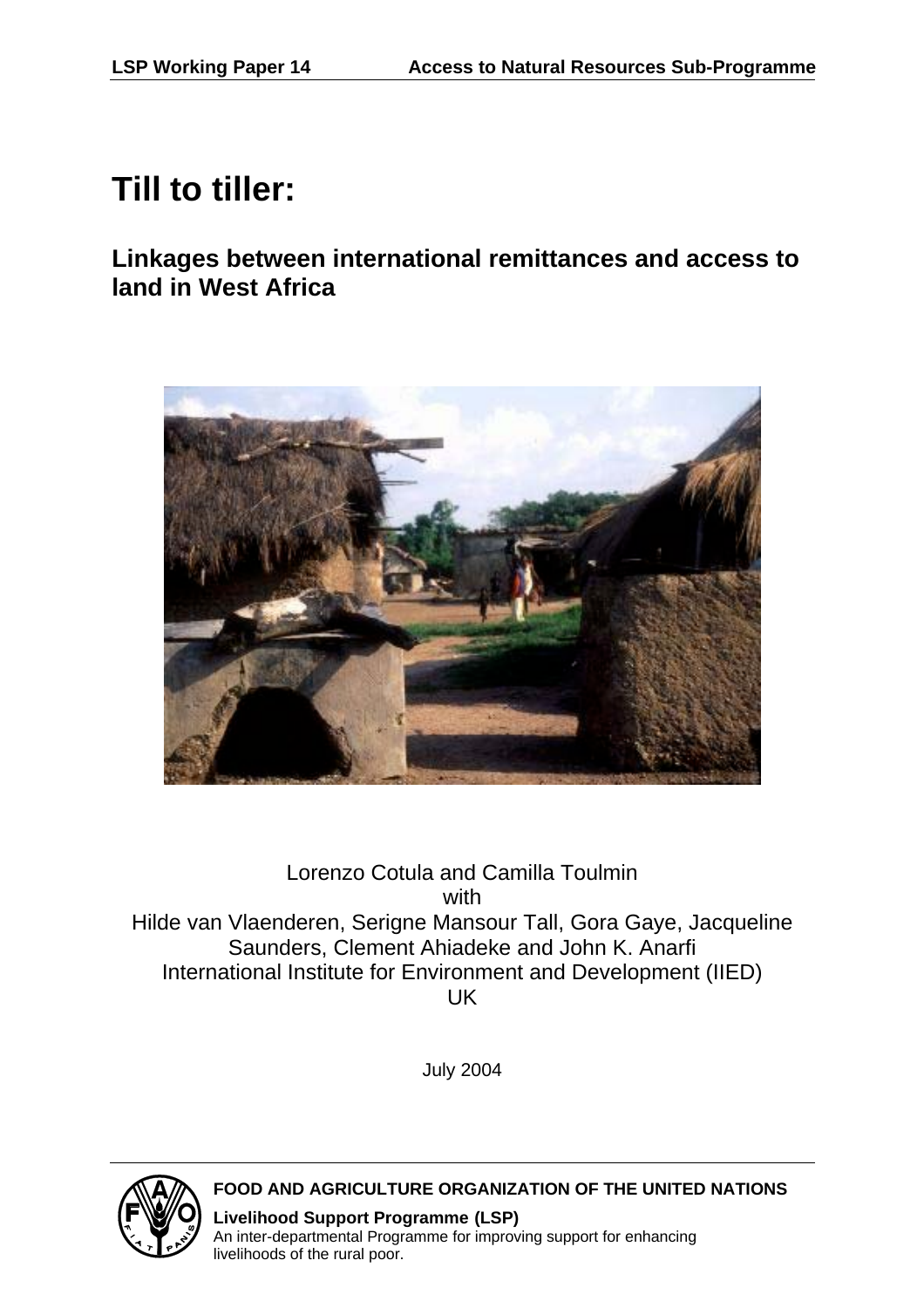# **Till to tiller:**

# **Linkages between international remittances and access to land in West Africa**

Lorenzo Cotula and Camilla Toulmin with Hilde van Vlaenderen, Serigne Mansour Tall, Gora Gaye, Jacqueline Saunders, Clement Ahiadeke and John K. Anarfi International Institute for Environment and Development (IIED) UK

July 2004

Cover: FAO photo

This paper was prepared under contract with the Food and Agriculture Organization of the United Nations (FAO). The positions and opinions presented are those of the authors alone, and are not intended to represent the views of FAO.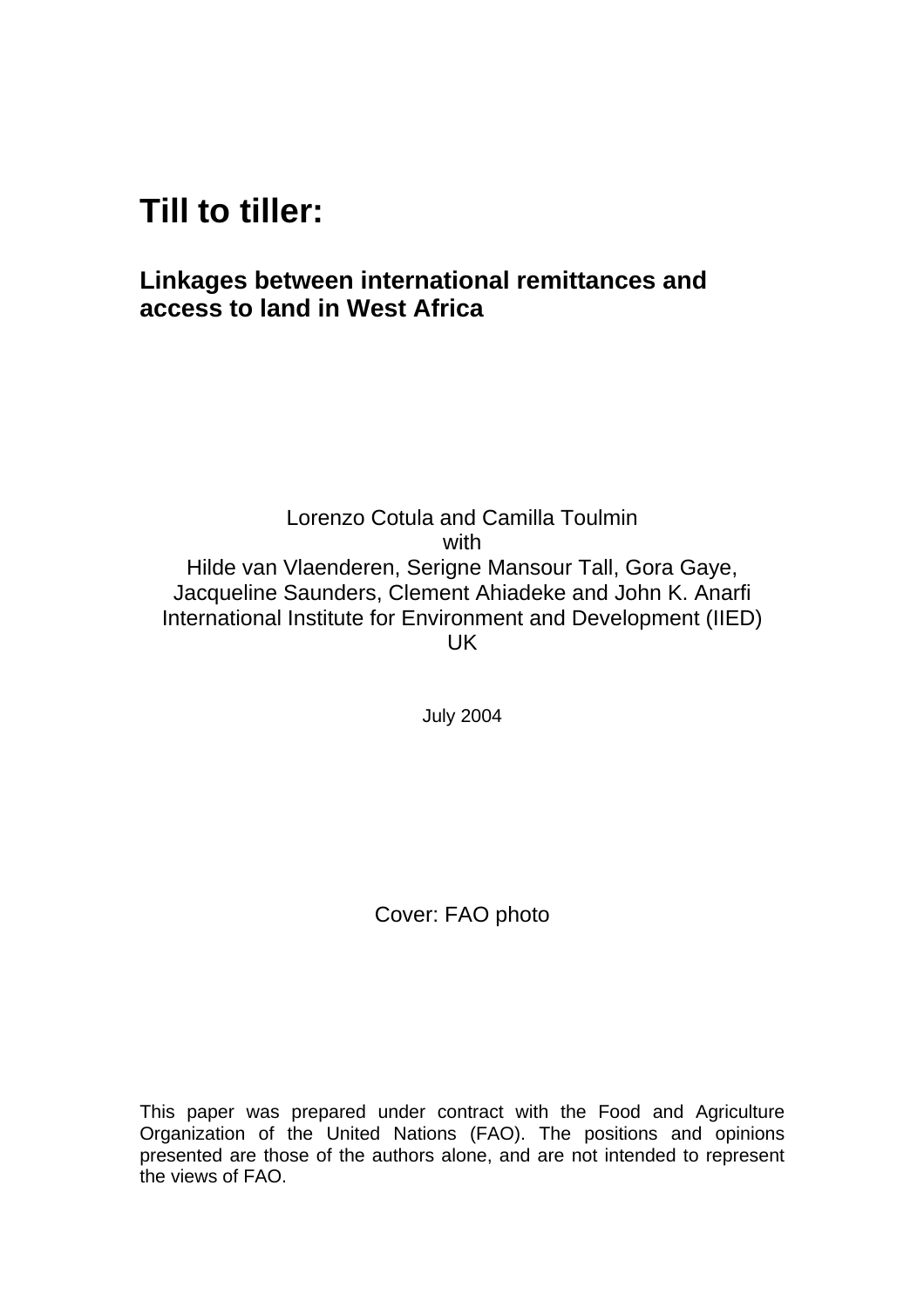*This paper was prepared for FAO's Land Tenure Service and Sub-programme 3.1 ("Access to natural resources") of the Livelihood Support Programme. Funding was also provided to IIED by SIDA.* 

# **The Livelihood Support Programme**

The Livelihood Support Programme (LSP) evolved from the belief that FAO could have a greater impact on reducing poverty and food insecurity, if its wealth of talent and experience were integrated into a more flexible and demand-responsive team approach.

The LSP, which is executed by FAO with funding provided by DfID, works through teams of FAO staff members who are attracted to specific themes being worked on in a sustainable livelihoods context. These crossdepartmental and cross-disciplinary teams act to integrate sustainable livelihoods principles in FAO's work, at headquarters and in the field. These approaches build on experiences within FAO and other development agencies.

The programme is functioning as a testing ground for both team approaches and sustainable livelihoods principles.

**Email:** lsp@fao.org

# **Access to natural resources sub-programme**

Access by the poor to natural resources (land, forests, water, fisheries, pastures, etc.), is essential for sustainable poverty reduction. The livelihoods of rural people without access, or with very limited access to natural resources are vulnerable because they have difficulty in obtaining food, accumulating other assets, and recuperating after natural or market shocks or misfortunes.

The main goal of this sub-programme is to build stakeholder capacity to improve poor people's access to natural resources through the application of sustainable livelihood approaches. The sub-programme is working in the following thematic areas:

- *1. Sustainable livelihood approaches in the context of access to different natural resources*
- *2. Access to natural resources and making rights real*
- *3. Livelihoods and access to natural resources in a rapidly changing world*

This paper contributes to the third thematic area by exploring the role that remittances play regarding access to land and other natural resources. The paper helps to address the fact that despite extensive work on both migration and development, the links between the two remain little understood by policy makers and development practitioners, and little is known of the factors and policies that can help maximize social and economic outcomes.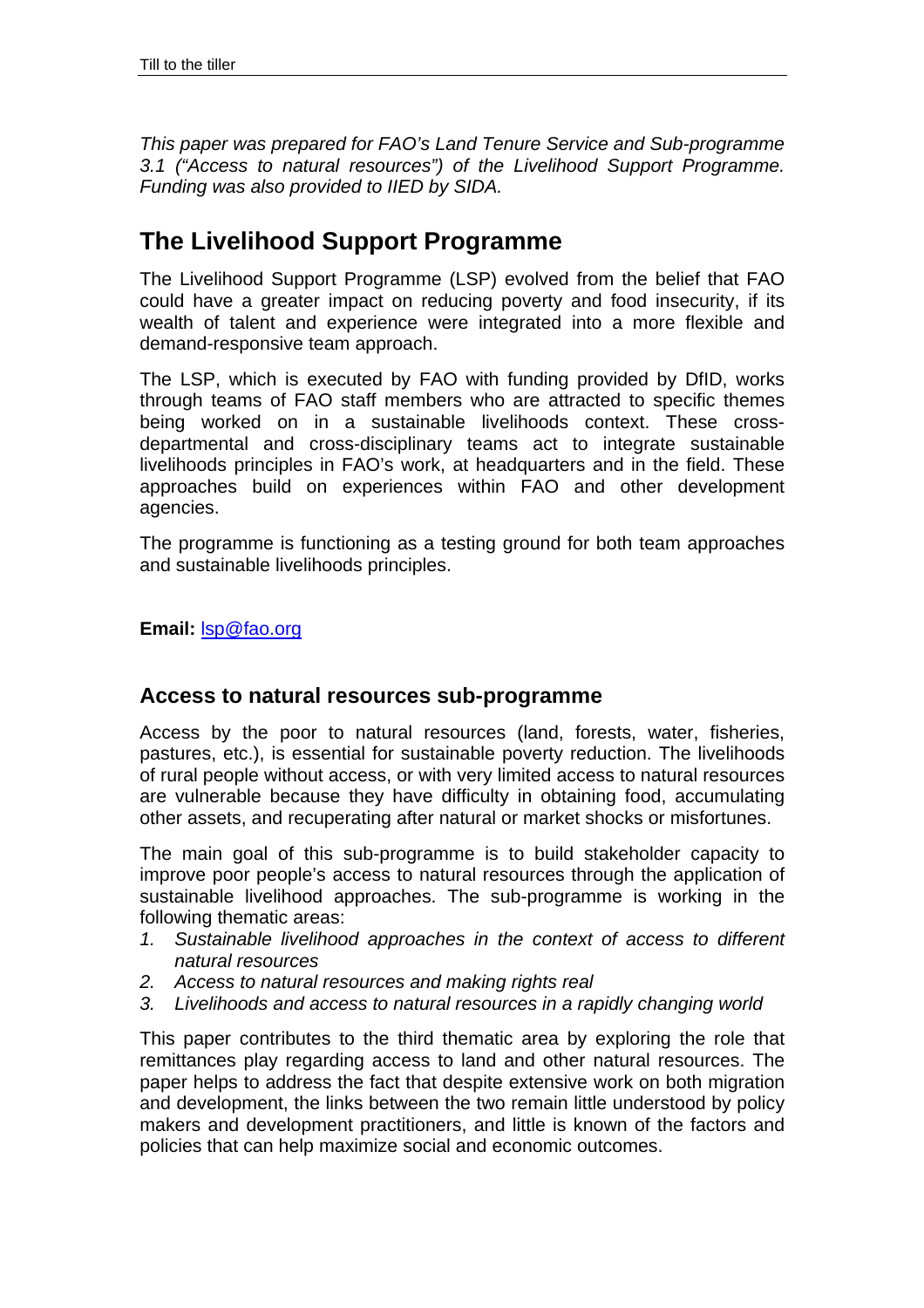# **TABLE OF CONTENTS**

| 1.  |                                                                      |     |
|-----|----------------------------------------------------------------------|-----|
| 1.1 |                                                                      |     |
| 1.2 |                                                                      |     |
| 1.3 |                                                                      |     |
| 1.4 |                                                                      |     |
| 1.5 |                                                                      |     |
|     |                                                                      |     |
| 2.  | <b>EXPLORING THE LINKAGES BETWEEN REMITTANCES AND</b>                |     |
| 2.1 |                                                                      |     |
| 2.2 |                                                                      |     |
|     |                                                                      |     |
|     | Remittances - a relatively large and stable source of funding for    |     |
|     |                                                                      |     |
|     | Remittances and development: macro, meso and micro level linkages 11 |     |
| 2.3 |                                                                      |     |
|     |                                                                      |     |
|     |                                                                      |     |
|     |                                                                      |     |
|     |                                                                      |     |
|     |                                                                      |     |
|     |                                                                      |     |
| 2.4 |                                                                      |     |
|     |                                                                      |     |
|     |                                                                      |     |
|     |                                                                      |     |
|     |                                                                      |     |
|     |                                                                      |     |
|     |                                                                      |     |
|     |                                                                      |     |
| 2.5 |                                                                      | .24 |
|     |                                                                      |     |
| 3.  |                                                                      |     |
| 3.1 |                                                                      |     |
| 3.2 |                                                                      |     |
|     |                                                                      |     |
|     |                                                                      |     |
|     |                                                                      |     |
| 3.3 |                                                                      |     |
|     |                                                                      |     |
|     |                                                                      |     |
|     |                                                                      |     |
|     |                                                                      |     |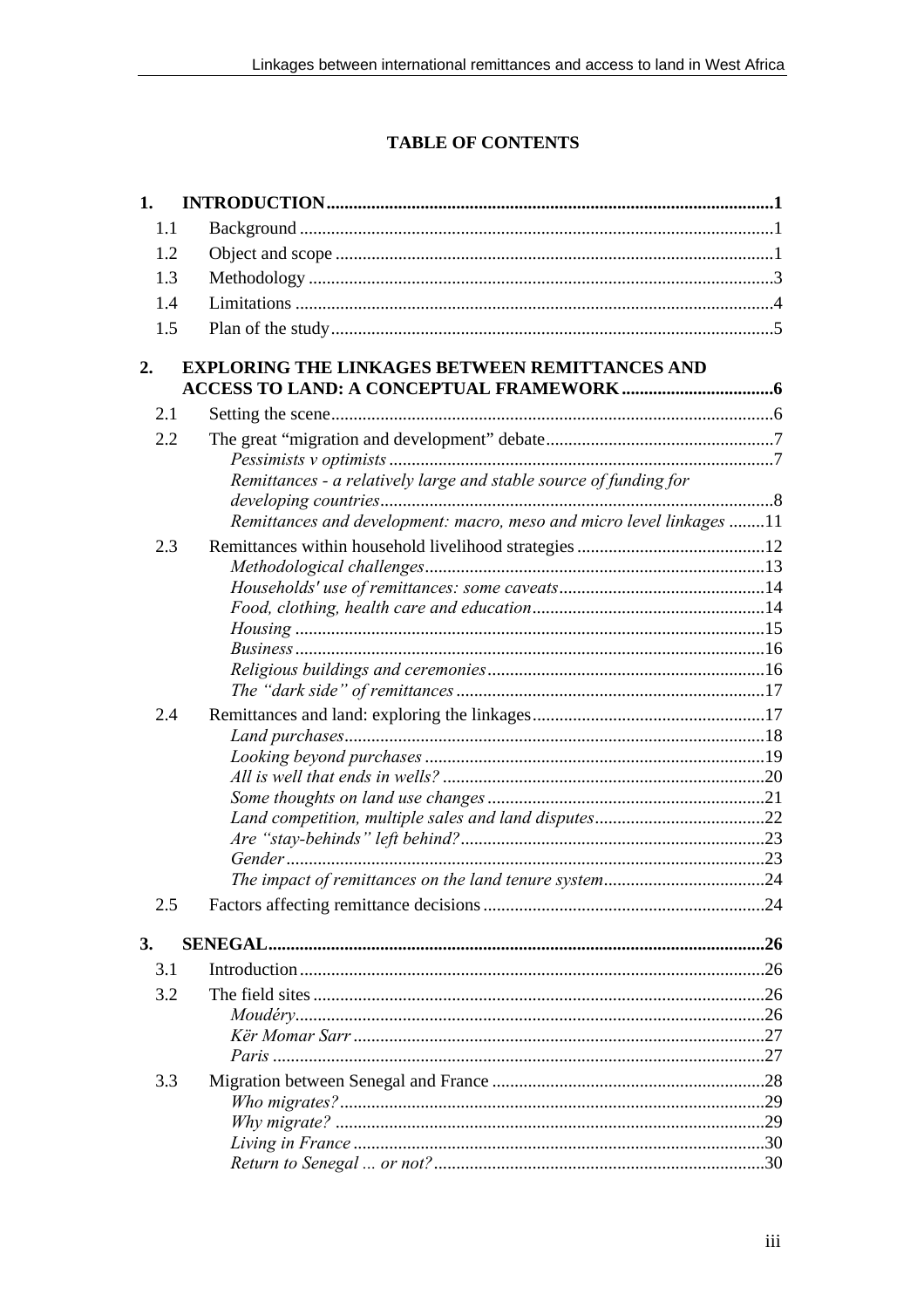| 3.4 |                                                                        |  |
|-----|------------------------------------------------------------------------|--|
|     |                                                                        |  |
|     |                                                                        |  |
| 3.5 |                                                                        |  |
|     |                                                                        |  |
|     |                                                                        |  |
|     |                                                                        |  |
|     |                                                                        |  |
| 3.6 |                                                                        |  |
| 4.  |                                                                        |  |
| 4.1 |                                                                        |  |
| 4.2 |                                                                        |  |
|     |                                                                        |  |
| 4.3 |                                                                        |  |
|     |                                                                        |  |
|     |                                                                        |  |
|     |                                                                        |  |
|     |                                                                        |  |
| 4.4 |                                                                        |  |
|     |                                                                        |  |
|     |                                                                        |  |
|     |                                                                        |  |
|     |                                                                        |  |
| 4.5 |                                                                        |  |
| 5.  |                                                                        |  |
| 5.1 |                                                                        |  |
|     | An important livelihood and development contribution52                 |  |
|     |                                                                        |  |
| 5.2 |                                                                        |  |
|     |                                                                        |  |
|     |                                                                        |  |
|     |                                                                        |  |
|     | Policies and institutions to promote remittances and their best use 55 |  |
|     |                                                                        |  |
|     |                                                                        |  |
|     |                                                                        |  |
|     |                                                                        |  |
|     |                                                                        |  |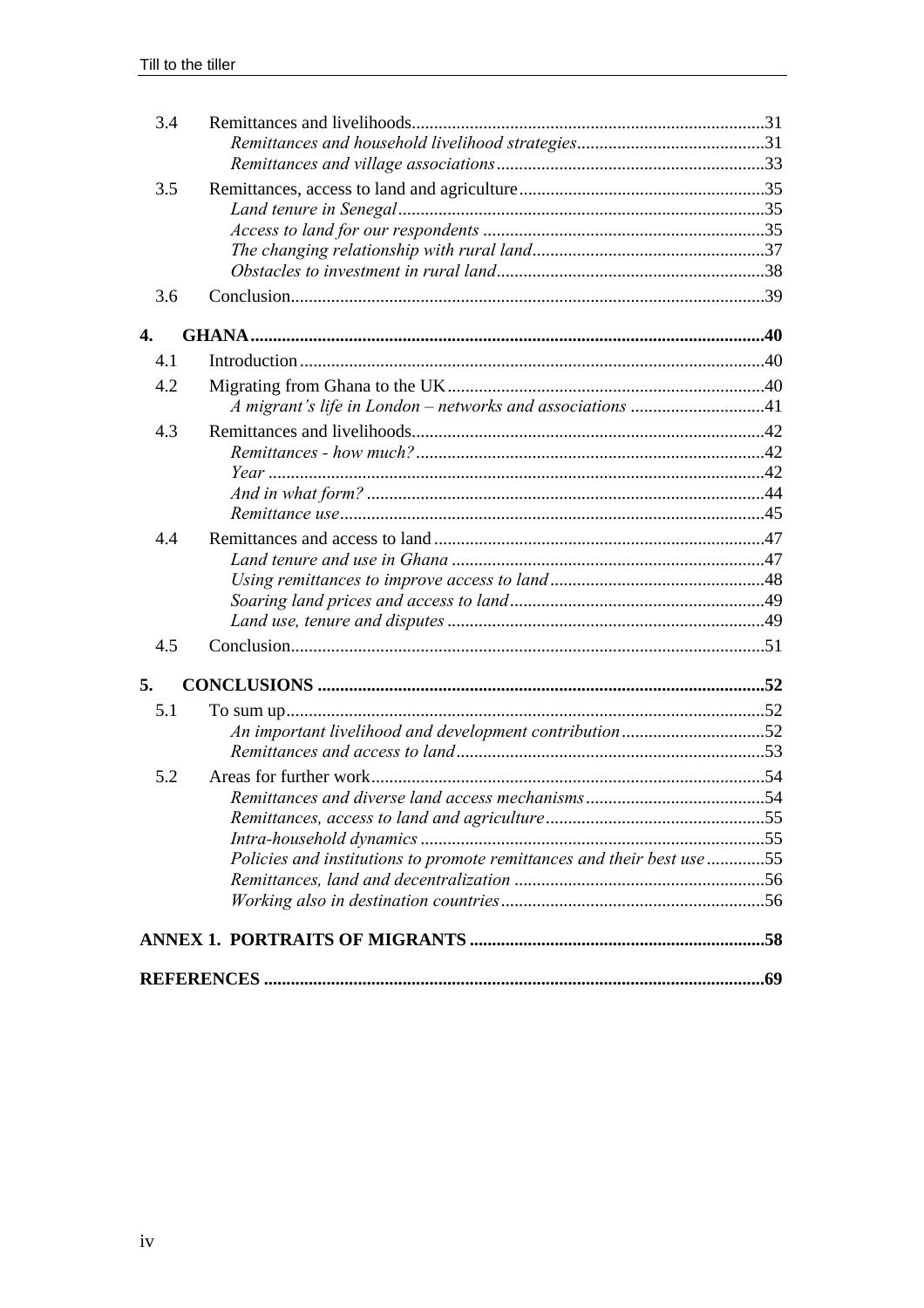# **Acknowledgements**

This study is the result of the work of several researchers in four different countries. Lorenzo Cotula and Camilla Toulmin designed the research project and coordinated its implementation. Lorenzo Cotula also carried out the literature review and worked on the conceptual framework of the study (chapter 2). Hilde van Vlaenderen did the research work in Paris, and Serigne Mansour Tall and Gora Gaye led the research in Senegal (chapter 3). Similarly, Jacqueline Saunders undertook the research work in London, while Clement Ahiadeke and John K. Anarfi led the research in Ghana (chapter 4). The study was funded by the Food and Agriculture Organization (FAO) and by the Swedish cooperation (SIDA).

We would like to thank all those that helped us with suggestions, contacts, comments, inputs, materials, or simply with stimulating conversations. We are particularly grateful to: Osman Alhassan, Savina Ammassari, Rev. Agri'ogo, Anna Baghi, Hayford Barning, Omar Bodian, Philip Burnham, Michael Cadette, Elaine Clarke, Mayor Columba Blango, Katherine Cochrane, Aly Dama, Mody Diallo, Sidiki Diarra, Moussa Djire, Robert Gayton, Laura Greenwood, Rev. Norman Gregg, Hein de Haas, Thea Hilhorst, Catherine Homewood, Modibo Keita, Nii Ashie Kotey, Claudette Livingstone, Philip Loy, Amadou Maiga, Larsey Mensah, Rev. Eric Mustapha, Djibril Ndao, Salif Ndiaye, Gabriella Oakley, Silvia Paciello, Sara Randall, Teresa Rocha Gomes, Abdoulaye Samb, Alix Stredwick, Richard Thomas and Francis Watkins.

Thanks also to the whole IIED team, particularly Ced Hesse for his invaluable constant support, suggestions and feedback; Su Fei Tan for her help with establishing the first contacts in Ghana; Bara Gueye for his help in starting the fieldwork in Senegal; Valerie Fend-Boehm for her support with the graphs; Cecilia Tacoli, Nazneen Kanji and Duncan Macqueen for their excellent insights and comments; and Christele Riou for her precious help in managing this research project.

Most importantly, we would like to sincerely thank the migrants, their families and all those who have devoted their time to this study and shared their experience with us. Without them, this study would simply not have been possible.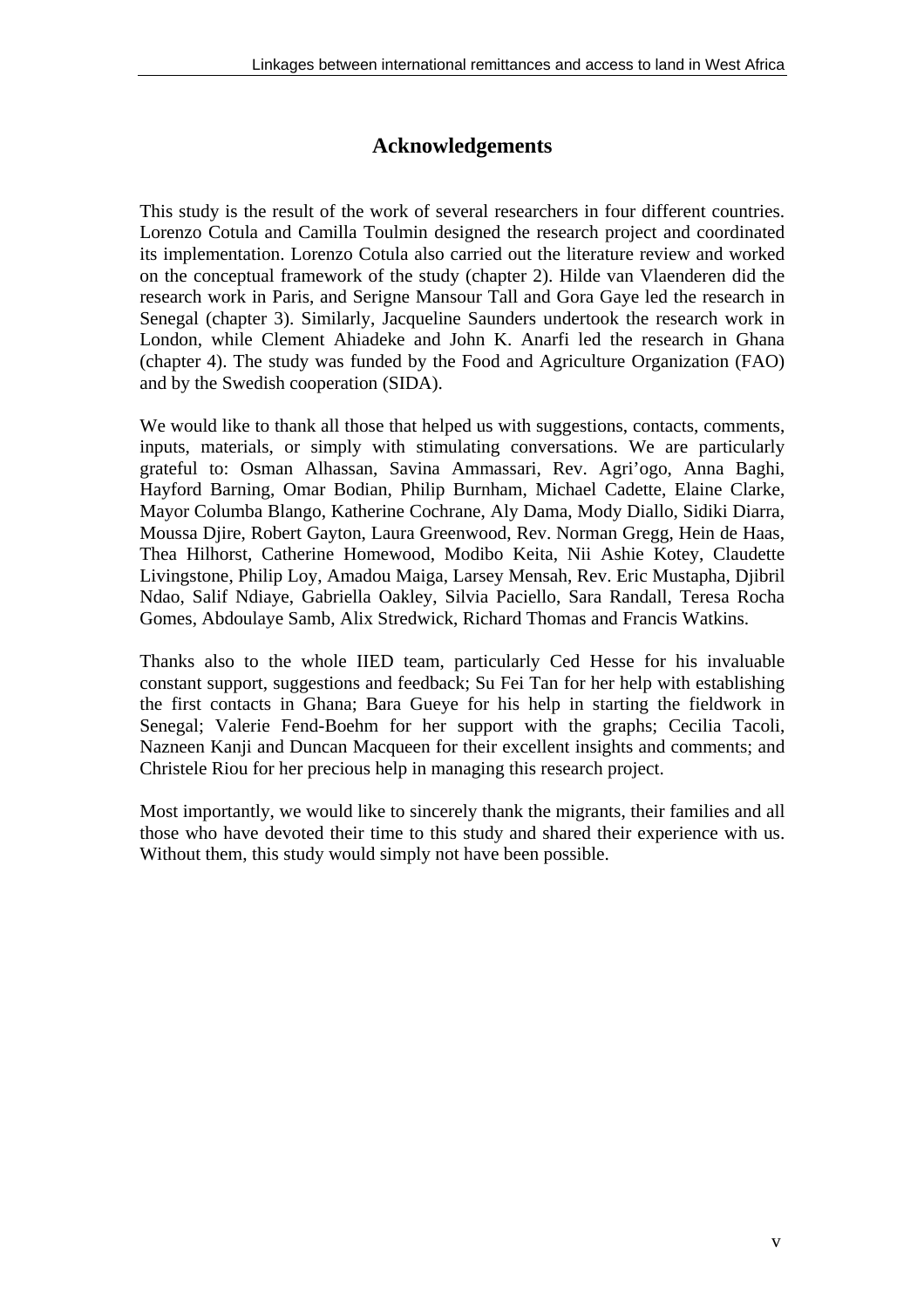# **1. INTRODUCTION**

# **1.1 Background**

It is increasingly recognised that migrants constitute an invaluable resource for development and poverty reduction in their home countries. For many developing countries, remittances from overseas migrants exceed development aid and foreign direct investment volumes. Moreover, remittances from migrant relatives, either internal or international, are often the main component of rural households' incomes. Unlike aid, remittances flow directly to individual households and unlike loans they incur no debt. Besides contributing to household livelihoods, remittances can foster longer-term development through investment in education, land and small businesses. In some places, migrants' associations channel part of the remittance inflows into community development projects, such as schools, health centres and wells.

At the same time, migration creates new challenges. First, in agriculture-based economies where a significant portion of the adult population is absent on migration, labour shortages may make the local economy highly dependent on remittances, raising concerns for its sustainability in the longer term. Secondly, migration may increase inequality, as households receiving remittances are able to buy land and other key resources, set up new businesses and improve their children's education. Conversely, households not benefiting from this precious source of income may see their access to such resources and livelihood strategies reduced. Thirdly, inflows of remittances may exacerbate competition and even conflict, as individuals and groups seek to buy scarce valuable resources such as residential land in urban areas, and may foster corrupt practices by central and local government officials seeking to gain from that competition. Finally, in urban and peri-urban areas, substantial remittance inflows and lack of effective local planning may lead to unregulated urban expansion into previously agricultural lands without adequate service provision.

Despite extensive work on both migration and development, the links between the two remain little understood by policy makers and development practitioners. Little is known for instance of the role that remittances play regarding access to land and other natural resources in the home countries, and of the factors and policies that can help maximise their social and economic outcomes. In recent years, new research has started to address this knowledge gap, and governments have begun to reflect on ways to harness resources from the diaspora to promote development and poverty reduction at home.

# **1.2 Object and scope**

In order to contribute to this growing debate, this study explores the linkages between international remittances and access to land in the home countries, with a focus on West Africa. Given the complexity of these linkages and due to time and resource constraints, this research project was designed and implemented as a **scoping study**, aimed at raising and identifying key issues for further work rather than at providing definitive answers and policy recommendations.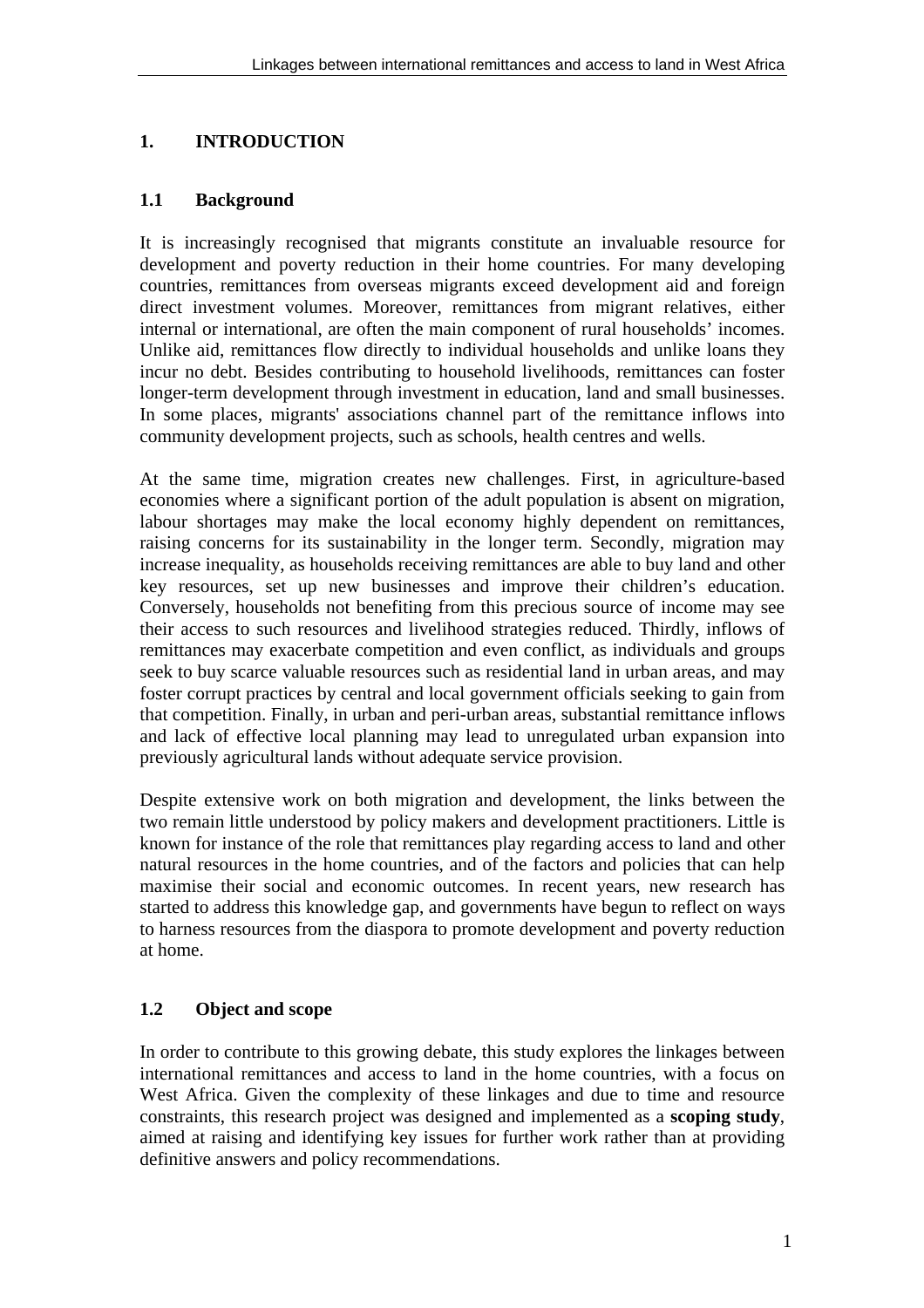In West Africa, **international migration** has long been a common livelihood strategy. Millions of migrants have moved from the landlocked Sahel (Burkina Faso, Mali and Niger) to coastal countries (Nigeria, Ghana and Cote d'Ivoire, in the last of which "migrants" constitute roughly one fourth of the total population). Most of these migrants are seasonal or temporary, although some take up permanent residence in the destination countries (IIED, 1999).

Moreover, migration to other African countries (South Africa, Gabon, etc) is thought to be important, although difficult to quantify. Migration **from West Africa to OECD countries** is also substantial, and dates back to the aftermath of independence. Countries like Cape Verde, Senegal, Ghana and Mali (particularly the Kayes region) have a remarkable share of their population overseas<sup>1</sup>. Originally directed to the former colonial powers (United Kingdom, France and Portugal), West African migration has more recently diversified its destination areas both in Europe (the Netherlands, Italy, Spain, Germany) and in North America (United States). In West Africa, migration is dominated by young, adult males, although women are becoming increasingly involved in migration. The nature of migration (seasonal, short or long term; short or long distance; gender; etc) deeply affects decisions concerning amount, frequency and use of remittances. Despite this diverse picture of migration in and from West Africa, this scoping study only considers long-term migration to OECD countries.

Throughout West Africa, **land** is of crucial importance to economies and societies, providing the basis for a major share of GDP and employment in most countries, and constituting the main source of livelihood for a large portion of the population. In many areas, however, valuable land (fertile agricultural land; residential plots in periurban areas; etc) is becomingly increasingly scarce, partly as a result of demographic growth. Competition has therefore become stronger, and better resourced and connected groups are positioning themselves to gain control over land New players – often urban elites such as civil servants, traders and politicians – are entering the land arena, and formal or informal land transfers are mushrooming (Ouedraogo, 2003). As an important source of hard currency, international remittances may contribute to these changes in land relations by enabling migrant households to improve their access to land through purchases, rentals, loans, customary institutions and a variety of other arrangements. This study explores the extent to which this is happening, the opportunities that this creates for the livelihoods of migrant households and for rural development, and the challenges it raises, particularly in relation to land competition and access to land for non-migrant households. Although issues concerning residential plots are touched upon, the study focuses on agricultural land in rural and peri-urban areas.

Access to land cannot be considered in isolation, as it is only part of households' livelihood strategies, and only one of the many possible uses of remittances. Therefore, in analysing the linkages between remittances and access to land, the study places them within the broader context of migrants' and households' livelihood strategies and of the diverse portfolio of remittance uses.

 $\overline{a}$ 

 $1$  Cape Verde is an extreme example, as migrants overseas outnumber the resident population; remittances are estimated to represent 25-30 percent of the country's income (Carling, 2002).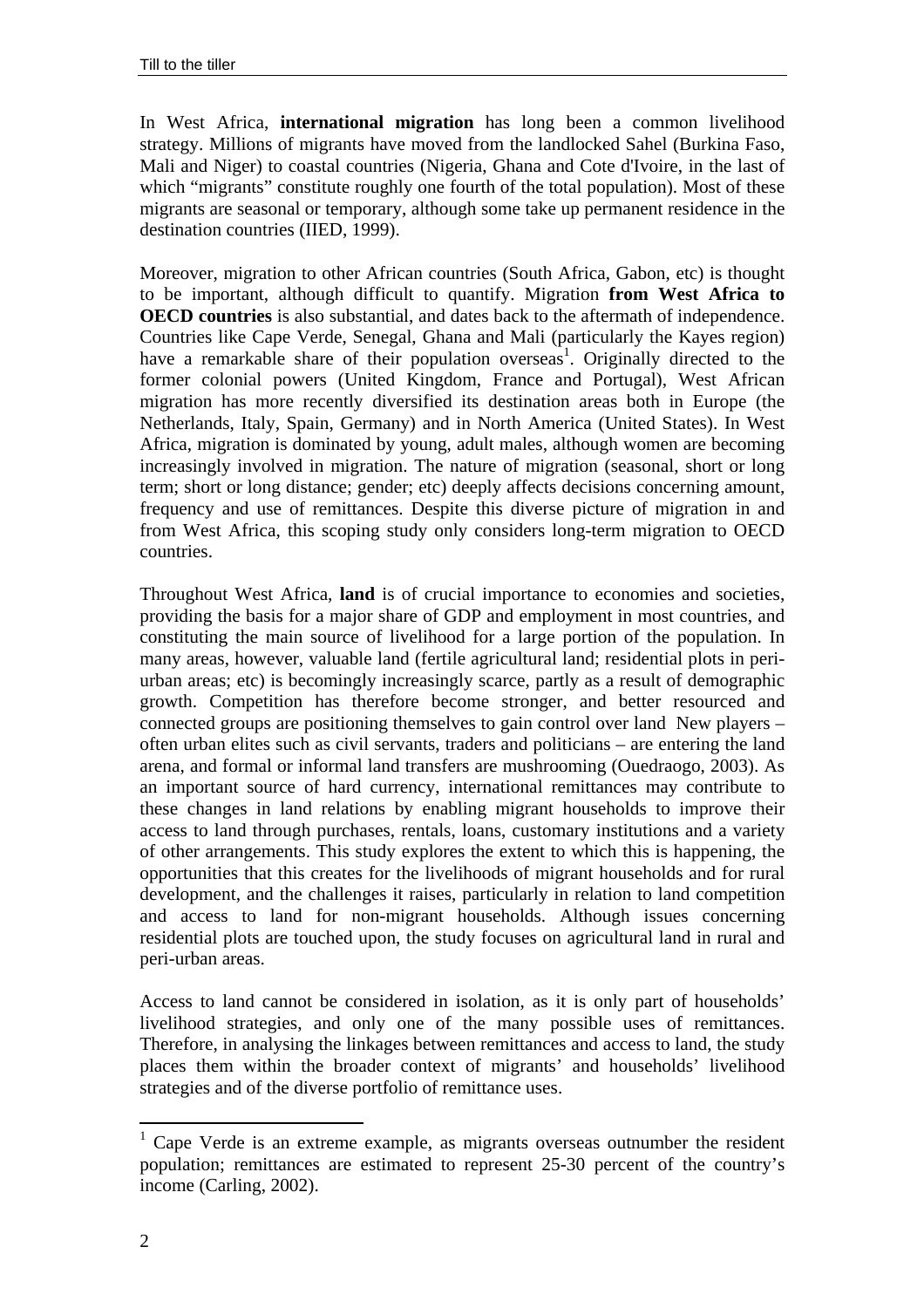The study focuses on one Francophone and one Anglophone country, namely Senegal and Ghana. Both countries have substantial out-migration to Europe and the United States; for both, remittances constitute a major share of their international financial inflows; and in both cases the government has taken or is considering measures to promote investment by overseas migrants.

# **1.3 Methodology**

This study is the result of the collaborative effort of a multidisciplinary research team, including economists, sociologists, anthropologists, lawyers, geographers and statisticians. Since the literature on the linkages between international remittances and access to land is relatively small, the study involved both a literature review and original fieldwork.

First, a review of existing research on migration and development, and more specifically on remittances and access to land, permitted to produce a conceptual framework and to identify key issues to be explored in the fieldwork. This literature review was not limited to a specific geographical area, covered a wide range of materials (from published books to "grey literature"), and was complemented by conversations with key informants (from migrants to migrants' family members, from researchers to NGO officials).

For the fieldwork, the "transnational community" was taken as the unit of analysis, similarly to other studies on the same topic (e.g. Kabki et al., 2003; Smith and Mazzucato, 2003; Ammassari, 2003). This entails working not only with households in the home countries (Senegal and Ghana), but also with their family members in Europe (in this study, France and United Kingdom respectively). Fieldwork started in the home countries, choosing two sites per country so as to cover a range of different contexts (little and relatively recent to substantial and longstanding out-migration; different levels of agricultural intensification; rural and peri-urban areas). Migrants were then interviewed by researchers based in Paris and London, using contacts provided by the households interviewed in the home countries. While this approach worked relatively well for Senegal, where the researchers already had wellestablished relations of trust with the interviewees<sup>2</sup>, in Ghana most respondents were unwilling to disclose information that they thought could damage their relatives abroad (who may be "undocumented" migrants). Eventually, Ghanaian migrants in the United Kingdom unrelated to the households interviewed in Ghana were contacted through other means. For both Senegal and Ghana, fieldwork was supported by incountry literature reviews. Moreover, researchers in London and Paris interviewed key informants from a range of institutions working with migrants, from NGOs to church groups and migrants' associations.

Fieldwork methodology was qualitative and centred on semi-structured interviews both in Africa and in Europe. In Senegal and Ghana, researchers interviewed a small number of households and key resource persons (customary chiefs, elected

<sup>&</sup>lt;sup>2</sup> Of the four migrants interviewed in France, two were relatives of respondents in Senegal and two were identified through other contacts.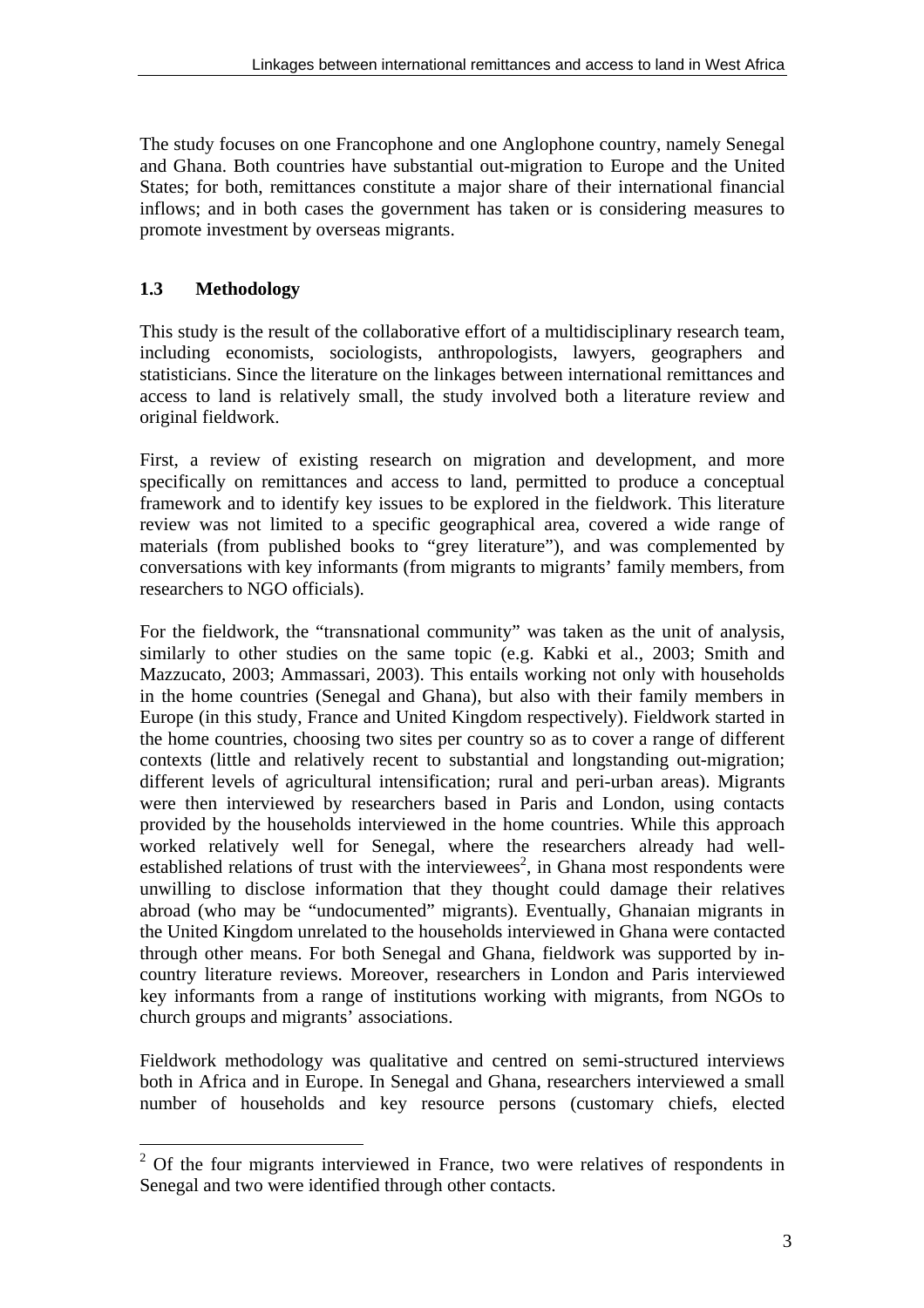councillors and others), including both men and women. While time constraints forced us to focus on households with migrant members, interviews with non-migrant households were also included<sup>3</sup>. In both France and the UK, researchers carried out four in-depth interviews with migrants, going beyond issues directly concerning remittances and land to include questions about migration/return decisions, overall livelihood strategies, integration in social networks, etc ("migrant portraits"). These portraits were then depersonalised, shared and discussed with other migrants in focus group discussions, in order to obtain additional input. To respect the privacy of our respondents, all the names appearing in this report have been changed.

While the various components of the study started at different stages (literature review, fieldwork in Africa, fieldwork in Europe), they then proceeded in a parallel way, and the research was an iterative process where research questions and tools in each component were continuously readapted in the light of developments in other components.

# **1.4 Limitations**

The study has both conceptual and practical limitations. Conceptual limitations primarily concern the challenges intrinsic in analysing the uses and effects of remittances, such as fungibility issues and difficulties in capturing "multiplier" effects, and will be analysed more in detail in the next chapter. Furthermore, the methodology adopted (literature review; heavy reliance on key informants; case studies based on small numbers of interviews; etc.) reflects the "scoping" nature of the study. Thus, while the small number of interviews undertaken for this scoping study has enabled us to identify key issues, respondents cannot be considered as "representative" of their wider "community", and any follow-on work should involve much larger numbers of people from both migrant and non-migrant households.

The practical limitations mainly relate to the short duration and the very limited budget of the study. The entire research project was designed and implemented in less than six months, and nearly all the researchers involved in the study were at the same time working on other projects. On the other hand, trust takes time to be established, especially for migrants in Europe, who are less used to development researchers than their relatives in Africa. Moreover, because of resource and time constraints, the number of persons interviewed in Senegal and Ghana is very small, and in the Ghana-UK case study it proved impossible to match migrants and home communities. Finally, doubts remain as to the reliability of answers provided by respondents to very sensitive questions, such as those concerning amount, frequency and use of remittances.

 $\overline{a}$ 

 $3\,$  In Ghana, members of 22 households, five of which non-migrant, were interviewed. In Senegal, a total of 19 persons were interviewed, mainly coming from four extended families with migrants overseas; the other interviewees were customary chiefs, local councillors, government officials and other resource persons (in one of the two field sites it proved impossible to identify households with no members currently or previously abroad!).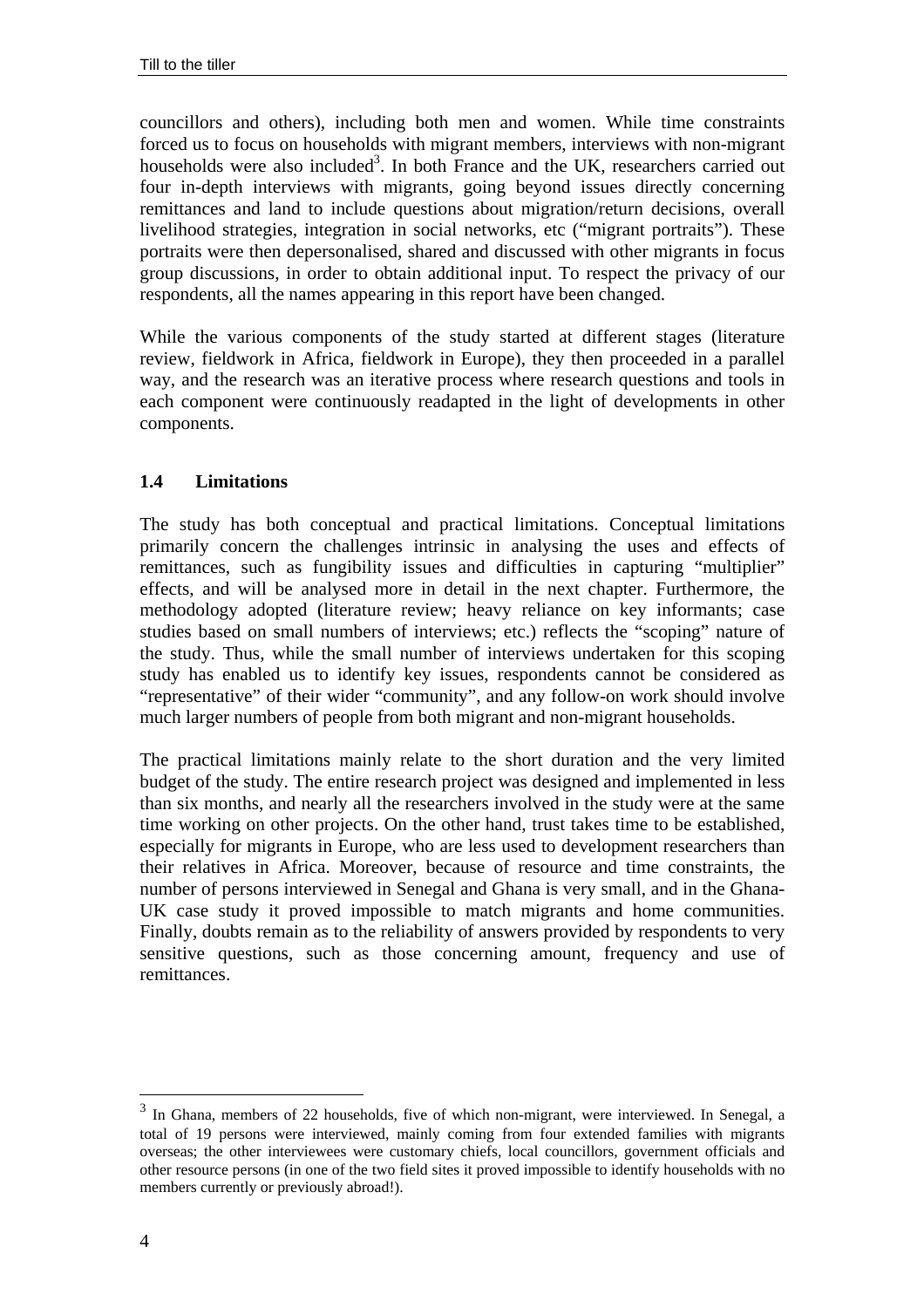# **1.5 Plan of the study**

The next chapter provides a conceptual framework to tackle the linkages between international remittances and access to land, so as to lay the ground for the presentation of fieldwork findings. Because of its "conceptual" purpose, chapter two reviews relevant literature from across the world rather than from West Africa only. Subsequently, two chapters present the findings of the fieldwork in Senegal and France and in Ghana and the UK respectively, using broadly similar structures. A final chapter draws conclusions from the analysis of literature review and fieldwork findings, and identifies areas for further work. Some of the migrant portraits done in France and the UK are included in an annex.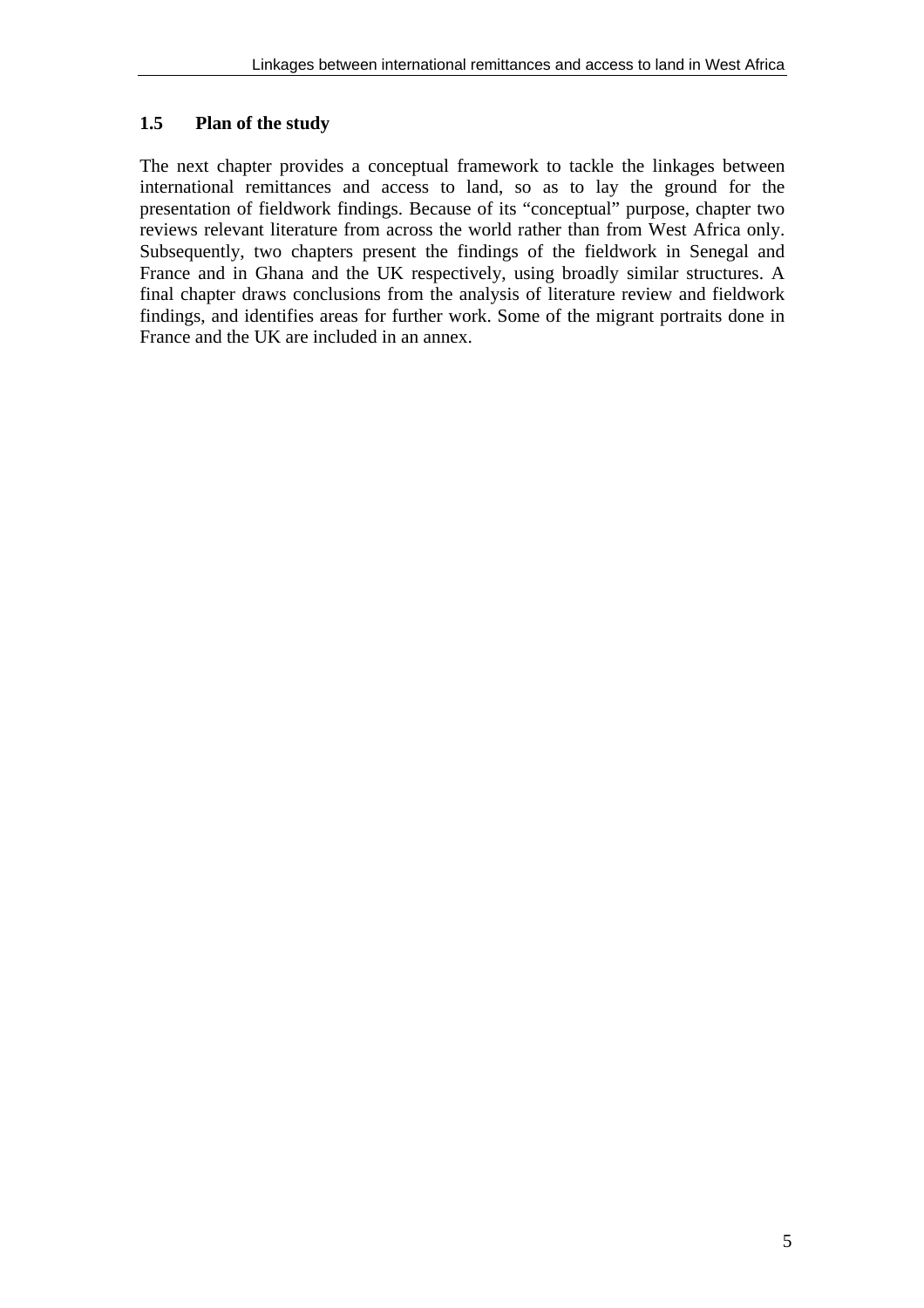# **2. EXPLORING THE LINKAGES BETWEEN REMITTANCES AND ACCESS TO LAND: A CONCEPTUAL FRAMEWORK**

## Lorenzo Cotula

#### **2.1 Setting the scene**

Migration is not a new phenomenon. From time immemorial, human beings have left their homes in search for better living conditions or in fear of persecution. Yet, over the past few decades, technological innovation has changed important aspects of migration. Cheaper and more rapid transport and better means of communication (mobile phones, landlines, IT, etc.) have facilitated the creation of transnational networks, by helping maintain ties between migrants and their family back home as well as between migrants in different countries ("transnational communities"). Recently, researchers, practitioners and policy makers have paid greater attention to the contribution that these networks provide to the development of the home countries. Although land is a crucial asset for rural livelihoods, so far it has not featured very high in this debate.

This chapter outlines a conceptual framework to explore the linkages between international remittances and access to land in the home countries, by placing them within the broader context of the "migration and development" debate and of household livelihood strategies; and by analysing the different forms that those linkages can take and the key issues that they raise. It draws on a review of the relevant literature from across the world and on conversations with key informants that the author met while travelling to West Africa on other assignments (from migrants to migrants' family members, from researchers to NGO officials).

In this study, international migration is broadly defined as the movement of persons from one country to another ("home" and "destination" country, respectively), although as stated above this study focuses on South-North migration only. Migration can take very different forms, depending on who is migrating (individuals or entire households), the reasons to migrate (better living conditions, conflict, etc), the duration of the stay abroad (seasonal, short term or long term), and so on. Remittances are the monies that migrants – whether individual migrants or migrants' associations – send back to their home country. They can be sent through formal channels, such as banks, post offices and money transfer companies, or through informal mechanisms (by hand, family and friends). In addition to cash payments, transfers of goods (second-hand clothes, vehicles, etc) are also common. Besides remittances *strictu senso*, this study also considers other types of money transfers relating to employment abroad, particularly pensions.

Land tenure is the system of rights, rules, institutions and processes under which land is held, managed, used and transacted. In many developing countries, several land tenure systems – formal/statutory, informal/customary or combinations of both – coexist in the same territory ("legal pluralism"). This study primarily focuses on land access issues, and takes into account both formal and informal systems (e.g. "informal" land purchases which are not recognised by law).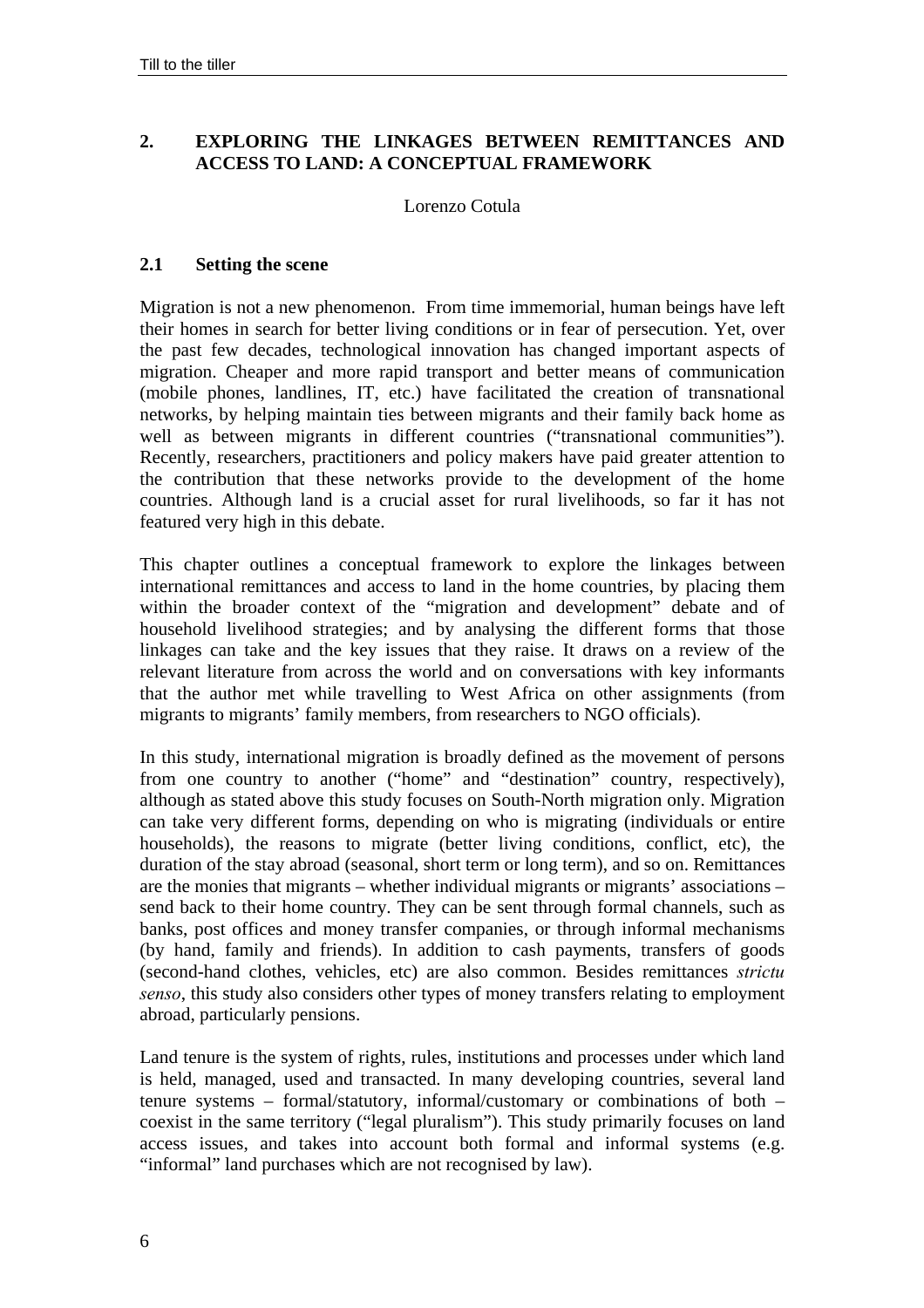# **2.2 The great "migration and development" debate**

For a long time, migration and development have been two separate policy areas. In destination countries, migration authorities focus on controlling migration flows, while development agencies mainly work in the home countries, with little coordination existing between the two (Van Hear, 2003). In recent years, however, some home country governments have explored ways to harness resources from the diaspora to promote development. New institutions have been created to maintain ties with the diaspora, such as Mexico's National Council for Mexican Communities Abroad, and a variety of policy measures (e.g. tax breaks) have been adopted or discussed.

# *Pessimists v optimists*

While migration and development policies have evolved in a largely parallel way, in the literature a longstanding debate on the relationship between migration and development has opposed "optimists" and "pessimists" (de Haas, 2003)<sup>4</sup>. "Optimists" emphasise the benefits arising from remittances, which for many countries are a precious source of foreign exchange as well as a major component of household income. Second-hand goods, spare parts, vehicles and other items sent by migrants to their home countries support their relatives' businesses. Moreover, in some places, community-based organizations such as hometown associations channel part of the remittance inflows into community development projects, such as schools, health centres and wells. Returned migrants bring back knowledge, ideas, skills and experience (Ammassari, 2003). Furthermore, anecdotal evidence suggests that, where decentralization processes have transferred responsibilities to elected local governments, migrants have played an important role in helping mobilise resources for local development, for instance by facilitating initiatives between local governments in destination and home countries (for examples from Senegal, see below, Chapter 3, Box 7).

On the other hand, "pessimists" – particularly fashionable in the 1970s – stress the problems created by substantial out-migration. First, migration may entail the loss of scarce skilled labour ("brain drain"). Moreover, in agriculture-based economies where a significant portion of the adult population is away, labour shortages may make the local economy highly dependent on remittances, raising concerns for its sustainability in the longer term. This is especially the case for long-term and long-distance migration, as migrants moving within a region (for example, between the Sahel and the coastal countries of West Africa) are usually more able to return for limited periods of time linked to the agricultural calendar. Secondly, migrants are not usually the poorest, since moving requires significant financial resources and social networks; moreover, migration may further deepen inequality, as households receiving remittances are able to buy land and other key resources, set up new businesses and improve their children's education, while households not benefiting from this source of income may see their access to such resources and livelihood strategies reduced.

Beyond economics and its "optimists – pessimists" divide, migration is a factor for social and cultural change, as movement facilitates exchange of cultural values and

 4 For an excellent analytical review of this literature, see de Haas, 2003.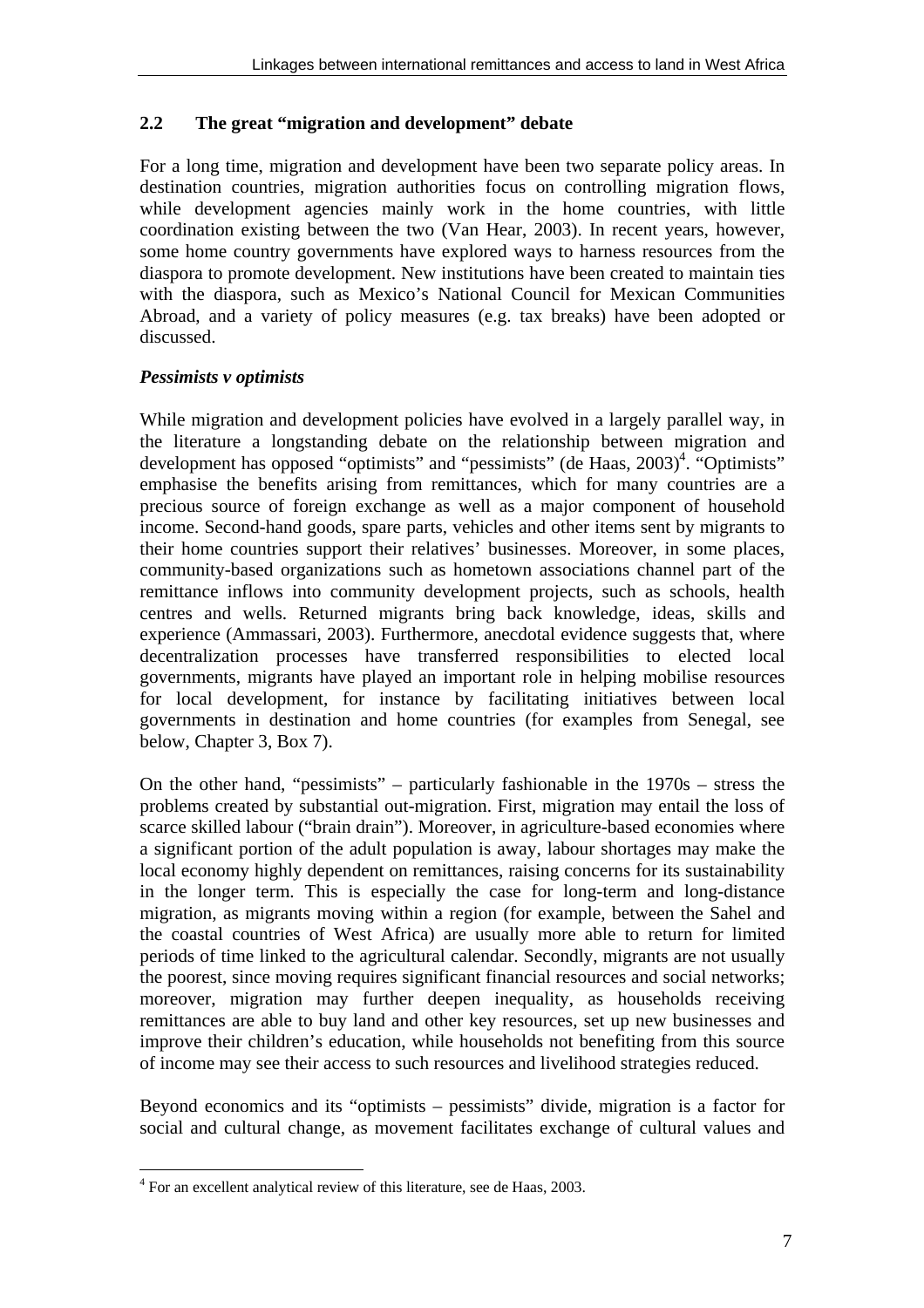social behaviour patterns, and as absence from and remittances to the family back home foster redefinitions of values, roles and social hierarchies (e.g. along gender, age and class lines; see below).

# *Remittances – a relatively large and stable source of funding for developing countries*

The global volume of remittances is widely acknowledged to be huge, even if the figure cannot be determined with any accuracy because untold numbers of migrants avoid the formal banking services. For this reason, available figures are likely to greatly underestimate the size of remittance flows. The World Bank (2003) estimates that in 2002 remittances amounted to \$80 billion, nearly double the level of aidrelated flows (\$49 billion) and second only to FDI (some \$143 billion) as a source of external funding for developing countries<sup>5</sup>.

Regionally, these amounts are not evenly distributed, and in 2002 remittances were estimated to \$25 billion in Latin America and the Caribbean, \$16 billion in South Asia, \$14 billion in Middle East and North Africa and \$4 billion in sub-Saharan Africa (World Bank, 2003; see below, Figure 2). In 2001, Mexico received \$9.9 billion in remittances, India \$10 billion, Philippines \$6.4 billion, Morocco \$3.3 billion, Turkey \$2.8 billion and Senegal \$0.2 billion (World Bank, 2003; see below, Figure 3). These figures would need to be adjusted for GDP and population sizes in order to reflect the relative importance of remittances. Indeed, as a share of GDP, remittances are significantly higher in lower-income countries than in other developing countries (Ratha, 2003; see below, Figure 4). Top destination areas from which remittances are sent include North America (United States), Western Europe (Germany, Belgium, Switzerland, France and Italy) and the Arabian Gulf (Saudi Arabia) (World Bank, 2003; see below, Figure 5).

Besides these "static" figures, it is important to note the growing importance and relative stability of remittances over time. During the 1990s, while official aid decreased (from \$49.5 billion in 1991 to \$41.6 billion in 2000), remittances almost doubled (from \$33 billion in 1991 to \$65 billion in 1999; Gammeltoft, 2002, using data from the IMF). Moreover, while capital flows are highly volatile depending on economic cycles, remittance flows are remarkably stable over time (Ratha, 2003).

For many migrants, sending remittances to support their family is a moral and social obligation. Remittances also enhance migrants' social status, and enable them to maintain a foothold in their home area, so that they will be welcome upon their return (Tacoli, 2002). Factors affecting the amount and frequency of remittances include the level of migrant's earnings, migrant's legal position in the destination country (regular/irregular), the length of the stay abroad, migrant's marital/family status (e.g. whether he/she has children in the destination country), migrant's desire to return, exchange rates, political risk, access to facilities for transferring funds, and the nature of the relationship between the migrant and family back home (van Doorn, n.d.; Kabki et al, 2003).

 $\overline{a}$ 

 $<sup>5</sup>$  Note, however, that comparisons between these types of external funding are difficult given their</sup> extremely different nature. For instance, FDI involves both financial inflows (capital) and outflows (profits, investment returns, etc).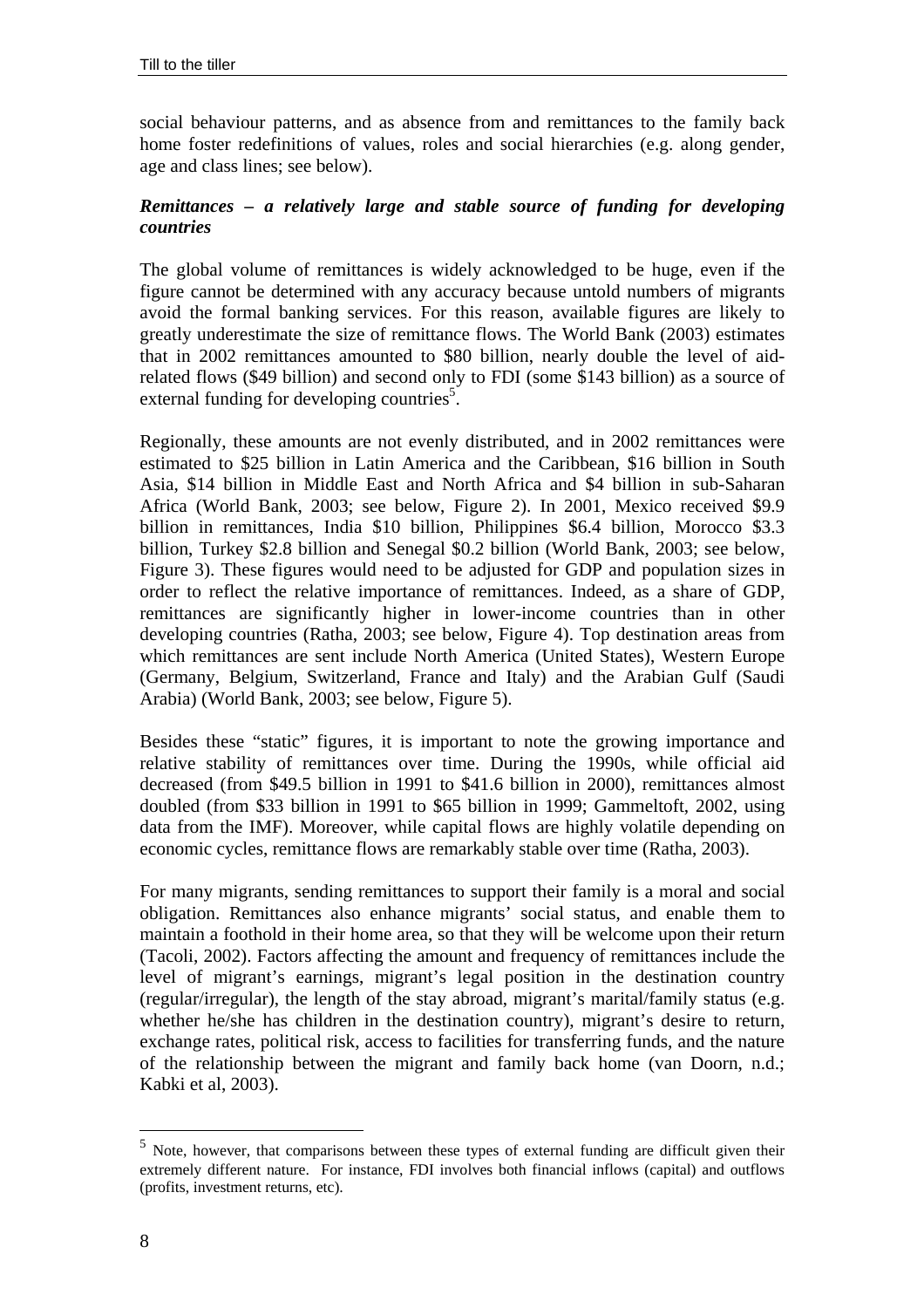

**Figure 1. Workers' remittances received by all developing countries (1995-2002)** 

**Figure 2. Regional shares of workers' remittances received by developing countries (2002 estimates)** 



*Source: World Bank 2003*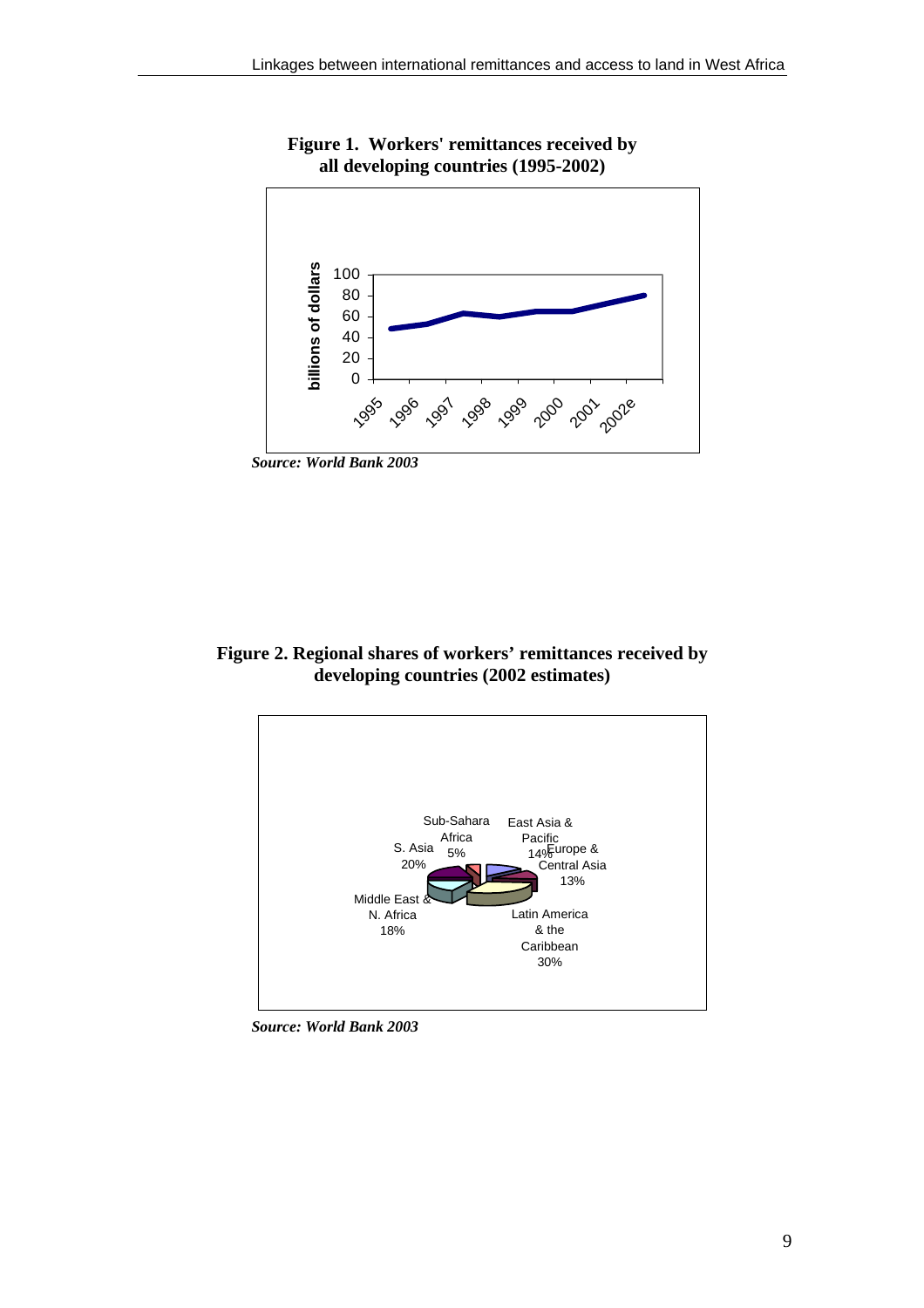

**Figure 3. Top 10 developing-country recipients of workers' remittances in billions of dollars (2001)** 

Source: IMF, Balance of Payments Yearbook; World Bank, 2003

**Figure 4. Top 10 developing-country recipients of workers' remittances as percentage of GDP (2001)** 



Source: IMF, Balance of Payments Yearbook; World Bank 2003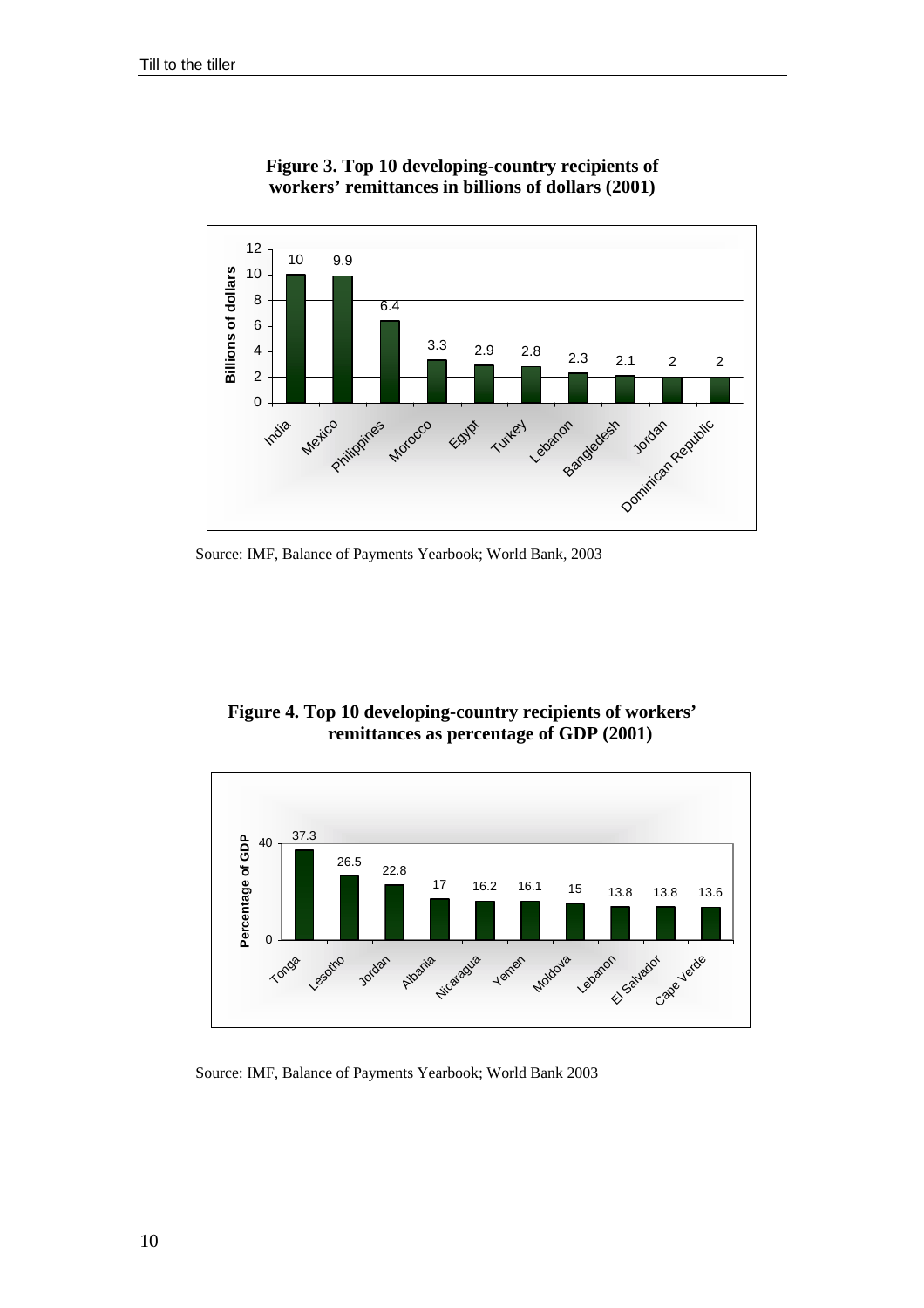

**Figure 5. Top ten sources of remittances, 2001** 

Source: IMF, Balance of Payments Yearbook; World Bank 2003

#### *Remittances and development: macro, meso and micro level linkages*

Remittances and development linkages may be explored at three levels. At the macro level, remittances are a precious source of foreign exchange, and as such inject capital in the economy and may help reduce balance of payments deficits.

At the meso level, many communities benefit from development projects initiated and funded by associations of migrants overseas. Typical examples include the construction of schools, health centres, religious buildings, wells and irrigation schemes. Migrants' associations usually work on the basis of quotas paid by their members, and mobilise additional funding through NGOs and other development agencies. Although these associations are not specific to any particular nationality, some ethnic groups, such as the Soninké of Mali and Senegal, are known to have a stronger tradition than others. Problems experienced in the past and reported in the literature include different perceptions of needs and priorities between migrants and home communities (FASTI, 1991; Yatera, 1997; Lavigne Delville, 1991; Smith and Mazzucato, 2003; Tacoli, 2002; Okali et al, 2001; Sander, 2003).

At the micro level, remittances are a major source of support for households' livelihoods. Unlike aid, remittances flow directly to individual households and unlike loans they incur no debt. Besides contributing to consumption in the short term (by enabling to pay for food, clothes, healthcare, etc), remittances can foster longer-term development through investment in education, land and small businesses. Among the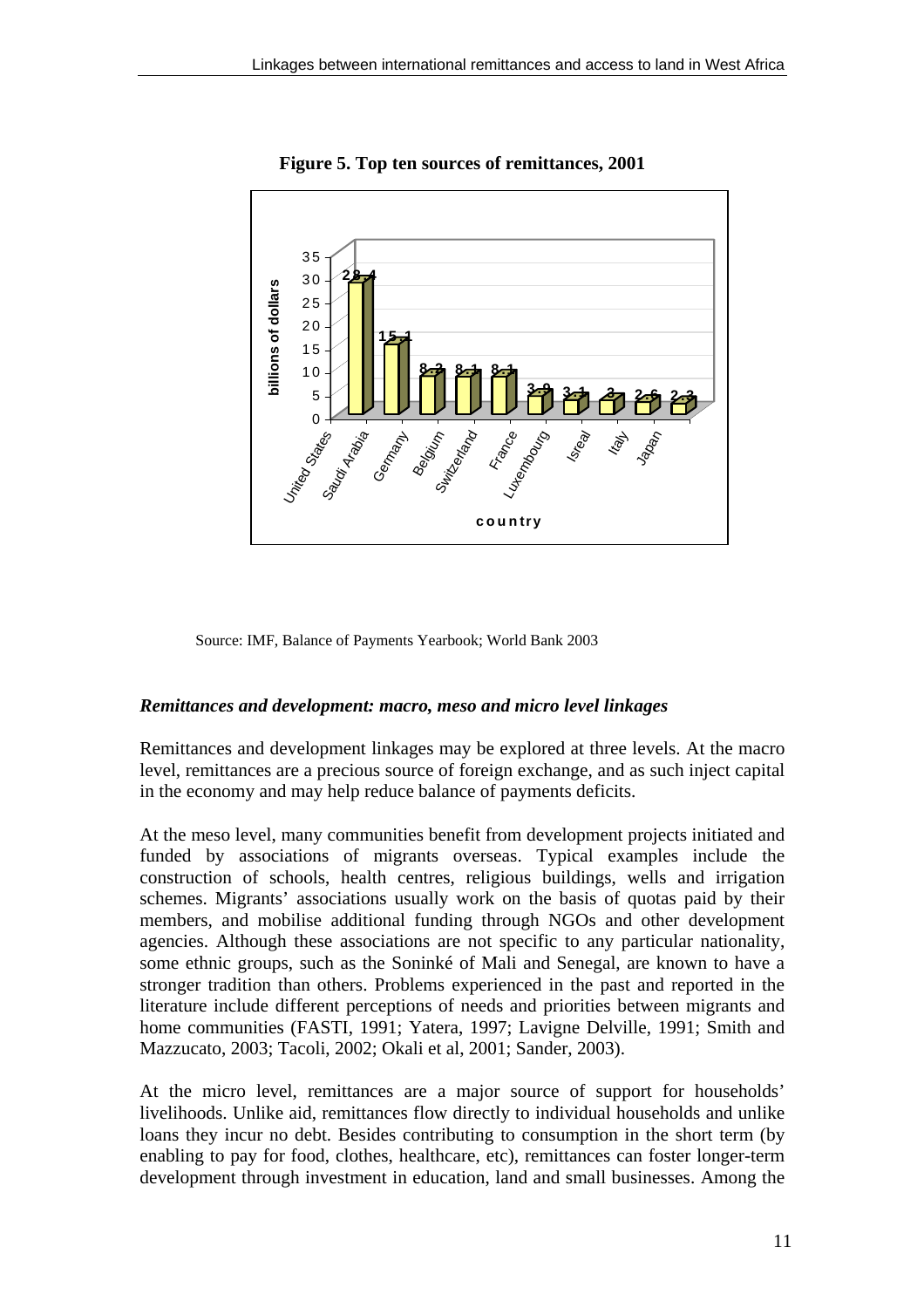different aspects of the remittances-development relationship, this study focuses on these micro, household-level dynamics.

#### **Box 1. Migration and remittances in international legal instruments**

Given migrants' invaluable contribution to their home countries and their often vulnerable position in destination countries, a range of international instruments aims to protect migrants' rights and to promote their development contribution.

The International Convention on the Protection of the Rights of All Migrants Workers and Members of Their Families was adopted in 1990 and entered into force in 2003. It protects a range of rights for legal ("documented") migrants as well as some basic rights for illegal migrants. Among other things, the Convention protects the right of legal migrants to send remittances, and requires destination country governments to "facilitate" such transfers (article 47). Moreover, legal and illegal migrants have the right to transfer earnings and savings upon termination of their stay in the destination country (article 32). However, the Convention has only been ratified by a very small number of states (20 in 2003), and although some major home countries have ratified it (including Senegal and Ghana), no destination country has done so as yet.

Moreover, in 2003, within the context of the WTO/GATS negotiations, several developing countries filed a proposal for liberalization of "Mode 4" service provision, aimed at easing entry restrictions on temporary movement of natural persons through, among others: a clearer differentiation between permanent immigration, to remain subject to normal immigration rules and procedures, and temporary movement of service suppliers, to be liberalised under the GATS; and greater recognition of professional qualifications (WTO document TN/S/W/14, 3 July 2003).

Steps have also been taken at the bilateral level. For instance, France has signed a series of bilateral treaties with Francophone African countries, concerning entry requirements and procedures ("*Conventions rélatives à la circulation et au sejour des personnes*"), migrants' rights ("Conventions d'établissement") and "co-development". The "Co-development Convention" between Senegal and France (2000) aims to harness skills and resources from Senegalese migrants in France to promote development in Senegal; to support the professional integration in Senegal of Senegalese students in France; and to jointly manage migration flows (Plancade, 2002). An agreement with similar aims was signed in 2000 between Mali and France (Martin et al, 2002).

# **2.3 Remittances within household livelihood strategies**

It is well known that livelihood strategies in developing countries are highly diversified and build on a range of assets and activities. The "sustainable livelihoods" literature identifies five broad types of capital assets – human, social, natural, physical and financial capital (Chambers and Conway, 1992; Ashley and Carney, 1999; Carney, 2002). In this context, remittances constitute a specific type of financial capital, alongside e.g. wages, pensions and credit, and in many areas account for a substantial share of household income. In Bangladesh, for instance, Siddiqui and Abrar (2001) found that remittances accounted for 51 percent of households' total income. Similarly, in the Mexican state of Guanajuato, 45 percent of households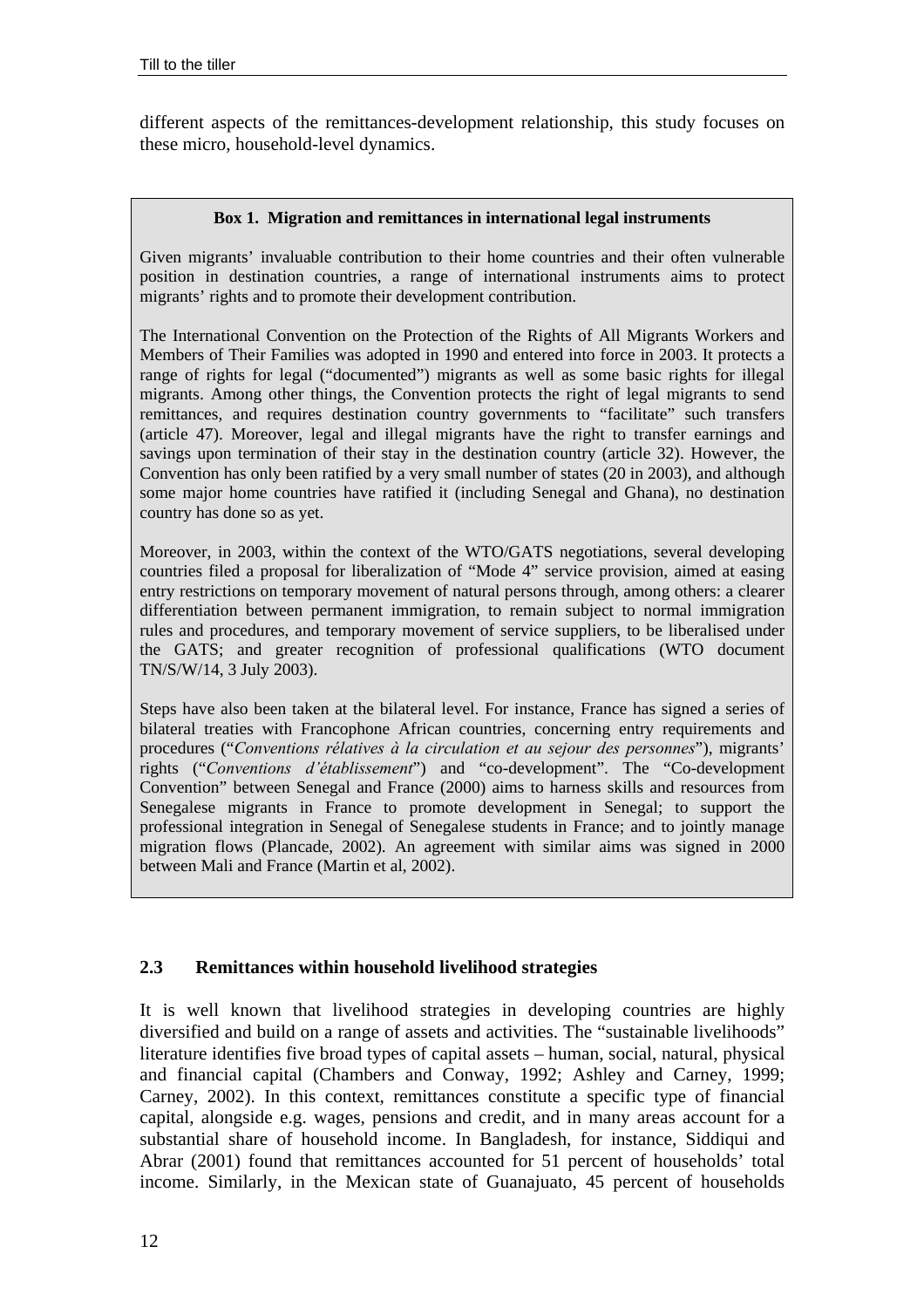depend on remittances from the US as their main source of income (Sander, 2003). These resources contribute to household livelihoods both by increasing the level of income and wealth and by diversifying income sources, thereby helping manage risk (de Haas, 2003).

As cash income, international remittances present strong similarities with other forms of "financial capital" (wages, pensions and internal remittances). Specificities nevertheless exist in terms of both nature and scale. First, the amount of money involved is usually much higher than for incomes earned in-country. This broadens the portfolio of possible uses to capital–demanding projects such as house building and land purchases. Secondly, international remittances come with a variety of other assets that migrants may gain in the destination country, from skills and entrepreneurial attitudes ("human capital") to extensive networks of friendships and contacts in the home, destination and other countries ("social capital").

Remittances can be used in a variety of ways, and may increase access to other capital assets. For instance, they may be used to pay for education ("human capital"), to buy a shop ("physical capital") and to improve access to land ("natural capital"). Greater access to these assets may in turn enable the household to support the emigration of other members, thus raising the level of remittances. At the same time, other capital assets contribute to the effective use of remittances. For instance, migrants usually rely on their networks in the home country ("social capital") for help in building houses, buying land and setting up businesses. The following paragraphs review a few recurrent uses of remittances (the order does not entail any ranking; land-related uses are not included here, as they are dealt with separately in section 2.4 below). Before addressing these, however, some methodological challenges and conceptual caveats need to be highlighted.

# *Methodological challenges*

Studying how households use remittances and the developmental impact of these uses at the micro level is riddled with methodological difficulties. First of all, as cash income, remittances are subject to fungibility problems: once they enter the overall household income "pot", remittances become indistinguishable from other income sources. Therefore, it is difficult to associate them with specific income uses and with any particular changes in expenditure behaviour (Adams, 1996). For instance, although remittances per se may not be intended to be invested in land, they may enable the household to free other income for investment. To overcome this problem, some researchers have studied statistical correlations between international migration and specific behaviours or assets, rather than investigating the uses of remittances as such (e.g. de Haas, 2003).

Secondly, even where correlations are shown, it may be difficult to establish causation. For instance, if it emerged that migrant households were more likely to buy land or invest in education than non-migrant ones, it would still need to be ascertained whether this is due to remittances or to the fact that migrant households are likely to be among the wealthier and better-educated ones (de Haas, 2003).

Thirdly, the developmental effects of remittances are not limited to the immediate consumption or investment of the household receiving them. These "first-round" uses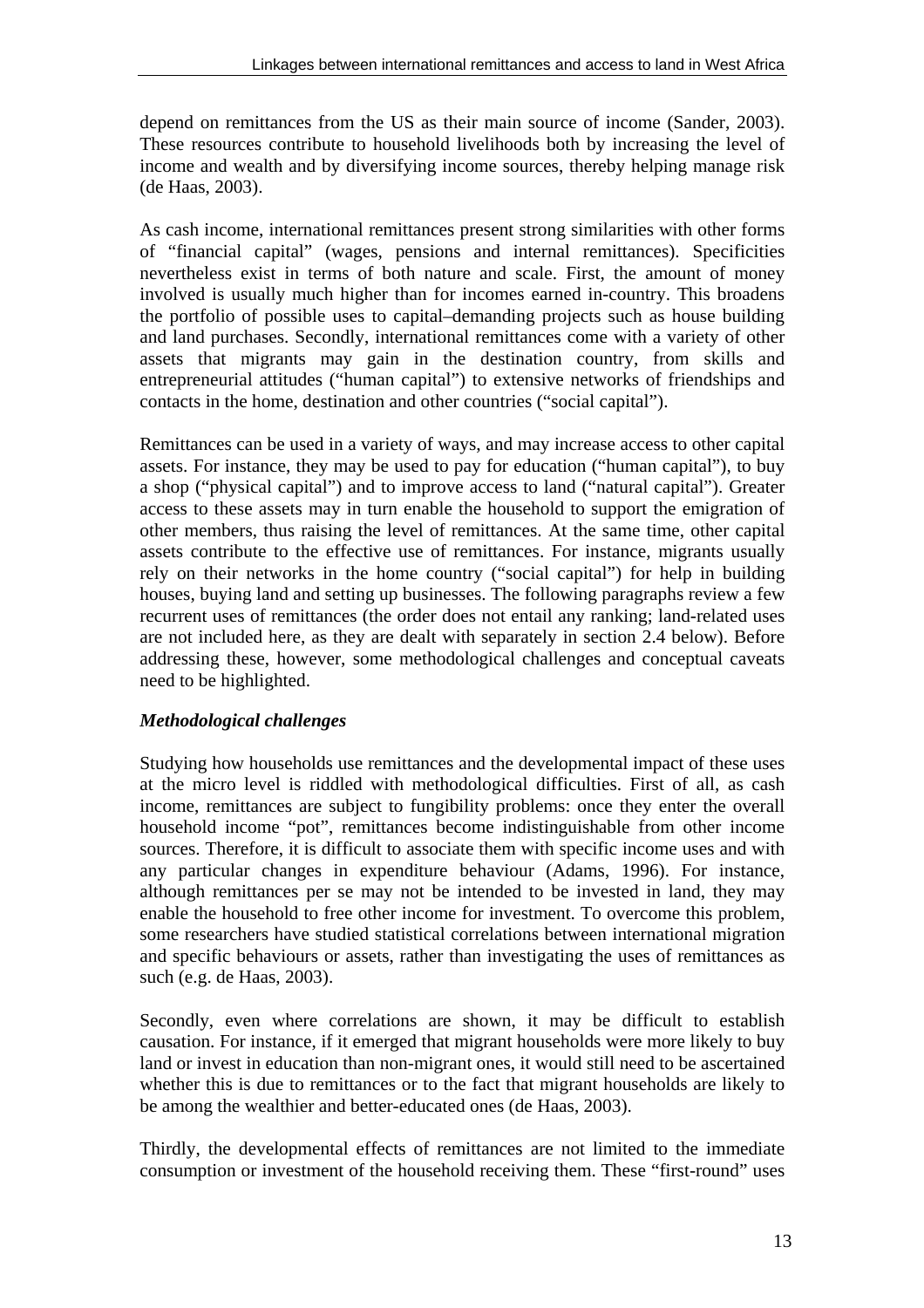generate "multiplier effects" which are very difficult to measure (Adams, 1996; Glystos, 2002).

Finally, data are usually available at one point in time, which makes it difficult to assess change over time (Adams, 1996). This is particularly problematic considering that there may be a substantial time gap between migration and investment of remittances, as in the early stages households are often forced to use remittances to improve living conditions (de Haas, 2003).

#### *Households' use of remittances: some caveats*

Remittance uses vary greatly depending on variables concerning both the migrant (level of earnings, seasonal/long-term/permanent migration, etc) and his/her household back home (for instance, poorer households are more likely to use remittances to meet their basic needs). In this sense, what migrants and migrant households do with remittances largely depends on who they are. Moreover, remittances use also varies depending on the national and local context. For instance, using remittances to improve access to social services such as health and education may be the result of policy measures that negatively affect access to those services (e.g. structural adjustment). Generalizations should therefore be avoided.

Furthermore, households should not be treated as monolithic entities in remittance dynamics. Anecdotal evidence suggests that, consciously or unconsciously, migrants may use their role in supporting the family to increase their weight vis-a-vis other siblings, even breaking traditional age hierarchies. Moreover, while migrants are usually eager to help their family back home, they also need to protect themselves against a large number of unsolicited requests from the extended family (favours, "loans", etc). Finally, while household members are usually the main receivers of remittances, friends and neighbours may also benefit, and businesses may be set up not only with family members but also through new relationships developed with other migrants while overseas (Kabki et al, 2003; Smith and Mazzucato, 2003). All these factors may affect use decisions (e.g. setting up a business in the capital city rather than in the home village).

In the literature, some distinguish between "productive" and unproductive" uses of remittances. This approach is not followed here, as the border line between the two is blurred. For instance, a car can be used both to meet the household's transport needs and to set up a transport business. Similarly, food, clothing and health care, often seen as "consumption", also contribute to asset creation by increasing human capital.

#### *Food, clothing, health care and education*

Among the different types of remittance use, improving the household's living conditions is a key priority. This is especially the case for lower income households, who can use remittances to supplement other sources of income. In Bangladesh, for instance, Rahman (2000) found that more than 30 percent of the remittances were used to meet households' basic needs. This includes food, clothing and health care (e.g., on Ghana, Smith and Mazzucato, 2003; on Mexico, Basok, 2003; on Nigeria, Mali and Tanzania, Tacoli, 2002). Anecdotal evidence suggests that remittances are also used to buy consumer goods, such as domestic appliances, radios, mobile phones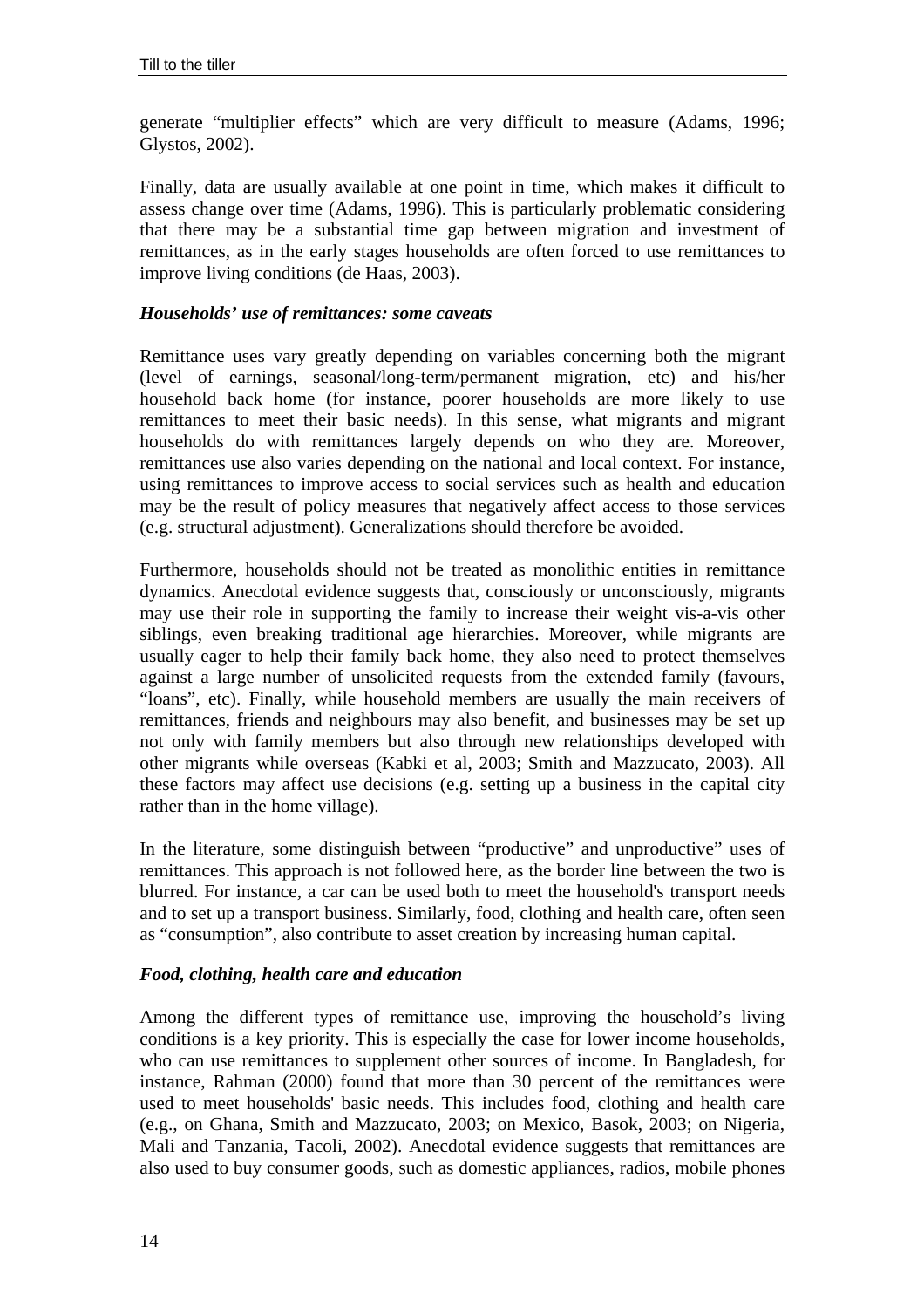and satellite TV. Migrant households may use remittances to repay debts, including those contracted to support migration $6$ .

Remittances are frequently invested in education. In Ghana, for instance, Kabki et al (2003) found that remittances paid for school and university fees of children in the extended family. In Morocco, children in international migrant households were found to be significantly better educated than children in non-migrant or internal migrant households (de Haas, 2003).

# *Housing*

 $\overline{a}$ 

Building a new house or repairing the existing one is consistently reported in the literature as the most frequent use of remittances. In Turkey, the 1970 "Abadan Survey" found that 49 percent of remittances were spent on housing (quoted in Russell, 1986). Similar results were reported for Pakistan (Gilani et al, 1981). In Ghana, Kabki et al (2003) found that the majority of the migrants interviewed were investing in a house for their family, and that most of those who had not done so yet hoped to do it in the future. In the Todgha oasis valley, Southern Morocco, remittances enable families to move out of the traditional village and build new houses (de Haas, 2003). A study from eleven Mexican villages found that between 71 percent and 89 percent of migrant households had expanded or repaired their house or built a new one (Basok, 2003).

House building may take place in the home area, in a different area within the home country (usually the capital city), or in both (Kabki et al, 2003; Smith and Mazzucato, 2003). These houses are often relatively unused, as the migrants are the sole occupants and only use them when they visit home (Smith and Mazzucato, 2003).

There is a widespread negative perception among researchers and practitioners of the migrants' construction of "luxury" houses, which is held to be driven by prestige and status considerations and to subtract resources from "productive" investment. While social and cultural factors play an important role in house building projects, it must be noted that:

- A spacious, functional and hygienic house is a legitimate aspiration, including because it may enable households to become more independent from the extended family (de Haas, 2003), and is at the very heart of what "development" is all about;
- House building generates positive "multiplier effects", as bricklayers and other workers use their wages for consumption or investment;
- In contexts characterised by few investment opportunities and high inflation, housing is a sound way of protecting savings; and
- Housing may also generate income, particularly by renting out the house or part of it<sup>7</sup>.

<sup>6</sup> Although transport has become cheaper, migration can still be quite costly, especially for undocumented migrants, whose movement is increasingly arranged by highly organised and unscrupulous groups.

 $<sup>7</sup>$  For instance, in Cape Verde, Juana - Ivette's godmother - lives in the upper floor of the house she</sup> built and rents out the lower floor, so as to complement the pension she receives from Italy.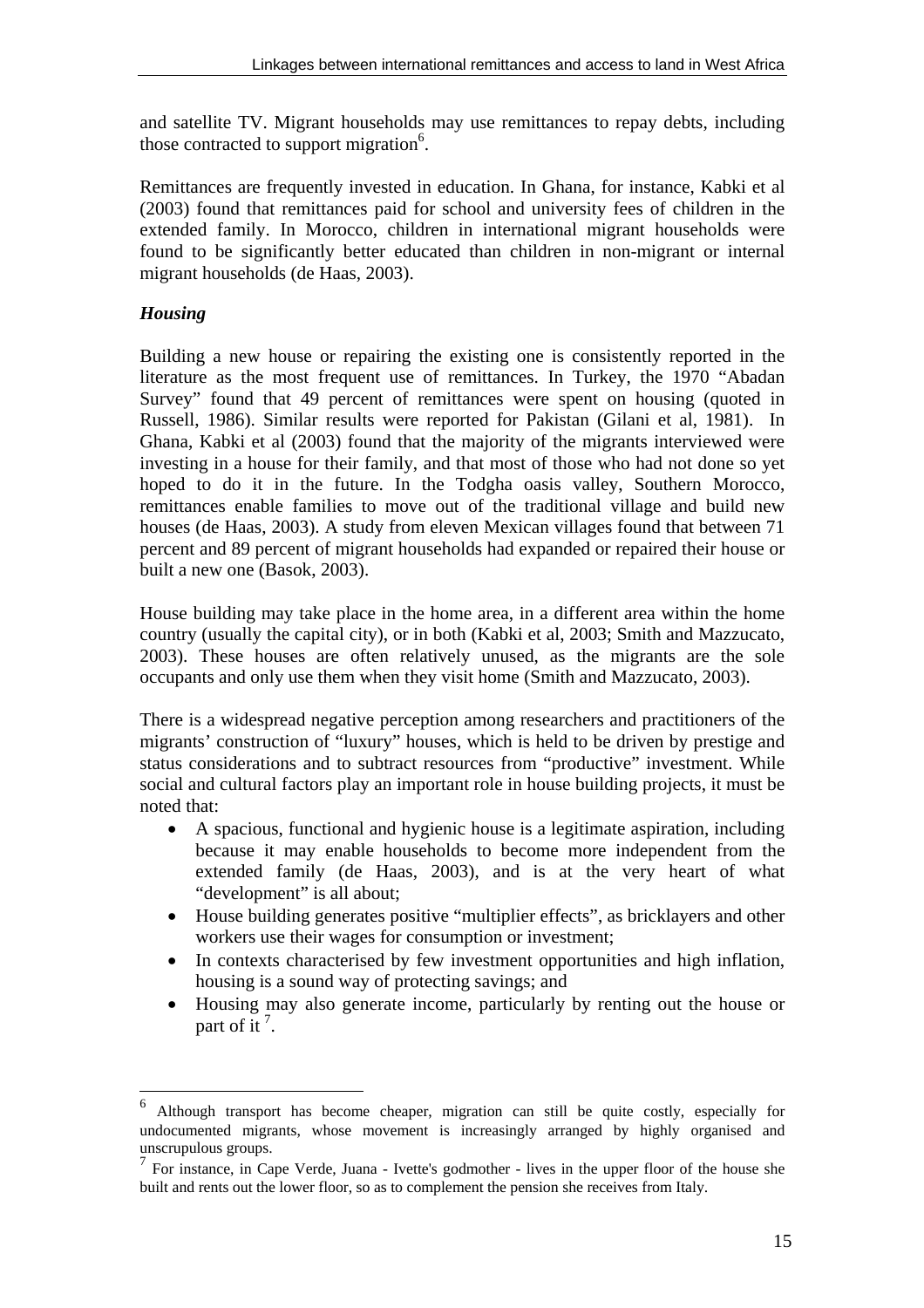#### **Box 2. A life of hard work for a house back in Cape Verde**

Ivette left her home in Cape Verde and moved to Italy when she was only 16, in search of an independent life. She has been a domestic worker in Rome for more than 25 years, and her daughter was born from an Italian man. Her parents and her ten brothers and sisters are spread across Cape Verde, Portugal and Spain, and she keeps in touch with them by telephone and through periodic visits. Years ago, she used to send football T-shirts to Cape Verde for a small business venture with her brother, until he moved to Spain.

Ivette has always sent money back home to support her family. Moreover, in 1987 she started to build her house, which is now nearly completed. Rather than starting from scratch, she has added a floor to her parents' house in the town of Mindelo, and her brothers have helped her with the construction works. A few years ago, she found out that her parents did not have a land title and paid an annual fee to the municipality. In order to feel more "secure", she sought a title for the land, and obtained it with the help of her sister. Although renting out the flat while she is away would earn her good money, she is reluctant to do so as she fears that tenants may damage the flat (after all the hard work she put in it!). Ivette's sisters in Spain have followed a different route, as they have bought flats in Spain through mortgages.

Although she used to cultivate her father's fields when she was a child, Ivette is not interested in agriculture, as land in Cape Verde is very arid. She would like to return to her country on retirement, and finally enjoy her house. However, she first needs to work until she fulfils the requirements of the pension scheme in Italy.

Source: interview with Ivette.

#### *Business*

Many migrants use part of their earnings to set up businesses in their home country. This may involve sending goods to a family member, who then sells them (see e.g. Ivette in Cape Verde, box 2 above), or transferring money. Examples of businesses include communication centres (telephone kiosks, Internet points, etc), small hotels and restaurants, trade in second-hand goods, and commercial transportation (Kabki et al, 2003; Smith and Mazzucato, 2003; de Haas, 2003; Black et al, 2003). Frederic, a taxi driver in Burkina Faso, told us that his minibus was sent to him by a cousin in Germany, who bought it second-hand and shipped it via the port of Lomé. He now uses it as a taxi in Ouagadougou and to take tourists for short trips to the countryside. Taxi drivers across West Africa told us similar stories.

In setting up new businesses, migrants rely not only on kin-based networks, but also on relationships developed while abroad with other migrants or, in some cases, with Europeans or Americans (Smith and Mazzucato, 2003).

#### *Religious buildings and ceremonies*

Remittances are also used to erect new religious buildings (churches, mosques, etc.), to support religious institutions (e.g. church donations) and to pay for religious ceremonies, particularly funerals and weddings in the extended family. Besides faith, these decisions are influenced by social status considerations. In Ghana, Kabki et al (2003) report remarkable differences between funerals funded by migrants and local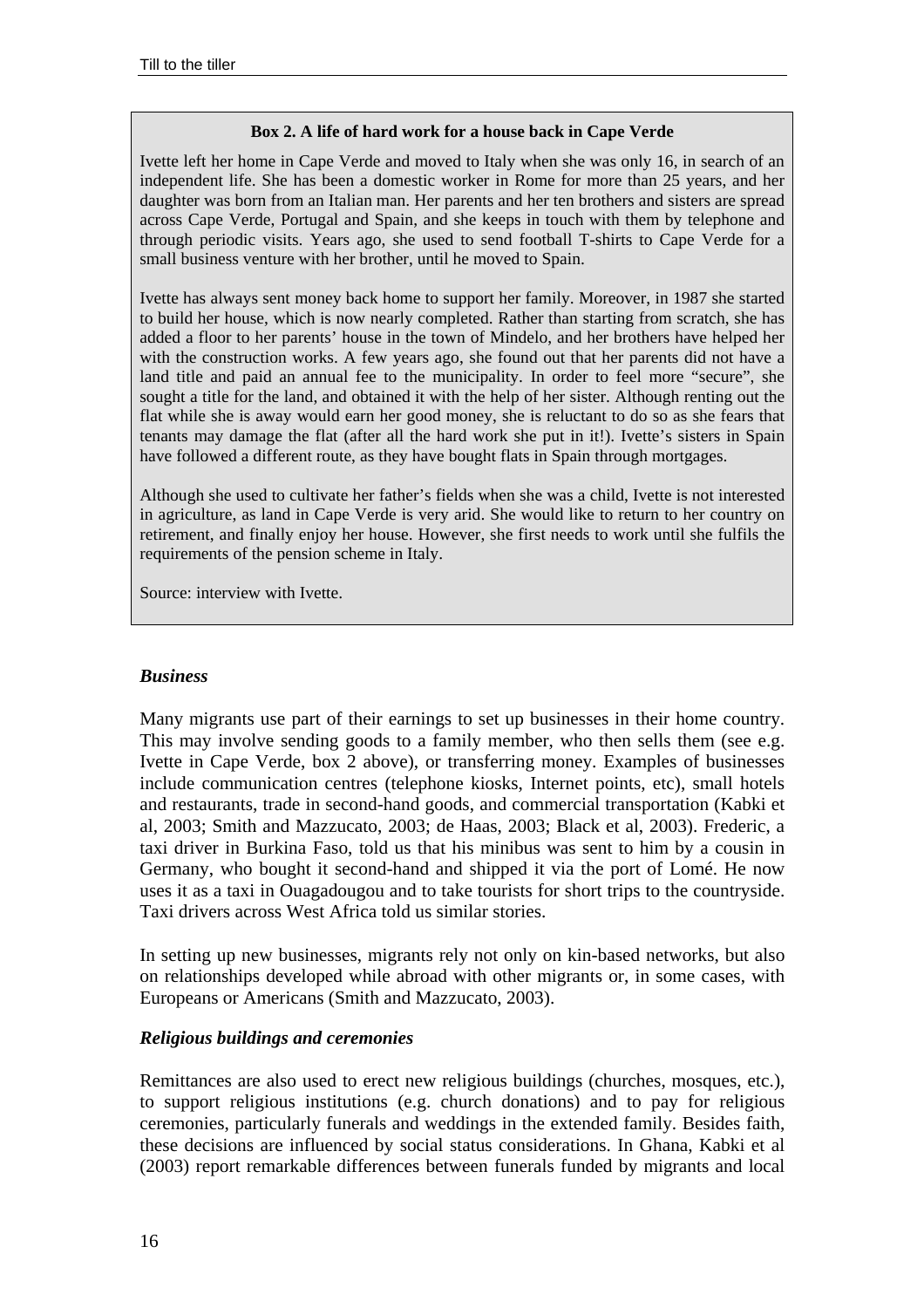funerals, especially in the type of coffin, the number of invited guests, food and drinks, and entertainment. In some cases, decisions regarding religious buildings may be controversial within the community and give rise to disputes (see box 3 below).

# *The "dark side" of remittances*

Besides contributing to household livelihood strategies, remittances may also support conflict. In Somalia, for instance, remittances provided funds for the militias that eventually overthrew the Siyad Barre regime, and are now a source of funding for the powerful warlords (Gundel, 2002). Similar reports have been made for the Tamil Tigers in Sri Lanka (Sriskandarajah, 2002). In other cases, dynamics generated by remittances may fuel violence in an unintended way (see box 3 below).

#### **Box 3. The construction of a mosque sparks violence in Mali**

Yerere is a small village in the *cercle* of Nioro, in Mali, an area characterised by substantial out-migration. In 2003, the construction of a village mosque funded by a migrant in Gabon sparked violent clashes. In pursuing his project, the migrant followed the legal route and secured the approval of local authorities, but by-passed the customary chief and village community, who were opposed to the new mosque. The reasons for this opposition are complex: social (the migrant's family had come to the village from another district), personal (the migrant had divorced the daughter of the local chief), religious (the mosque serves a minority cult) and political (the migrant's family and the local chief support opposing political parties).

When construction works started, local opposition turned violent, resulting in several deaths (including the migrant who had come to the village for the occasion), many wounded and a large number of arrests. After the clashes, government authorities strongly backed the continuation of the project, and the mosque is now completed.

Sources: Dama, pers.comm; Maiga, pers.comm.

# **2.4 Remittances and land: exploring the linkages**

Within the highly diversified livelihood strategies of rural households, land constitutes a key asset. The linkages between remittances and access to land are extremely complex and likely to vary considerably from place to place, depending on local socio-cultural factors, on the local economic and ecological context, and so on. They can take many different forms, from land purchases funded through remittances to a variety of other land access mechanisms (rentals, administrative allocations, loans, etc). They raise a range of issues, such as effects on land use patterns, on land competition and disputes, and on land access for non-migrant households. The landrelated effects of remittances may take decades to materialise; for instance, de Haas (2003) found that many migrants only started to invest in land after more than two decades of absence.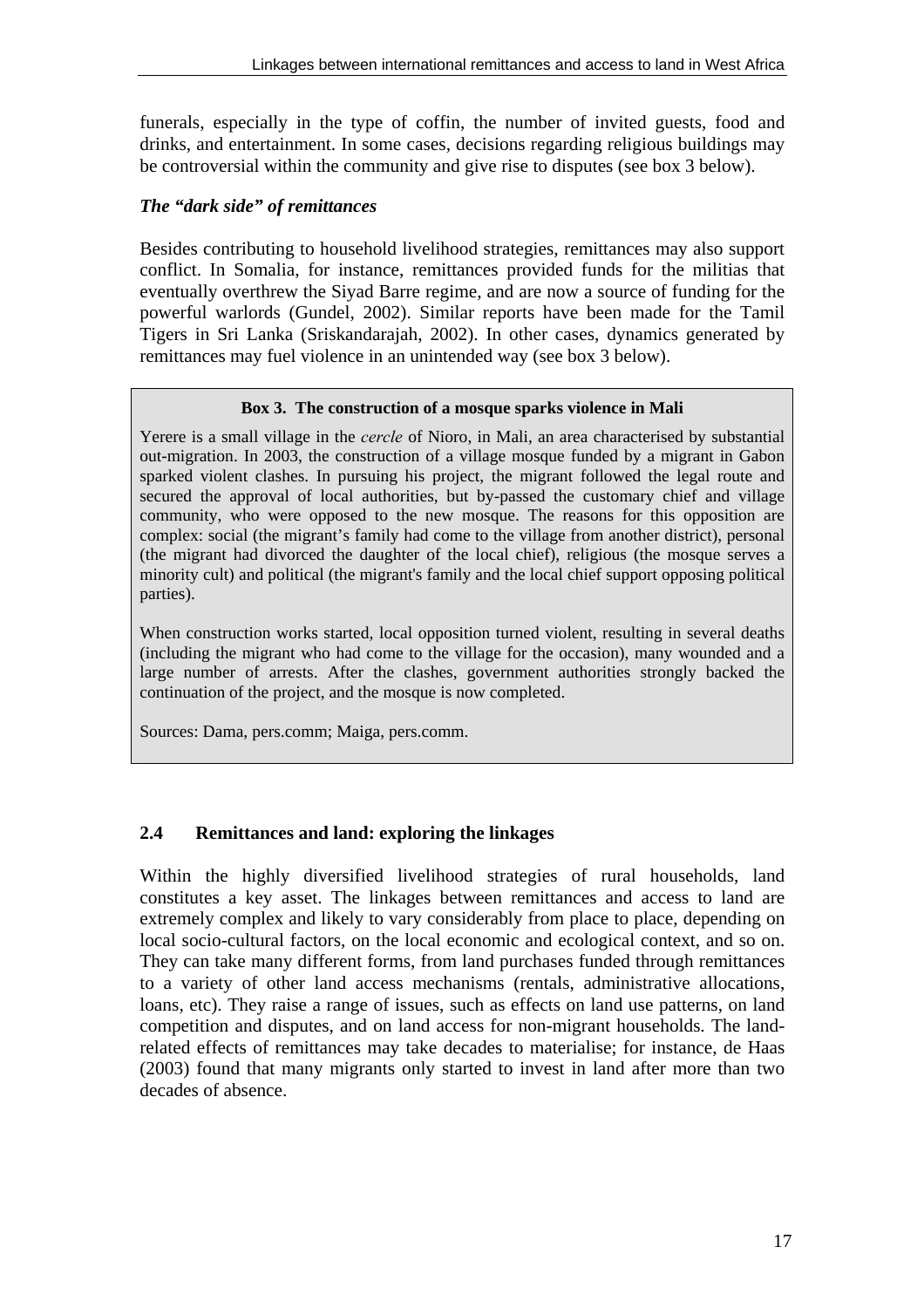# *Land purchases*

Studies from across the world show that purchases of agricultural land constitute a frequent form of remittance use. Land purchases may be formal transfers of land ownership, or informal transactions where the seller is not the legitimate owner (e.g. as land may be owned by the state) or has no land title to prove his land rights. In Bangladesh, Mahamood (1992) found that some 15 percent of the remittances sent by migrants in the Middle East went in land purchases, second only to housing (19 percent)<sup>8</sup>. Moreover, a survey of over 700 households in rural Pakistan revealed that international remittances had a positive and statistically significant effect on the accumulation of both irrigated and rain-fed land (Adams, 1996). In the Indian state of Kerala, Zachariah et al (2001) found that a larger proportion of migrant households had bought land than non-migrant households during the five years preceding their survey. In rural Egypt, Adams (1991, quoted in Adams 1996) "found that 73 percent of total per capita expenditures on investment by external migrants went into the purchase of agricultural and building land"<sup>9</sup>.

In the Todgha oasis valley, Southern Morocco, international migrant households are found to have a higher propensity to invest in land than other households: more than one quarter of international migrant households have purchased agricultural land, compared to less than 10 percent of non-migrant households. Factors accounting for this difference include not only higher income levels associated with remittances, but also the greater income stability and future security ensured by remittances and migrants' greater entrepreneurial attitude. Indeed, the remittances-land correlation exists even after controlling for income levels (de Haas, 2003).

Fewer studies are available which document the location, quality and size of the land purchased. Basok (2003) compares land purchases in eleven Mexican villages by migrants participating in the Canadian Mexican Seasonal Workers Programme. Her research found that land purchases were more likely in the "worst endowed" areas (in terms of proximity to the municipal capital, paved roads, etc), where 23 percent of the migrant households had purchased land for subsistence agriculture (compared to nine percent in the "best endowed" areas). This is explained by the fact that land prices in "best endowed" areas were too high for migrants, although these results may be influenced by the specificities of the Canadian Mexican Seasonal Workers Programme (most migrants participating in this scheme are poor; Basok, 2003).

In his study in Southern Morocco, de Haas (2003) found that most land was bought outside the oasis area, in previously barren lands reclaimed through the creation of new water points (see below). This is because migrants prefer to avoid the fragmented land tenure system, the inflexible water regulations and other social constraints associated with oasis lands. On the other hand, "aged" returned migrants tended to buy relatively small plots in the oasis, as they are more oriented towards traditional oasis agriculture than younger migrants (de Haas, 2003).

<sup>&</sup>lt;sup>8</sup><br>Note however that another study on migration from Bangladesh to Singapore reached very different conclusions: most of the remittances were used to repay the loans contracted to finance migration (52 percent) and to support household consumption (roughly 30 percent) (Rahman, 2000). These different findings might be explained by differences in the nature of Bangladeshi migration to Singapore and to the Middle East.

 $9<sup>9</sup>$  Note that this data lumps together agricultural and residential land.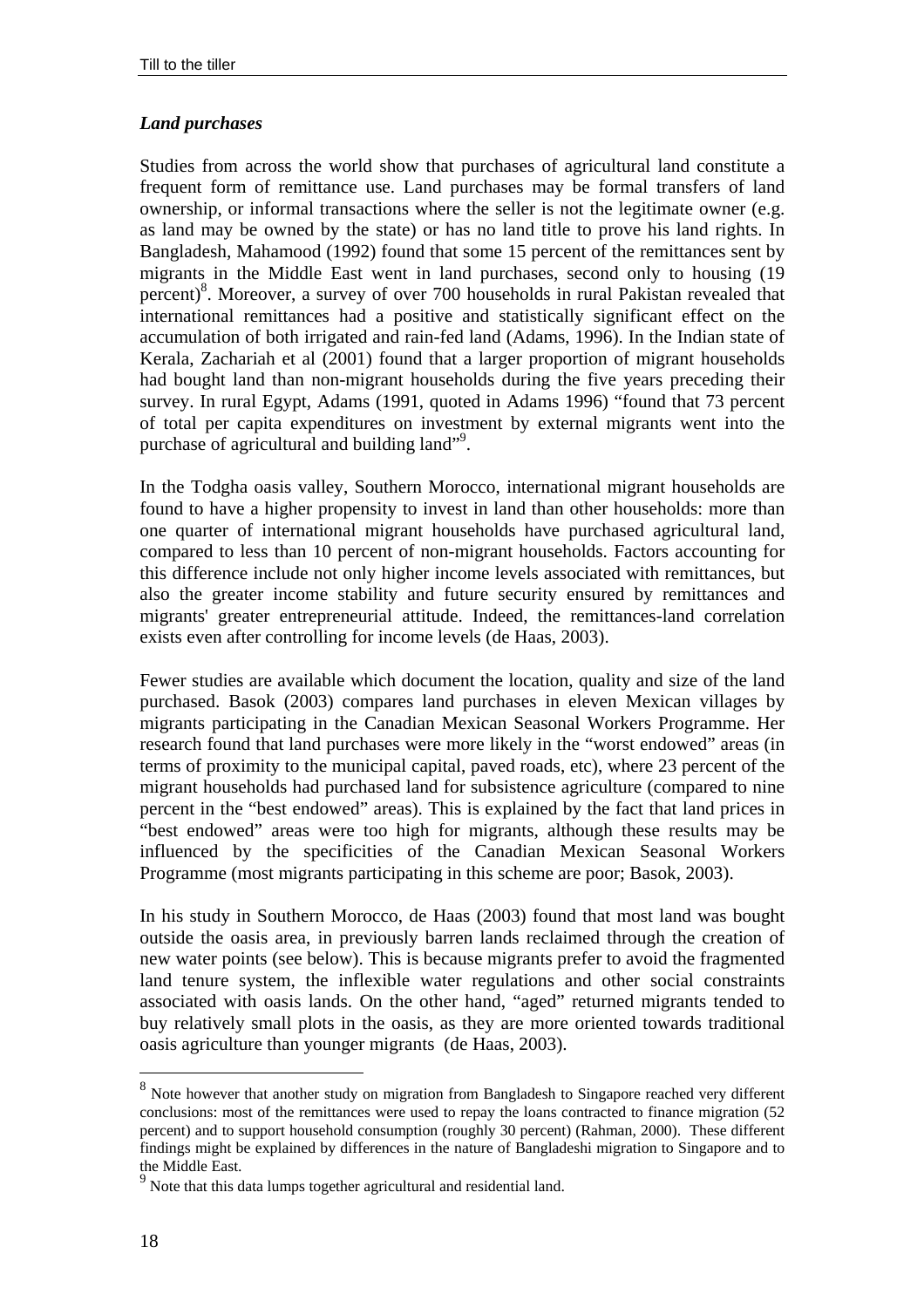More research is needed on the nature of remittance-supported land purchases, particularly on the extent to which they are formalized or informal transactions, and on the process through which they take place. Anecdotal evidence from areas around Bamako, Mali, suggests that purchases are usually done informally, as sellers rarely have land titles; it is then up to the buyer to "formalize" his land rights by acquiring formal title from the authorities. Moreover, we were told that negotiations, purchases and subsequent regularizations are usually done by an intermediary on behalf of the migrant, and that the intermediary makes a profit if he manages to buy land for less than what was agreed with the migrant.

These processes may be characterised by high transaction costs, speculation and even fraud. Again, evidence from Mali provides an example. A recent study from Banko, a village close to Bamako, documents the case of a man who pocketed seven million CFA (some 4500 euros) by selling ten hectares of land over which he had no rights (the plot was part of a land area used communally by the village). When the buyer – an intermediary acting on behalf of a Malian residing in France – tried to occupy the plot, he met with the resistance of the local community. The migrant's attempts to seize administrative authorities and local notables of the matter were vain, while the fraudulent seller vanished with the money and the intermediary was secretly satisfied – quite understandably so, as he had himself pocketed twice the amount given to the seller by deceiving the migrant about the price of the plot (Djire, 2004).

# *Looking beyond purchases*

 $\overline{a}$ 

The relatively small body of literature on the linkages between remittances and land seems to focus on land purchases. However, evidence suggests that remittances may directly or indirectly improve access to land in many other ways. More research is needed better to understand these different aspects of the remittances-land linkages. Here are just a few examples:

- **Increasing the security of existing land access**. Examples include paying for the procedure to obtain title over family land<sup>10</sup>; releasing land by paying out mortgages (e.g., for Bangladesh, Siddiqui and Abrar, 2001); and, more generally, making more productive use of land through hired labour and agricultural inputs (in many Francophone West African countries, land rights are conditional upon productive land use – "*mise en valeurî*).
- **Leases and rentals**. Migrant households keen to invest remittances in agriculture (hired labour, agricultural inputs, etc) but without access to sufficient land may improve their land access through rentals and long-term leases. These are particularly useful where land sales are prohibited, or where individuals or groups are not prepared to sell customary land (e.g., on Ghana, see chapter 4 below).

 $10$  See e.g. Ivette in Cape Verde, box 2 above. Note that the titling process may be extremely costly for locals, both formally (fees) and informally (bribes). It would be interesting to study whether, while locals may feel relatively "secure" under customary land tenure, migrants tend to seek land titles.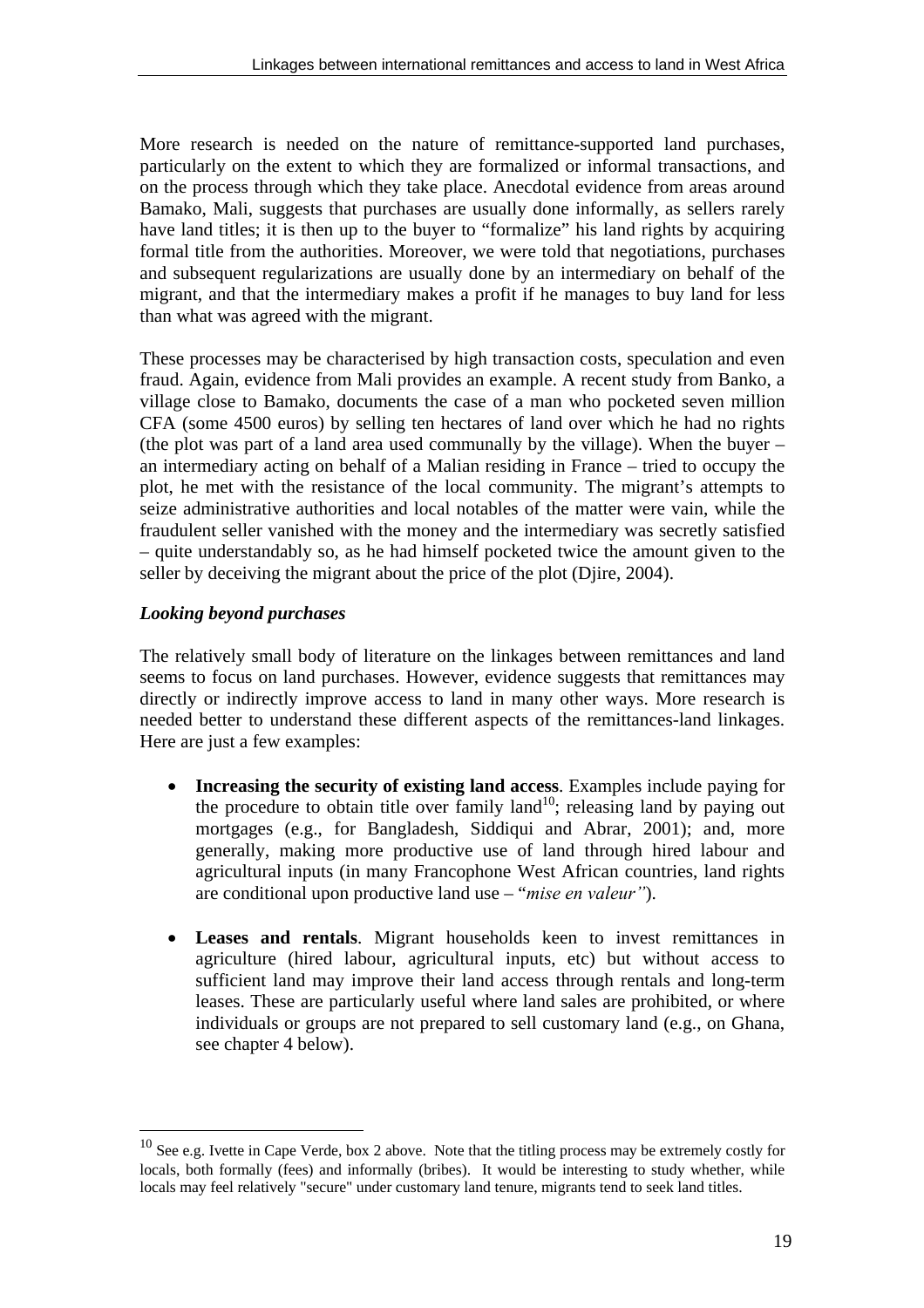- **Land allocations.** Migrant households may apply for land to institutions responsible for land allocation, whether customary or statutory, by showing their increased capacity to cultivate more land through remittance-supported hired labour and agricultural inputs<sup>11</sup>. This links up with decentralization processes underway in many developing countries, including across West Africa, as local governments may be granted land management responsibilities (e.g., in Senegal, the rural councils; see chapter 3 below). In this scenario, relevant issues include mechanisms to ensure the representation of migrants before land management institutions, to protect the interests of non-migrant households and to ensure the transparency of the land allocation process.
- **Land loan dynamics**. Remittance inflows may also affect land loan relations. For instance, in Banamba, Mali, migrant households may temporarily increase their land for cultivation by borrowing plots; conversely, migrant land-owning households who had lent to others the lands that they were not able to use, and who are now able to cultivate more land through hired labour and agricultural inputs, tend to claim back their lands (Diarra, pers.comm.). In some cases, these dynamics may give rise to land disputes (e.g., on Senegal, see below, chapter 3).
- **Effects on land inheritance**. Within the household, remittances may affect relations between migrant and non-migrant siblings and between children and parents. Because of their important contribution to family income, migrants may be rewarded with preferential treatment in land inheritance. For instance, in Tanzania, Diyamett et al (2001) found that "as the traditional inheritance system becomes less frequent, sending remittances has often become a way to gain parental favour and inherit the family land" (page iv). Whether this case is part of a more generalised phenomenon is a question worth further research.

# *All is well that ends in wells?*

The linkages between remittances and land may be mediated by other natural resources, particularly water. In the Todgha oasis valley, Southern Morocco, de Haas (2003) found that remittances supported a major expansion in use of motor waterpumps, with migrant households using remittances to fund the creation of new water points. Greater access to water has been key for economic development in the valley since the 1970s, as it enabled all-year round cultivation and increases in agricultural production. Pump-owning households also sold water to other households. Moreover, new wells increased access to land for oasis dwellers by permitting the reclamation of lands in previously barren areas outside the oasis. These newly reclaimed lands were first allocated to villages and then to individual households (de Haas, 2003). Waterpoint creation is also reported to be a key activity of migrant associations in Senegal and Mali.

However, the creation of water points may also bring about negative side effects. In the Todgha oasis valley, the absence or lack of enforcement of any form of regulation

 $\overline{a}$ 

 $11$  Land allocation may complement informal "purchases". For instance, reports from state-owned irrigated schemes in Mali and Senegal suggest that tenants informally "sell" their rights to outsiders, who then occupy the land and on that basis apply for formal land allocation by the authorities.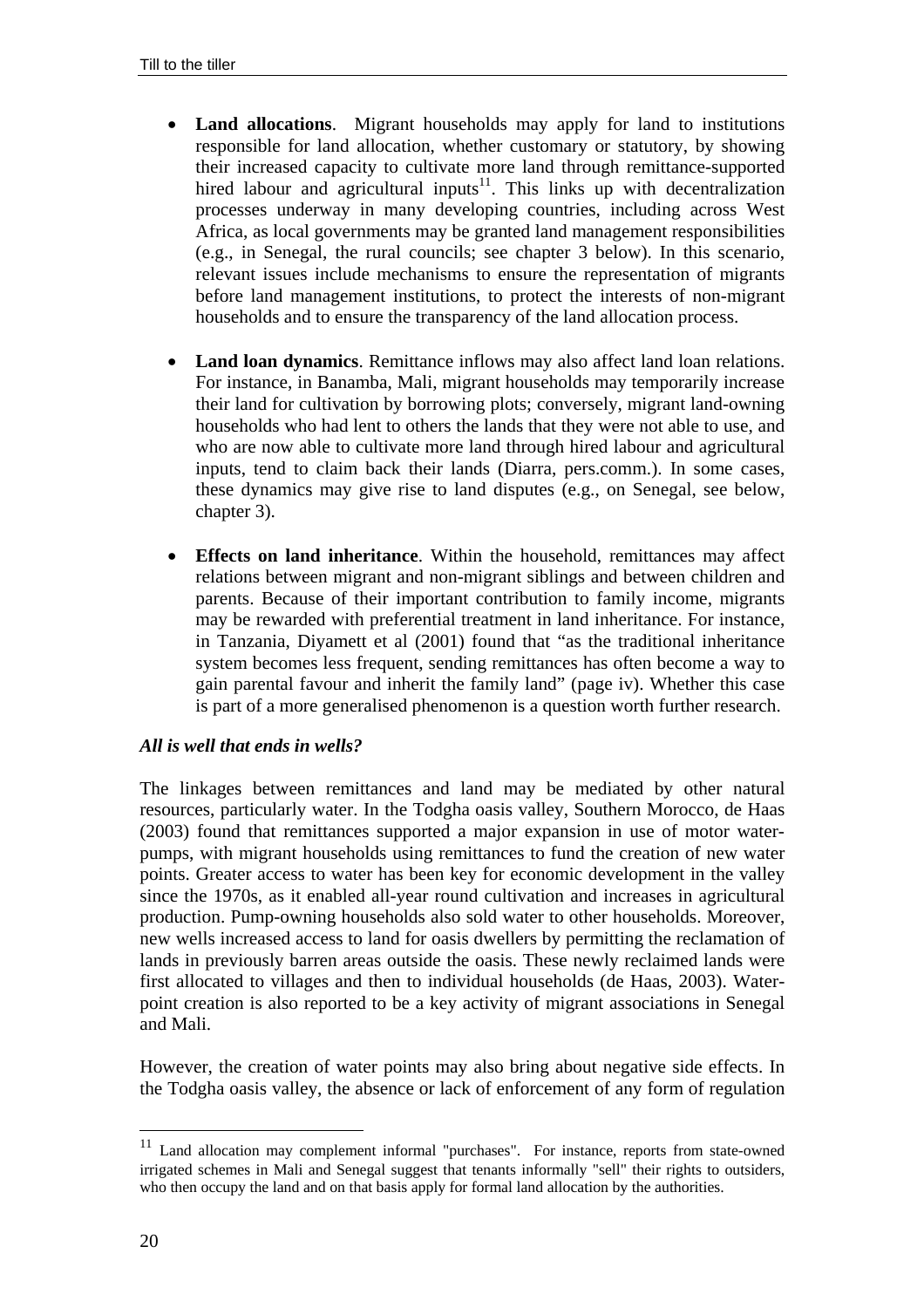has resulted in an anarchic rise of water pumping, raising concerns for environmental sustainability. Many wells have dried up, presumably due to excessive pumping (de Haas, 2003).

More research is needed to ascertain whether similar processes are also happening elsewhere, particularly in the Sahel. In many Sahelian pastoral societies, access to dry season grazing land is determined by rights over the water points located there, and water rights are therefore crucial to manage pastures sustainably. In the past, failure to recognise these complex relations between water and land, and government provision of open-access water points have undermined customary land tenure systems and had negative environmental and socio-economic consequences. Whether similar processes are now taking place in relation to water points created with funds from the diaspora is a question worth exploring.

# *Some thoughts on land use changes*

The existing literature seems to pay relatively little attention to changes in land use associated with remittance-supported land purchases and more generally with remittance inflows. Questions to be investigated include for instance whether migrant households use the newly acquired land for subsistence farming or for commercial agriculture; in the latter case, whether they cultivate "traditional" crops or new types of crop; whether they mainly rely on family labour or hire farm workers; whether these processes affect the relations between farming and herding; and so on.

A claim that is sometimes made is that out-migration and the ensuing labour loss may result in a reduction of land under cultivation (Rubenstein, 1992, quoted in de Haas, 2003). However, in some cases remittances may help tackle this issue, by enabling households to recruit hired labour to cultivate the fields. For instance, in Southern Morocco, de Haas (2003) found that the incidence of fallow land was highest among non-migrant households, and that migrants usually entrusted land cultivation to other household members (women in particular), to sharecroppers or to hired labourers. This improved wage levels and sharecropping conditions: while traditionally sharecroppers used to retain 1/5 of the yield, at the time of the study they retained on average 41 percent of the harvest.

An example of land use change that may be induced by remittance-supported land purchases is the transition from agricultural to residential use. Evidence from West Africa shows that in peri-urban areas, particularly along paved roads, agricultural lands are being converted to residential plots, land prices are soaring and buildings are mushrooming very rapidly without adequate service provision. While many different factors are causing these changes, because of their greater-than-average purchasing power migrants are often among the main initiators of building projects. In some cases, legislation protects the land rights of urban developers that have built beyond a specified height (e.g. in Ghana, the Land Development Protection of Purchases Act 1962). This creates an incentive for developers, whether migrants or others, quickly to build concrete structures beyond that height, and then wait to earn more money to complete the building. This may partly explain the building "skeletons" that can be seen in the peri-urban areas of many West African countries. More research is needed to assess the scale of the phenomenon, the extent to which international remittances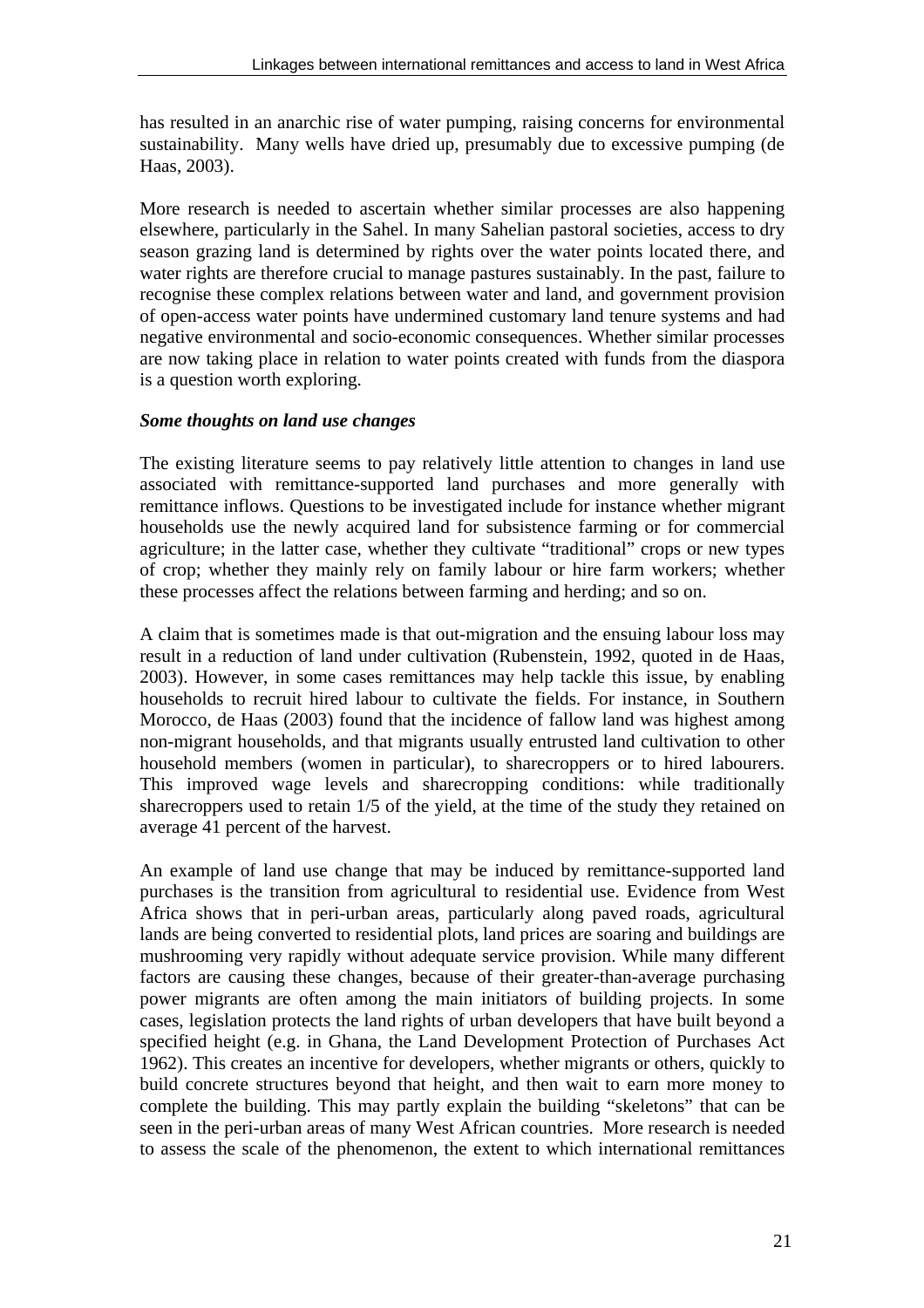are contributing to it, and its impact for the farmers in peri-urban areas that lose their lands as a result.

#### *Land competition, multiple sales and land disputes*

In many parts of West Africa, valuable land, whether high quality farm land or residential plots, has become scarce as a result of a variety of socio-economic changes, particularly demographic pressure. Competition between users has grown strongly. Lively land sale markets have also developed, both formal and informal. These changes have brought some negative side effects. In many cases, conflicting land claimants, even within the same extended family, sell the same plot to different buyers. As a result, land disputes are growing, and tenure security is undermined. Central and local government officials manipulate this increased land competition for corruption and rent-seeking purposes. More research is needed to assess the extent to which remittances, by increasing demand for valuable land, are among the factors driving these changes. The case reported in the box below suggests that they may well be.

#### **Box 4. Multiple sales of residential plots in peri-urban Bamako, Mali**

Dialakologi is a commune close to Bamako, in Mali. In 2000, the mayor launched a scheme to sell some 300 peri-urban plots for residential purposes, claiming that the land area was owned by the municipality. Several sales were made to private individuals under the scheme. A buyer from Banamba, a town some distance to the north, paid the municipality a large amount of money for the purchase of 20 plots. Although his motives are not known, it is highly likely that he was acting not only for himself but also on behalf of migrants overseas (Banamba is home to a large number of migrant households, and the amount of money involved would be very hard to raise without access to international remittances).

However, a local landholding family claimed customary rights over the same area of land. They argued that the land title shown by the municipality was forged, and that the land really belonged to the state. Therefore, under Malian law, customary rights over that land should be protected. The family also sold some plots within the land area to private individuals. Again, although precise information on the profile of the buyers was not available, circumstances suggest that international migrants were involved.

Buyers who had bought land from both sellers immediately started to build on the plots, while the dispute between the municipality and the landholding family continued. In August 2003, the Tribunal of Kati upheld the land title produced by the mayor, decided in favour of the municipality, and ordered the demolition of the houses built by those who had bought from the landholding family. However, in November 2003, the Court of Appeal in Bamako reversed the decision, decided in favour of the landholding family, and ordered the demolition of the buildings of those who had bought from the municipality. The situation is currently stalled, as all parties are waiting for the outcome of the next local elections, scheduled for late May 2004.

Source: Diarra, pers.comm.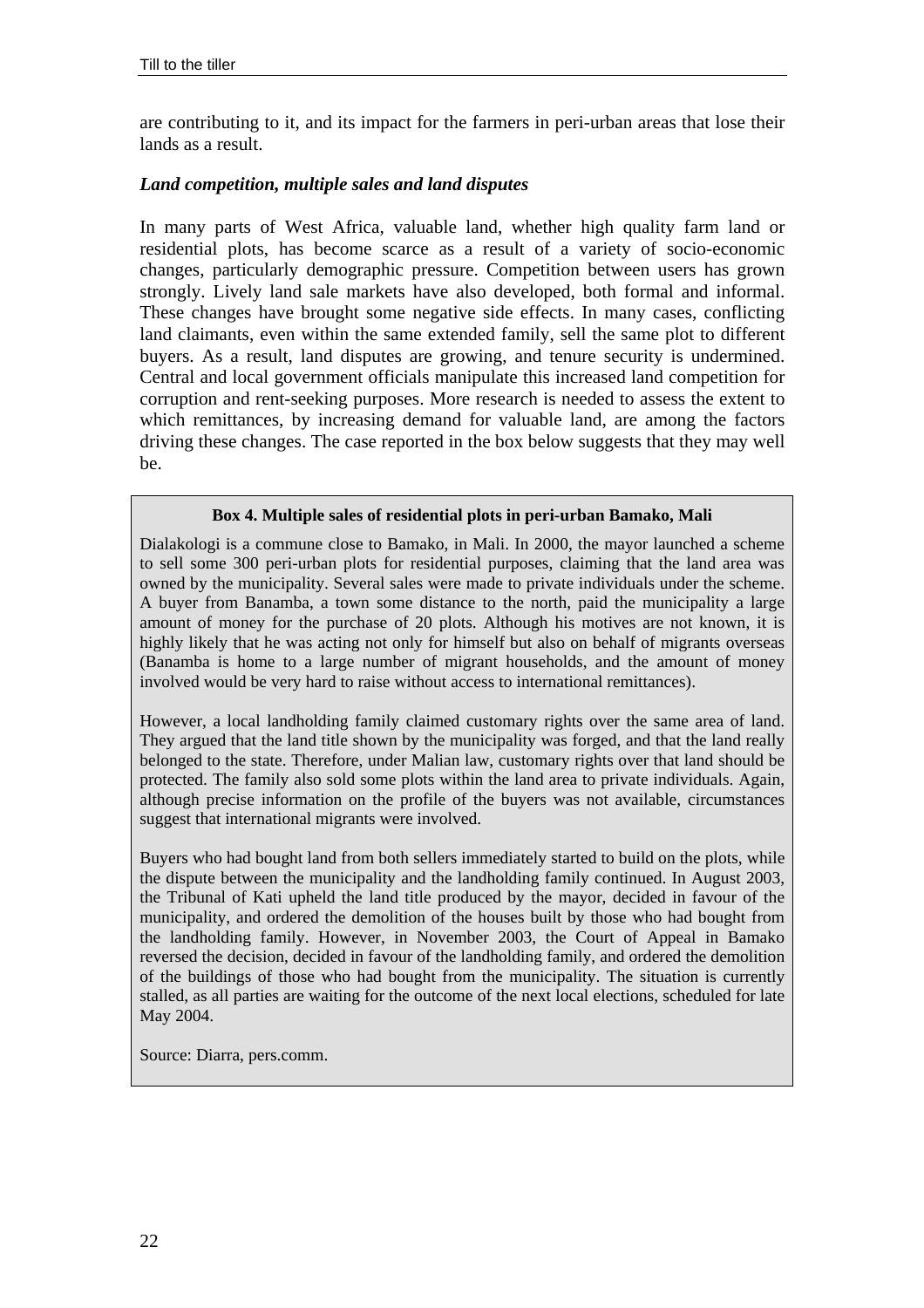# *Are "stay-behinds" left behind?*

The effects of international migration on the distribution of income and wealth in the home areas have long been debated in the literature. Because long-distance migration requires a minimum level of information, contacts and resources, those who migrate are likely to be among the better-off within the community, at least in a first stage (Adams, 1996; de Haas, 2003). These better-off households are therefore more likely to receive remittances, which they can use to buy land and other key resources, set up new businesses and improve their children's education, thereby further widening the gap with non-migrant households.

In Pakistan, Adams (1996) found that international remittances increased land concentration by upper-income groups, as they enabled them to buy irrigated and rain-fed rural lands. On the other hand, internal remittances tended to go to lowerincome households, who used them for the purchase of agricultural machinery, and partly compensated the negative distributive effects of international migration. Similarly, in the Philippines, Go (2002) found that international remittances mainly benefited richer regions, classes and households. Moreover, anecdotal evidence across West Africa suggests that where land is a tradable commodity, price rises caused by remittance inflows may make it more difficult for non-migrant households to gain access to land, particularly in peri-urban areas.

However, this distributive impact may change over time. Information may become more readily available, and migrants' networks abroad may motivate and help others to follow. Therefore, poorer households may also be able to seize the opportunities offered by migration (Adams, 1996; de Haas, 2003). At this stage, international migration may help reduce income and wealth inequality at home. First, poorer households receiving remittances can increase their income and diversify their livelihoods. Secondly, cultural change facilitated by migration may make lower classes and castes more confident of challenging traditional elites. For instance, in Southern Morocco, as a result of these two factors lower classes (smallholders, sharecroppers and agricultural labourers) have started to challenge the traditional land allocation system, which is controlled by local elites (de Haas, 2003).

Therefore, for households, horizontal mobility (i.e. migration) and vertical (i.e. social) mobility are strictly intertwined in a mutually reinforcing cycle. Ultimately, the distributive effects of remittances may change considerably from place to place, depending also on the distribution of income and wealth before migration. In highly stratified societies, remittances may *change the nature* of inequality, by superimposing new elites on the old ones; whether they *increase* inequality or not is more difficult to say (see de Haas, 2003).

# *Gender*

Migration is a gendered phenomenon. While both men and women migrate, the extent to which they do so and the nature of their migration (duration, type of occupation, etc) tend to vary along gender lines. Where migrants leave women and their households behind, women's responsibilities for household livelihoods and for agriculture increase. Some authors suggest that this increased burden is accompanied by greater decision-making power within the household. Others note that this effect is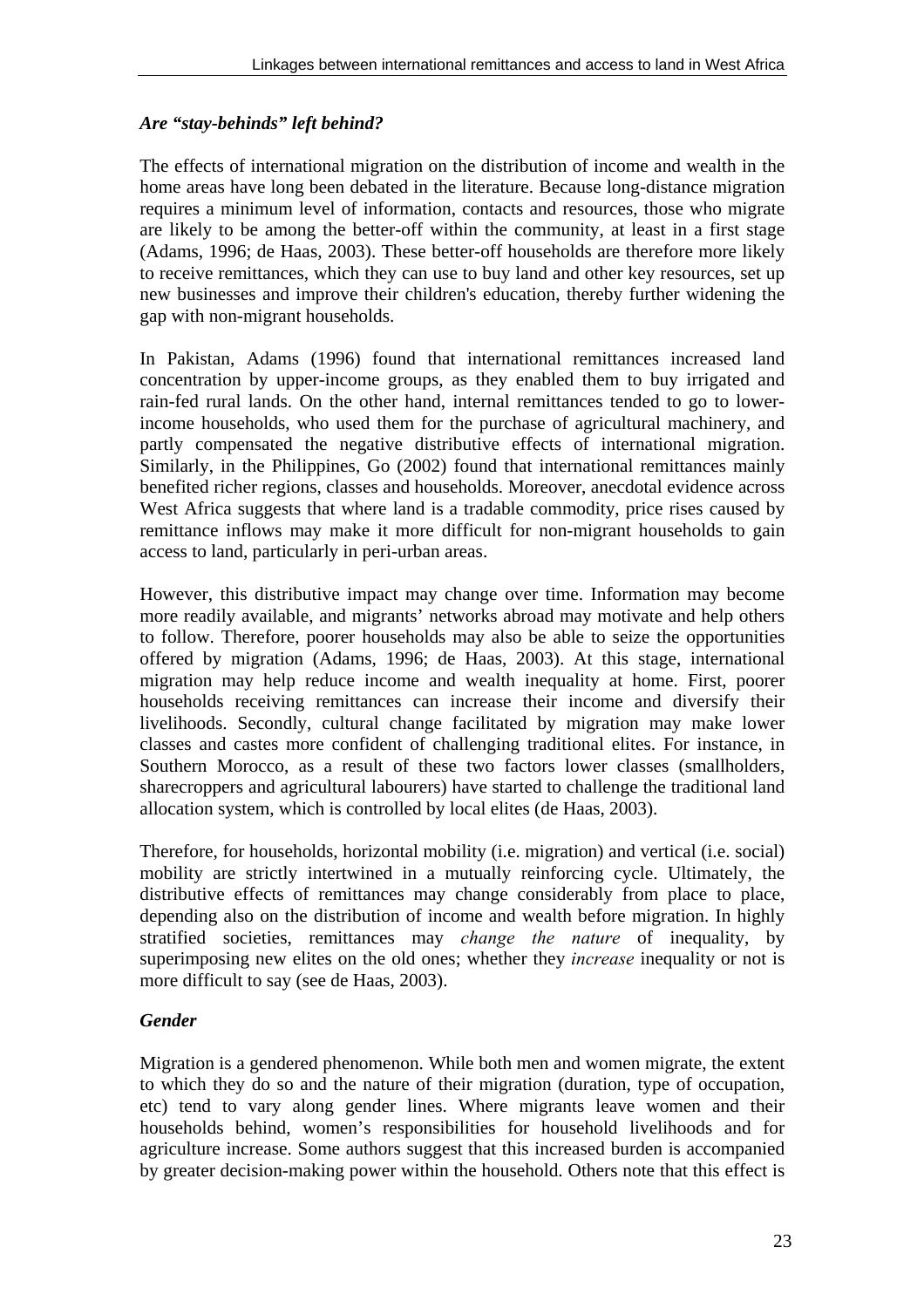very limited, as women tend to remain under the "protection" of the extended family (David, 1995; de Haas, 2003).

More research is needed better to understand the intra-household aspects of remittances-land linkages, particularly whether and to what extent women retain control over remittances and use them to improve their access to land, or whether major remittance use decisions, such as those concerning land-related uses, are taken by male relatives within the extended family. The answers to these questions are likely to vary greatly from place to place, depending on cultural factors, on the nature of migration, on urban-rural differences, and so on.

#### *The impact of remittances on the land tenure system*

A final aspect of the linkages between remittances and land concerns the effects of remittances on the land tenure system as a whole. This is an extremely complex issue, and at the stage only some hypotheses may tentatively be put forward.

As for land rights, in areas where land is becoming scarcer customary systems have become increasingly individualized as a result of the breakdown of the extended family, and of agricultural intensification and commercialization. In these areas, land rights are often sold. Demand for land purchases from urban elites and others is contributing to these tenure individualization processes. Remittances may increase the demand for valuable land; the extent to which this is happening and is fostering individualization of land rights deserves further research.

As for land rules and institutions, migration may accelerate the breakdown of customary systems. In Southern Morocco, for instance, migration has accelerated the erosion of customary land and water authorities through: the partial emancipation of formerly "inferior" groups, as they challenge rules and institutions dominated by traditional elites (see above); land reclamation through water-pumps and establishment of new farms outside the oasis area, where customary systems are less strong; and, more generally, cultural change (de Haas, 2003).

# **2.5 Factors affecting remittance decisions**

Remittance decisions, and their implications for access to land in home countries, are affected by many factors, some of which were mentioned in previous paragraphs. A good understanding of these factors is key for policy makers and development practitioners to be able to harness the potential of remittances to promote local development. Relevant factors may be broadly grouped in two categories: those affecting the amount and frequency of remittances, and those affecting remittance use and, more specifically, the propensity to invest in land.

Decisions on whether to invest remittances in land are likely to be affected by a range of factors, relating to the migrant (desire to return; amount of remittances sent; age – younger migrants may be keener on non-agricultural businesses; etc), to the family back home (e.g. income level: poorer households may find it more difficult to "invest" remittances), to the economic and ecological context in the home area (land quality, profitability of agriculture, infrastructure and market access, etc) and to land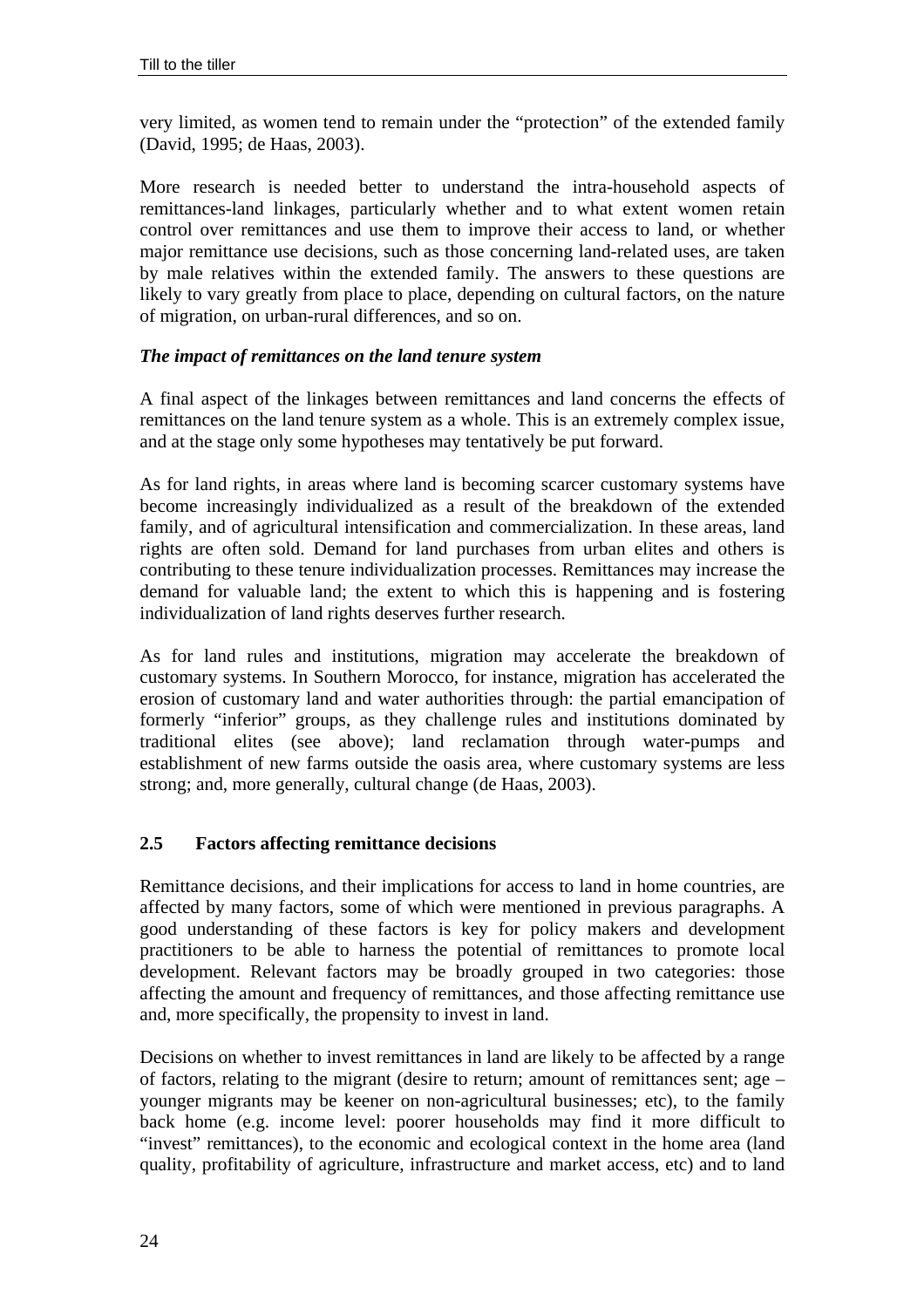prices relative to migrants' purchasing power (see Basok, 2003). Evidence suggests that while migrants may be willing to invest their savings in their home country, they are often reluctant to do so because they do not trust enough the government or local intermediaries.

Policy frameworks in both home and destination countries are also likely to have a profound influence on remittance decisions. As for land-related uses, here are two examples of relevant policy areas:

- Land legislation and the broader legal system, particularly the extent to which they provide adequate tenure security, ensure the transparency of land allocation procedures, and enable land purchases, including by migrants. In countries where land ownership by non-nationals is restricted and where dual nationality is not permitted, migrants may find it difficult to buy land if they acquire the nationality of their new country of residence.
- Trade policy as it affects the economic profitability of agriculture. For example, cheap food imports may induce using remittances to buy food rather than to buy land to grow food (David, 1995). Equally, sanitary and phytosanitary barriers may frustrate the opportunities that transnational networks create to export agricultural products to Europe and the United States, thereby reducing the propensity to invest in land and agriculture.

This chapter has shown the complexity of the linkages between international remittances and access to land, and of the issues that such linkages raise. The next two chapters will address these issues with specific regard to the cases of Senegal and Ghana.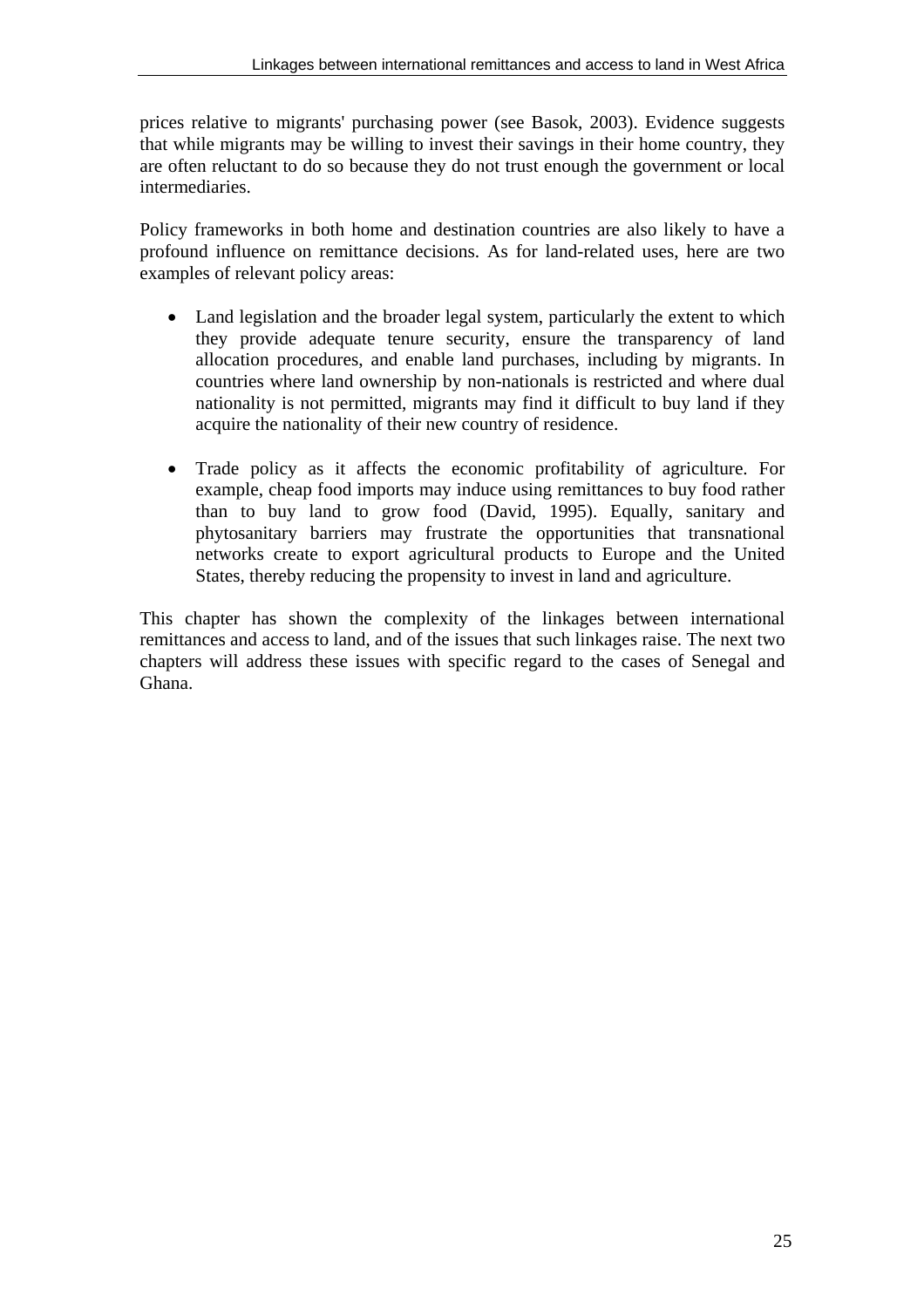# **3. SENEGAL**

Hilde van Vlaenderen, Serigne Mansour Tall and Gora Gaye

## **3.1 Introduction**

With an estimated 30 to 50 percent of active Senegalese men absent from their villages, with international remittances estimated to account for 30 to 70 percent of the budget of their families back home (Eurostat, 2001), and with approximately 70 percent of the population engaged in agriculture, Senegal is an excellent case study for exploring the linkages between remittances and access to land. It is estimated that two million Senegalese migrants are currently living abroad (Eurostat, 2001), and there is rarely a Senegalese family who does not boast a migrant.

This chapter draws on fieldwork carried out in Senegal and France. In Senegal, semistructured interviews were held with 19 persons, including several members of four extended families with relatives in France as well as traditional and local authorities. In France, four migrant portraits were undertaken, including two portraits of migrants from the extended families interviewed in Senegal. The portraits were then discussed with a focus group of 12 migrants belonging to the village association of Diégoune, Senegal. Where appropriate, the chapter also draws on the literature on migration, remittances and land specifically relating to Senegal.

The chapter is structured as follows. First, the field sites are presented. Second, the phenomenon of migration between Senegal and France is described with specific reference to the study participants. Third, data on the nature and significance of remittances, and on their implications for the study area are discussed. Last, the chapter focuses on remittances and changes in land tenure in Senegal.

# **3.2 The field sites**

In Senegal, interviews were held in the village of Moudéry and in the rural community of Kër Momar Sarr. In France, the four migrant portraits and the focus group discussion were carried out in Paris.

# *Moudéry*

Moudéry is the administrative centre of the *communauté rurale* (rural commune) of Moudéry, in the department of Bakel, along the Senegal River, in the east of Senegal, close to the border with Mali. Moudéry has a population of approximately 7000 inhabitants, most of whom are Soninké, and three quarters of whom have dual Senegalese and French nationality. The area has a long history of emigration, particularly to France, starting from independence. Since then, a remarkably large share of the population has migrated overseas. Of the 32 elected local councillors, 7 have dual nationality, and 22 have been or are migrants themselves. The research team did not manage to identify any households who had no members currently or previously abroad.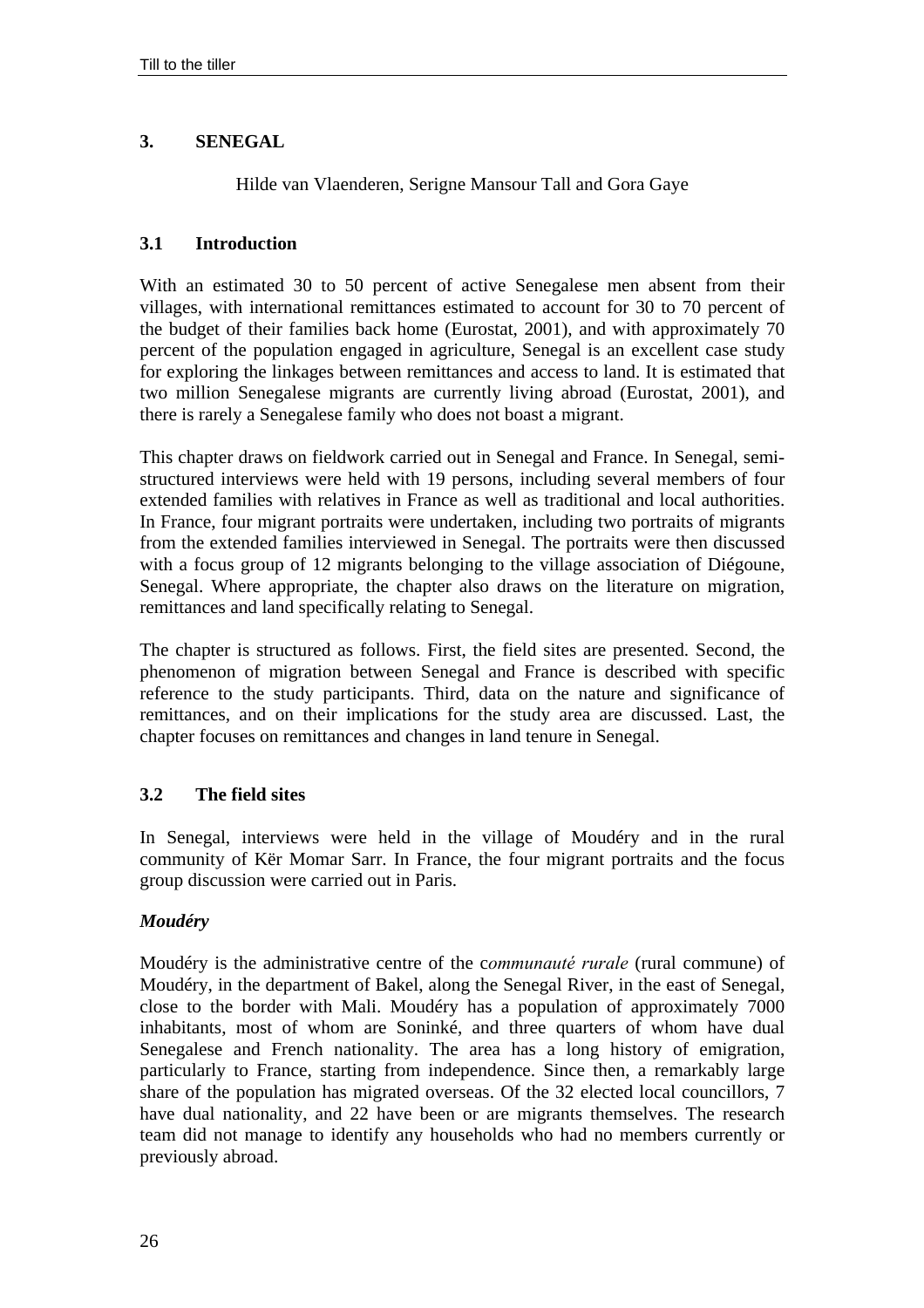Subsistence agriculture is the main activity of the population. It is motivated by sociocultural factors as well as economic motives. Especially for Soninké descendants from higher caste groups, selling a harvest is a sign of poverty. However, increasing one's production and obtaining a good harvest are rewarded with respect from the community, even though it is used for subsistence.

There are three types of agriculture: rain-fed agriculture (from June to November); irrigated agriculture, with infrastructure provided by SAED *(Société d'Aménagement*) et d'Exploitation des terres du delta et des vallées du fleuve Sénégal et de la Falém); and fruit orchards. Maize, rice, millet, beans, groundnuts, bananas and vegetables are the most commonly grown crops. Recently, some families have started to invest in agricultural equipment such as tractors and pumps. Two families from this area participated in the study:

- The Sylla family is a large family descended from the local oligarchy, and owns a large amount of customary land in the village. The *chef de famille,* who has dual Senegalese-French nationality, is currently retired (receiving a French pension) and is engaged in agriculture. He spent 16 years in France with the *Marine Marchande*. The family counts six migrant members, five of whom reside in France.
- In the Cissé family, the c*hef de famille* spent 35 years in France and has dual Senegalese-French nationality. The family is involved in farming. Currently the family counts four migrant members, all living in France.

# *Kër Momar Sarr*

Kër Momar Sarr is an area of  $7600 \text{ km}^2$ , with an estimated population of approximately 10900. It contains 60 villages and is located in a sylvo- pastoral zone in the *Vallée Fossile* (Louga region), in the Northern part of Senegal.

There are three ethnic groups in the area. The Peul (in English also referred to as Fulani), the majority group, are predominantly involved in cattle herding, the Toucouleurs in fishing and the Wolof in agriculture. Areas of fertile land around the nearby Lake Guer are under irrigation and have been managed by ASREAD. Migration in this area is fairly recent and dates back from 1972/73, when the area suffered from serious drought. Two families from this area, both involved in farming, took part in the study:

- The Diop family lives in the village of Ndimb and has one migrant member, 33 years old, who left in 1994 and is involved in commerce.
- The Mboup family lives in Kër Momar Sarr and has one migrant member, 38 years old, who left Senegal 15 years ago and is currently a small businessman in Italy.

# *Paris*

In Paris, interviews were held with one migrant member from each of the two families from Moudéry, and with two migrants from the Casamance Province, (one from the town of Ziguinchor and the other from the village of Diégoune). Below are short profiles of the four migrants interviewed.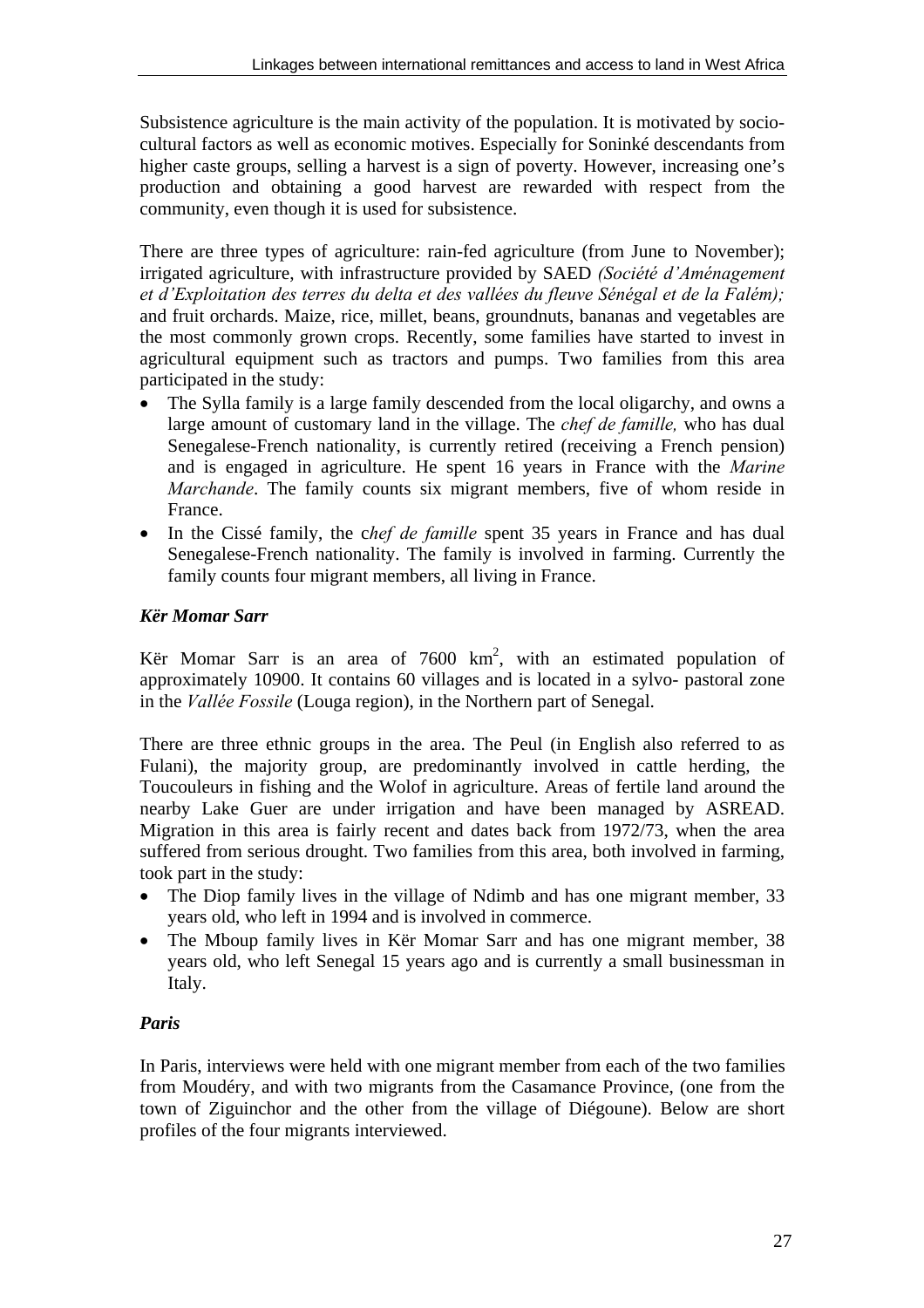- Moussa (from the Sylla family) is Soninké and 29 years old. From a young age, Moussa enjoyed going to school. He obtained a good baccalaureate in Dakar, which provided him access to university studies in France. Moussa came to France in 1992, where he completed his university studies in management and information technology. He is a career advisor for a municipality in the Paris area. Three years ago he returned to Senegal to marry, returning thereafter to France, and currently lives with his wife, who works in a nursery school, and his two young children in Paris.
- Ousmane (from the Cissé family) is Soninké and 38 years old. He attended Koranic school after which he became an apprentice tailor. In Ousmane's family it has been customary for the men to migrate. When the time came for Ousmane, his father arranged the trip and supported him in France to get settled. Ousmane has been in France for 19 years and has worked for the same construction firm since he arrived. He currently lives in Rouen, with his French wife and two children. He also has a wife and two children in Senegal.
- Aly, whose family resides in the village of Diégoune, near Ziguinchor in the Southern province of Casamance, is Peul and 46 years old. After he finished primary school, he took an apprenticeship with a local baker. However, he soon left his hometown and subsequently travelled through many countries in Africa including Togo, Gabon, Congo, Zaire, Cameroon, Nigeria and Guinea, where he did a variety of jobs. In 1979 Aly came to France. He financed his trip with his personal savings. He was initially employed as a storeman in a paint store. Some years later he returned to Senegal to marry and brought his wife with him to France. He is currently living in the Melun area and has three children. His mother and father are dead; he has one elder brother in Belgium and two sisters and two brothers still living in the family home. His siblings rely on agriculture for their livelihood, supplemented with the remittances he sends.
- Amadou is Peul, 33 years of age and comes from Ziguinchor in Casamance. Amadou's father is dead and his mother runs the household. Amadou is the first born and has three brothers and two sisters. Besides one brother, who is a taxi driver, all other siblings work on a temporary basis. Amadou's mother makes a living from renting out rooms in her house and from growing mangoes and peanuts on the family's fields (with the help of occasional hired labour). She receives financial contributions from all of her working children. During his youth, Amadou obtained his baccalaureate in Dakar and his excellent school results gained him a bursary to study economics and finance at the University of Le Havre in France. Amadou arrived in France 11 years ago. After his studies he married a French woman. He is currently living in Paris and works for a bank.

# **3.3 Migration between Senegal and France**

Significant migration from Senegal to France started in the 1940s, when the first Senegalese soldiers joined the French army. During the 1950s the first sailors joined the *Marine Marchande Française*. During the colonial era, the transformation of the traditional economy and the increased dependence on manufactured goods led to the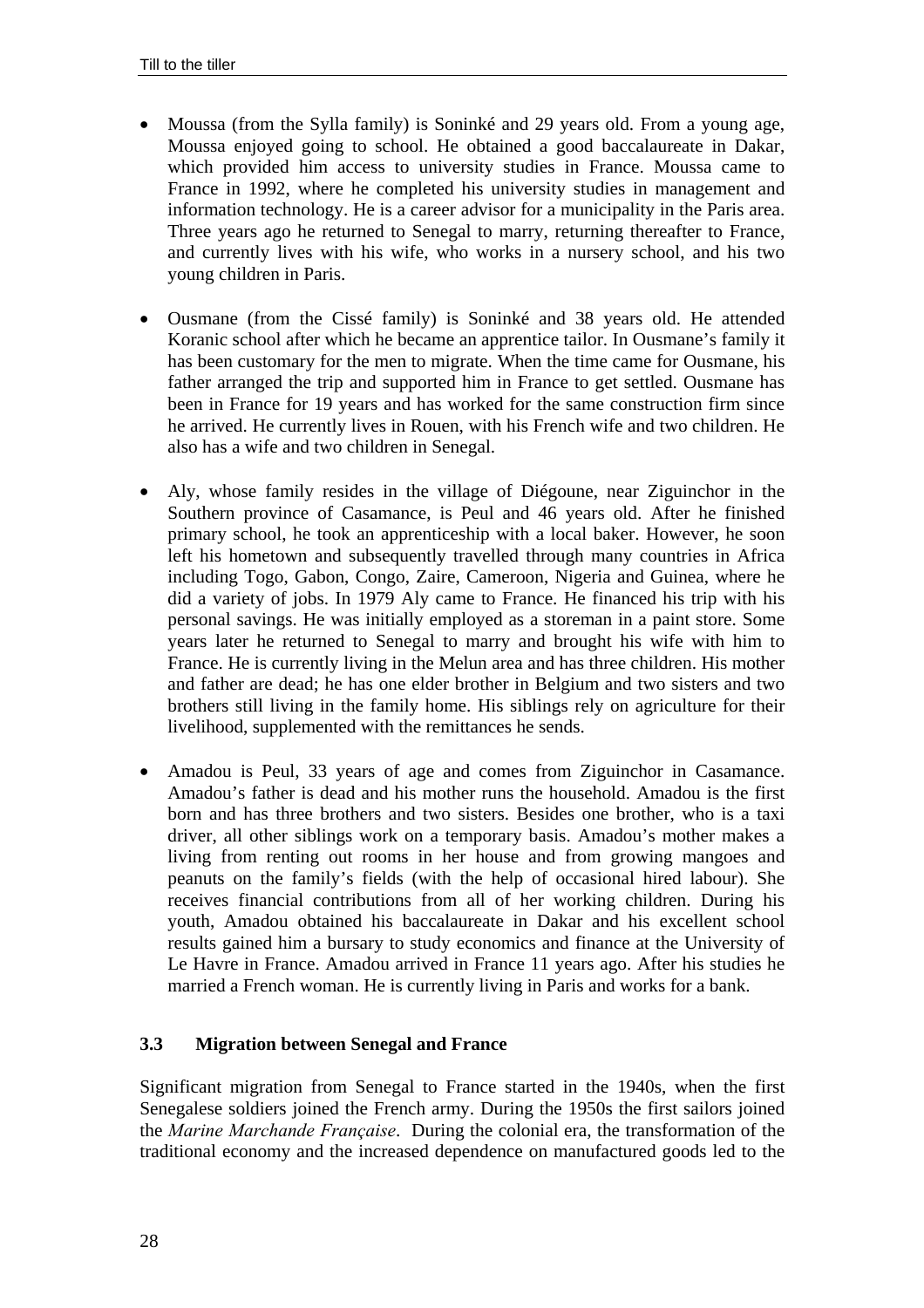need for cash, which was not locally available. Migration and remittances, which responded to this need, became engrained in the livelihoods of the Senegalese.

In 1960 Senegal obtained independence but maintained strong links with France. Attracted by the economic boom, large numbers of Senegalese moved to France initially to work as factory labourers, but later they diversified into other forms of employment and enterprises. Many obtained the French nationality, sent regular remittances home and only returned to Senegal to retire.

The 1968-73 period of drought in Senegal, combined with low world prices for cotton and groundnuts, had an important negative impact on the local agriculture and as a result reinforced migration and the need for remittances.

France still maintains a close relationship with Senegal. It is the primary investor in Senegal, and French enterprises count for more than half of Senegal's formal sector. Bilateral co-operation programmes operate in a variety of sectors, such as education, health, rural development and institutional support. In 2002, Senegalese migrants residing in France were officially estimated to number 42,000, representing 22 percent of all migrants from sub-Saharan Africa and 5.8 percent of all regular migrants. Migration between Senegal and France is governed by a number of bilateral treaties concerning entry requirements and procedures, migrants' legal status and "codevelopment" (see above, box 1).

The outward migration from Senegal to France has fostered the influx of Malian migrants into Senegal, to replace the agricultural labour force lost from rural areas. The Malian migrant workers are, however, largely seasonal and are often paid on a piece work basis. In the Bakel region, Malian migrants are particularly numerous due to the proximity with Mali.

# *Who migrates?*

Studies indicate that, although female migrants are on the increase, the majority of migrants are males (NIDI/Eurostat, 2000*)*. Males are often young and single when they migrate and they do so from their parents' home. This was true for all the migrants in the study. Female migrants are more likely to be married at the time of migration than migrant men. This is influenced by the fact that women''s migration is frequently related to reuniting the family (NIDI/Eurostat, 2000*)*. This was the case for the wives of Moussa and Aly.

# *Why migrate?*

The migrants we interviewed mentioned different motivations for their migration. Moussa and Amadou came to France to study and stayed on. Aly emigrated predominantly to increase his chances for a better life after having travelled widely. All three, however, indicated their desire to support their families back home as a factor in their migration, as well as a desire for personal development through studying, gaining experience and developing contacts. It is important to acknowledge that motivations are usually multifaceted.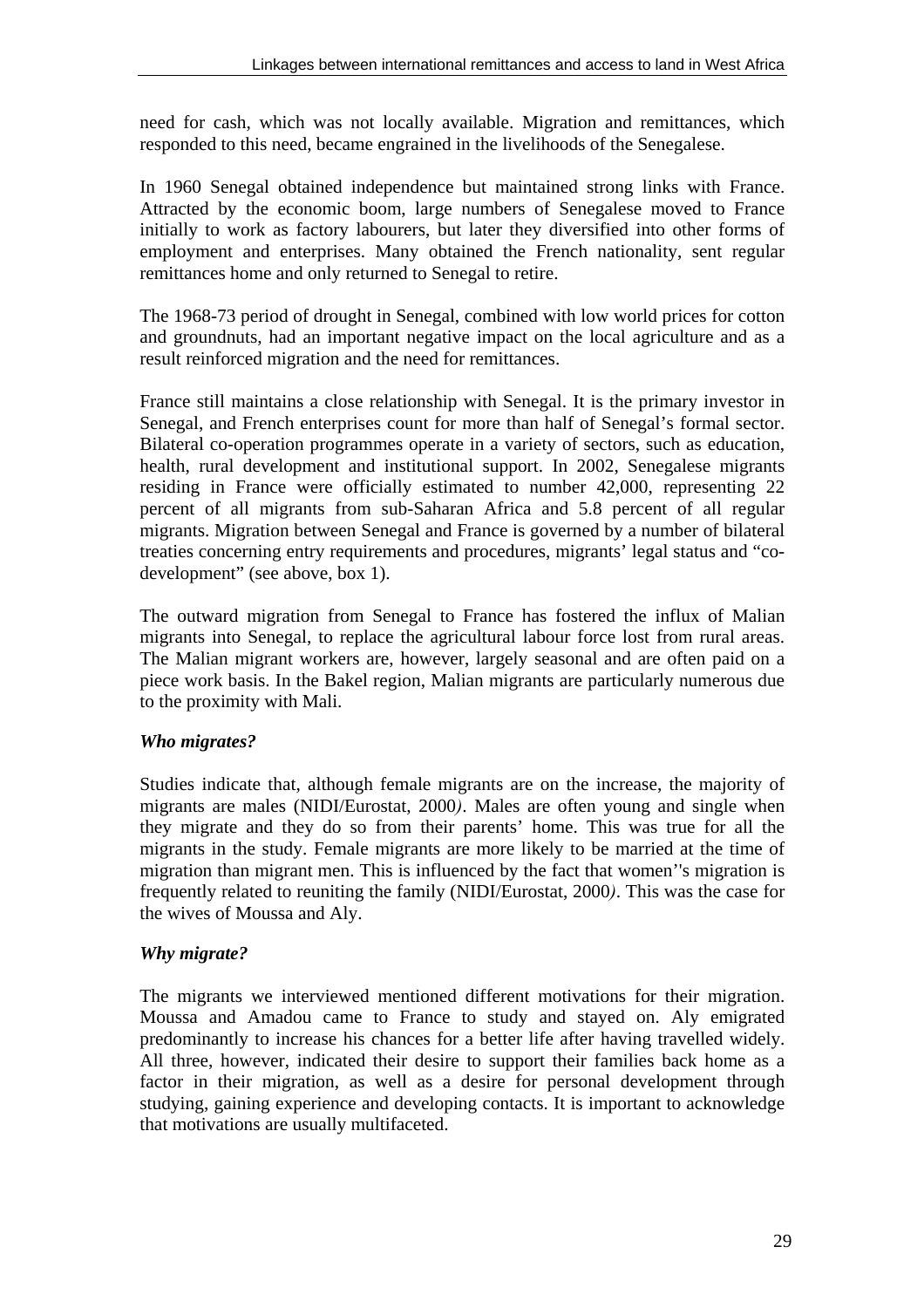Ousmane emigrated as a result of his family's culture of migration. His father and elder siblings had emigrated before him and his emigration was decided upon and arranged by the extended family, including his employment in France.

All the migrants, with the exception of Aly, were assisted (financially and otherwise) by their families with their migration, which confirms findings from the literature. In most cases, migration is not an individual decision, but a social process, involving a family strategy of survival and betterment, characterized by a range of economic, social and cultural dimensions. Migration involves discussion at household level, is sanctioned by the household head and facilitated by the family network. Family members or fellow villagers overseas help the new migrant to settle and start his new life. It is these social networks that bind migrants and non-migrants in complex social, transnational relationships. When families facilitate the emigration, they expect remittances and family commitment in return (see Ammassari & Black, 2001).

#### *Living in France*

The migrants in the study recognise the advantages of living in France, including access to technology, education and experience not available in Senegal as well as economic benefits. Amadou acknowledges that "There are plenty of work and leisure opportunities in France and many exciting things to learn and experience. I am particularly interested in financial systems, stock exchange and electronic communication systems, i.e. internet facilities. In Senegal these areas are still undeveloped". Therefore, migrants are torn between longing to live a rural existence with the extended family in Senegal and their reluctance to leave France because it provides services and opportunities. Aly says "I would leave for Senegal tomorrow, but it is better that I stay in France in order to earn some more money to look after my family and eventually earn enough to realise my dream of obtaining a large area of land in Senegal which I can cultivate and where I can develop a small tourism resort".

Social contact and support for the migrants in France are predominantly provided by other Senegalese migrants, including friends, extended family members and village associations (see below).

Links between migrants and their home remain strong and those in this study return home fairly often, ranging from twice a year to once every three years. Ousmane phones his parents and wife weekly, Amadou phones his mother monthly, while the other two phone more irregularly. This is consistent with the literature, which states that migration does not necessarily lead to social and family disruption (Ammassari, & Black, 2001). Data from our study, however, also shows that the intensity of contact with the family back home diminishes as the migrant builds up his nuclear family in France. Aly and Moussa used to go back once a year, but since they have started families, they return less often.

#### *Return to Senegal ... or not?*

Studies have revealed several reasons for return migration (Ammassari, & Black, 2001). The migrant may wish to rejoin his/her family, may be running away from adverse conditions in the destination country, or may aim to enjoy enhanced social status back home. All participants in the study indicated an intention to return to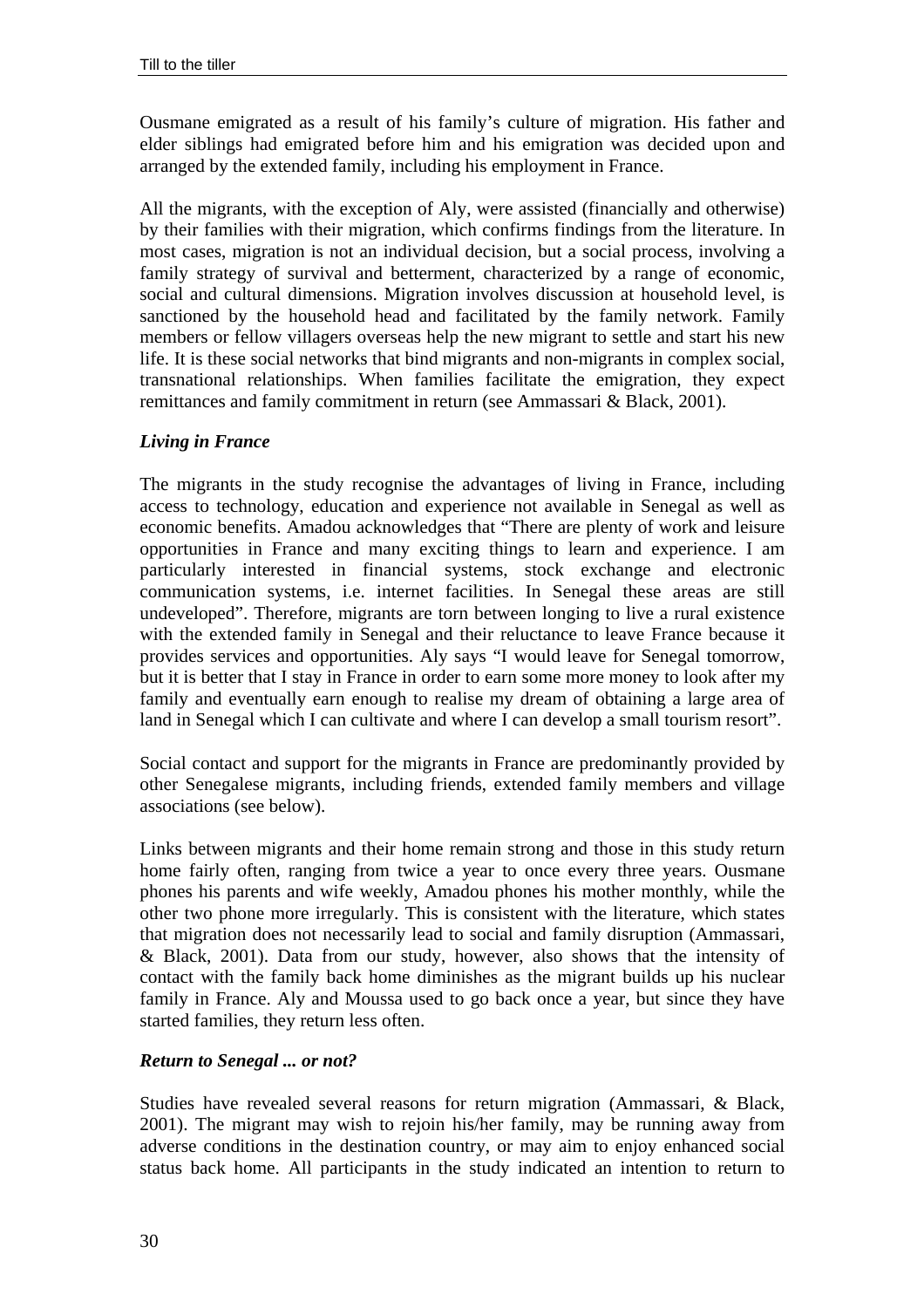Senegal and their families in the future. Aly has plans to invest in an agricultural project; Amadou and Moussa want to invest in business or development projects, while Ousmane intends to go home to retire. All of them indicated that they would like to contribute to the development of Senegal when they return. However, several reservations with regards to return were expressed. They argued that they have adapted (some more than others) to the European lifestyle, including its services and facilities (pensions, medical compensation, access to banking facilities, telecommunication). They fear the loss of those services on their return to Senegal.

Aly argued that return to a collective lifestyle, with shared accommodation, wealth and land, may not be easy after having become used to a more individualised existence in France.

Three of the four migrants interviewed had children born in France, which makes their eventual decision to return to Senegal more difficult. Aly, who has teenage children, recognises the probability that his children will not join him on his return to Senegal. He has already invested in a house in France for his children.

# **3.4 Remittances and livelihoods**

Various sources estimate that migrants send to Senegal more than 60 thousand million francs CFA (91,5 million Euros) every year. According to the head of the local post office, in Moudéry, old age pensions of migrants add up to 90 million francs CFA (137,200 Euros) per month and remittance volumes are even higher. All participants in the study sent remittances to their families. These form an important component of their families' income.

## *Remittances and household livelihood strategies*

Fieldwork in Senegal and Paris revealed that remittances vary, depending on the needs of the family (i.e. during the harvesting season more cash is needed to pay farm labour; at the beginning of the school year extra cash is required). The amount of remittances is predominantly decided upon by the migrant, balancing his financial means and the family's needs. However, lack of familiarity with the hard living conditions and constraints faced by migrants in France amongst those in the home country can lead to frustrations for migrants. Several participants in the Paris focus group complained about the continuous requests for additional cash and their families' lack of knowledge of the high costs of living in France; in particular their lack of understanding of their children's needs in a French context, which implies the need for items such as televisions, computers, a family car, etc.

Remittances are generally sent on a monthly basis and although the postal services are currently in crisis in Senegal, they are still relied upon for transferring migrants' remittances. Recently, fast transfer services such as Western Union and Money Gram have become more popular, although they were not relied upon by the study participants. In discussing this matter with the focus group, they argued that these services are too expensive. All of the participants relied on informal means (handcarriage by migrants or their friends travelling to the home town) when possible.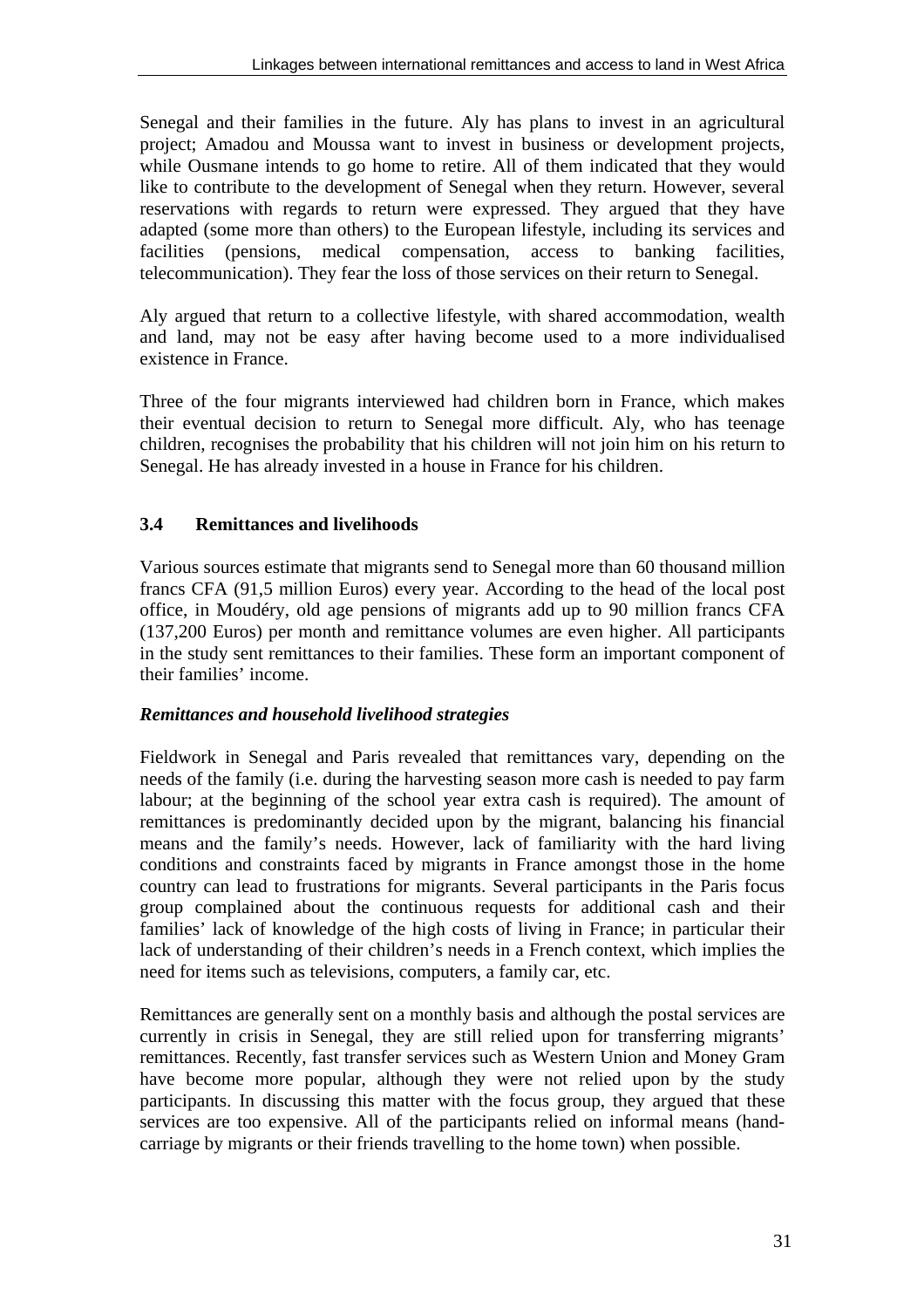#### *Box 5. Remittances: amount, frequency, transfer mechanism and use*

Amadou remits a monthly sum of  $\epsilon 100$  (plus  $\epsilon 6.70$  postal costs) to his mother. The money is mainly used for household groceries and other consumables. When necessary the remittances contribute to paying water and electricity bills and, in the beginning of the year, to pay the school fees. Occasionally, in case of emergency, Amadou is asked to send extra money. This happened for instance when the septic tank of the family home needed urgent repair. The remittances are sent by postal order and take one week to arrive. Amadou's mother pays a fee (equivalent to 15 Euros) to the post office in Senegal.

Moussa remits 300 euros every three months. El Hadj, Moussa's eldest uncle in Paris organises the money collection and transfer for all the family members living in France. These are usually sent by post, which takes 15 days to arrive, or sometimes they are carried by an acquaintance travelling from Paris to Senegal. However, the amount sent varies depending on the needs of the family. El Hadj phones the family home regularly to get an update on the financial and other needs of the family, which he then feeds back to family members in Paris. Remittances are used to buy food and for the maintenance of the house. During the cultivation season, approximately four months, extra remittances are required to pay for labour and other agricultural inputs. Moussa indicates that, since the harvests have been good this year, the amount sent may decrease. Sometimes, however, it may be decided to maintain the level of the remittances, despite a good harvest, in order to build up a reserve or to pay for extra consumables. This is discussed between the migrant group and the family in Moudéry. The remittances are sent to the head of the family, who decides on their disbursement.

Aly sends monthly remittances to his family. His eldest brother takes care of the money, which is used to buy food for the family and to help pay the electricity bill and school fees. Occasionally the family has an emergency for which they request additional financial help, for instance when somebody is ill or has had an accident.

Ousmane has twice yearly meetings with the family members living in France during which they decide on the amount of money to be sent home. Based on the varying needs of the family, which are regularly communicated to Ousmane and the capacity of the family members in Paris, the amount sent varies. Currently they send about €5000 a year, sent every three months to the family head. Often the money is carried to the village by a friend or acquaintance travelling from Paris. At other times postal services are used. The remittances are generally used to buy food and other consumables. During the cultivation season, extra cash is required to pay for labour and other agricultural inputs. Sometimes additional funds are required, for instance when somebody falls ill and needs to go to hospital in Dakar. Sometimes Ousmane sends money to his wife directly, through friends or acquaintances travelling to the village.

Both in Moudéry and in Kër Momar Sarr, remittances are spent on food and other essential consumables, education, the upkeep and servicing of the homesteads, land and agricultural inputs. In Kër Momar Sarr, remittances are also spent on livestock and to pay those responsible for herding livestock.

Some studies conclude that remittances generate dependency amongst families in the home country, who develop a passive attitude towards work. Others argue that the additional income from remittances enables families to invest in local development and entrepreneurial endeavours (Ammassari & Black, 2001). Although a direct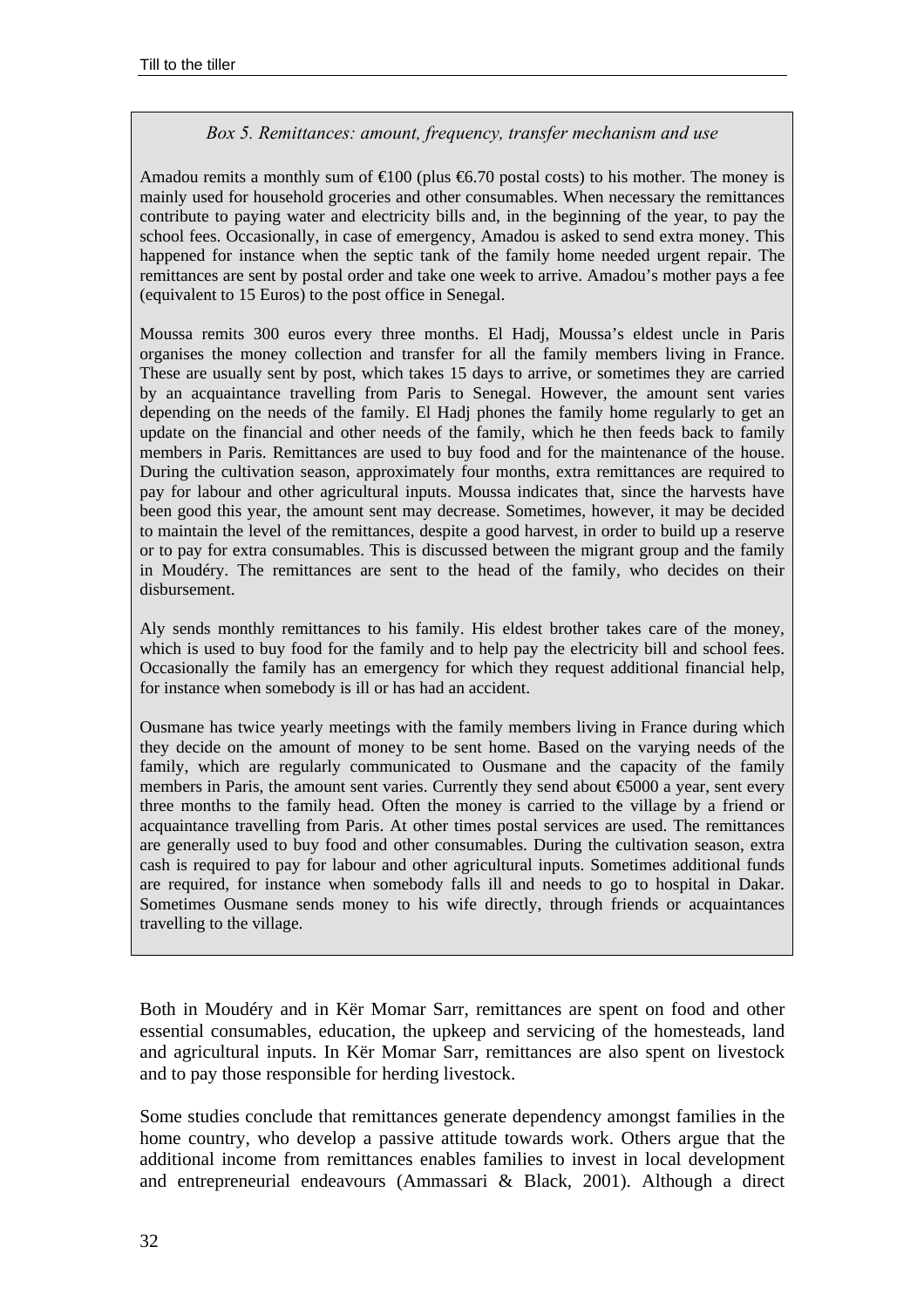causality between remittances and investment is hard to establish, several investments made by our interviewees are linked to remittances (see box 6 below).

## *Box 6. "Investing remittances"*

Moussa has helped his brothers to start their own business. He bought second-hand books (novels, bestsellers) in France and shipped them to Senegal, where his brothers have been operating a library. This has been financially very successful, and Moussa's brother managed to start a taxi business with the profits they made. While continuing with the library business, they now manage two cars with drivers, which provide taxi services in Dakar. The taxi service earns them €10 a day. Moussa's family also owns four houses in Dakar.

Amadou regards business activity as an important tool for development in Senegal. He has bought his brother a car, which the latter uses for transporting people between Dakar and Ziguinchor and in the Casamance Province. Amadou intends to get more involved in business on his return to Senegal, but is currently reluctant to run a long-distance business from Paris. He feels that to be successful he needs to be directly involved in the management of the business rather than leaving the management in the hands of a local partner.

From the participants' responses, investments in property, particularly in Dakar, and in small business are most prominent. According to Marc Vergnière (1974), a fairly large portion of remittances is invested by the Soninké to build houses for rent in Dakar. These houses also provide the migrants with somewhere to live when they eventually return to Senegal. The Cissé family owns a house in Dakar which they rent out. Aly has bought two houses in France and built one in Diégoune.

Although some participants invested money in small family businesses in Senegal, they expressed reluctance to invest in larger scale enterprises while still in France. They lack confidence in finding a suitable local partner and fear financial mismanagement in their absence. A fear of corruption on the part of the Senegalese government also served as a deterrent to invest in enterprises in Senegal. This latter view was strongly expressed by the participants in the Paris focus group.

# *Remittances and village associations*

Besides sending remittances to family members, migrants provide financial support to development projects in their country, in particular to the village associations in their respective villages. In Senegal, the village association as a channel for collective remittances has become an important phenomenon since the 1970s. Village associations are created by the village and/or its migrants. Members of a village association make regular financial contributions towards development projects in their home village. One village commonly has village association branches in different localities abroad as well as in Dakar and in the village itself. The most popular projects undertaken by village associations are in the field of education, health, telecommunications and agriculture. The building of mosques, which enhances the prestige of the village, is also popular. These projects are widely recognised as providing an important contribution to improving living conditions back home.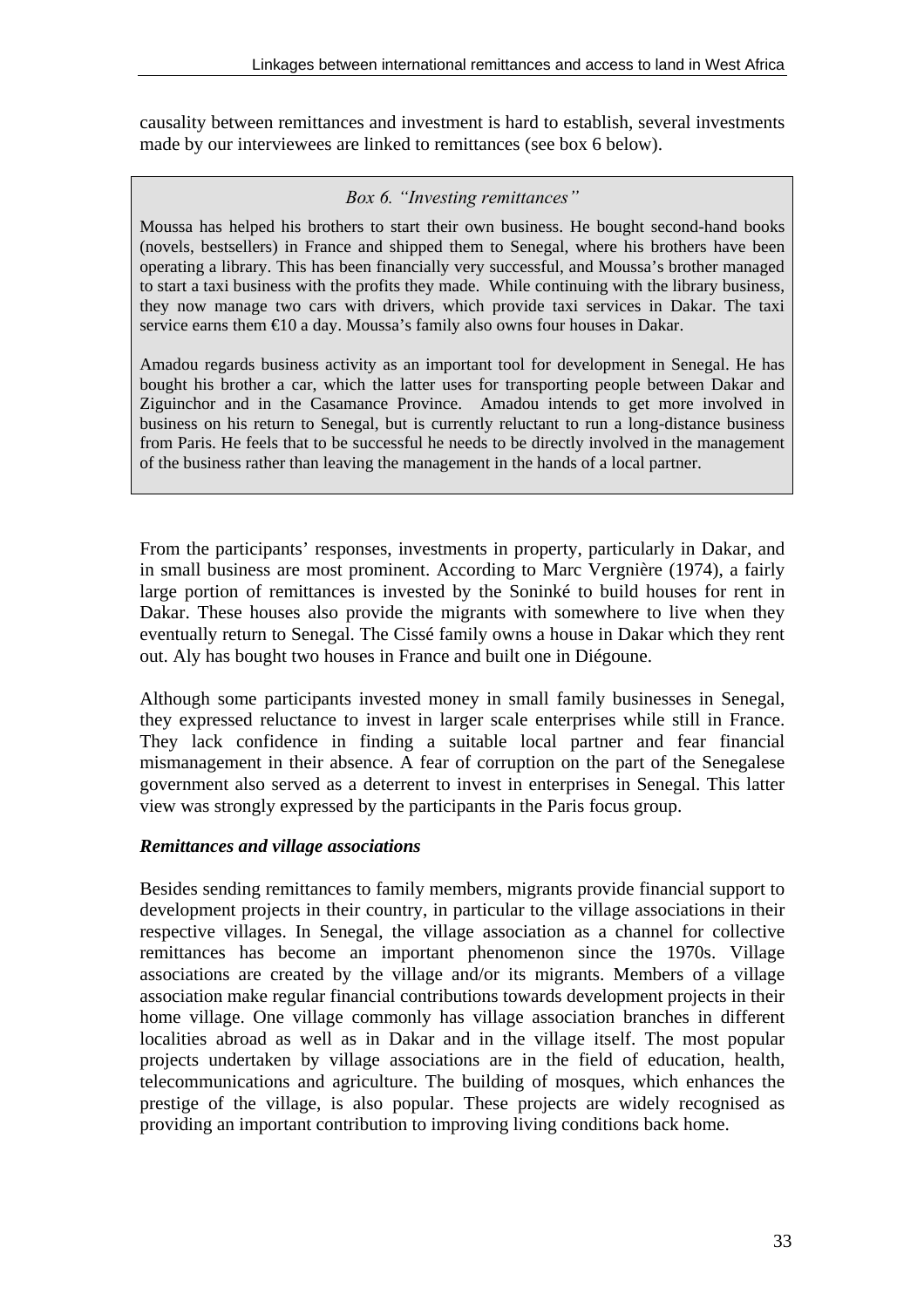#### **Box 7. Remittances and local development**

Amadou belongs to an African association which aims to provide free internet services in African countries. As a member of his organization, he is involved in setting up cyber cafés in Senegal, and in accessing materials and appropriate training for the use of internet facilities. On his next trip to Senegal he intends to develop contacts in Dakar to further this project.

Moussa is involved in a training project for "anti-social youth" in France. This concerns the training of groups of young people in assembling computers and developing solar power equipment. He has arranged for goods made by the trainees to be sent to his hometown. Moussa and Ousmane also belong to a village association for Moudéry. Thanks to the contribution of migrants' associations, Moudéry has acquired two schools, a health centre, two markets, a post office and seven mosques. Two houses have also been built in Dakar to receive young migrants from Moudéry awaiting their emigration to Europe.

Aly is a committee member of the *Association des SÈnÈgalais de DiÈgoune en France*, founded in 1990, which contributes to the development of *Diégoune*. There are currently about 30 people in the association and each member contributes three times a year. This adds up to about 1000 Euros per year. Besides contributions from the members, the association organises social events in order to raise funds. Generally such events raise about 800 Euros. Aly emphasises that for Senegalese people, their place of origin is of great importance. One's village of birth remains an important aspect of one's identity. As such efforts to improve one's village are regarded as a duty. The association has already built a school, an exam centre and two maternity wards. There are plans for a post office in order to avoid people having to walk a long distance to use post office facilities. The association, however, is finding it increasingly difficult to collect funds. The migrants complain of rising living costs in France. Aly believes that the association needs additional help and promotes the idea of "*jumelageî*. This involves the twinning of Diégoune with one or more towns in Europe or America. He envisages that representatives of the twinned towns would meet, discuss development priorities in Diégoune and subsequently provide financial and other aid for the village. He has witnessed the success of twinning in the village of Baïla, where, as a result of its twinning with a town in France and another in Germany, various development initiatives have been carried out. Aly also feels that a successful twinning project would relieve the immigrants to a certain extent of their financial duties.

In discussions with the Paris-based research and development organization *Groupe de Recherche et de RÈalization pour le DÈveloppement Rural* (GRDR), which works with village associations in Senegal, some constraints of the "village association approach" were mentioned. Tensions may occur between different stakeholders in the development projects, namely the migrants, the village elders and the rural council.

- The migrants provide funds for the projects and are often prominent in developing the ideas underpinning them. They may however not have the necessary skills and expertise, and often feel marginalized because of their distance from the project and its financial management.
- The local village elders feel at times disempowered by the projects and threatened by the initiatives of young migrants. They feel that these projects underline their lack of capacity to provide for their communities. Moussa emphasised repeatedly that his village association in Paris intends to show the elders in Moudéry that young people can make a real difference to the village.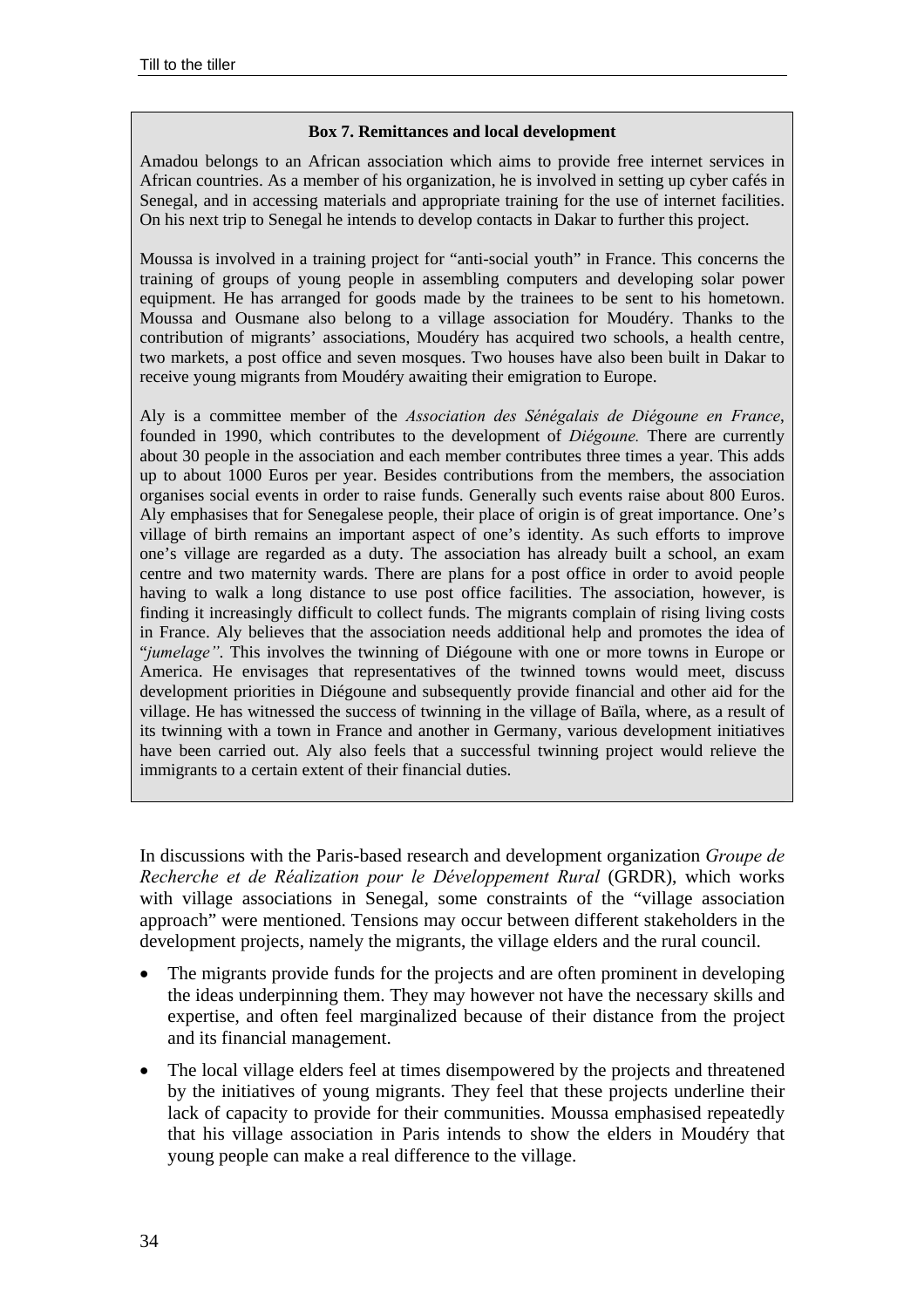• The local rural council is important because it represents the government. It feels at times, however, disempowered, because it lacks financial and technical means as well as staff. In cases where migrants are well-represented on the rural council, these issues may be less important.

# **3.5 Remittances, access to land and agriculture**

# *Land tenure in Senegal*

Under customary land tenure systems, access to farm land depends upon the allocation of a plot by the relevant customary authority. Once the land is productively used, the rights can usually be inherited according to a patrilineal kinship system. Land can also be accessed through loans and rentals. During the colonial period, attempts were made to change this system and to replace customary law with legislation based on individual land rights and written titles. These attempts did not, however, have much impact on access to land for the rural dweller.

The 1964 law on the "*domaine national*" abrogated customary land tenure and nationalized most of the land. The State is the exclusive trustee of this land and is responsible for its management. The *domaine national* is subdivided into four categories:

- Urban zones (*zones urbaines*);
- Zones for special use (*zones classÈes*) ;
- Zones used for agricultural production (*zones de terroir*) ; and
- Development zones (*zones pionnières*), which remain under the control of the state.

In Senegal, land administration is closely linked to decentralization, in place since the early 1970s and reformed in 1996. In rural areas, rural councils ("*communautés rurales*") are responsible for the management of land and natural resources in their territory (*zones de terroir*). They can allocate land to those who can show they develop and use it productively ("*mise en valeur*"). Farmers who use their land productively have their access to this land protected by law.

Despite an extensive body of legislation on land tenure and on decentralization, customary rules regarding land are still widely applied in rural areas (Münkner, 1995; Toulmin & Longbottom, 1997). Rural councils rarely make land allocations without the approval of customary chiefs. For instance, in Moudéry access to land is essentially still according to custom, except for lands where the SAED has provided irrigation. These areas previously belonged to the oligarchy of the village, but are now allocated by the rural council to families applying for it.

## *Access to land for our respondents*

The Sylla family, which belongs to the local elite (and qualifies for chieftainship in the village), is one of the two large landholding families in Moudéry. Besides cultivating their own land, they lend land to landless families. This combination of land rights, social class and local authority provides the Sylla family with substantial power and influence at village level. This year the family cultivated 13 ha of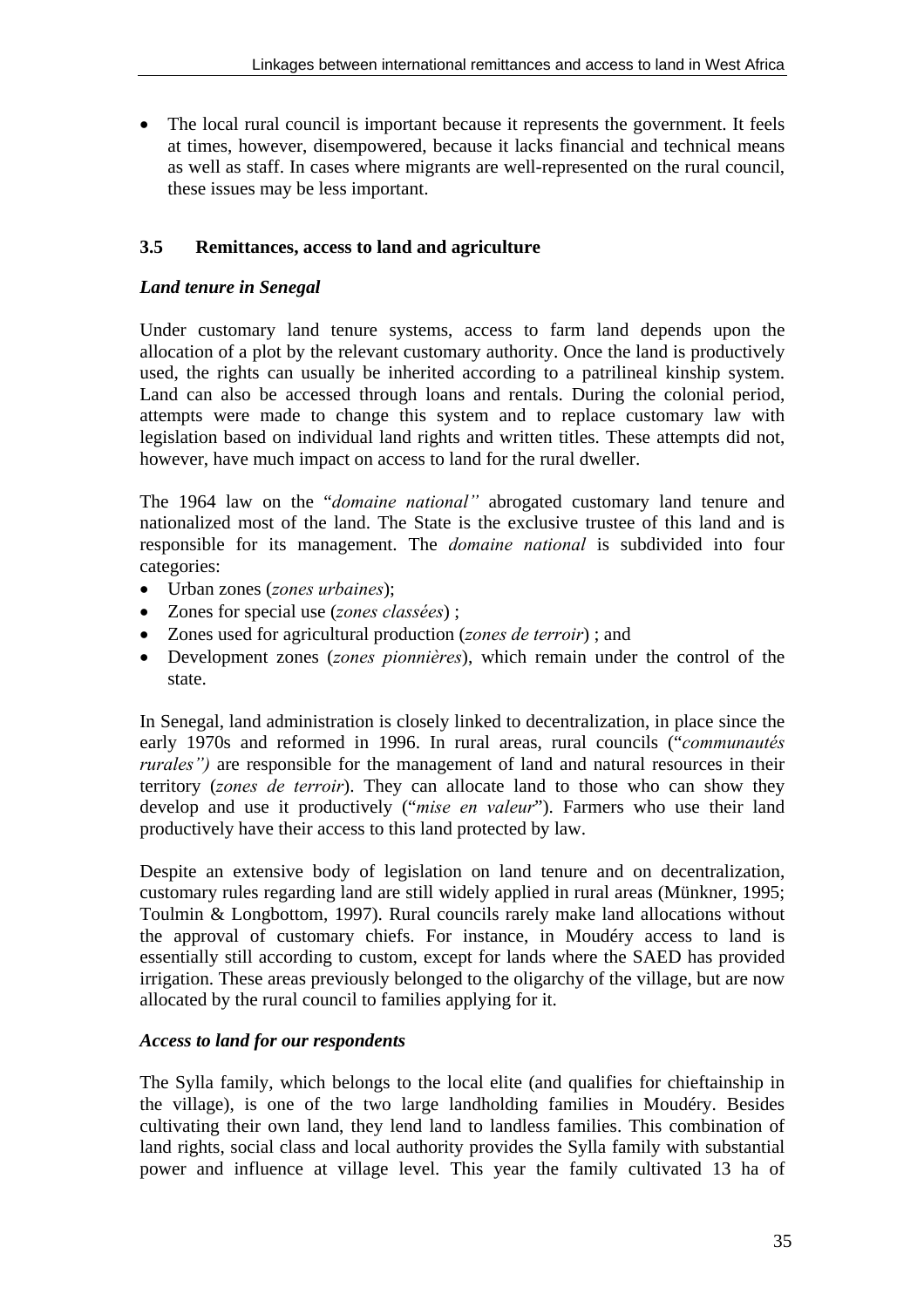customarily held land, excluding the land used for fruit trees and vegetable gardening. Eleven hectares were used for millet and two for maize. Since the family holds large areas of land, they were able to choose the best fields for cultivation close to the river. Since several members of the family are abroad, the Syllas have cultivated these lands with the help of five labourers from neighbouring Mali, which cost them the nonnegligible amount of 280,000 FCFA (426 euros).

This cultivation capacity has also enabled the Sylla family to reclaim three hectares of land that it had lent to another family (see below) and to successfully apply for an additional two ha of irrigated land from the rural council, which they have used to cultivate millet. Overall, this year the family produced 80 tonnes of millet and 1.4 tonnes of maize. The produce is essentially used for consumption by the family, although a share is destined for needy families in other villages. Last year the family distributed 200kg of millet to each of 30 families. The young brother of the family head, who is president of the rural council, is largely responsible for distributing these gifts. Very occasionally, surplus is sold to traders who come to Moudéry to buy grain.

The Cissé family bought two ha of irrigated land from the ex-president of the rural council, for 110 000 FCFA (168 euros). However, this transaction was informal and does not have any legal value. The Cissé family uses it to cultivate maize, rice and millet, vegetables and bananas. It does so with the help of three Malian labourers, who are employed during the cultivation season. The produce is used for consumption as well as for sale to local buyers.

In Kër Momar Sarr, very few migrants invest in land. The two migrants involved in the study are exceptional. Their motivations for investing in land include their familiarity with farming as well as witnessing successful farming in other parts of the world and their limited knowledge about other investment options.

Mamadou, migrant in France from the Mboup family, has attempted unsuccessfully to acquire land through the rural council for the past eight months. He therefore resorted to renting a plot of irrigated land (1.47ha at 125.000 F CFA/ha (=190 euros/ha)) from a village association in charge of an irrigation project in the area. For a second plot of land (three ha) in another village, he engaged the assistance of his uncle, who is resident in the area, to intervene, since the land is reserved exclusively for residents of the village. Mamadou cultivates in partnership with his stepbrother. He cultivated one ha with tomatoes and the remaining 3.47ha with sweet potatoes. The produce was sold and the proceeds were used to pay for capital costs (tractor, pumps, fertilisers, etc.); the balance was then divided between Mamadou and his brother. Mamadou complained about several constraints in farming including: lack of easy access to land (failure to obtain land through the rural council); high cost of irrigation; shortage of available markets, market monopolies and fixed prices for goods.

In Diégoune, Aly has inherited land from his father, for which he has now obtained a title deed. He grows a variety of crops including peanuts, rice, cassava, sweet potatoes, maize and mangoes for commercial purposes. Although he lives in France, he hires labour to manage his land. He predominantly hires women employees, whom he argues are more reliable. He is in monthly contact with his employees in order to discuss farming issues. Aly also inherited a herd of cattle from his father, for which he employs a herder. The herd provides milk and occasionally meat for sale. Aly intends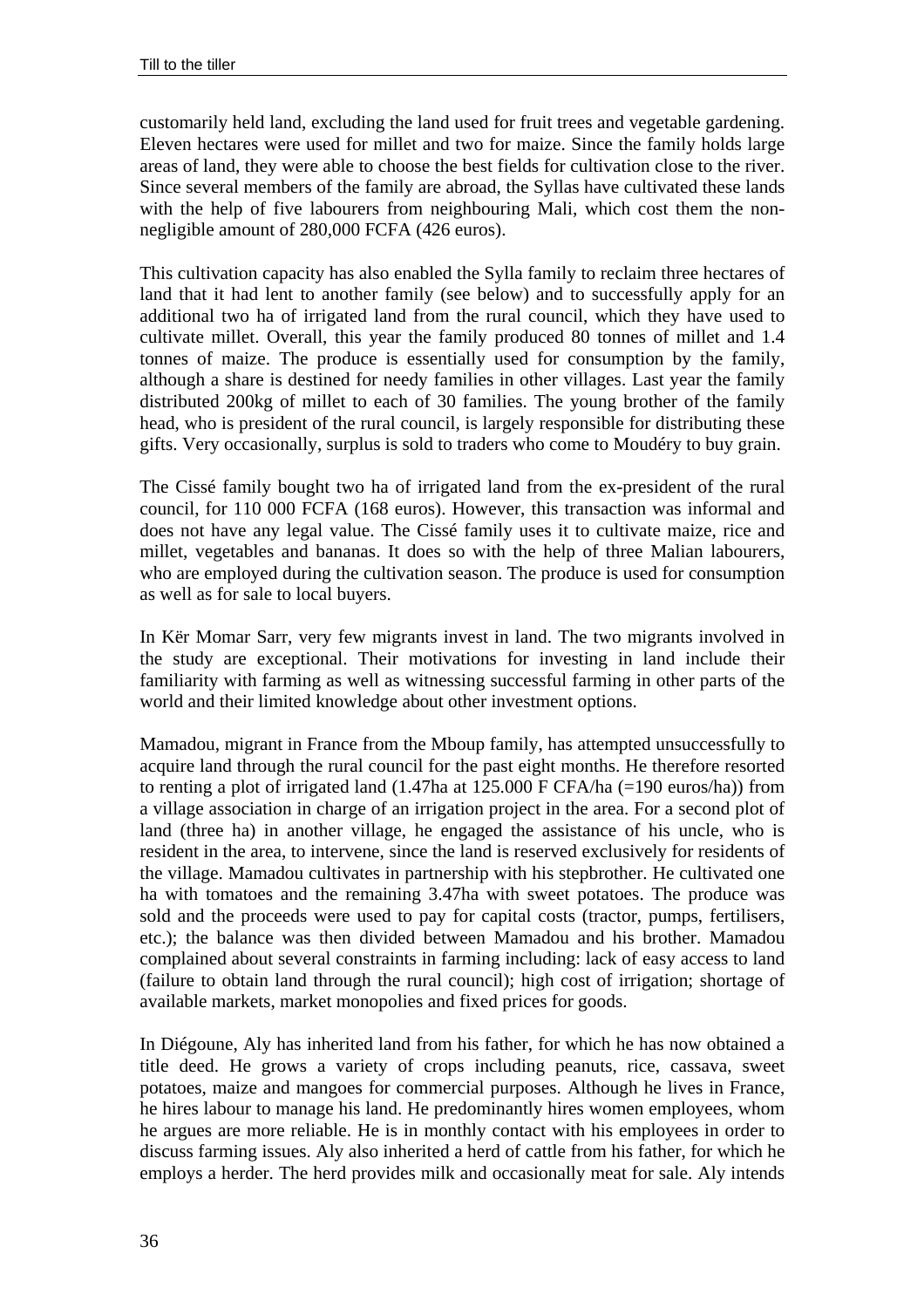to purchase more land to extend his farming activities. However he has prioritized other projects, such as purchasing a house in France for his children. As a result, acquiring more land will have to wait.

As stated in chapter 2, it is difficult to infer a direct association between remittances and improved access to land. Migrants and their families may invest in land as a result of remittances, but they may also be influenced by other factors such as level of education and pre-existing wealth. On the other hand, where remittances per se are not intended to be invested in land, they may still enable the household to free up other income for investment.

The experience presented above shows that a range of strategies are used to secure access to land, going beyond land purchases. The Sylla family has reclaimed land previously lent to other families and has acquired irrigated land through the rural council. The Cissé family bought irrigated land from an individual in the village. Mamadou rents irrigated land from a village association. Aly sought and obtained a certificate of ownership for his customary land. Through hired labour and agricultural inputs, all participants have enhanced the *'mise en valeur'* of their land, and hence their tenure security.

Study participants identified several motives for investing in rural land, including: the familiarity of the migrant and his family with agricultural practice; the importance of agricultural production for households' livelihoods; the cultural attachment of the migrant to rural life; exposure to successful agro-business in other locations; and the belief that enhanced agricultural production will enable the migrant to reduce his remittances.

# *The changing relationship with rural land*

In the field sites, rural land does not yet have great market value. There is still unexploited land available. However, irrigation has increased land values (e.g. in Moudéry), and has attracted some migrants to invest in land. Thus, three of our respondents sought out irrigated land for investment. In the Kër Momar Sarr zone, the flooding of the *Vallée Fossile* and the construction of the Golon channel with a pump system have added value to the land and have attracted incomers, including foreign companies (e.g. investment from Kuwait). Although, officially, land cannot be bought and is allocated by the rural council, many informal rental and sale arrangements are made, and prices are soaring.

Migrants and their families contribute to these changes as a result of their greater financial capacity than many other villagers. Investment in irrigated land, combined with financial means to buy agricultural inputs and a more entrepreneurial inclination of migrants may gradually change the nature of agriculture, moving from subsistence to commercial farming. This may in turn create employment opportunities for other villagers. Several respondents already employ hired labour and sell their produce, though on a very small scale.

In perspective, these changes may create tensions at the family level. As was stated earlier, agriculture is traditionally regarded as an activity in which the entire family is involved and which is geared at consumption rather than commercial purposes. The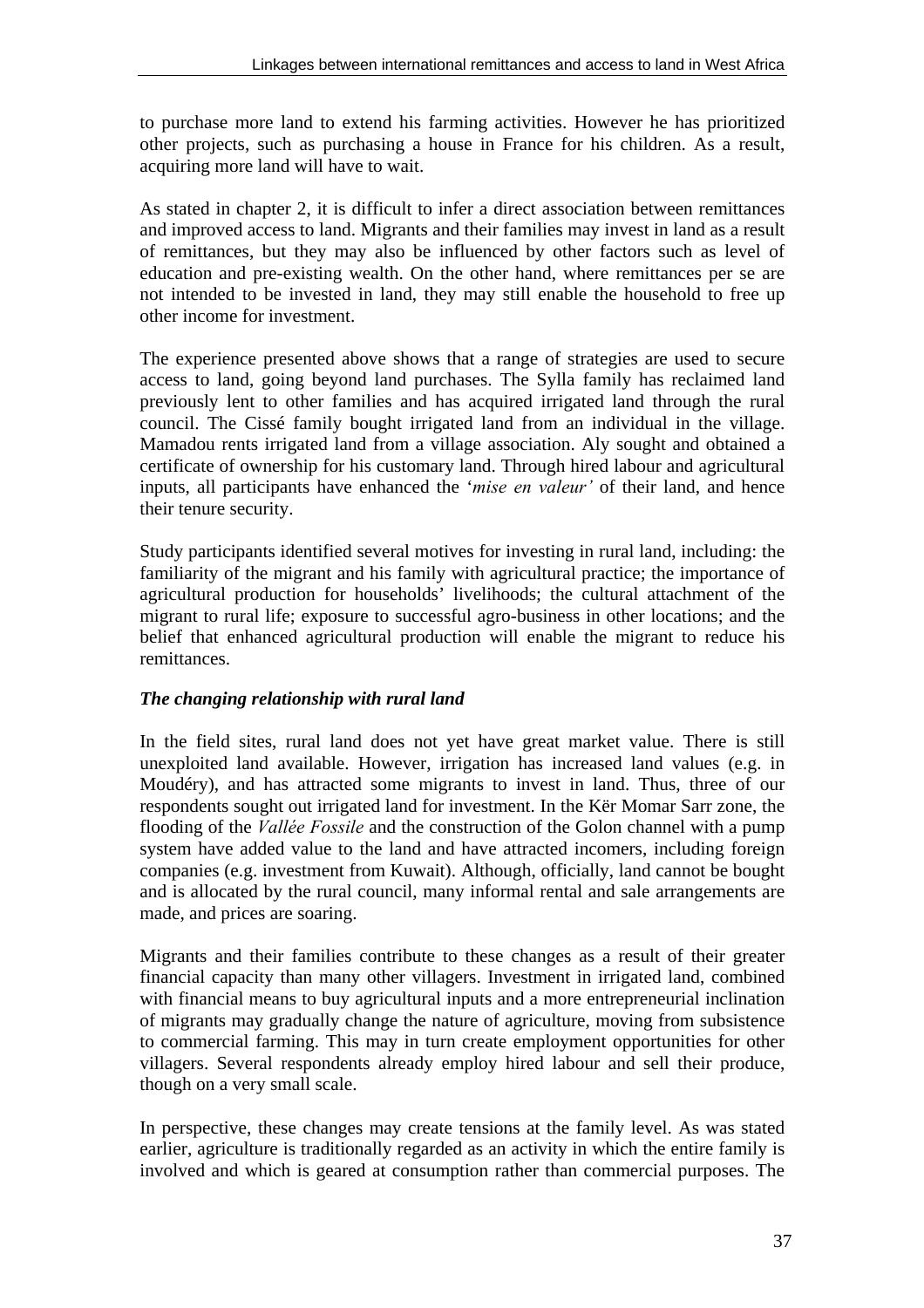agricultural tasks are clearly delineated and the head of the family takes the main decisions. At this stage, it is still unclear to what extent international remittances are supporting this model of family farming, and to what extent they are promoting a different type of agriculture, centred on individual entrepreneurship and commercial production. Interestingly, while in the case of the Sylla and the Cissé families it was the family head who acquired land, in the Mboup family it was the individual migrant, Mamadou, who acquired land with the help of family members.

Large-scale acquisition of irrigated land by migrants and their families, combined with greater means to use the land productively may, however, negatively effect land access for poorer families, who do not have the capacity to buy or rent land or even to cultivate their own customary land. With prices soaring, land will become less accessible to poorer households and more concentrated in the hands of a few investors, amongst whom are found some of the more affluent migrants and their families. A land dispute encountered during the field study in Moudéry is partially linked to the desire and the means of a family with access to remittances to expand the land area under its direct control. In this case, a piece of land had been lent out by the head of the Sylla family to the Sow family for over 10 years. In 2003, the Sylla family reclaimed its land. The Sow family refused to surrender the land and brought the matter to court, arguing that the land belonged to the *domaine national* and that therefore the rights of users (*mise en valeur*) should be protected. The court, however, ordered that the land be surrendered to the Sylla family, as they could produce a certificate of land allocation by the rural council, while the Sow family did not possess any documentation. Increased capacity to cultivate the land, linked to increased financial capacity of the migrant family are likely to have played a role in this dispute.

Two caveats need to be made. First, in these processes of land commodification and concentration, the migrant is only one among many players. In the Kër Momar Sarr area, a number of big investors have acquired several hundred hectares, which makes it more difficult for the villagers to obtain land through the rural council. Secondly, at the time of the study, while there are signs of increased commodification of land, and of greater agricultural intensification and commercialization, this process of social change seems to be still at an early stage, and is far from complete.

## *Obstacles to investment in rural land*

Despite recent interest in rural investment, migrants still predominantly invest in urban areas (construction and transport/commerce). All the migrants we interviewed had invested in small business or property. This may be due to an array of obstacles to investment in rural land. As is illustrated in Mamadou's case, acquiring land can be a long, complicated process, requiring negotiation and administration. This is difficult for the migrant, who wants to make his investment whilst remaining abroad. Being well-connected is key: the Sylla family, who has contacts in the rural council (a family member is even the president of the council), was able to secure access to irrigated land, whereas Mamadou, who does not have strong local connections, was unsuccessful. This highlights the importance of migrants' representation in institutions, such as rural councils.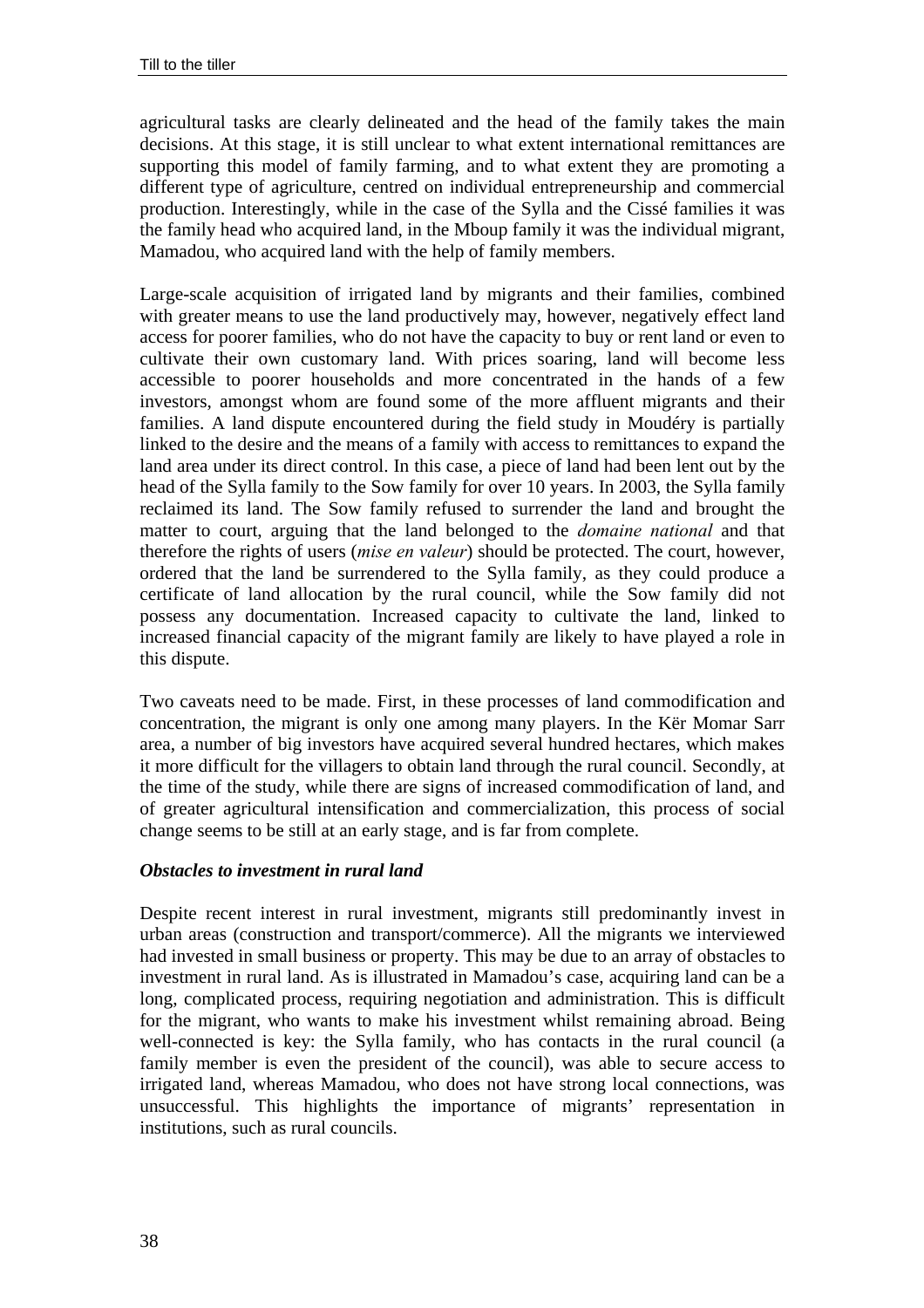Investing in urban property is often more attractive for various reasons. Being a property owner has a symbolic value and property investment is regarded as more secure, easier to manage and offers the possibility to rent the property out. Urban property is more widely advertised as an investment option, even in destination countries, whereas rural land is not generally promoted as an investment opportunity for migrants. However, people are increasingly informed about the possibilities for buying land, through family and intermediaries.

# **3.6 Conclusion**

This chapter has provided insights into the role of remittances in rural livelihoods and access to land, and on their potential impact on changes in land tenure in rural Senegal. It has done so through a small number of targeted interviews aimed at identifying key issues and broad trends. Although investment in rural land is still in its infancy and migrants still largely prefer to invest in residential property, irrigated land is a growing attraction for investors, including migrants and their families. This increase in rural investment may affect land tenure and social relations in rural areas. Due to their relatively high economic capacity, migrants can become a key development player in rural areas, though at this stage it is not yet clear whether as source of support for family farming or as heralds of agri-business.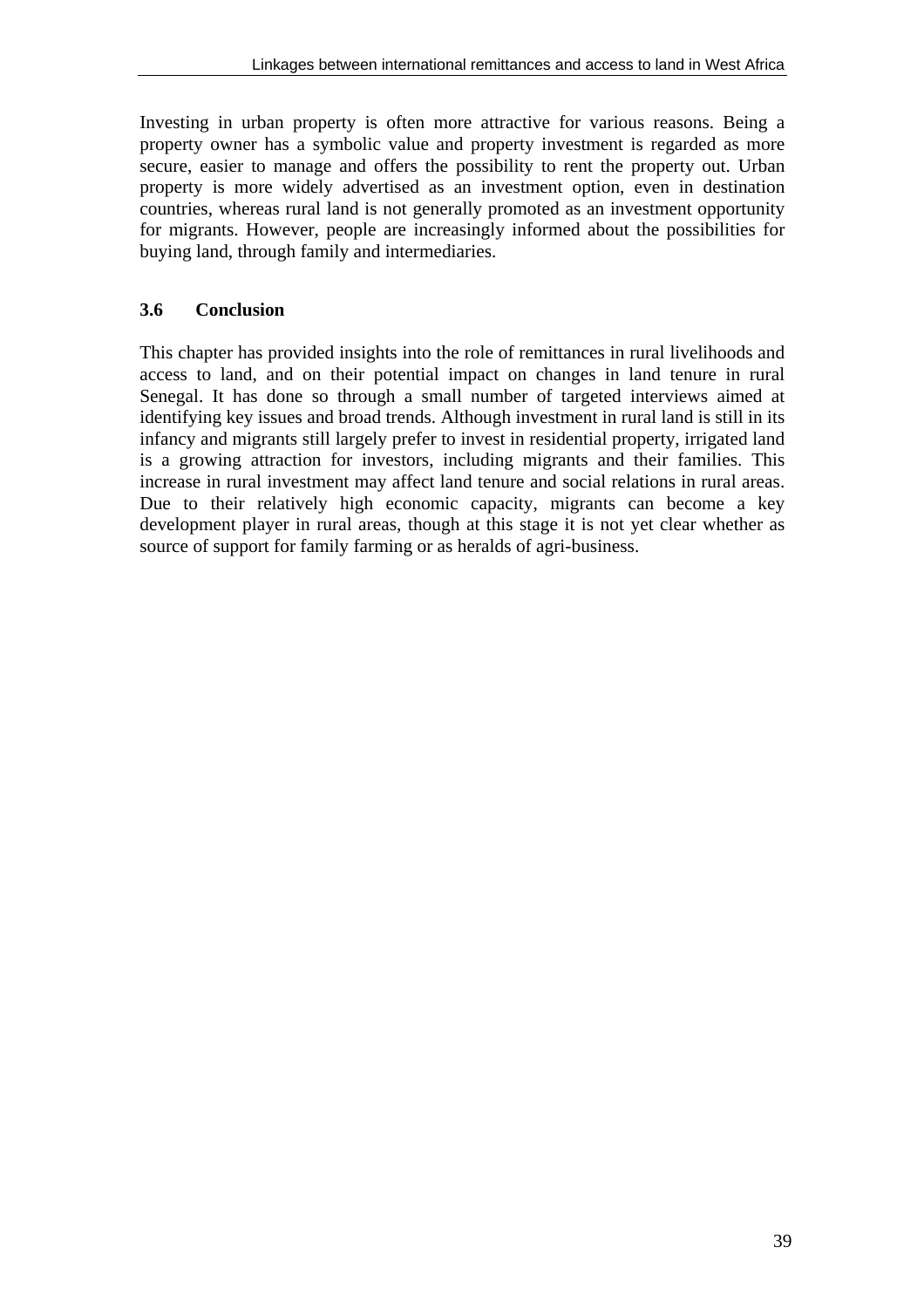# **4. GHANA**

Jacqueline Saunders, Clement Ahiadeke and John K. Anarfi

## **4.1 Introduction**

This chapter is based on fieldwork undertaken in Ghana and the UK and on in-country literature reviews. In Ghana, research was undertaken among 22 households – 17 households with a migrating family member and five without – in the Eastern Region and in Greater Accra. The former has a strong history of cash cropping, traditionally cocoa but increasingly non-traditional export crops like pineapples. The latter provides insights into the linkages between international remittances and land relations in peri-urban areas. Both sites present medium to high levels of outmigration, particularly to the UK. Attempts to match London migrants to the Ghanaian households for the UK fieldwork were unsuccessful. Instead, migrants in London were identified through Ghanaian church and community-based organizations as well as personal contacts. Since all the London-based Ghanaian migrants came from cities, the London fieldwork has an urban bias. A "portrait" methodology was used with four migrants – two men (Peter and Rev Justice) and two women (Gwen and Betty). Due to time constraints, it was not possible to discuss the portraits in larger focus groups meetings, as initially planned. Interviews were also held in London with key informants from church and migrants' associations. Although the number of households interviewed in Ghana is small and the methodology used is qualitative, percentages are sometimes used in the tables presented in this chapter for easier reading.

# **4.2 Migrating from Ghana to the UK**

Ghana has a long tradition of migration and mobility: figures suggest that up to 50 percent of Ghanaians migrate at some point in their lives (Litchfield and Waddington, 2003), although much of this is internal or regional. However, international migration is now assuming greater importance (Ammassari and Black, 2001). Throughout the 1980s and early 1990s political repression was a major cause of emigration (Ajibewa and Akinrinade, 2003) – one of the London-based migrants (Peter) as well as others interviewed in London identified this as a reason for leaving, while Gwen was unable to return to Ghana for political reasons following a visit to the UK. Since the end of the 1990s economic factors have assumed greater importance in migration decisions, particularly among Ghanaian males (Sander and Maimbo, 2003): economic downturn coupled with rapid population growth have created numerous knock-on effects in the country, including sharp rises in the labour force, low wages, unemployment and an increasing cost of living (Ammassari and Black, 2001). Economic factors have also deterred long-standing migrants from returning: Peter and Gwen both acknowledged that, even with low wages, they were better off in the UK.

The UK has traditionally been the preferred destination for most migrating Ghanaians, although this is now changing towards other countries, particularly the US, Germany and Italy (Schoorl, in Sander and Maimbo, 2003). Among the households interviewed in Ghana, migrant destinations included Austria (1), Holland (1), Italy (3), the UK (4),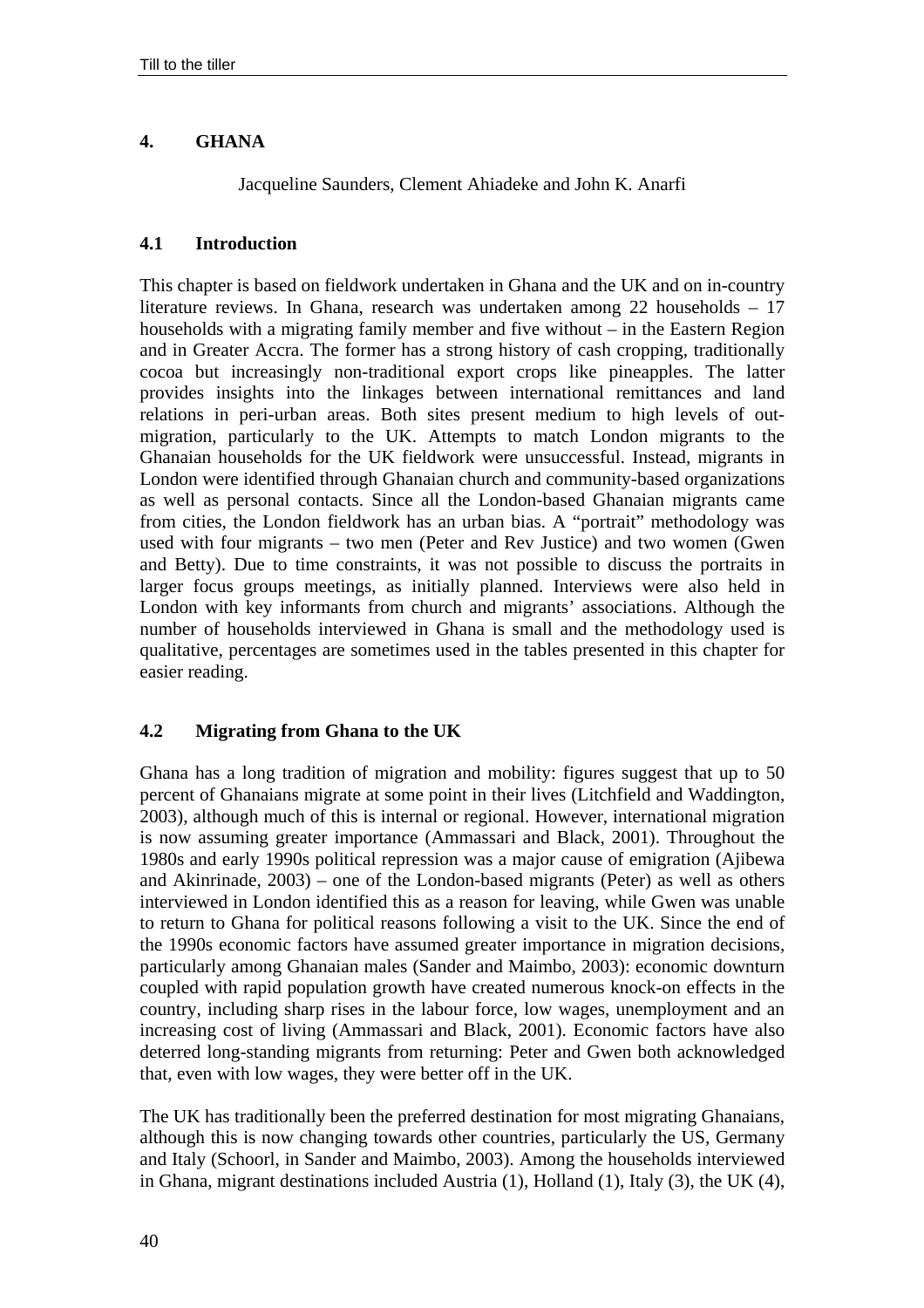Germany (2), Spain (2), and Switzerland (1). Many Ghanaian migrants interviewed in London confirmed that the decision to come to the UK was due to shared history, language and institutions, extensive trade links and the increased likelihood of support on arrival provided through established networks of family and friends.

Ghanaians constitute the largest and the oldest immigrant African population in London. At first Ghanaians were part of the transient population of sailors arriving in the dockland area of London, but the numbers remained small. The decade after the UK Nationality Act of 1948 witnessed a large influx of immigrants who, due to their colonial status, were allowed to enter Britain without restriction to fill the labour shortages of the post-war economy (Segal, 1995). The new immigrants were mainly confined to urban areas where employment was easier to find – primarily in low paid manual jobs in the health, transport and catering industries.

Immigration policy in the UK has also influenced the size and nature of more recent migration patterns. Since 1998 the UK Government has actively recruited overseas for skilled labour especially for the health service, while also introducing successive policies aimed at reducing asylum seekers. Data from Ghana indicate similar trends: the majority (up to 80 percent) of health professionals leave the country within five years of graduating (IOM), and the number of overseas trained nurses and midwives from sub-Saharan Africa registering with the UK Cooperative Council increased from 905 in 1998/99 to 2,133 in 2000/01 (World Bank, 2000).

Today, in London, Ghanaians are concentrated in Dalston, Brixton and Lewisham. Official figures from the Home Office Census and the Ghana High Commission (Home Office website; Ghana High Commission web site) estimate Ghanaians living in Britain at 20,000, although the real figure is likely to be much higher.

## *A migrant's life in London – networks and associations*

On arrival in the UK, Ghanaians rely heavily on family connections for support, particularly for housing, finance and information about job opportunities. All the London-based migrants as well as others interviewed generally knew someone in London, and three relied on relatives for housing and financial assistance. All the migrants described the cultural shock of arriving in London, despite a wealth of information provided by family and friends. London was highlighted as an unfriendly place compared to other parts of the UK (Rev Justice) and even more so compared to Ghana.

Many migrants join formal associations or church-based groups where they exist, or establish new ones to lessen the impacts of migration – isolation, loss of community and identity, absence of support, accessing information in a foreign country. For some, membership of an association or a church is a means of establishing and reaffirming cultural identity and increasing Ghanaian solidarity within a seemingly hostile multi-cultural environment.

As well as providing support to isolated migrants, associations and church-based groups also offer opportunities for migrants to establish contacts, broaden their networks and enhance their "social capital". All the London-based migrants except Betty were members of an association or very active in the Church, and all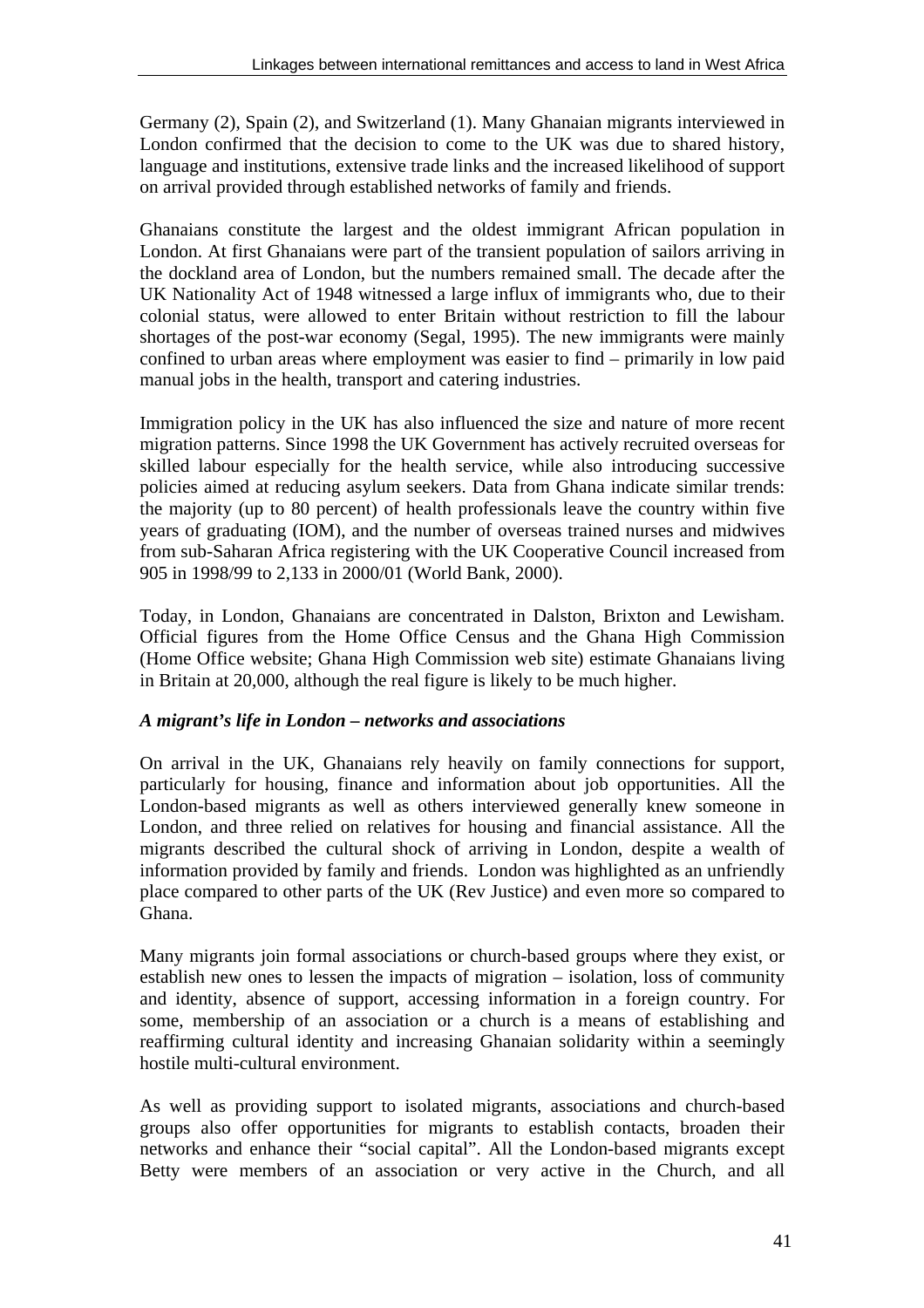acknowledged the importance of both in Ghanaian life in London. While Betty claimed that she did not belong to an association, she had contacted friends from school to establish an old girls' group. All the London-based migrants confirmed that they had received, or may expect to receive help through e.g. fostering or baby sitting children, obtaining information or access to jobs, housing and financial help through their Church based groups or associations. In Gwen's case, she had used her contacts at the Church to develop and improve her trading activities and income earning opportunities.

Ghanaian social networks in the UK are extremely varied and broad ranging: as well as organizations based on traditional family or church ties, Ghanaian migrants also establish a social identity overseas through groups established around shared language and ethnic, geographical, educational and even occupational backgrounds. A list of community organizations in London provided by the Ghanaian High Commission lists a wide variety of town and village-based associations, old boys and girls school and university groups, and profession-based groups such as accountants and nurses.

# **4.3 Remittances and livelihoods**

## *Remittances – how much?*

Although remittances to Ghana have not kept pace with the global rise in remittance flows, in absolute terms they have increased significantly and now play a crucial role at both national and household levels (Table 1). The Bank of Ghana estimates that, in 2001, total remittance receipts stood at \$400 million – approximately 20 percent of Ghana's export earnings - and ranked fourth after cocoa, gold and tourism as a source of foreign exchange. At the household level, remittances are an important source of income, often lifting family members out of poverty and providing for essential consumption items and payment of bills. Those receiving remittances enjoy a higher standard of living than non-receivers (Addy, 2003), as well as greater access to resources and services such as land and education.

| Year | Migration as share<br>of population<br>percent | <b>Official</b><br>remittances<br>(\$million) | As share of GDP<br>(percent) |
|------|------------------------------------------------|-----------------------------------------------|------------------------------|
| 1987 | 0.11                                           |                                               | 0.02                         |
| 1989 | 0.12                                           | 6                                             | 0.11                         |
| 1992 | 0.18                                           | 7                                             | 0.12                         |
| 1999 | 0.32                                           | 26                                            | 0.37                         |

| <b>Table 1. Remittance flows to Ghana</b> |  |
|-------------------------------------------|--|
|-------------------------------------------|--|

Source: R Adams and J Page, 2003

As the figures indicate, remittances to Ghana have increased substantially in a decade, while also constituting an increasing share of the country's GDP over the same period.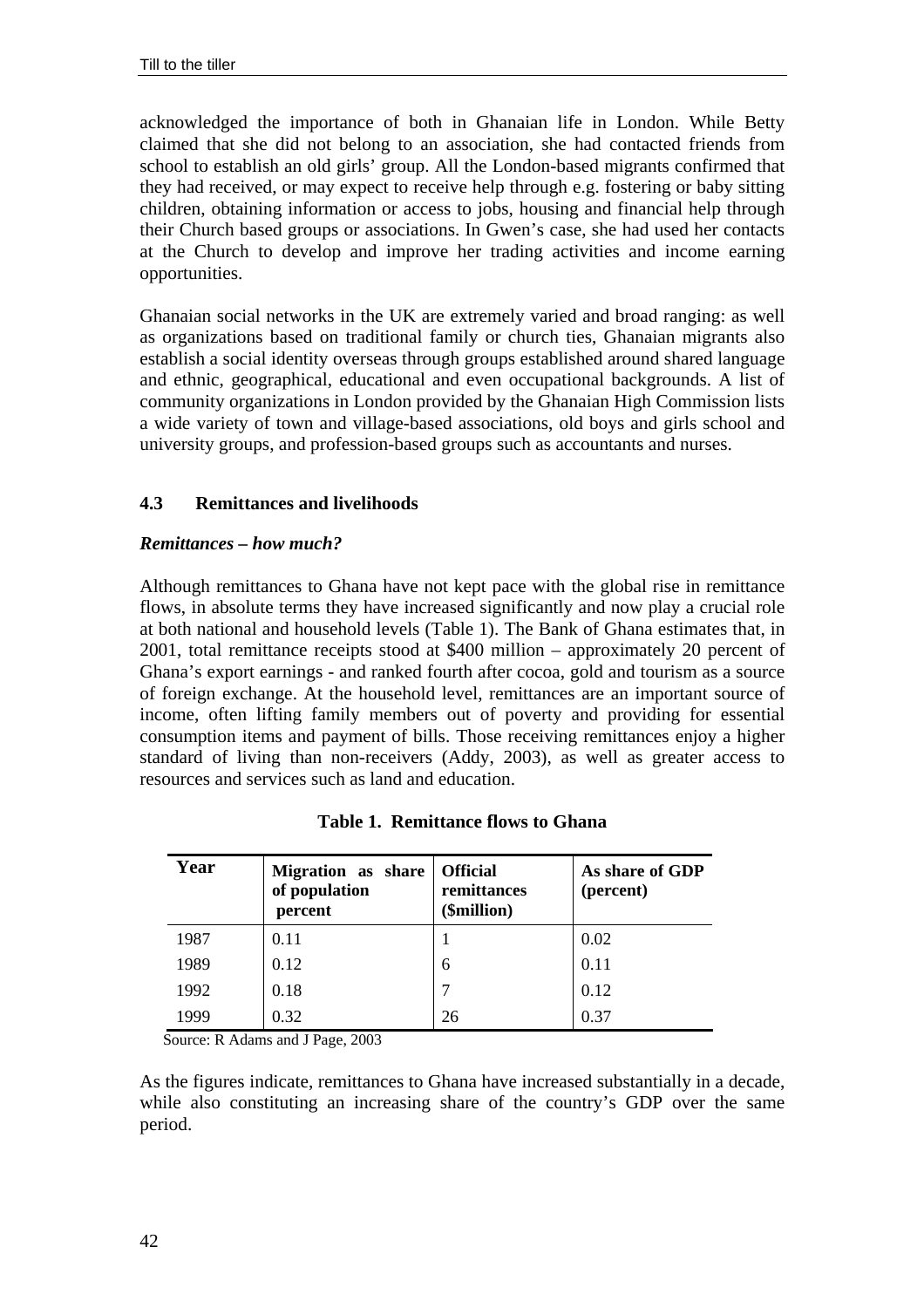Data are not available for amounts sent specifically from the UK to Ghana, but according to Nuro (1999), the amounts sent by individual professional migrants range from \$1,000 to \$5,000 a year with a mean of \$2,200. Tiemoko (2003) puts the figure anywhere between \$1,000 and \$14,000 (between 1999 and 2000).

The fieldwork in Ghana does not provide information on the amounts received at the household level, but the interviews with London-based migrants suggest that Nuro's and Tiemoko's figures are high for UK migrants. The level of remittances from the London-based migrants we interviewed tends towards the lower end of the scale. For example, Betty specifies that she sends £600 a year (approximately \$1000) with additional amounts sent for specific purposes if needed. As a professional teacher and married to an accountant, Betty represents the higher earning scale of all the migrants interviewed. Residence in London may help to explain why the amount falls below the estimated mean: property and the cost of living in the capital are widely acknowledged to be extremely high and therefore limit the amount that Betty can remit. In addition, she is not sending money for her own house building, land purchase or business development project. Her parents meanwhile are reasonably well off, particularly her father, and also receive money from other working siblings. Nevertheless, Betty confirmed that the amount she sent was based on her own view on what her parents needed, regardless of her own income. In contrast, Gwen sent all her income home when she first arrived in the UK. Although the exact amount is not provided, her remittances were used to complete a house as well as support her dependents – three children being cared for by her mother in Ghana. Peter, who was on a low income and had young children, remitted about £200 a year although the amount was not guaranteed: as well as being low paid, Peter did not want to encourage dependency, so his own family needs in London were given priority. While Peter sent home less money than other migrants, he contributed to household essentials such as medicines, luxury items on special occasions, as well as gifts which were taken home, and expected by his family, on recent visits to Ghana.

> *ìThe ability to send remittances is a source of great prideî.*  Anonymous Ghanaian migrant, London

Whatever the amount, all London-based migrants, as well as others interviewed, expressed a commitment to helping family members financially, particularly aging parents. In the absence of a pension system in Ghana, older people rely on working family members, both at home and overseas, while children see it as their responsibility to help their parents. Although there is not necessarily an expectation on the part of parents, or duty on the part of children, most people do contribute out of a sense of pride or desire to help. Remittances reflect this social dimension of the migration process. "Earning money for oneself is not a legitimate reason to migrate abroad" (Van Dijk, 2000). All the migrant participants pointed to this aspect inherent in both Ghanaian life generally, and family life in particular, where members help one another in a variety of ways: remittances are one channel, but several others exist, including fostering children with relatives, membership of associations and church support.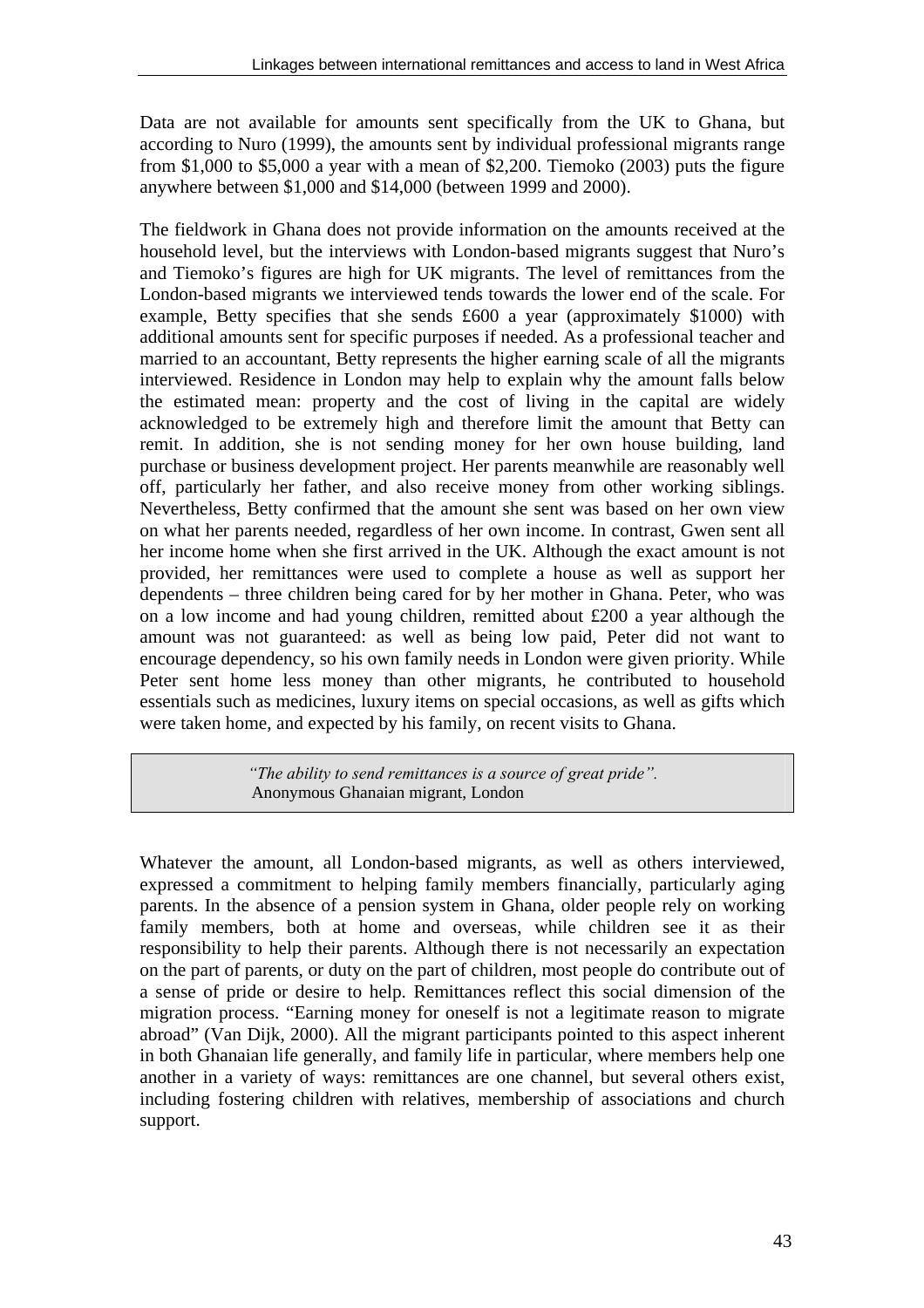#### **Box 8. The importance of remittances for migrants and families**

Betty sends money to her father and her mother, and occasionally to her step-mother. She considered it a very important dimension of family life that children look after their parents in their old age. There is no pension system in Ghana and so it is left to the family to provide. Although there is no obligation to send money there is an expectation that working children will help out and ensure that parents do not lack for anything and are comfortable. Similarly, Betty considers it her responsibility to help her parents and that the remittance, regardless of the amount, is a reflection of that commitment.

Source: Portrait interview with Betty, London.

#### *And in what form?*

How much is sent by migrants, and how it is transferred depends on a variety of factors, particularly the economic and political conditions in both the home and destination countries. Until recently, exchange controls in Ghana have hampered currency flows, while tax exemptions on goods brought in for personal use by migrants absent for at least one year have encouraged many to bring in goods rather than money, which may then be sold for cash. This includes clothes, cars, electrical appliances, household goods as well as office equipment.

In addition to goods, the informal transfer of cash remittances (e.g. through migrants, relatives or friends carrying cash) means that some remittances are not captured in official statistics. This is certainly the case for Ghana, where 95 percent of remittances are transferred in kind (e.g. electrical goods, cars and household items; Anarfi in Sander and Maimbo, 2003). Remittance levels could therefore be up to 2.5 times higher than official estimates suggest.

Fieldwork data from Ghana also demonstrates a variety of transfer channels (Table 2), and while cash is the most frequent route, the bulk of remittances are in the form of goods. One family acknowledged that a migrant family member used to send cars to be sold for cash, with the proceeds transferred to him. Other types of remittance brought in by migrants may be for businesses, such as farm equipment, grain mills, outboard motors and business machines. In London, both Peter and Gwen reported taking goods with them on visits to Ghana. For Gwen this was part of her trading activities, taking British goods into Ghana and bringing back Ghanaian goods.

| Lable 2. I ypes of Femiliances |                     |               |  |  |
|--------------------------------|---------------------|---------------|--|--|
| <b>Type of remittance</b>      | <b>Frequency of</b> | Percentage of |  |  |
|                                | response            | response      |  |  |
| Cash                           |                     | 44.7          |  |  |
| Clothing                       |                     | 18.4          |  |  |
| Personal belongings            | 6                   | 15.8          |  |  |
| Vehicles                       | 3                   | 7.9           |  |  |
| Medicine                       | 3                   | 7.9           |  |  |
| Farming equipment              | っ                   | 5.3           |  |  |
| Total                          | 38                  | 100           |  |  |

**Table 2. Types of remittances** 

Source: Ghana fieldwork. N.B: The total number of interviewers is 22; the table presents the frequency of responses in both absolute and relative terms; each interviewee may provide one or more responses.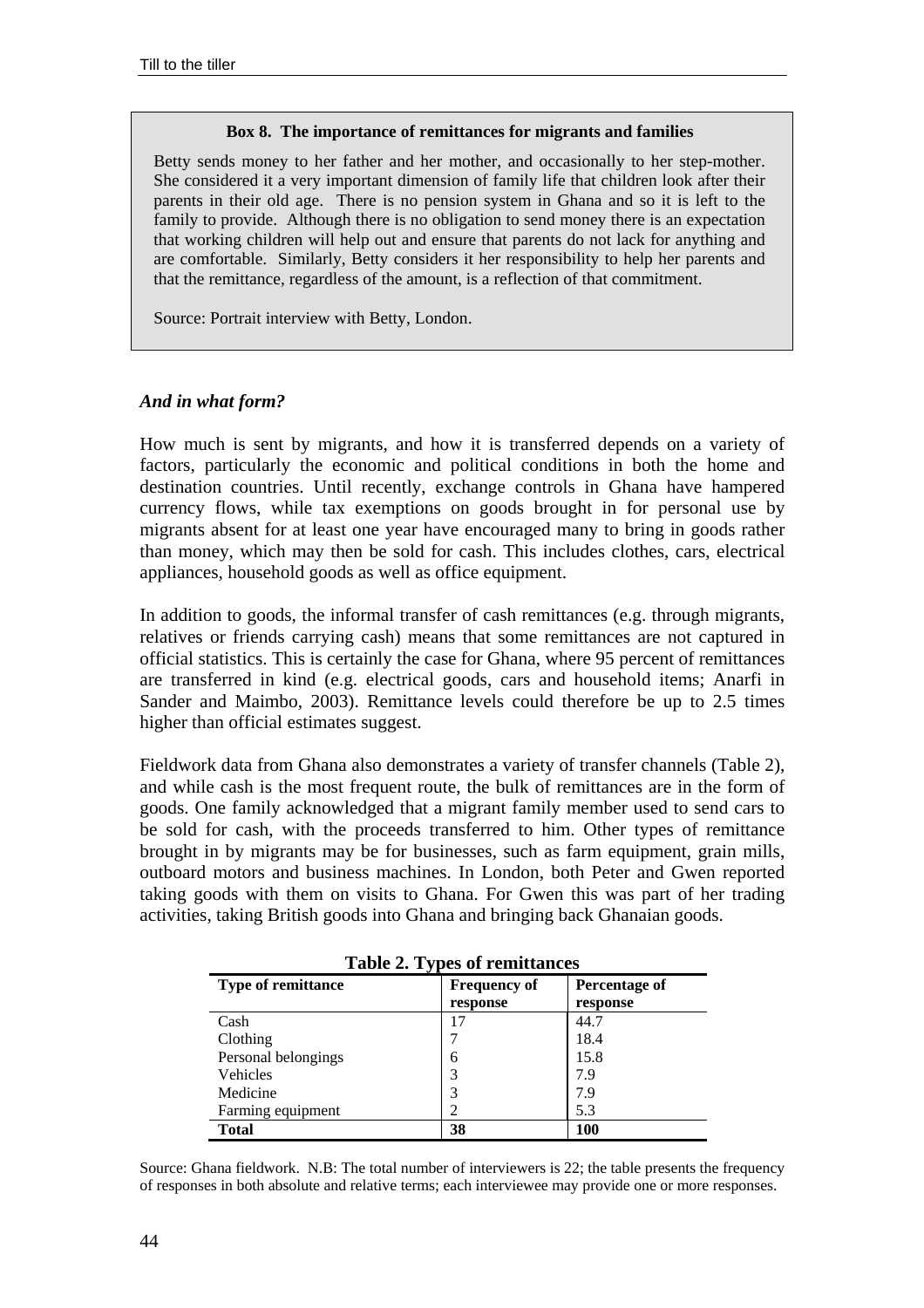Cash is important, however, as it is the chief means for acquiring other goods and services, particularly land for house building (see next section).

#### *Remittance use*

Data on the use of remittances is highly varied depending on the individual household, the structure of the local economy, exchange rates and political stability among other factors. In Ghana the majority of remittances are used for consumption (Asieudu, 2003; Snrech, 1998), with over 70 percent going on payment of hospital bills, school fees, marriages and funerals, house building and meeting daily needs.

Both the London and Ghana fieldwork also revealed that use of remittances, in the form of goods or cash, is oriented towards housing (from maintenance of the family house to buying residential land and building a new house) (Table 3).

| <b>Remittance use</b>              | <b>Frequency of</b><br>response | Percentage of<br>response |
|------------------------------------|---------------------------------|---------------------------|
| Building plot/housing project      | 18                              | 41.9                      |
| Housekeeping (food, clothes, etc.) | 9                               | 20.9                      |
| Agricultural plot/farming          | 6                               | 14.0                      |
| Capital for business               | 5                               | 11.6                      |
| Livestock/poultry                  | 3                               | 6.9                       |
| Health care                        | 2                               | 4.7                       |
| <b>Total</b>                       | 43                              | <b>100</b>                |

**Table 3. Use of remittances**

Source: Ghana fieldwork. N.B: The total number of interviewers is 22; the table presents the frequency of responses in both absolute and relative terms; each interviewee may provide one or more responses.

House building and home ownership among Ghanaian migrants are paramount. The field work in both Ghana and London clearly demonstrates the priority attached to building a home: households in Ghana and migrants in London spoke of migrants' aspirations to be independent, to have a decent place to live and to provide housing for families on their return. Of the London-based migrants, Rev Justice and Gwen had both used remittances to acquire land for building a house for themselves. Gwen spoke proudly of her house in Ghana and during the interview showed a video of it. Both Peter and Betty hoped to build houses before returning to Ghana, particularly Betty who effectively made it a condition of her return. The majority of migrant households in Ghana also used remittances to acquire land for housing and acknowledged similar activities among migrants more generally (Table 3). Besides house building in their home towns, some of the Ghanaian households and the London-based migrants also built houses in Accra or Kumasi, although land in Accra is very expensive. For Rev Justice, the reason was simply to be fair to his wife and children who were not from his home town. Peter plans to build in Kumasi, which is not far from his home town.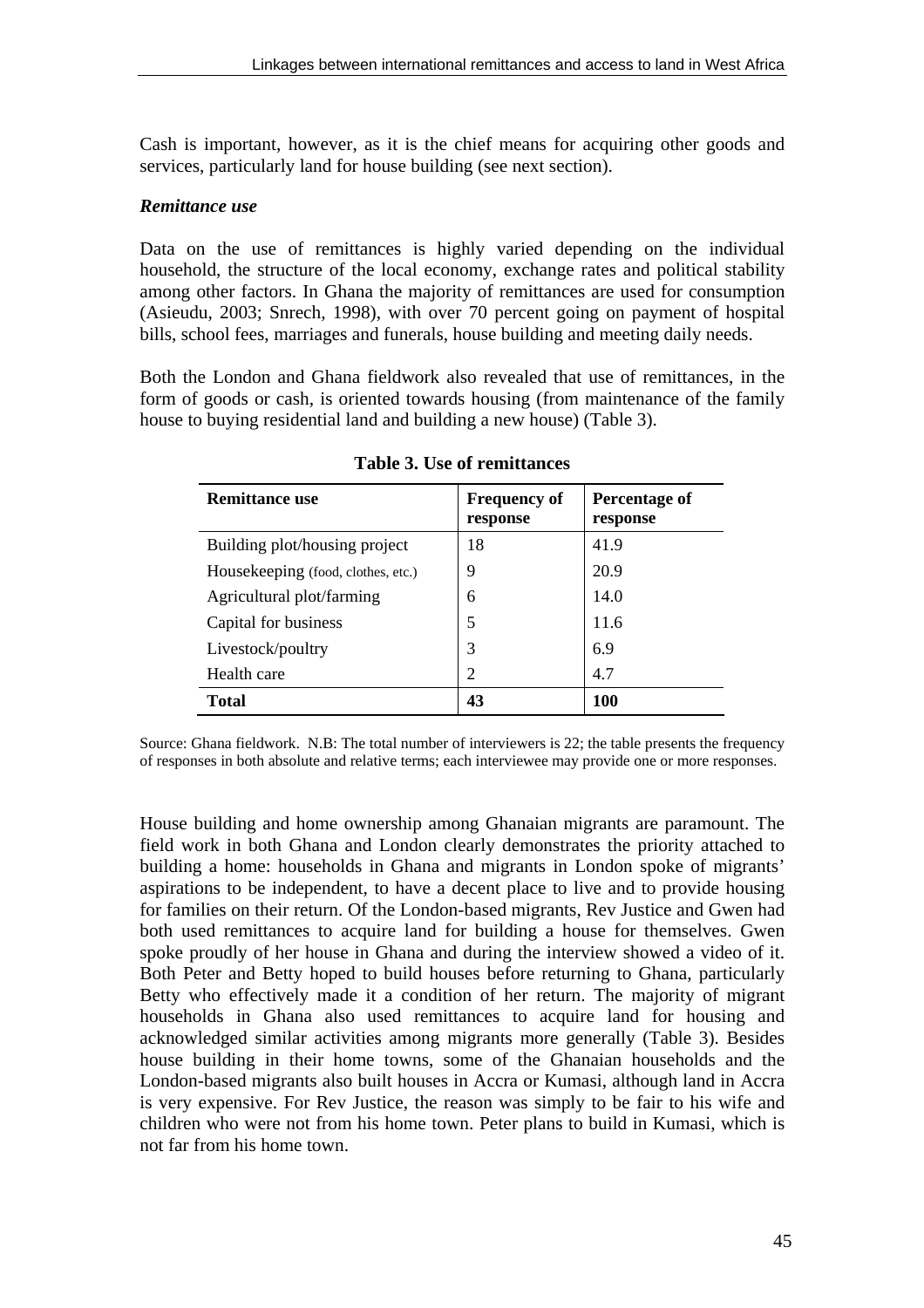#### **Box 9. Home sweet home**

"They would want to stay in their own home instead of renting a place to reside. Other consideration for putting up the house is to afford other family members a decent place to lay down their heads."

"In future they (migrants) might return home for good. When they come on a visit, other family members are inconvenienced due to lack of space and privacy. They feel obligated to help solve this problem since they are much advantaged to do so".

"These investments are done because of posterity – the future benefit of children and family members, i.e. parents and siblings. Economically it is valuable as a source of income when they return home."

Source: Respondents, Ghana fieldwork.

Ghanaian culture also holds great store by house building and for migrants particularly house ownership symbolises success. Smith and Mazzucato's study of returned Ghanaian migrants (2003) reveals the importance of house building and house ownership which many reported conferred status or prestige, and defined "manhood", particularly in Ashanti culture. Often migrants' evaluation of themselves will include the construction of a house both for themselves and for close kin as an indicator of success (Manuh, 2003).

#### **Box 10. A symbol of success**

"The moment someone returns from Europe he gains respect in the society and he must live in his or her own house. He wants to be in a bigger house and at a quiet place so that when people visit him he will be respected and he will feel proud."

"Building a residential house is a form of property ownership – it brings honour and dignity after years of working life"

Source: Respondents, Ghana fieldwork.

Cultural factors have been aided by economic and political developments in the country, particularly in Accra. During the 1980s, a policy was introduced which exempted new buildings from duty for five years, effectively prompting a rush on property building. The government also allowed privately owned foreign exchange bureaux, thereby liberalising financial transfers into the country. Moreover, foreign migrants responded to massive inflation by building houses like "mansions". A subsequent arrangement to float the cedi meant that property was the safest form of investment.

Remittances are also used for business activities, either for migrants or their siblings. Goods brought into Ghana often include commercial items such as faxes or phones, outboard motors or cars for transport. Migrants from rural areas usually establish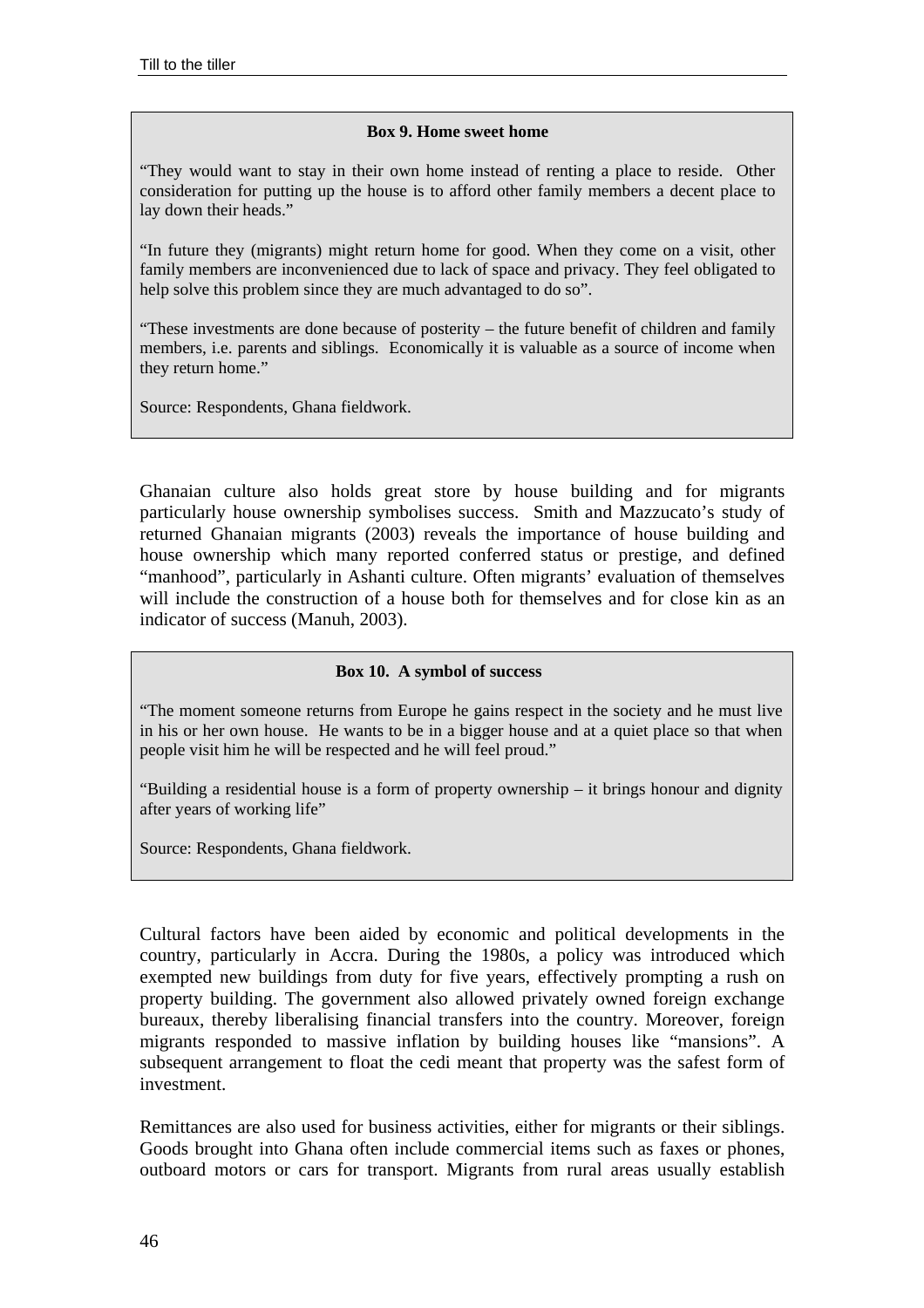businesses in the major cities because of the availability of utilities, particularly electricity and water, as well as the potential market opportunities. These businesses tend to concentrate on communication centres, commercial transport and trade in second-hand goods. Three London-based migrants planned to acquire land for commercial building: Rev Justice was considering developing a cold storage fish facility in his home town of Komenda, while Betty hoped to set up a business before returning to Ghana. Peter also hoped to establish a business mainly because without it, he would be unable to support family members who would expect assistance.

Spending remittances on essential housekeeping is also a priority for migrants' families. All the migrants interviewed in London sent remittances to support family members with essential housekeeping and consumption items: Peter sent money for specific items for special occasions, Gwen supported her children in Ghana, Rev Justice sent funds to help his sick father and also with funeral preparations, and Betty provided a regular income to her parents which was used for general housekeeping. Remittances also contributed to funeral and other ceremonial expenses. Births, marriages and funerals, which usually involve the wider community, are very important but very costly. People in rural areas tend to expect a funeral which is financed from abroad to be grander and demonstrated in the type of coffin, the number of guests, the catering and entertainment. This may also include house construction and renovation (Kabki et al, 2003). Kabki et al also suggest that families without migrants sometimes have to obtain loans to cover the costs. Rev Justice reported that he was sending back money to pay for the heavy funeral costs of his recently deceased father, and Betty similarly explained the expenses associated with social events such as births, marriages and funerals.

Use of remittances for education of family members through payment of school or university fees is also cited in the literature, although none of the respondents in either London or Ghana reported this use.

At a community level, funds remitted by overseas associations and churches often provide a life-line to deprived areas in Ghana: Sander and Maimbo (2003) report that during the 1980s and 1990s some health institutions in Ghana were only kept afloat because of donations from oversees associations. Support to schools, hospital buildings, providing water supplies, security and in some cases essential services were just some of the uses of association funds described by the migrants we interviewed.

# **4.4 Remittances and access to land**

## *Land tenure and use in Ghana*

Land tenure in Ghana, as in other parts of West Africa, is characterised by the coexistence of statutory and customary systems. Land legislation provides for a deeds registration system in most of the country (Land Registry Act, 1962) and for land title registration in selected urban areas (Land Title Registration Act, 1986). Under customary tenure, land is managed by chiefs that are organised in hierarchical structures (village to "paramount" chiefs), and that in a few cases may have quite developed mechanisms to record land transactions ("customary land secretariats"). A major land tenure reform programme is under way in order to increase tenure security,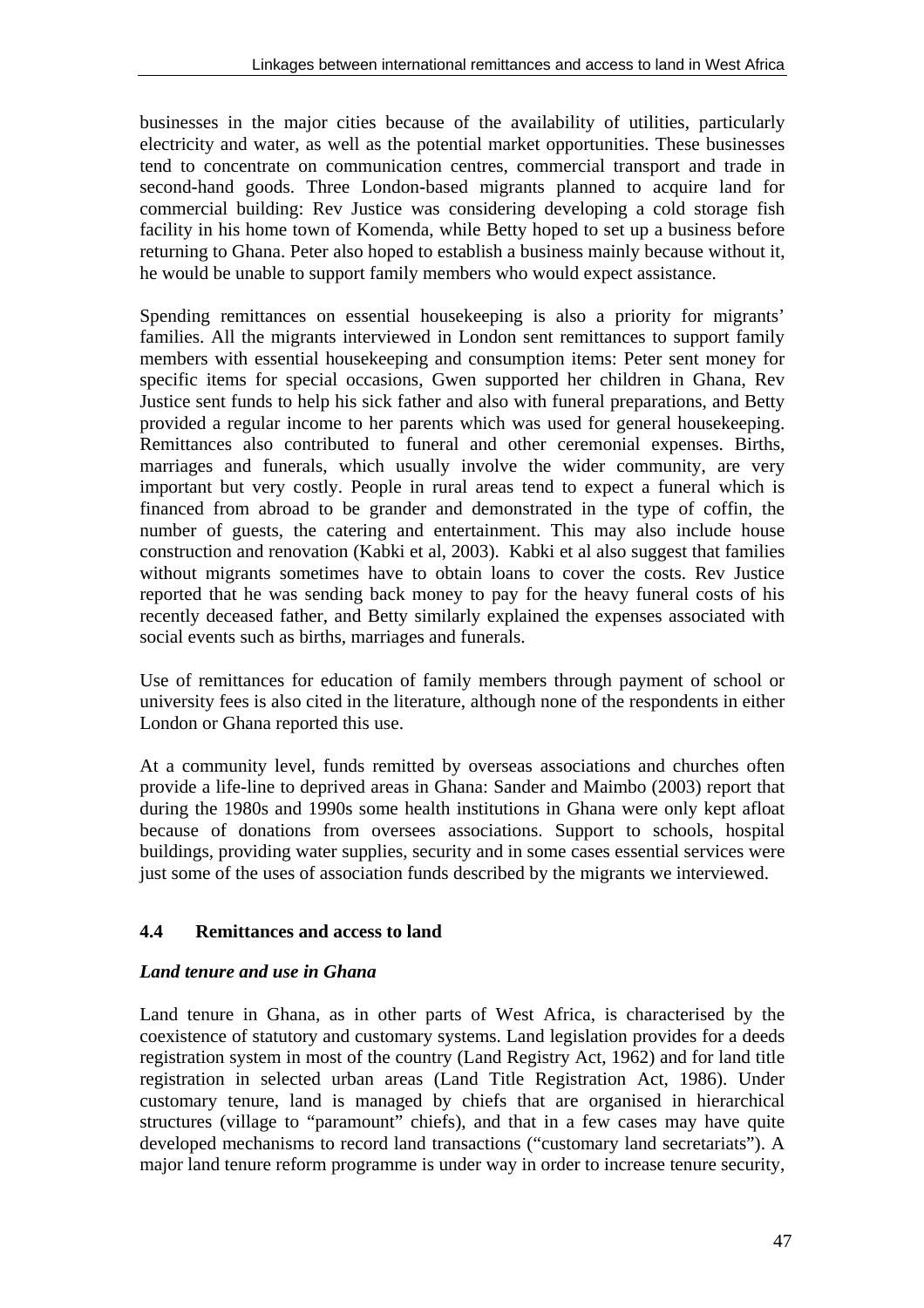including by bridging the gap between the statutory and the customary, and by strengthening customary land secretariats.

As for land use, "new" cash crops, such as pineapple, mango, citrus and banana, are replacing traditional export crops (cocoa, coffee and oil palm) in several areas of Ghana. For instance, in the Eastern Region, citrus fruit and pineapples have largely replaced cocoa cultivation. The characteristics of new crops may bring social and economic change: citrus trees are productive for a longer period than cocoa, and pineapple production, often carried out on a medium to large scale, is more capital intensive than traditional crops. Major food crops include cassava, yam, rice, maize, beans and sorghum. Animal rearing (livestock and poultry particularly) is also a crucial aspect of rural livelihoods. Traditionally, export crops have been mainly grown by smallholders, particularly cocoa, although more recently larger scale agriculture has expanded, such as in the pineapple sector.

#### *Using remittances to improve access to land*

A large portion of our respondents used remittances to improve their access to land, although the majority of them did so for residential purposes. Acquisition of agricultural and residential land presents very different features.

According to data from the fieldwork in Ghana, residential land is either purchased or given as portion of the family land, whereas land for agriculture is generally leased long-term. In the study areas, residential land was acquired from individual owners or family heads. Acquiring plots for building is often the responsibility of a relative, most frequently a sibling. He/she usually receives the remittances and acts as the intermediary with the land owners. The reliance on family members and one-to-one direct transactions has both advantages and disadvantages. Land owners prefer to sell to migrants, knowing that they have ready cash and are able to pay higher prices; in order to avoid paying higher prices, a family member negotiating with land owners may try to disguise the fact that the land is being purchased for an overseas relative, as one Ghanaian respondent admitted to have done. On the other hand, there are reports that some relatives have acquired low quality plots, chosen inferior locations, or used the money to acquire plots for themselves, or even spent the money on other things (Smith, 2002; Manuh, 2003). Ethnic affiliations of both the seller and buyer may also hamper negotiations: for example, one respondent reported that a seller had experienced problems with a person from a particular ethnic group on a previous occasion and was not willing to do business with another member of the same group.

The evidence from both Ghana and London reveals much less interest among migrants and their families to acquire land for agricultural purposes. In the case of London, this may be due to the urban bias of the participating migrants. The majority of the Ghanaian households had acquired land for housing projects, although six respondents did use remittances for agricultural activities. This included mango, cashew and pineapple production for export, and poultry and livestock farming. There was some evidence of subsistence farming, although this was portrayed as an interim measure to prevent undeveloped land being sold again.

As with residential plots, migrants usually acquire land for agriculture through relatives. Whereas land for housing is usually purchased outright, agricultural land is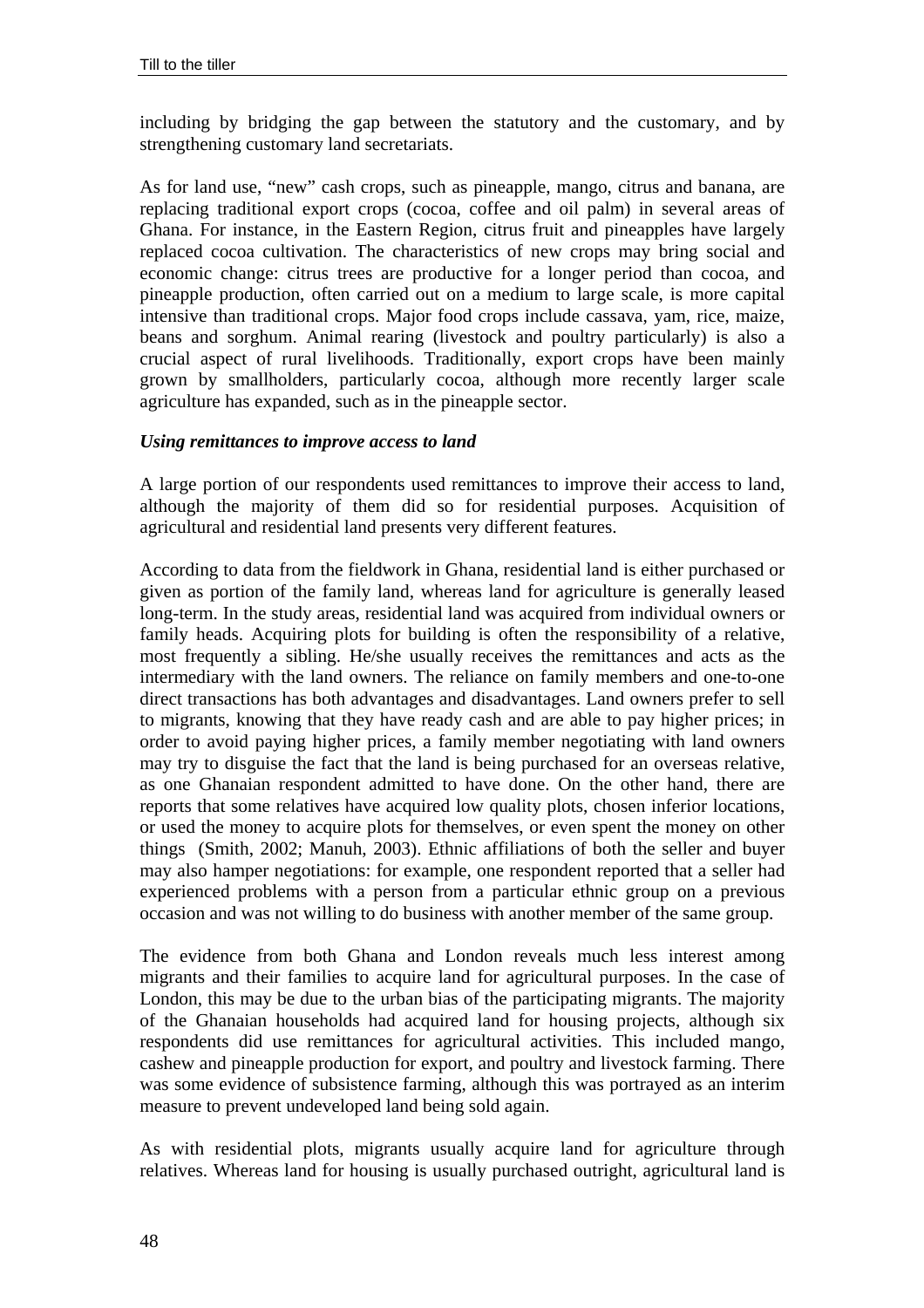generally leased for up to 50 years. However, it has been reported that land may in some cases be sold, particularly by land owners who need the money. Land for pineapple is leased on a large scale, and according to one respondent, it has been known for some buyers to cheat land owners into selling rather leasing, and thereby acquire large tracts of land.

# *Soaring land prices and access to land*

Demand for house building has pushed up the price of land in urban and peri-urban areas. According to some respondents, the price of land is soaring, and migrant households are better able to pay these higher prices than non-migrant households. By injecting hard currency, international remittances are further pushing up land prices. Indeed, land owners are much more keen to sell to overseas-based migrants rather than local residents: not only can migrants come up with the ready cash both to buy land and develop it, the sellers also know they can extract a better price from them. On the other hand, residents usually need longer to access sufficient funds for both land purchase or lease and building, and may be forced to resell if they cannot start a project within a specific time period. Even if the land has already been sold or leased to a local, the original vendor may try to sell again after three years if the land is not developed, provoking the purchaser to start a lengthy litigation process. One respondent reported such an incident over 60 acres of land which had been leased to his family but also subsequently sold to an estate developer.

Effectively, migrant purchases are helping to fuel a cycle of spiralling costs and reduced access to land for less well-off residents. The majority of the respondents in the Ghana field study remarked on the rising costs of land, particularly plots for housing; most put this down to the pressure of demand from migrants although two respondents attributed rising costs to the general pressure of population. But for some Ghanaian households, responsibility for the high prices is laid firmly at the feet of land owners who are taking advantage of migrants' ability to pay more by putting up prices and selling to the highest bidder.

The Ghana fieldwork also reports respondents who knew of brokers who specialised in land purchase, anticipating further scarcity and selling to other individuals and developers at higher prices. Often these are "strangers" who have acquired land through the customary system and then sell on. The numerous references among Ghanaian respondents to price rises and increasing land scarcity suggest that speculation is occurring, particularly on the part of land sellers who show a preference for overseas buyers, and astute individuals who are able to acquire land for onward sale.

# *Land use, tenure and disputes*

It is clear that land prices are increasing and those with remittances are in a better position to buy or lease. This has effects on land ownership and use. Land is being removed from cultivation for house building financed from remittances, with consequences for agricultural production, in peri-urban Accra (Maxwell et al, 2000). Respondents in Ghana complained that high prices in towns were pushing residents to acquire land for residential purposes outside the perimeter – areas usually allocated to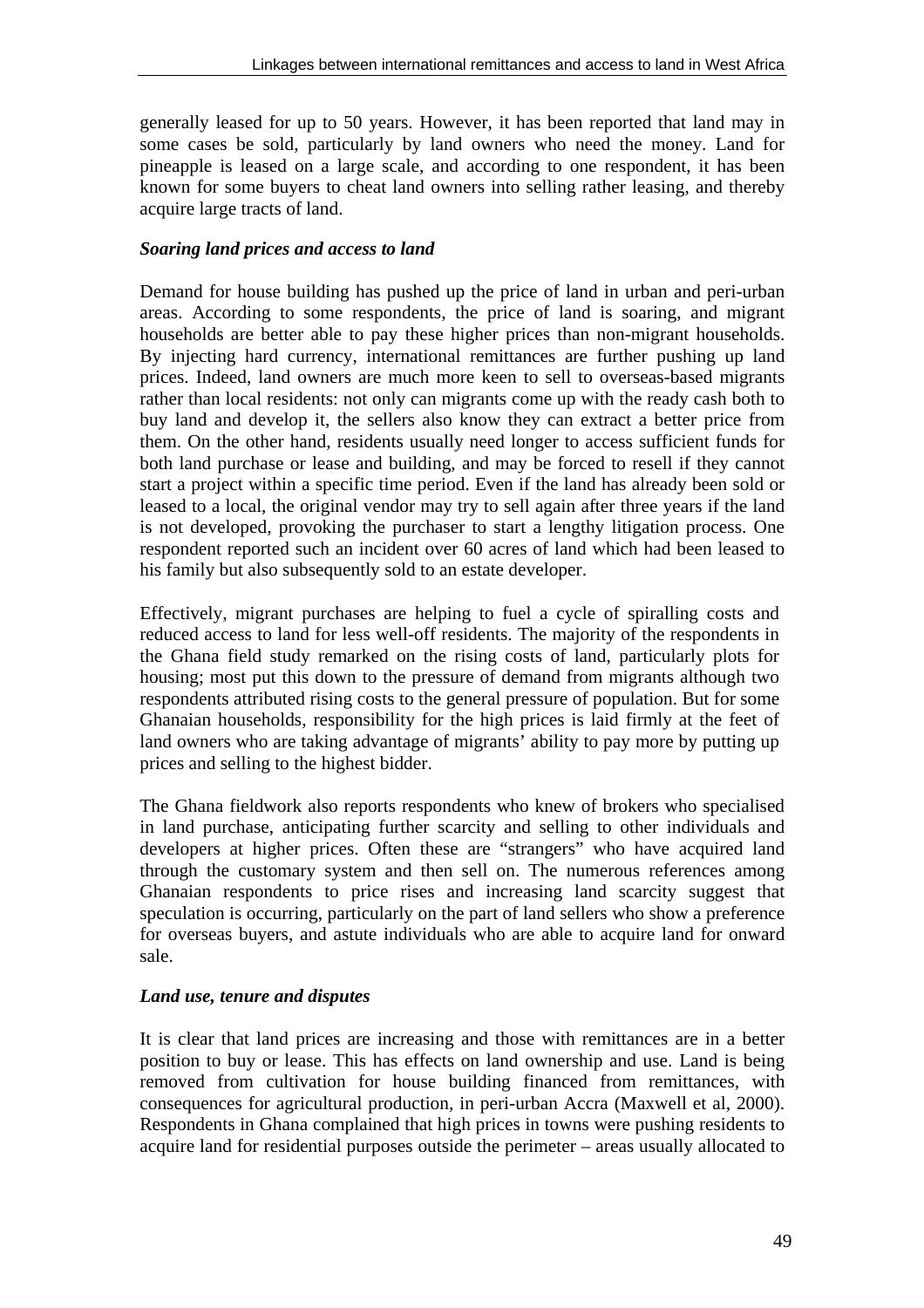agriculture (see Box 11), which confirms that house building is encroaching on agricultural land.

#### **Box 11. The impact of migrant land purchases**

"Land is very difficult to come by and quite expensive, especially when the land owner gets to know that the buyer is coming from abroad they sell it exorbitantly."

"There is much demand on land and this has made land owners raise the cost per plot. Available land is now far removed to the outskirts."

"Land is very expensive because these people pay cash and would also like to buy it at very expensive prices. The interest of these landlords is in people who come from outside the country, especially Europe and US. This has made land very scarce over here."

"It makes the land very expensive and is not easily available. It makes it difficult for people living here to have access to land"

"The owners are selling it exorbitantly. They put up a price tag almost equal to the cost of land in Accra."

Source: Respondents, Ghana fieldwork.

Our fieldwork shows that, for sales of residential plots and leases of agricultural land, the movement is away from family held land towards individualized holdings. Lack of accountability within customary land tenure systems enables the family head or another senior member of the family to sell or lease land to migrants for personal benefit, possibly without consultation or compensation to those who lose out. This, together with the conversion from agriculture to residential plots, is undermining traditional systems of tenure and increasing insecurity for vulnerable, landless and poorer farmers, especially when family held lands are given to overseas-based migrants. The influx of overseas migrants or "outsiders" also presents a challenge to the legitimacy of customary institutions.

In rural areas, the move to pineapple farming is particularly challenging: pineapple cultivation is capital intensive and usually produced on a medium to large scale for export, and is therefore only accessible to those with sufficient finance. When family heads lease out land for pineapple plantations, it subtracts the land from the family for long periods compared to land allocated to food crops – up to 50 years in some cases of pineapple production.

In some areas, land disputes have also arisen due to land owners selling or leasing the land twice to two different individuals. Costly and lengthy litigation often ensues and may result in violence. Sometimes one family member may sell a building plot to someone who quickly erects a building to establish his claim to the land, although the seller may not have had the legal right to dispose of the land. When it comes to the notice of the family elders, the buyer is told to pay the appropriate price or risk going to court.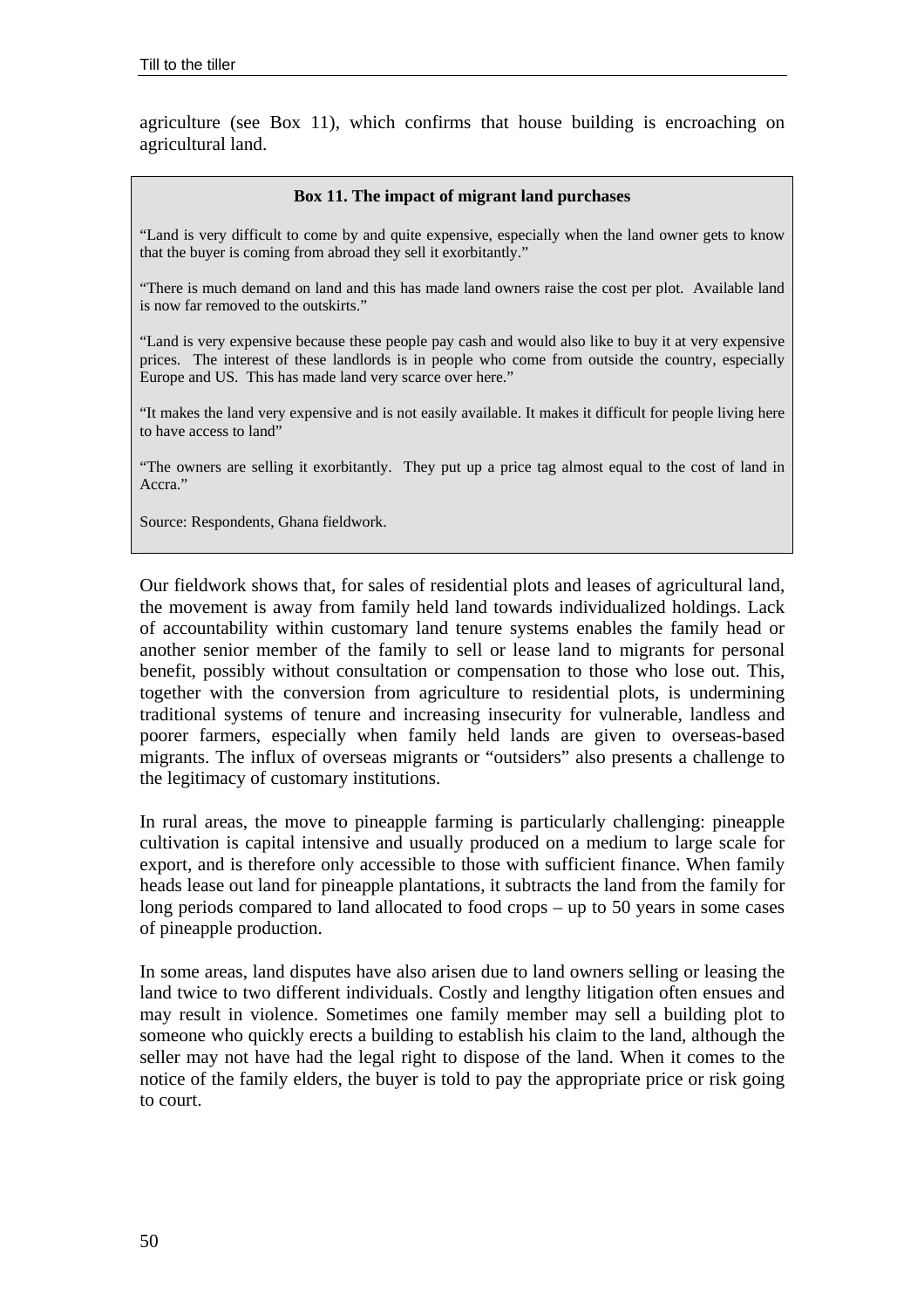# **4.5 Conclusion**

Fieldwork undertaken in both Ghana and the UK as well as wider literature demonstrate that sending remittances home to families and to communities is a major feature of the migration process: it links migrants with their homes and reflects bonds of responsibility where a broader network of relatives also derives benefit from an overseas family member.

International remittance flows have been increasing dramatically and Ghana is no exception. The use to which remittances are put shows that benefits primarily come in the form of cash and goods, with money being used to support daily household needs – such as payment of bills, food, clothes, education, and house building. On the other hand, only a few of our respondents in Ghana and no migrants interviewed in London demonstrated an interest in acquiring land for agricultural purposes. Those that did showed a preference for "new" crops like mangoes and pineapple.

In urban and peri-urban areas, demand for residential land among migrants, together with land owners' preference for overseas-based migrants with cash in hand, is helping to fuel spiralling land prices. The demand for residential land is also leading to multiple sales of land, where it is both leased and sold simultaneously. As a result, families not benefiting from migrants' remittances or unable to pay the high prices are being squeezed out of these areas. Moreover, agricultural land on the outskirts of towns is being converted to residential plots, taking land out of crop production. More broadly, international remittances seem to be one of the factors pushing towards the erosion of customary land tenure systems and towards greater individualization of land and property rights.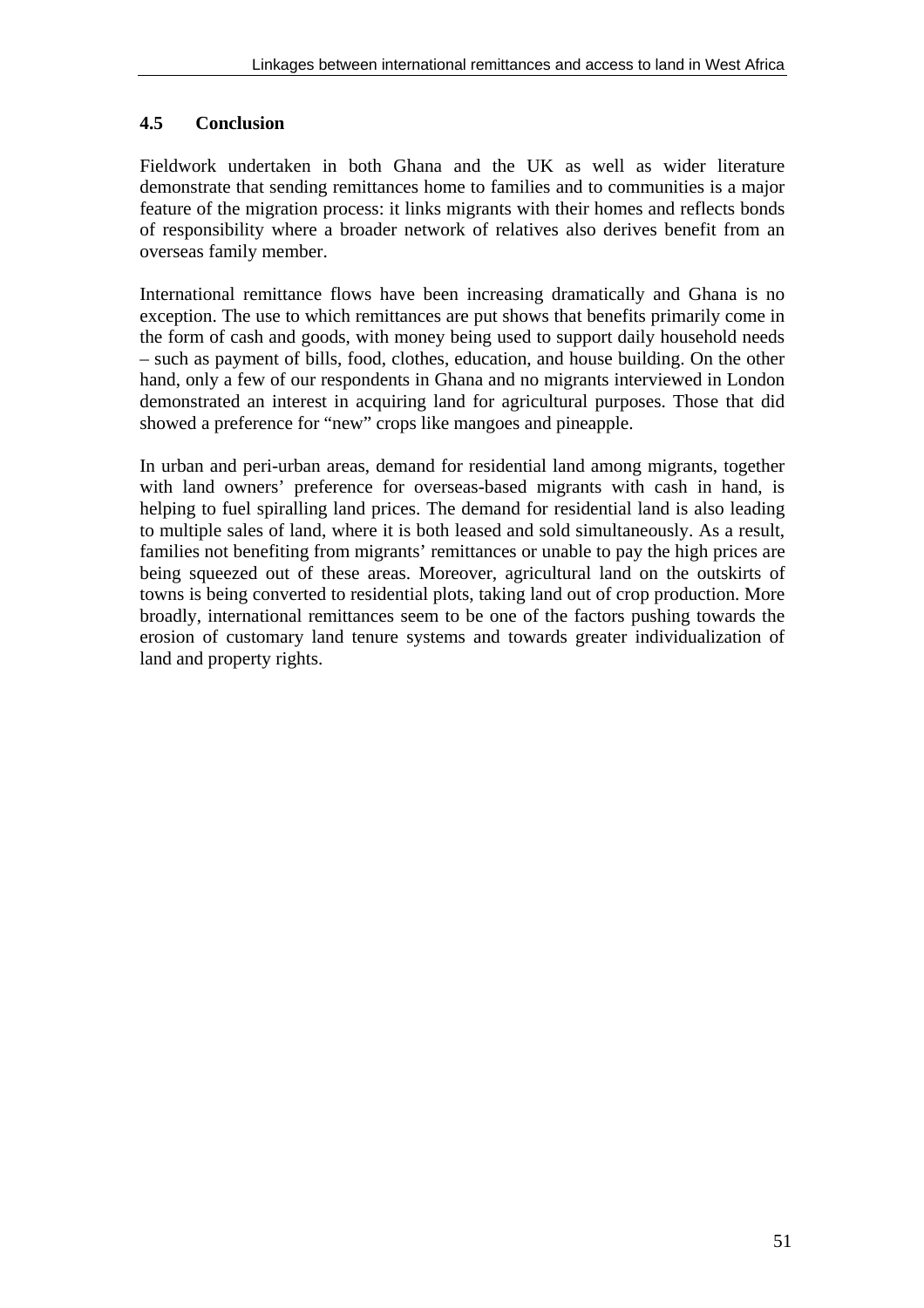# **5. CONCLUSIONS**

#### **5.1 To sum up**

This study has explored the linkages between international remittances and access to land in West Africa, by analysing the extent to which remittances enable migrant households to improve their access to land and the effects that this has on land relations. In so doing, it has raised more issues and questions than provided answers. Chapter 2 provided a conceptual framework for exploring the linkages between international remittances and access to land, drawing on a literature review and on interviews with key informants. Chapters 3 and 4 presented findings from our fieldwork in Senegal and France and in Ghana and the UK, respectively. While in most cases findings from the literature review and from the fieldwork are mutually reinforcing, in some areas our findings somewhat differ from research available in the literature (e.g. on the relative importance of land purchases as a form of remittance use; see below).

Although the literature review and fieldwork have shed some light on those linkages, the complexity of the issues demands more careful examination by larger-scale follow-on research. This is in line with the original aim of this scoping study, to identify areas for further work rather than providing operational and policy recommendations. Some issues deserving particular attention in follow-on work are identified below (section 5.2).

#### *An important livelihood and development contribution*

Overall, remittances emerge as an important and steadily growing source of finance for developing countries, well above official development aid and rivalling foreign direct investment volumes. In areas of emigration, remittances support livelihoods by enabling households to meet their basic needs and to invest in a variety of capital assets. Although some distinguish between "productive" and "unproductive" remittance uses, the line between the two is often blurred, and both contribute to livelihoods and development. Moreover, migrants' and hometown associations contribute to local development through schools, health centres, wells and other projects. More generally, migration deeply affects the local economy, cultural values and social fabric. This is particularly true in areas characterised by long-standing and substantial out-migration, as in the village of Moudéry, one of the field sites in Senegal. Here, the research team struggled to find households without members currently or previously abroad, and 29 out of the 32 elected local councillors were or had been migrants themselves.

In these areas, poverty reduction policies and programmes cannot simply ignore the phenomenon. Governments and development agencies should explore ways to support the livelihood strategies of migrant households while ensuring that non-migrant households are not left behind. Indeed, acknowledging the important contribution of remittances to development in the home countries should not lead to the conclusion that they can be a substitute for official development aid. The migrants' associations we met seek additional funds from donors and development agencies to complement their "collective" remittances and fund their community development projects.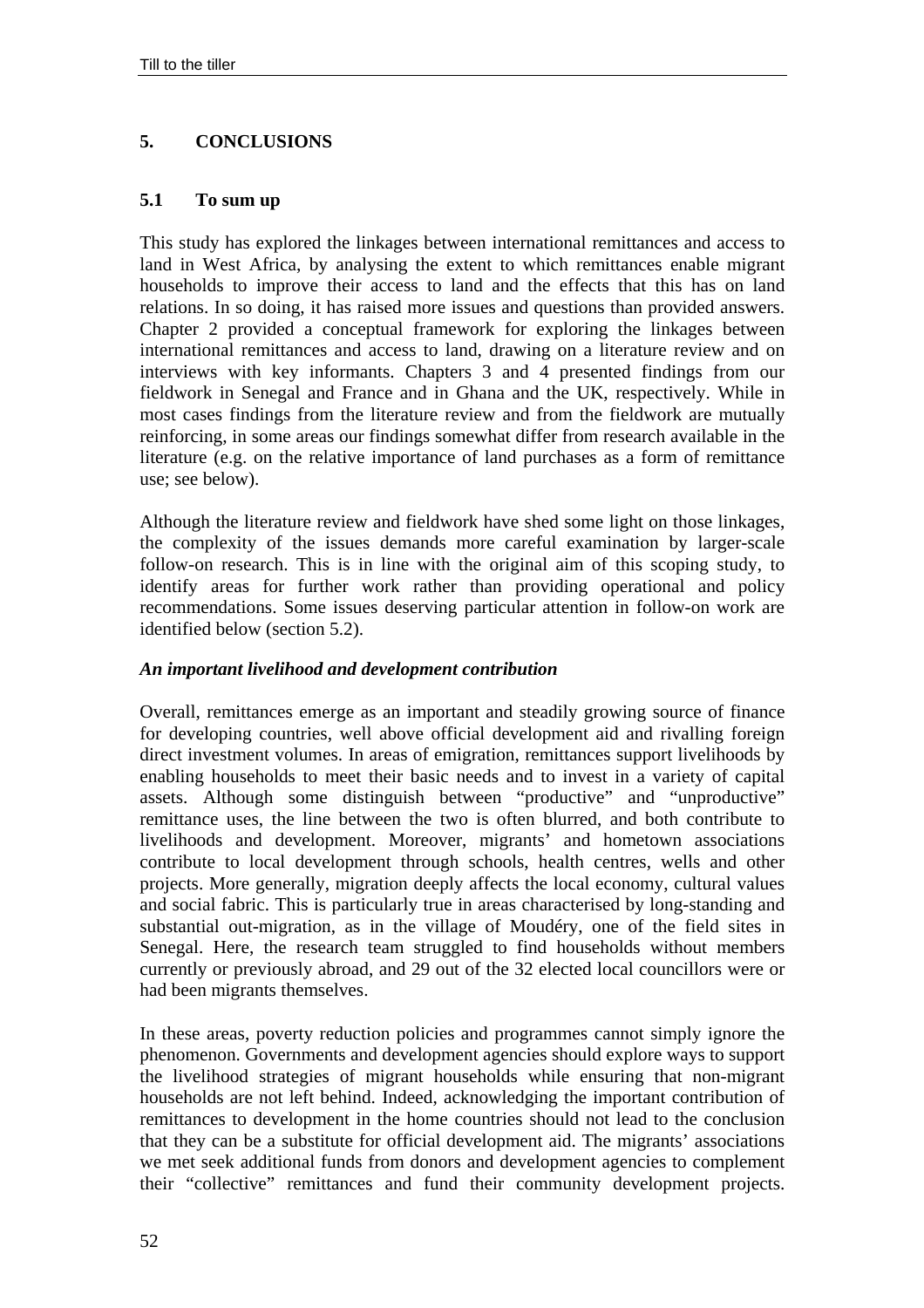Moreover, while the fact that remittances flow directly to individual households makes them a very effective form of North-South financial transfer, it also means that they do not directly address the livelihood and development needs of non-migrant households.

# *Remittances and access to land*

This study has documented how migrant households use remittances to improve their access to land. Although the existing literature focuses on land purchase as a means to increase access to land, fieldwork in both Ghana and Senegal has shown that improvements in land access can also be achieved in a variety of other ways, such as strengthening the security of existing access, administrative land allocation, leases, as well as land loans and inheritance. Thus, fieldwork in Ghana revealed that while purchases are common for residential plots, agricultural land is rarely sold, and migrant households usually gain access to it through leases. Similarly, in Senegal, the migrant households we interviewed have improved their access to land mainly through: the consolidation of their existing land rights, by putting the land into more productive use through hired labour and agricultural inputs ("*mise en valeur*"); land allocation by the rural council; and land rental. Only one of our Senegalese respondents had informally purchased land. For all these different institutional arrangements, intermediaries – family members or others – play a crucial role, and benefit from this brokerage function.

Improved access to land enables households to expand their agricultural activities, either for subsistence (e.g. most of our Senegalese respondents) or for commercial purposes (see e.g. the Ghanaian respondents growing pineapples and mangoes). In both cases, this contributes to their income.

However, improving access to agricultural land is only one of the many possible uses of remittances, and by no means the most common. Basic needs aside, housing seems to be the most common form of remittance use. This finding is supported both by the literature review and by the fieldwork in Ghana, where most of the respondents were acquiring land for residential purposes. Similarly, the migrants interviewed in France and Great Britain, who are living in a big metropolis like Paris and London, showed little interest in agriculture. It must be remembered that, in many rural areas, international migration takes place within the context of a broader process of deagrarianization, with younger people seeking to move out of agriculture.

In this regard, fieldwork in Senegal and France, where we were able to work with members of the same families, shows possible differences in the perception of needs and priorities between migrants and families back home. Thus, while for migrants land is usually not a priority, the livelihoods of their families may substantially depend on it. In these cases, where remittances are sent to support the family rather than for an individual project of the migrant, land-based uses of remittances (including reclamation of land lent to others, use of agricultural hired labour, etc.) may be decided by the family with a substantial degree of autonomy from the migrant.

Further analysis is needed of the development outcomes from improved land access achieved through remittances. Where this happens through reclamation or the clearing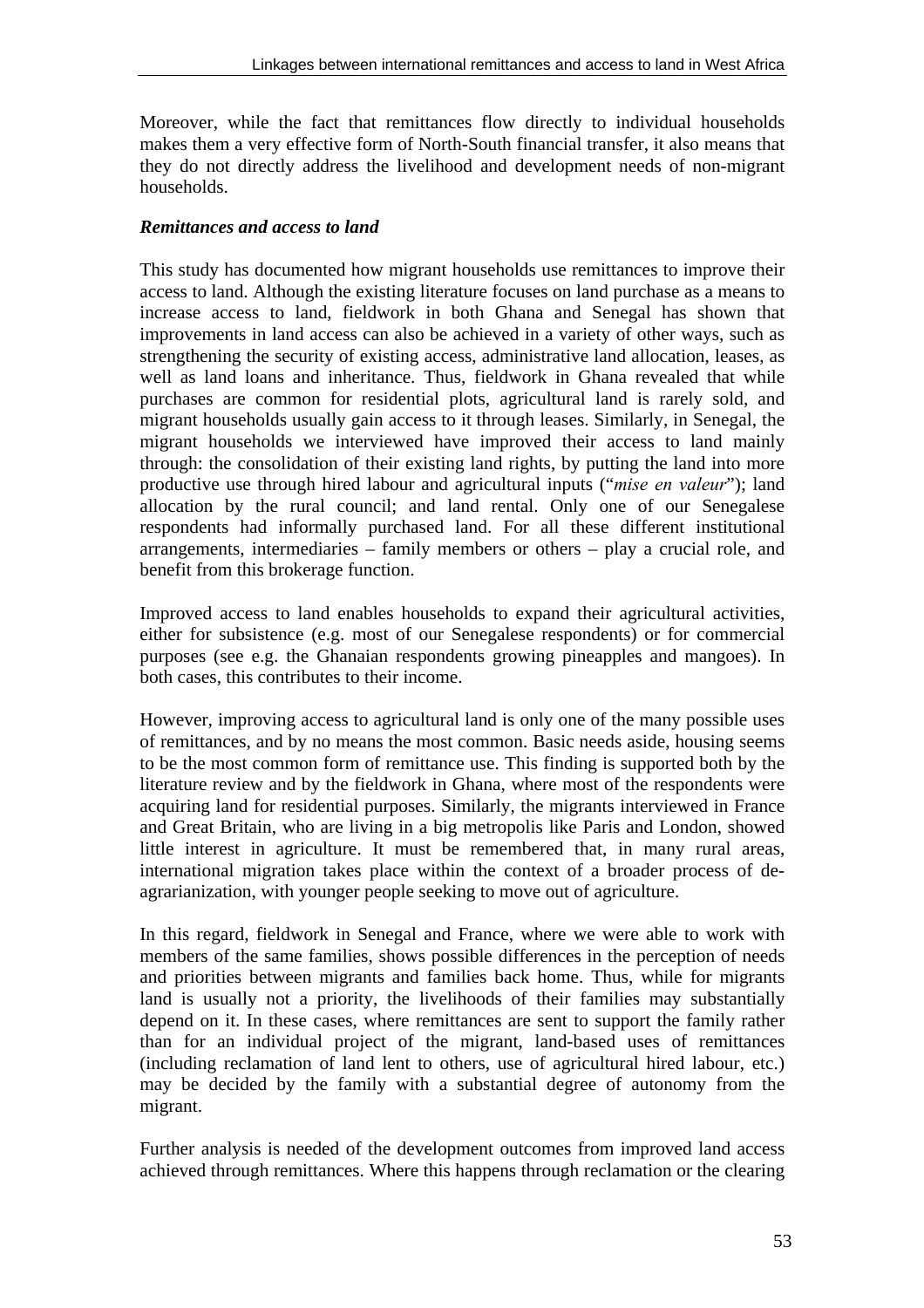of new lands (as in the case of Southern Morocco, where remittance-funded water points enable the cultivation of previously barren land; de Haas, 2003 – see above, chapter 2), the contribution in terms of increased agricultural production and rural development is evident.

However, where land is already under cultivation, improved land access for some exacerbates competition and undermines access for others, particularly non-migrant households. This may happen through administrative mechanisms (preference for migrant households in land allocation processes), market mechanisms (soaring land prices as a result of remittance-supported demand, making it harder for locals to access land) or other (reclaiming plots lent to others by migrant households now better able to cultivate them). These scenarios require a more careful examination of the development outcomes of the linkages between remittances and access to land, both in terms of economic development (are migrant households producing more and more efficiently than non-migrant ones, as a result of their access to resources, skills and ideas from abroad?) and in terms of equity (are benefits "trickling down" to nonmigrant households, or are these increasingly marginalised and their livelihoods undermined?).

## **5.2 Areas for further work**

The past three or four years have witnessed a new interest in the linkages between migration, particularly remittances, and development, and a boom in the literature on this issue. In contrast to the literature of previous decades, which tended to emphasise the negative impact of migration on home countries (brain drain, labour loss, remittance dependency, etc), the new literature sees migration as a development opportunity, highlighting the transfer of resources, skills, knowledge and ideas that it can foster – often to the point of overlooking the risks and challenges it creates.

However, very little research exists to date on the linkages between migration and specific development issues, such as access to land. Understanding these linkages is key to moving from a general recognition of how remittances contribute to livelihoods and development towards more specific insights on how to maximise their social and economic outcomes while minimising their potential to lead to greater inequality. This scoping study has started to tackle the complex linkages between international remittances and access to land. The following paragraphs identify areas for further research in order to understand those linkages better.

#### *Remittances and diverse land access mechanisms*

First of all, the diversity of institutional mechanisms through which migrant households improve their access to land (purchase, rental, loan, administrative allocation, etc) deserves to be explored more in depth than was possible in this study. Taking the example of land purchase, possible research questions include: the extent to which remittances are supporting them, and the nature, location, size and quality of the land purchased; the process followed for land purchases, including their formal or informal nature and the role of intermediaries; whether migrants have a higher propensity than non-migrant households to seek land titles; the extent to which remittance-supported purchases contribute to increased land competition, chaotic land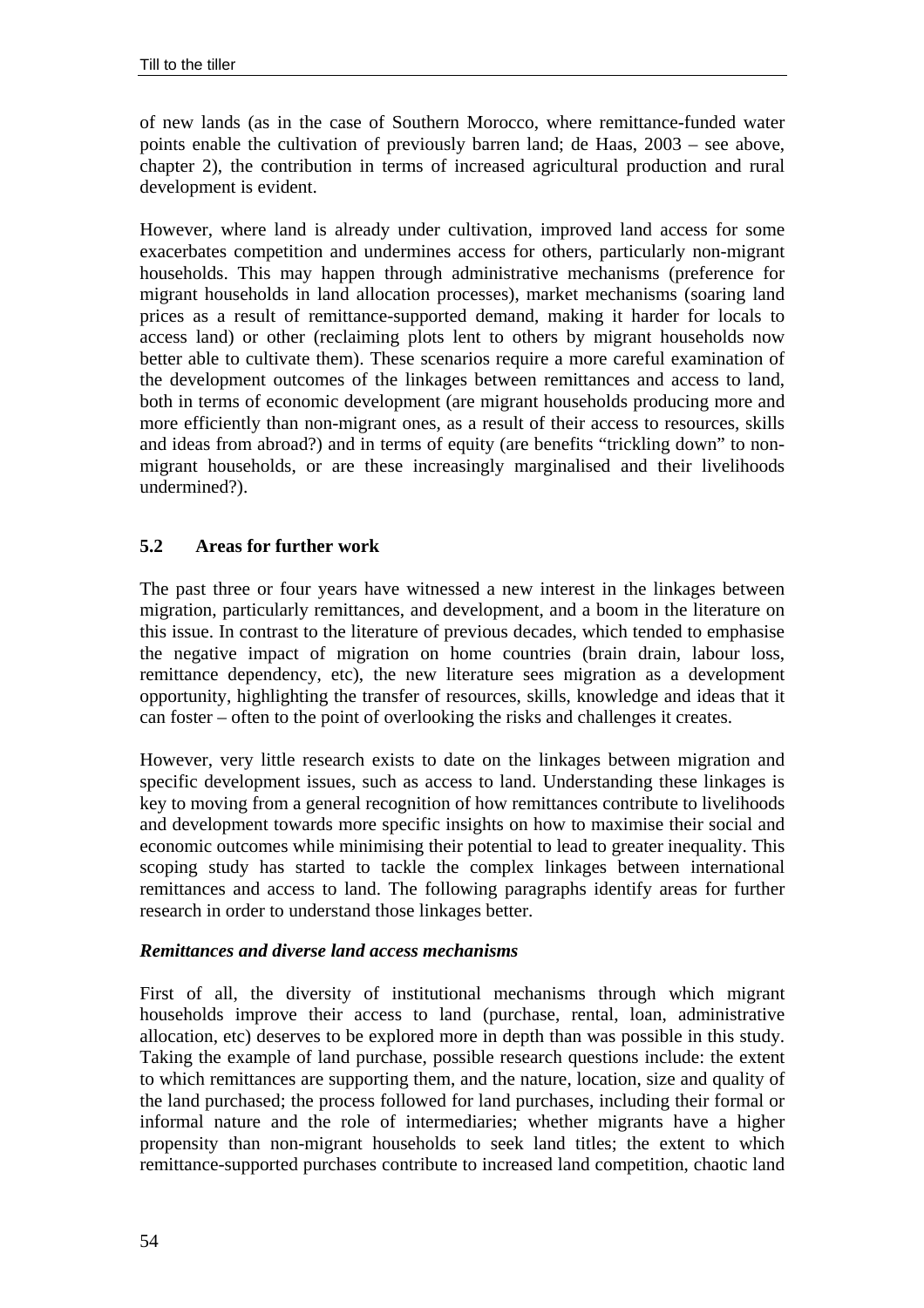markets and land disputes; and whether these purchases result in greater land concentration and even in a reduction of land access for non-migrant households.

Questions along the same lines (nature/process and effects) should be addressed for all the other land access mechanisms identified by this scoping study. In tackling these issues, it is important to go beyond static "snapshots", i.e. recording changes in land access in the recent past (as our fieldwork had to do due to limited time), and to study changes over longer periods of time. Given the different land dynamics in rural and peri-urban areas, research should cover both settings. In rural areas, it may be useful to focus on sites where land is particularly "valuable" (e.g. irrigated plots, etc).

In studying these different institutional arrangements for access to land, attention should be paid to the factors affecting remittance decisions, particularly factors affecting the amount and frequency of remittances (a very large research area in itself), the allocation of remittances among different uses including land, and the choice of the specific arrangements to improve access to land.

# *Remittances, access to land and agriculture*

Most of the literature reviewed addressed only briefly the relationship between remittances and access to land. In order to appreciate the full nature and implications of that relationship, we need to explore the effects that changes in land access have on land use and agriculture, and ultimately on rural development. Examples of possible research questions include: are remittances allowing to compensate for the "labour loss" effect in the home areas, by enabling to hire labour to cultivate land? If so, what are the processes that this triggers? For instance, the arrival of labourers from neighbouring, poorer countries? Are migration and remittances favouring agricultural intensification and the adoption of new agricultural technologies? Do these processes support family farms, or do they contribute to the shift towards medium and larger scale commercial agriculture, which is ongoing in several West African countries? In peri-urban areas, do remittances contribute to the transformation of agricultural land into residential plots, what are the effects of this on agricultural production and food security, and who is winning and who is losing in this process?

## *Intra-household dynamics*

Our time and resource constraints prevent us from studying what happens within households in any depth. Yet, as stated above (chapter 2), households should not be considered single entities in how remittances are used. First, gender factors affect decisions on the amount, frequency and use of remittances. Secondly, remittances may alter relations between siblings and between parents and children. Thirdly, improvements in land access may have different implications for different family members, along gender, generational or other lines. These and other intra-household aspects deserve further research.

## *Policies and institutions to promote remittances and their best use*

Several countries have adopted a variety of measures to facilitate remittance inflows and encourage their best use. These include not only the removal of restrictions (e.g. foreign exchange controls), but also proactive measures to attract investment from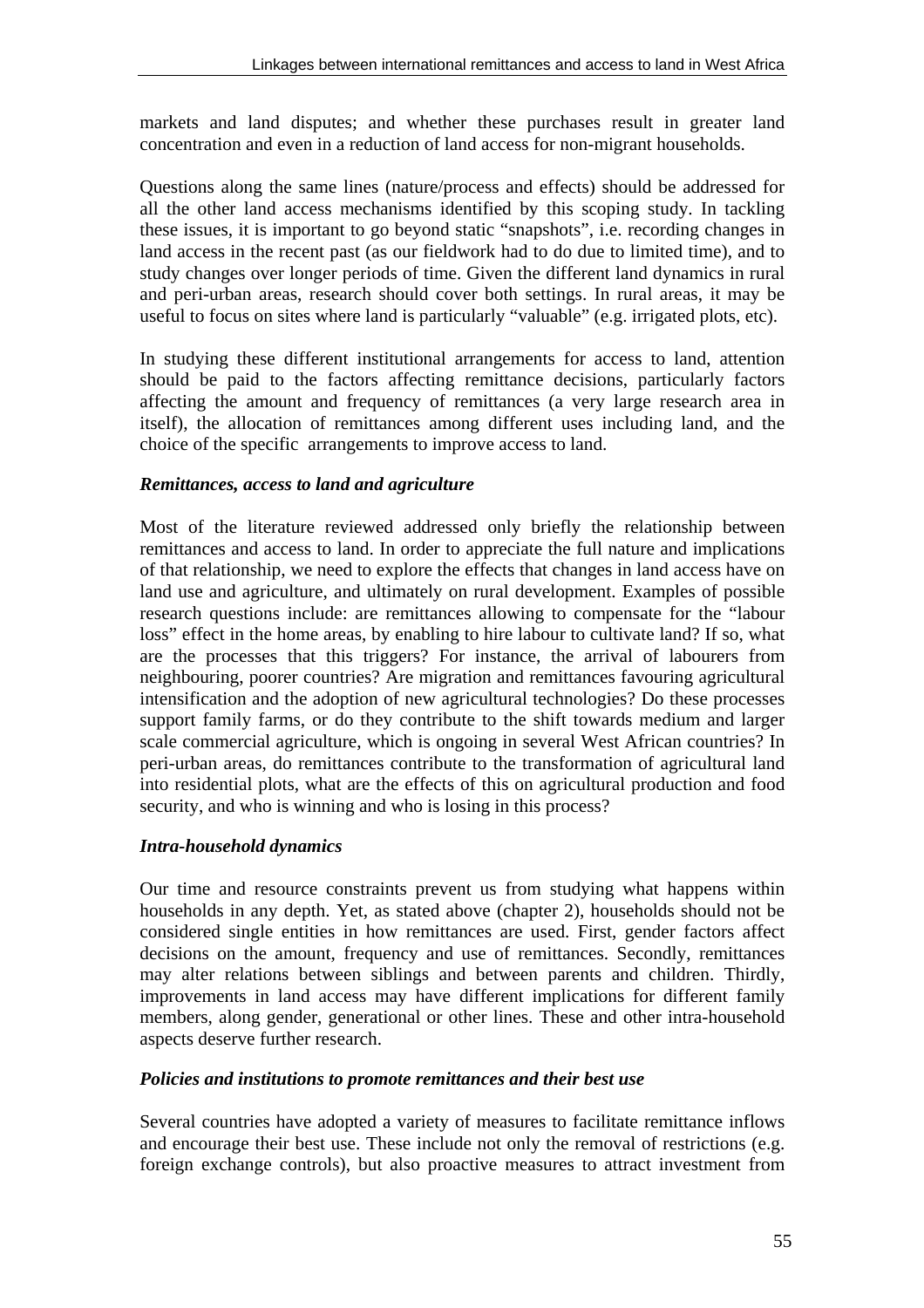their migrants overseas, such as investment schemes and advisory facilities (Sander, 2003; for an example, see box below).

#### **Box 12. Remittances and policies in Mexico**

With a substantial share of its population in the United States and one of the highest levels of remittances in the world, Mexico has taken several steps to attract remittances and promote their investment. For instance, the government established the National Council for Mexican Communities Abroad in order to maintain ties with the Mexican diaspora in the United States. Mexican consulates in the US provide migrants with ID cards, which facilitate their access to banking services. In 2002, building on pre-existing schemes implemented at the state level, the federal Mexican government adopted the "Three for One" programme, whereby each dollar sent by migrants or migrants' associations in the United States are matched with three additional dollars (one from each of the federal, state and local governments) in order to fund infrastructure projects. Finally, the state of Guanajuato has set up the "Adopt a Community" programme, aimed at channelling remittances into nine local sewing projects, and the federal government has recently launched a similar programme at a national scale.

Source: Sander, 2003.

The nature of these measures as well as their success and the constraints they met need to be better understood and to be shared with policy makers in other countries. In addition, access to land is likely to require investigation of more specific policy areas, particularly the extent to which land legislation provides adequate tenure security and ensures the transparency of land allocation procedures, and the overall policy framework makes agriculture economically profitable (see above, chapter 2).

#### *Remittances, land and decentralization*

Besides national policy frameworks, decisions concerning remittance use are affected by policy and institutional factors at local level. For instance, where decentralization is in place and local governments have been transferred land management responsibilities (e.g. Senegal; chapter 3), remittance flows can provide an invaluable source of finance for local development, but also alter power relations within the community. The transparency of decision-making concerning land allocation, and the extent to which it successfully takes into account the interests of both migrant and non-migrant households, are key for local democracy and equitable development. More research is needed better to understand these processes and their outcomes, and ways to improve transparency and representation of different interests.

#### *Working also in destination countries*

It is hard to think of further work on migration and development without involving migrants and their associations. In this study, interviewing migrants in their destination countries added a whole new perspective to the fieldwork, especially in the case of Senegal, where we managed to match migrants in France and households in Senegal. Besides research, a whole body of work could be carried out to strengthen the capacity of migrant associations, which are already involved in developmental activities, to tackle themselves some of the issues highlighted by this study. Indeed,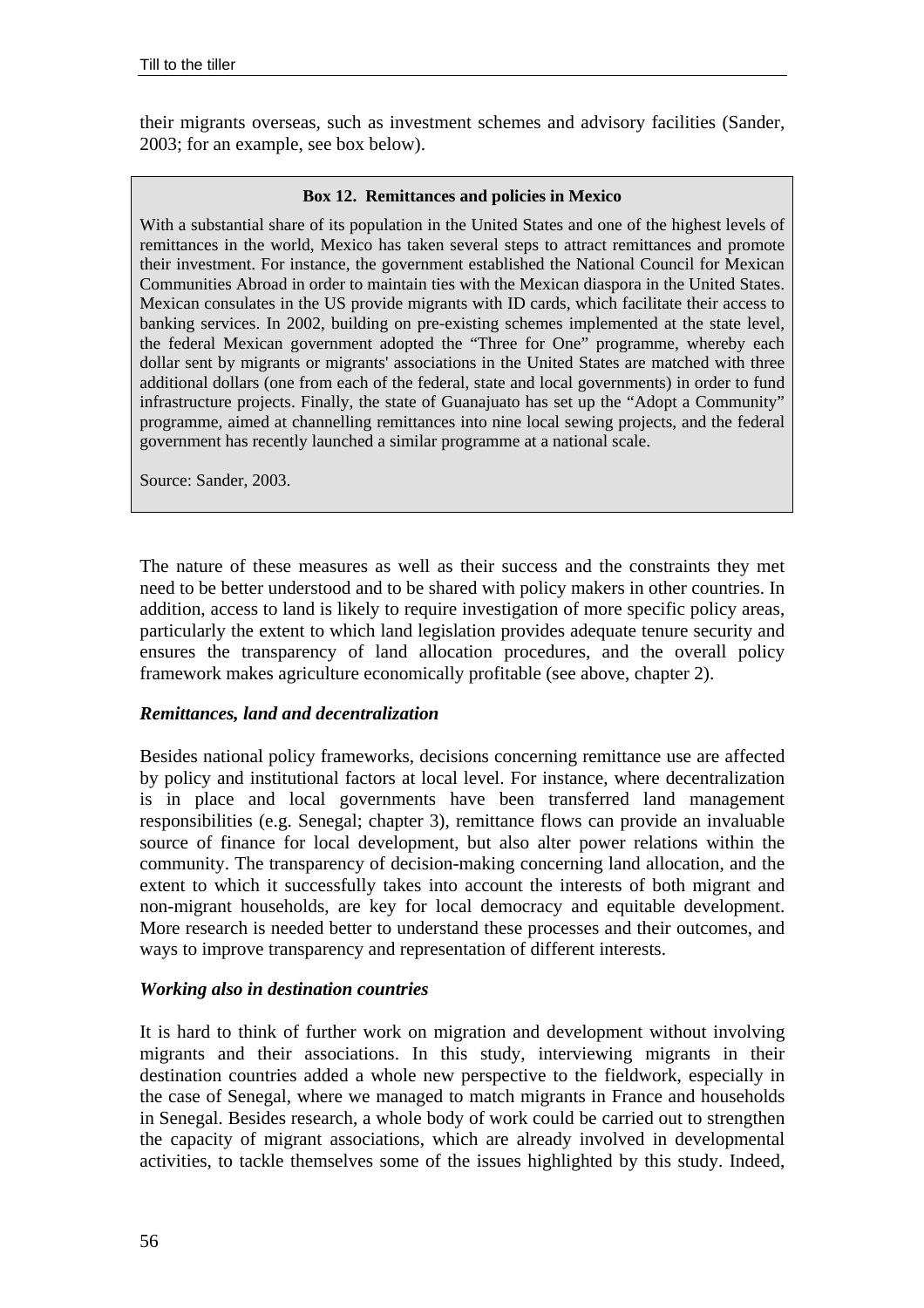the migrant associations we met were eager to receive support from development agencies, both financial and technical.

Policy measures in destination countries are also likely to substantially affect remittance flows, particularly those affecting migrants' labour and other rights. While it is generally thought that remittance flows will continue to increase, the tightening of immigration policies in major destination countries may affect those flows. Indeed, as time and generations go by, remittances from existing migrants tend to decrease, and the arrival of new migrants may be necessary to reinvigorate remittance flows. Moreover, the effects on remittance flows of recent policy measures designed to counteract international terrorism and its financial basis are very little understood. A better understanding of these issues is crucial. Indeed, efforts to attract and promote best use of remittance flows in the home countries may be of limited impact if those flows are constrained at their source.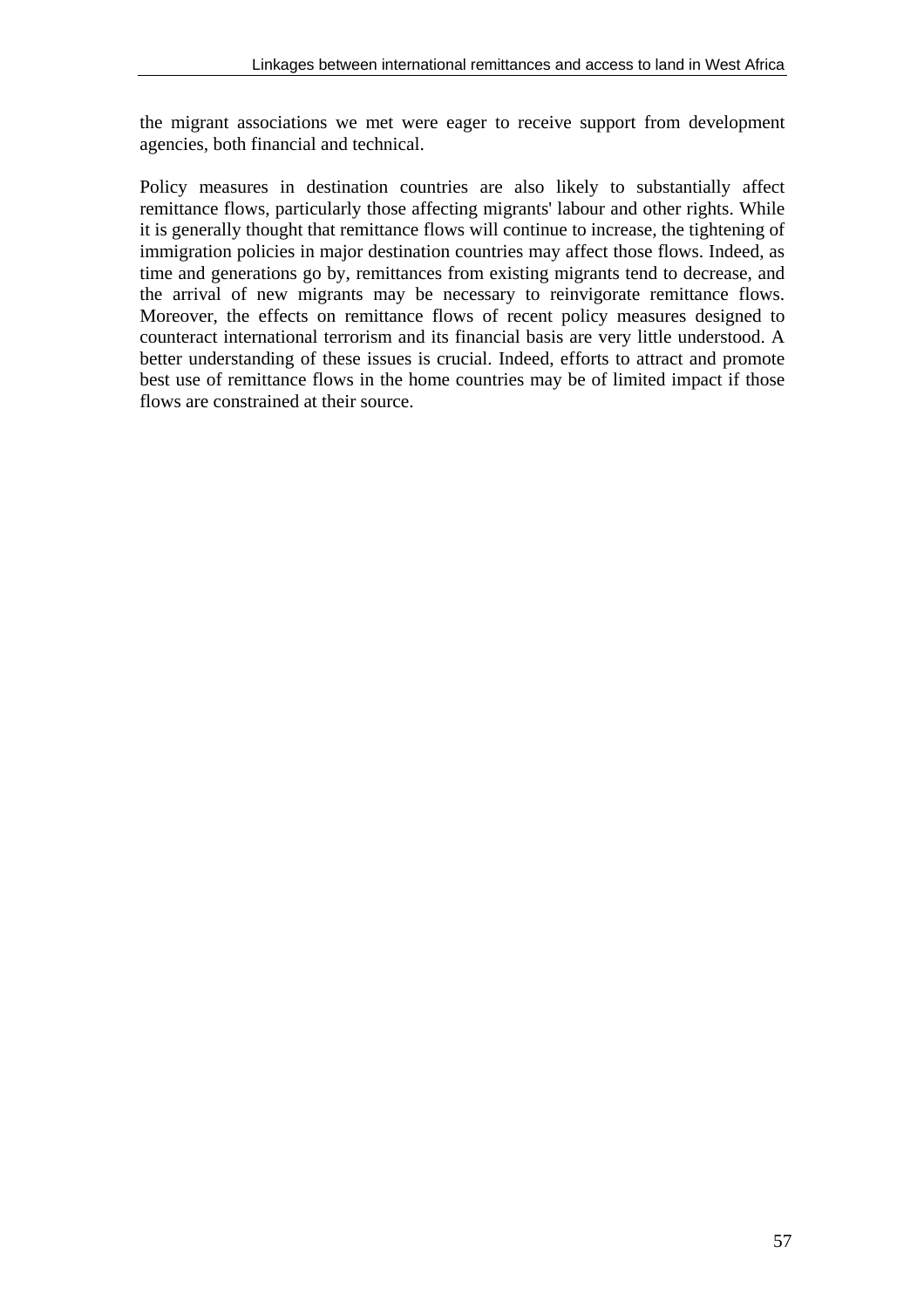## **Annex 1. PORTRAITS OF MIGRANTS**

Below are the portraits of three migrants, two Senegalese living in France and one Ghanaian living in the UK, chosen from the eight portraits undertaken for this scoping study.

#### **1. Portrait of Moussa**

#### *Background*

Moussa is Soninké, Muslim, 29 years old and was born into a large family in Moudéry, a village of 8000 people in Bakel, Senegal. He lived in a large compound (*Kunda*) with his extended family, including the families of his father's brothers and his three wives. Moussa has eight full siblings, six brothers and two sisters.

In accordance with Soninké culture, young Moussa cultivated the family's communal land together with the other boys and young men and assisted his mother and the other women in the family with the cultivation of their individually allocated fields (which are situated on the periphery of the compound). The Sylla family cultivates a variety of crops including millet, rice, peanuts and mangoes. These are mainly used for subsistence purposes, but are sometimes exchanged for other goods such as sugar and oil. All the working members of the family contribute to the needs of the extended family.

Moussa's father lived and worked in France for many years, but has currently retired back to Senegal. During his immigrant years he returned home yearly for a period of two months. With his earnings in France he has been able to build a good family compound for the extended family, with rooms constructed from cement bricks.

From a young age Moussa enjoyed going to school, despite a lack of support from his parents, who encouraged him to work on the fields with the rest of the family. He compromised and went to school on Mondays, Tuesdays, Thursdays and Fridays, working on the fields on Wednesdays, weekends and school holidays. He obtained a good baccalaureate in Dakar, which provided him access to university studies in France.

#### *Move to France*

Moussa came to France to study in 1992. His studies were partially sponsored by his family, whilst he contributed with his own earnings from evening and weekend jobs. Moussa completed his university studies in management and information technology soon after he started working. He had temporary employment until 1999, when he obtained permanent employment as a career guidance counsellor with the Bagneux Municipality.

## *Life in France*

Moussa has been in France for 12 years. Three years ago he returned to Senegal to marry. He currently lives with his wife, who works in a nursery school, and his two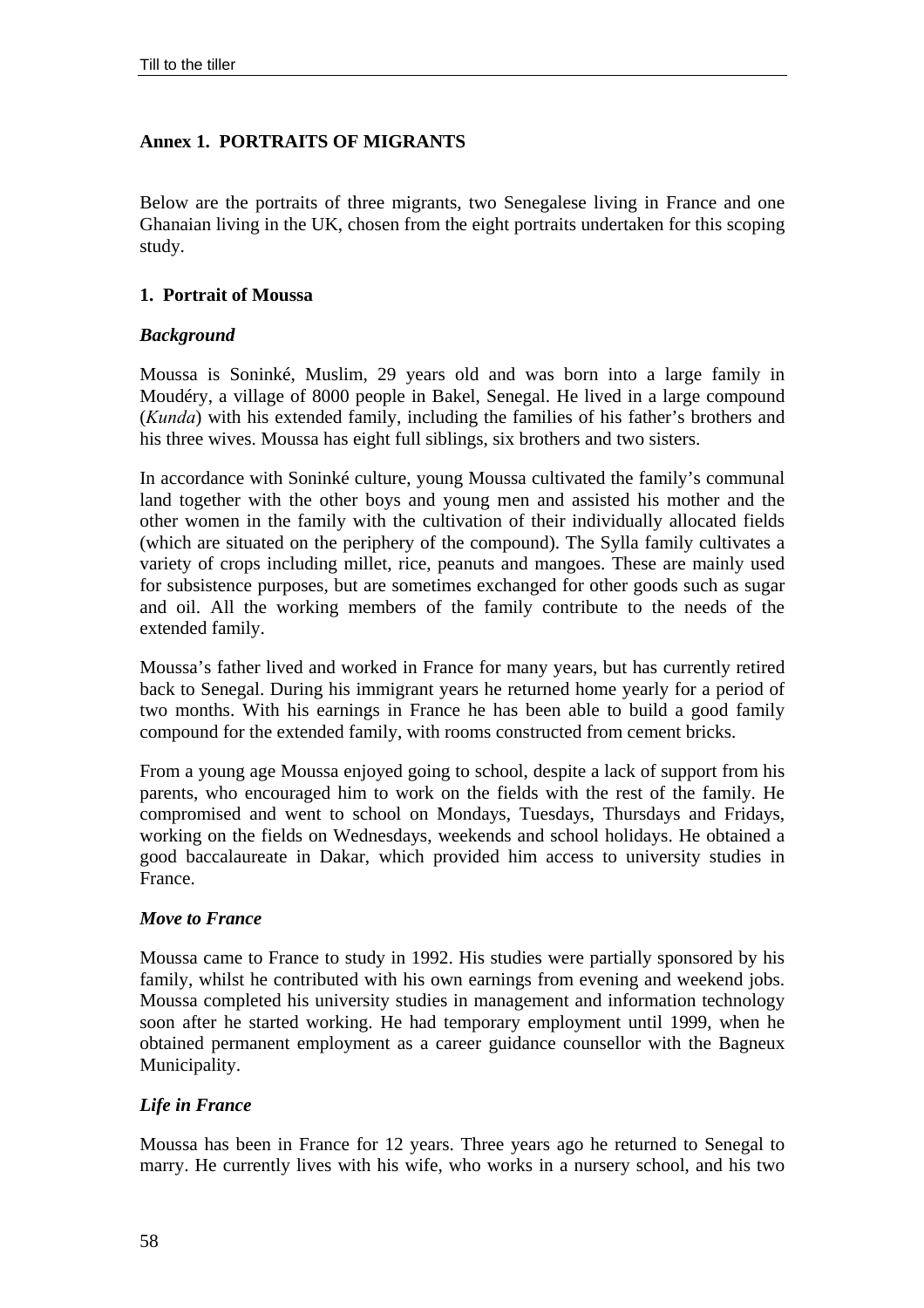small boys, who were born in France in an apartment in Bagneux, a southern suburb of Paris.

Moussa generally enjoys life in France. It provides many opportunities to gain experience, to meet people from different cultures and to earn money. It also provides access to commodities which are not readily available in Senegal, such as computers. However, Moussa strongly emphasises that he came to France to work. If there were work opportunities in Senegal, he would return to be with his family, living the collective life of the Soninké.

Besides Moussa, there are six other extended family members currently living in France. They are all in regular contact with each other and form a support group amongst themselves, and with regards to the family in Senegal. This group also serves to assist any new members of the family arriving in France. During his leisure time Moussa often spends time with family members and other Senegalese friends from his hometown.

Although Moussa supports his family in Senegal, he acknowledges that he allocates some of his earnings to personal projects, which make life in Paris comfortable. He also saves money to build a "nice" house for his nuclear family in the compound when he returns home to Senegal.

# *Contact with Senegal: support and remittances*

Moussa regularly phones his family in Senegal and used to return home twice a year. Since he is married and has children in Paris, he does not feel the need to return home so often.

Moussa would like to facilitate the immigration of his brother, but feels frustrated that he cannot assist him with the legal and administrative requirements. Recently it has become very difficult to immigrate and he believes that his brother will not find it easy to come to Paris.

The group of six family members living in France organises three-monthly remittances to Moudéry. El Hadji, Moussa's oldest uncle in Paris, manages the collection and transfer of the remittances. These are usually sent by post, which takes 15 days to arrive, or sometimes they are carried by an acquaintance, who travels from Paris to Senegal. There have never been problems with the transfer of money.

Although remittances are sent three-monthly, not all group members pay up on a monthly basis. Moussa usually pays on a six monthly basis. Whenever a member of the immigrant group is out of work or has financial problems, the other members of the group take over his financial commitment to the family.

Currently the amount contributed by each member, is  $\in$  100 per month, which amounts to €700 per month. However, the remittances vary depending on the needs of the family. El Hadji phones the family home regularly to get an update on the conditions and needs of the family, which he then conveys to the family members in Paris. Moussa indicated that since the harvests have been good this year, the remittances may decrease. Sometimes, despite a good harvest, it may be decided to maintain the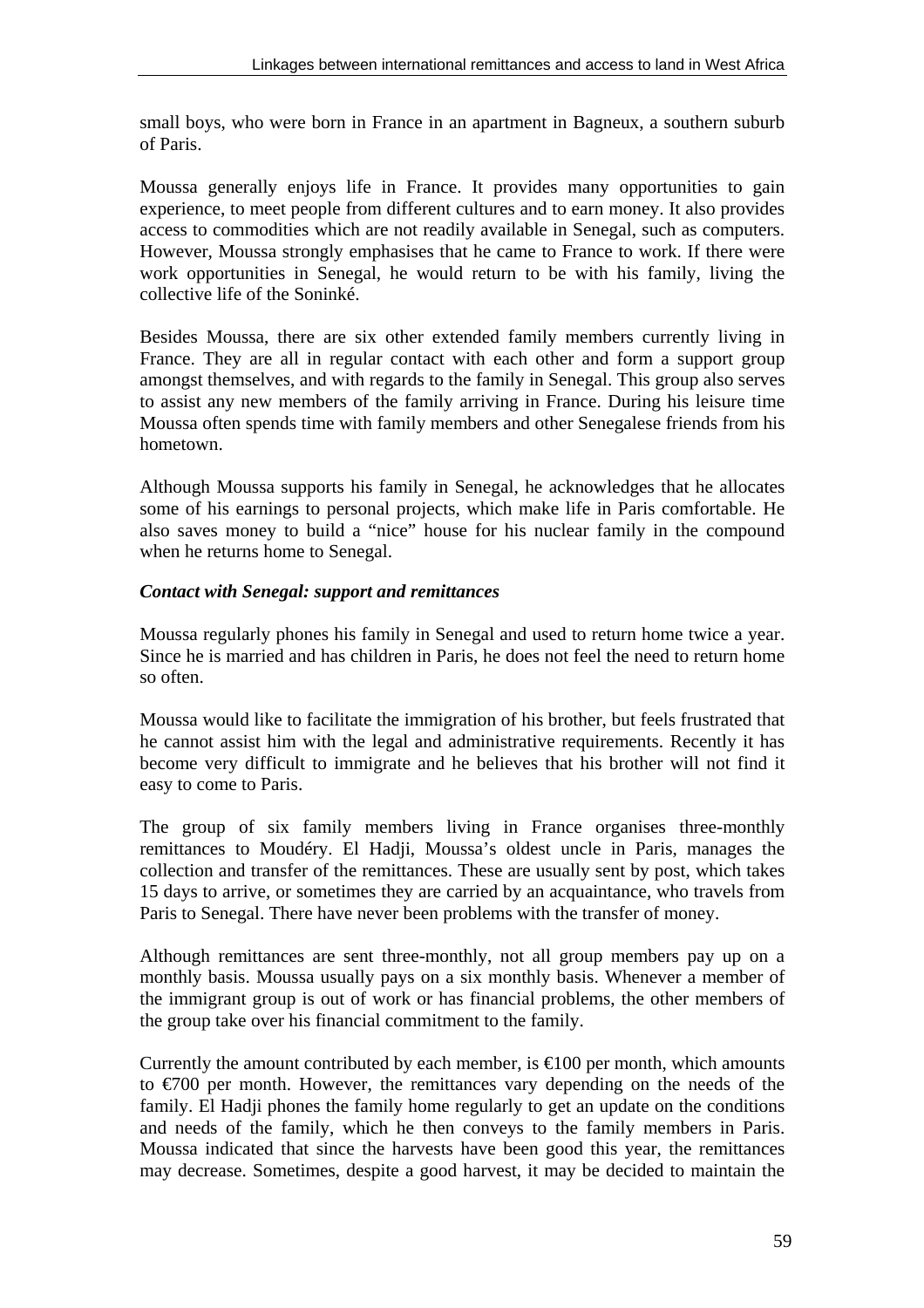level of the remittances in order to build up a reserve or to pay for extra consumables. This is discussed between the migrant group and the family in Moudéry.

Remittances are received by the head of the family compound and used for the collective needs of the extended family. They mainly serve to buy consumables and to pay electricity and water bills as well as school fees. They sometimes get used for repairs to the communal kitchen, the store room or for buying fertilizer.

Besides sending money to the collective family, Moussa has helped his brothers to start their own business. He bought second hand books (novels, bestsellers) in France and shipped them to Senegal, where his brothers have been operating a paying library. This has been financially very successful, and Moussa's brother managed to start a taxi business with the profits they made. While continuing with the library business, they now manage two cars with drivers, which provide taxi services in Dakar. The taxi service earns them  $\bigoplus$  0 a day.

Moussa has also been able to link his current job with the needs of his country. He is involved in a training project for "problem youth". This concerns the training of two groups of young people respectively in constructing computers and in developing solar power equipment. Moussa has arranged for the manufactured goods from those courses to be sent to his hometown.

Moussa belongs to an *association villageois*, which consists of immigrants in Paris from the same village, who contribute to a fund for development projects. There are currently approximately 400 immigrants from Moudéry in France, of whom 300 are in Paris. Together with the Paris group he has set up an association called *Union Des Jeunes De MoudÈry Pour le DÈveloppement*. Members provide monthly contributions, and when a specific project is envisaged, they provide an extra contribution. For example, an extra  $\bigoplus$  was submitted by each member for the development of a health centre. The committee of the organization meets monthly to discuss project development, contributions and the functioning of the organization, the development of projects and the need for contributions. Initiatives for development arise in the association and are then presented and discussed with the village elders in Moudéry. Subsequently a project plan is developed, and money is collected and transferred to the project in the village, where the treasurer manages the money. The association has already realised a school, a health centre, a post office and a borehole in their village and is currently developing ideas for the following projects:

- Training in health management and enlargement of the school, for Senegalese people in France.
- The development of a co-op for the collective use of agricultural equipment.

Moussa explains that in the early days of the association, the elders in the village were sceptical about the efficiency of the young people as project managers. However, having witnessed the success of the initial projects, they gradually began to take an interest in the work of the association. According to Moussa, contemporary young Senegalese people are enterprising and he feels that with his association they will prove to his village that young people can make a contribution.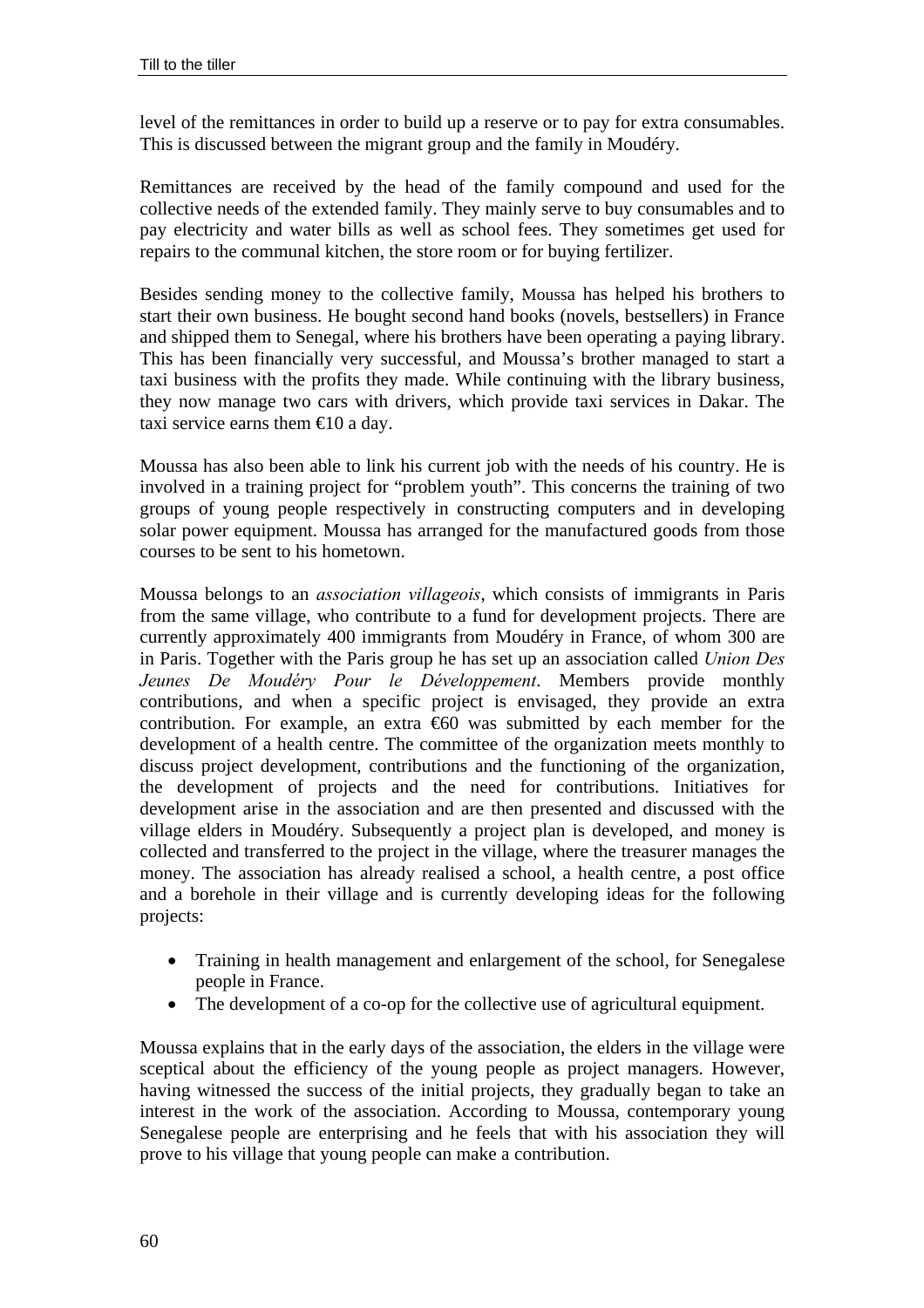# *Return to Senegal*

Although he is happy with his life in France, Moussa indicates that he would like to go back home as soon as possible. He will eventually go back to Senegal, preferably before his retirement. He feels that he still needs to acquire more work and life experience in France in order to contribute to Senegal on his return. He also wishes to prepare thoroughly for his return, making sure that he has a decent house for his family in the compound.

# **2. Portrait of Aly**

## *Background*

Aly is Diola, Muslim, 46 years old and comes from Diégoune, Senegal. His mother and father are deceased, he has one elder brother in Belgium and two sisters and two brothers still living in the family home. His siblings have an agricultural subsistence livelihood supplemented with the remittances from Aly.

As a young boy, Aly assisted the family in cultivating the land. After he finished primary school, he took an apprenticeship with a local baker. However, he soon left his hometown and travelled through many countries in Africa including Togo, Gabon, Congo, Zaire, Cameroon, Nigeria and Guinea, where he did a variety of jobs. He intended to travel to Angola to work in the diamond industry, but could not because of the unstable political situation in Angola. When Aly's parents died, the family land was divided amongst the children. Aly obtained private ownership of his share of the land.

## *Move to France*

In 1979 Aly came to France in order to make a better life for himself and to be able to assist his family back home. He financed his trip with his personal savings. He was initially employed as a store man in a paint store. Some years later he returned to Senegal to marry and brought his wife with him to France.

# *Life in France*

Aly lives with his family in France, where his three children were born. He has official French citizenship. When the company he previously worked for in Créteil closed down, Aly and his family moved to Châtelet en Brie. Aly currently works as a labourer in a company of car spares, and his wife works at the municipality. When Aly first arrived in France he felt welcomed, but the mood has changed. Life in France has become harsher and more expensive; racism has increased, and it seems as though "everybody is out for himself". Aly and his wife now feel they would like to return to Senegal.

Aly's big ambition in life is agriculture. He would like to acquire enough land in his hometown to be able to live comfortably from the sale of his produce. He also dreams of setting up a small tourist facility near his home, from where he would develop an ethno-tourism business, allowing tourists to experience his land and the local culture. However, he currently does not possess enough capital to buy sufficient land, and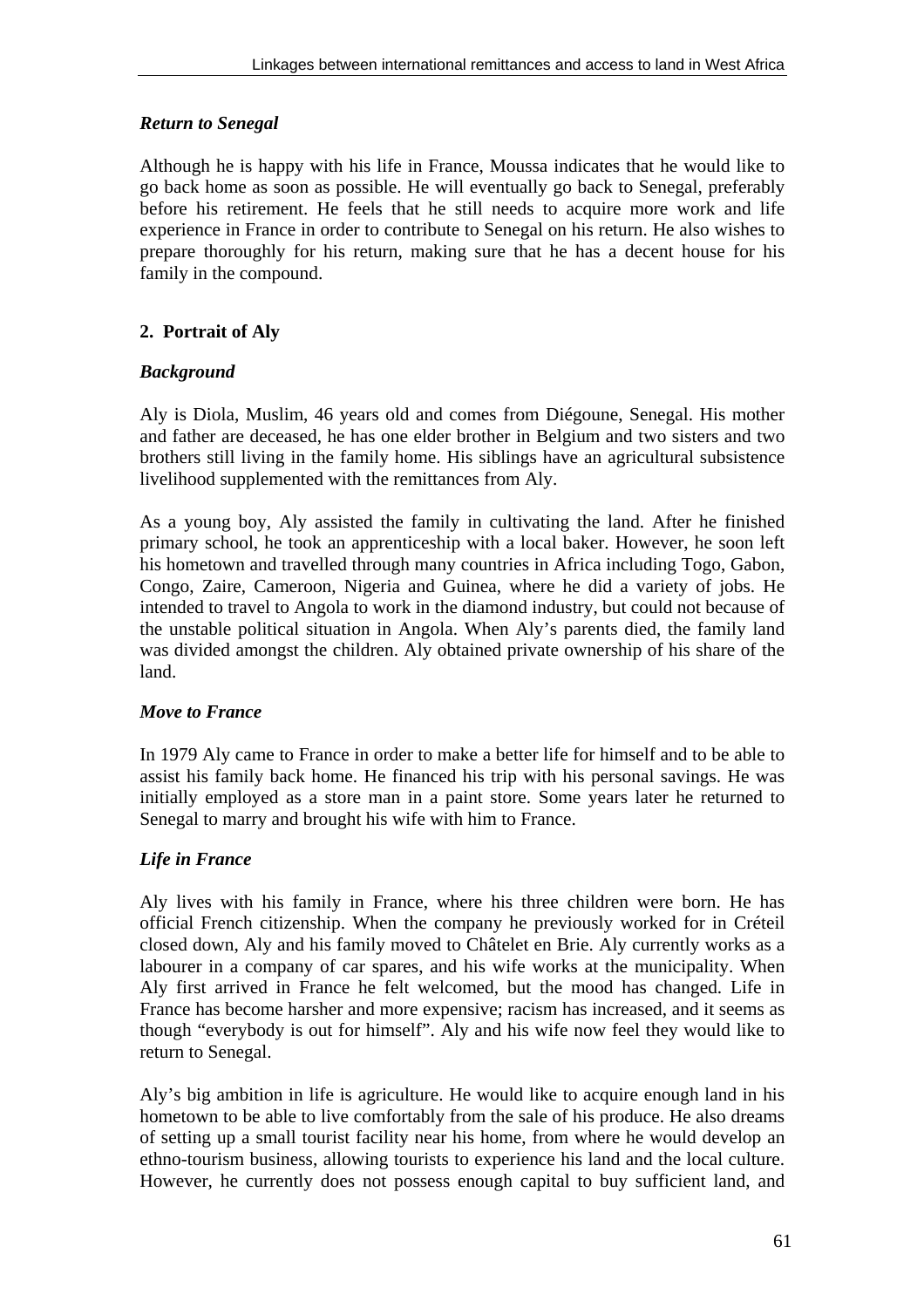without employment opportunities in Senegal, Aly feels that it is better for his family to remain in France in order to accumulate more capital. The advantages of living in France are the opportunities for work and experiences, which make life more interesting.

Aly spends his leisure time with family and friends. His main social contacts are with other Senegalese from his extended family, who live nearby and with people from his hometown, with whom he regularly meets.

#### *Contact with Senegal: support and remittances*

Aly regularly phones his family in Senegal and attempts to visit Diégoune as often as possible. He last visited his hometown in 2000 and is intending to visit again in 2004. When in Senegal, Aly says he takes particular care not to look like "the rich man from Europe". He usually walks around barefoot in a T-shirt, and takes time to explain to people in the village that life in France is difficult. He impresses on them the need to develop their country from within.

Aly sends monthly remittances to his family. His oldest brother takes care of the money, which is used to buy food and to help pay for the electricity bills and school fees. Occasionally the family requests additional financial help in emergencies, for instance when somebody is ill or has had an accident.

Aly is the adjunct secretary of the *Association des Sénégalais de Diégoune en France*, founded in 1990, which aims to contribute to the development of *DiÈgoune.* The association consists of immigrants from Diégoune living in Paris, who contribute to a fund for development projects in their village. It also serves as a support group for the immigrants in Paris. Aly knows that he can rely on the association to assist him in case of financial or other needs.

There are currently about 30 people in the association and each member contributes three times a year. This adds up to about  $\bigoplus$  000 per year. Besides contributions from the members, the association organises social events in order to raise funds. Generally such events raise about €800. The *Association des SÈnÈgalais de DiÈgoune en France* is connected to other parts of the overall *Association des SÈnÈgalais de DiÈgoune*, which has sub groups wherever there are Senegalese immigrants from Diégoune, as well as representatives in Dakar and in the village itself. Aly emphasises that for Senegalese people, their place of origin is of great importance. One's village of birth remains an important aspect of one's identity. As such efforts to uplift one's village of birth is of utmost priority throughout one's life.

Initiatives for development projects arise from discussions between the migrants, the village elders in Diégoune and the representatives of the rural council. Once an idea is approved, a project plan is developed and money is collected and transferred to the project in the village. The *Association des SÈnÈgalais de DiÈgoune en France* has already built a school, an exam centre for the village and surrounding villages and two maternity wards. There are also plans to create a post office within convenient walking distance.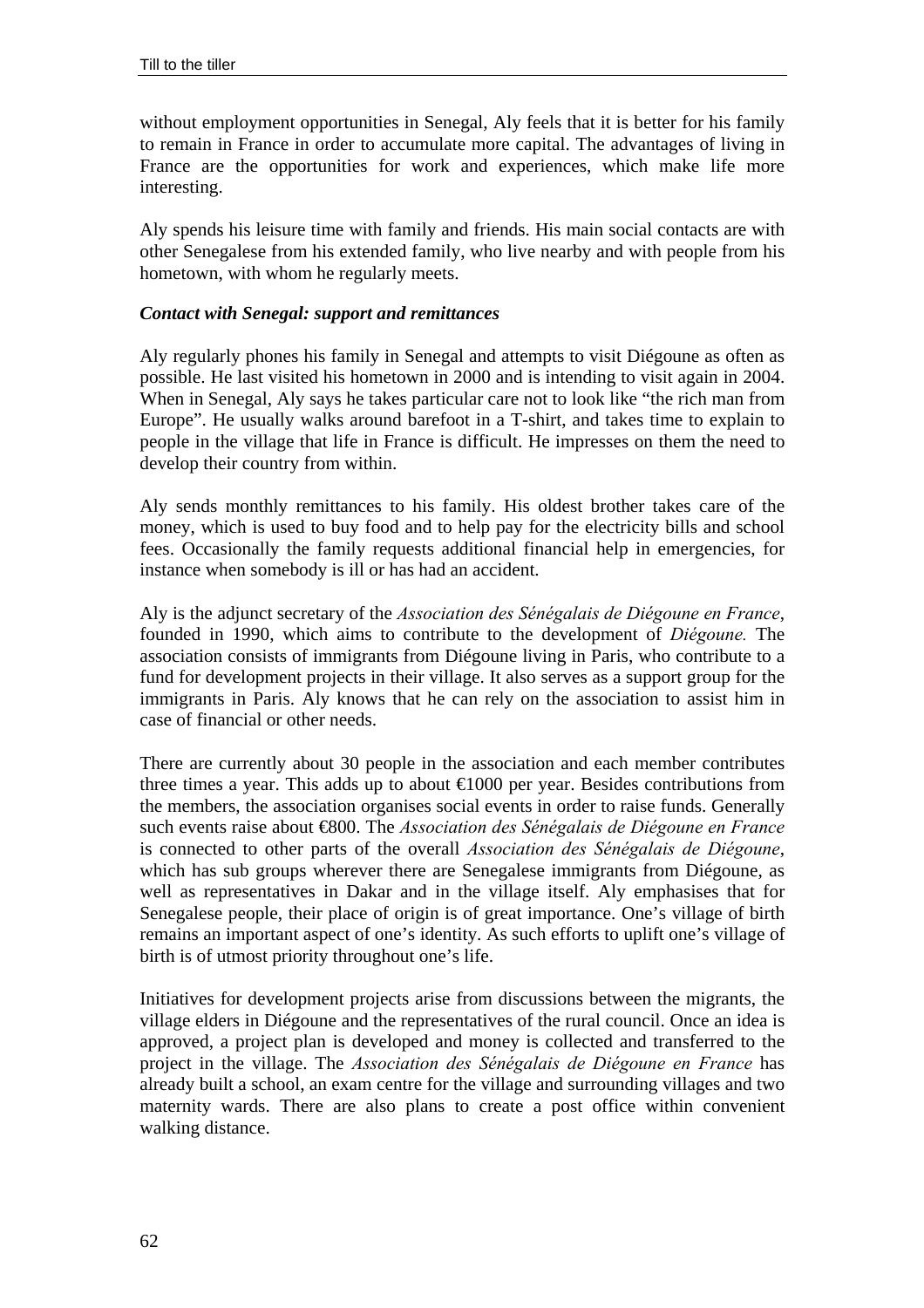Aly believes, however, that the Association needs additional help and promotes the idea of '*jumelage*'. This involves the twinning of Diégoune with one or more towns in Europe or America. He envisages that representatives of the twinned towns would meet, discuss development priorities in Diégoune and subsequently provide financial and/or other aid for the village. He has witnessed the success of twinning in the village of Baïla, where, as a result of its twinning with a town in France and Germany, various development initiatives have been realised. Aly also feels that a successful twinning project would relieve the immigrants to a certain extent of their financial duties. Recently the association in France is finding it difficult to organise successful social events, since migrant families are struggling to make ends meet in France, leaving little finances to contribute.

Aly still cultivates his land in Senegal and is in monthly contact with the people who manage the land for him. He grows a variety of crops including peanuts, rice, manioc, sweet potatoes, maize and mangoes. During the harvest periods he is involved in negotiating the price of the produce with the buyers. He has inherited a herd of cattle from his father and he employs people to care of his cattle. The herd provides milk and occasionally meat for sale.

Aly would like to set up more business ventures in Senegal, but he believes that running a business from a distance with a local partner often causes problems. The local partner may not always realise the hard work of the immigrant and as a result not contribute equally to the business venture, rather relying on a continuous flow of cash from the immigrant. Therefore Aly decided to delay developing enterprises till he is back in Senegal.

# *Return to Senegal*

Aly definitely intends to return to Senegal. Having built a house in Diégoune, he is preparing for his return by maintaining agricultural activities on his land. He is not certain when he will return. He would like to obtain enough funds to realise his dream of cultivating a large area of land and developing his tourist venture. Aly does not know if his children will accompany him back to Senegal when he eventually leaves.

# **3. Portrait of Betty**

Betty is a 34 year old teacher from Sutton, Surrey, and working in East London. She is married to a Ghanaian who works as a Chartered Account. Betty is Ashanti and her husband is Akans.

Betty comes from the city of Takoradi-Sekondi, Western Ghana region. Takoradi and Sekondi are two cities very close to each other and therefore referred to by both names. The population of Sekondi is approximately 84,000 and Takoradi nearly 90,000, making them the two largest cities in the region which has a total population of 2,037,000. Betty's father originally came from Awaso, a rural village.

Betty has 2 brothers and 1 sister, all older than her. Her father has several wives so she also has half brothers and sisters. Her father is retired now but started in the cocoa business for export, where he employed people to work on the crop. He later worked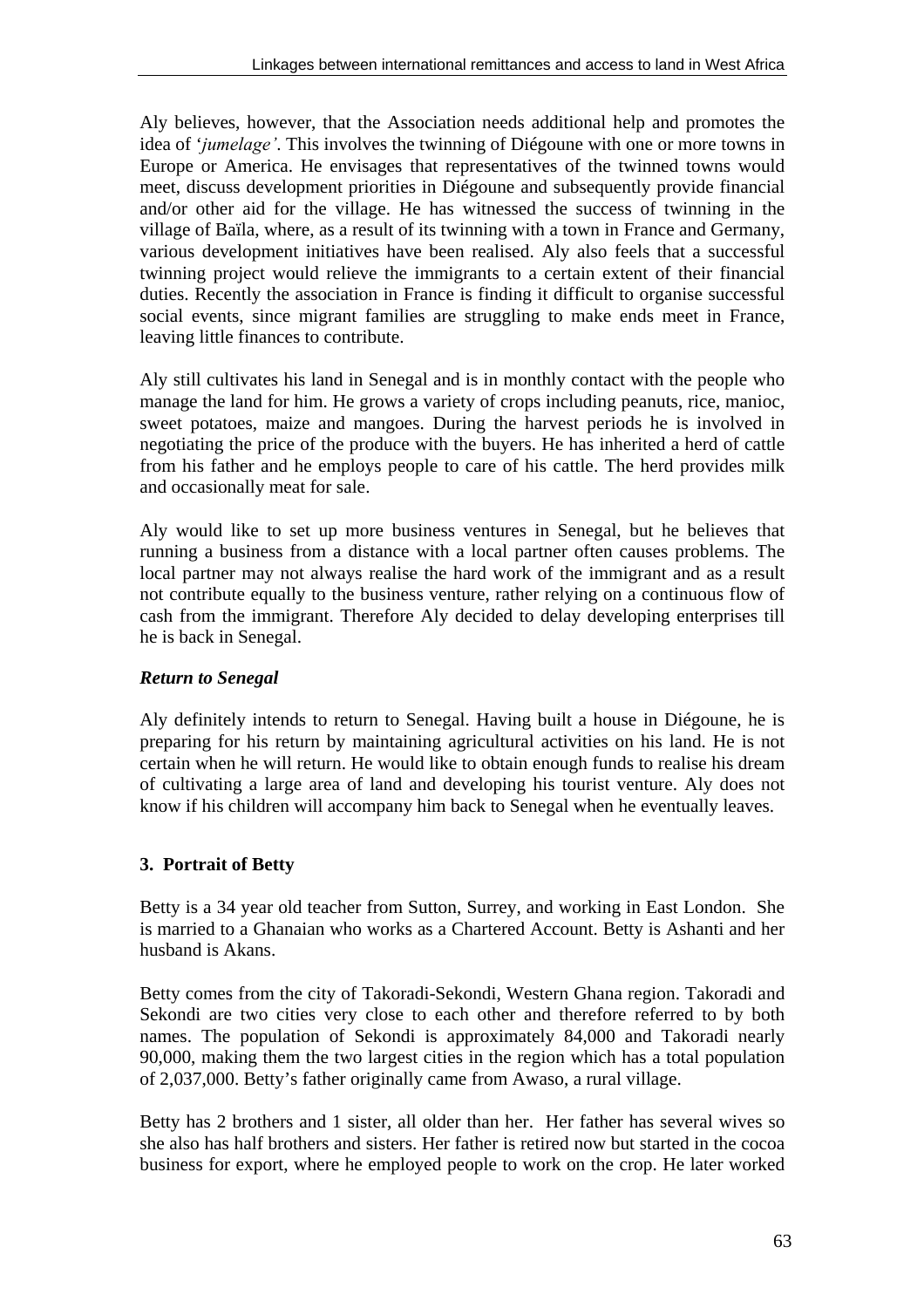as a building and timber contractor: he built his own sawmill and shipped timber as well as working on government contracts to build roads. Most of the timber concessions came from his home village of Awaso.

One brother is working in the timber industry but not in his father's business; B's other brother is in the mining industry in Takwa. Her sister is a seamstress and housewife, married with 4 children.

The house the family lived in was owned by Betty's father who also had other properties in other places, including Accra. Financially the family was well off. Some of the houses were for his other wives whom he would visit, staying with each wife and moving from one month to another. Other properties included accommodation which her father provided for his workers while other houses were rented out.

Her parents divorced when she was 3 years old and she grew up with her father and step-mother. Betty did not stay in touch with her mother after she left, although her brothers and sister did. Hence she has a very strong attachment to her father. It was only at the age of 18 that she made contact with her mother.

By tradition the decision and process of marriage or divorce is determined by mutual acceptance of both families, rather than in a court/state institution. This means that family ties are extremely strong but also that divorce is difficult since both sides must agree. Inevitably divorce is a last resort after both families have tried to resolve any problems. Also traditionally, since men are often financially stronger they are more likely to keep any children. The decision around child care and custody is also confined to the family rather than the courts. However, this is changing as more women are educated and become financially independent. Similarly polygamy is mainly a generational phenomena where women were financially dependent on men. As more women are being educated the trend is towards monogamous marriages.

## *Land*

Betty's father owned land which has been used primarily for building: this includes housing for the family as well as other wives and workers. Some land was used to build the sawmill and accommodate the machinery needed for timber cutting etc. Some land is empty and will probably be given to the children. There is also some land in the rural areas which was used for a cocoa concession a long time ago, but Betty is not sure if her father still owns this.

## *Leaving Ghana for Europe*

Betty was the only sibling to leave Ghana and to go to University. Her siblings did vocational courses locally. She first went to university in Ivory Coast, paid for by her father, but the schools were regularly on strike which interrupted her education. She therefore applied to go to university in France. She went to study in Grenoble, SE France, where she first took an accelerated language course in French for one year at a private centre; thereafter she pursued a degree in French for 4 years, followed by a further 2 years for her Masters. The Masters course also included work experience (teaching) which Betty decided to do at an international school in Ghana so that she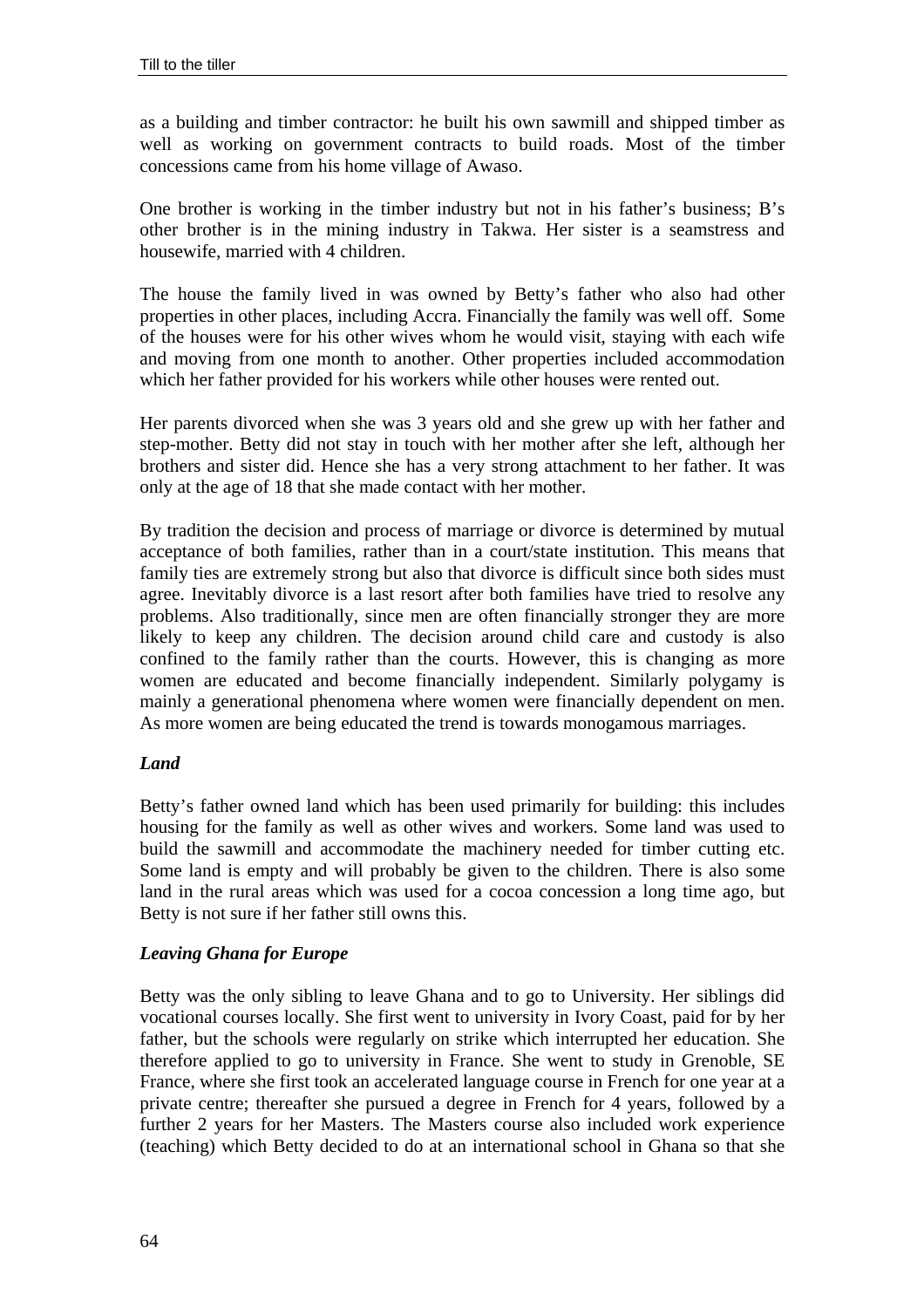could see her family. As she was a student in France her visa was renewable on a yearly basis; the alternative was to commit to a ten year stay there.

Betty did not know anyone in France, neither friends nor relatives; nor did she know her way around. However, she did not have any problems adapting to her new environment and did not find it a cultural shock to be in a European country, apart from minor details such as the weather. She also spoke French, so was able to communicate well. The lack of an established Ghanaian community in Grenoble, as well as the absence of relatives/friends, meant that Betty mixed with diverse people from her early years there. This included students from a range of different countries as well as the local community. She therefore became used to mixing with different cultures and not limiting herself to the Ghanaian community. She also travelled to other European countries during her student days for short holidays and visits. She adapted well to her new environment, but this presented problems when she returned to Ghana as she felt that she did not fit in well.

After completing her Masters, Betty embarked on a Ph.D but did not feel comfortable with this. She completed the first year and took a teaching assistant position in the second year working for 12 hours a week as an English assistant in a secondary school. During this time she felt confused about what she wanted to do, and considered returning to Ghana to teach at the school where she did her placement, but there were no vacancies. She returned to Ghana for 2 months.

Although her father was supporting her during her studies, Betty worked at the weekends and in the holidays to earn extra money to be more independent. However, during this time her family did not visit her, although she maintained a lot of contact with them. She met her husband, a second generation Ghanaian, while on a visit to the UK to see friends, and then moved here on a settlement visa in May 2001. She came to England only because she wished to be with her partner.

# *Living in the UK*

When she arrived, her partner had his own flat in South London, where she joined him. Since then they moved to Sutton where they have a house. They also have other properties which they rent out.

Betty started working in London in September 2001 when she found a job as an unqualified teacher: she had some experience of teaching from her Ghana placement during her Masters course as well as her teaching assistant position in France. She applied to do the Graduate Teaching Programme after her first year: the UK government has introduced a range of appropriate courses and incentives in the teaching profession in an effort to recruit more people, particularly those already working, to teaching. The GTP allows students to work and be paid, and to study at the same time. Betty has since qualified and now teaches French in a secondary school (10-16 year olds). She lives in Sutton, Surrey, which involves a very long and costly commute each day to her school in East London. She is therefore hoping to get another job nearer to home.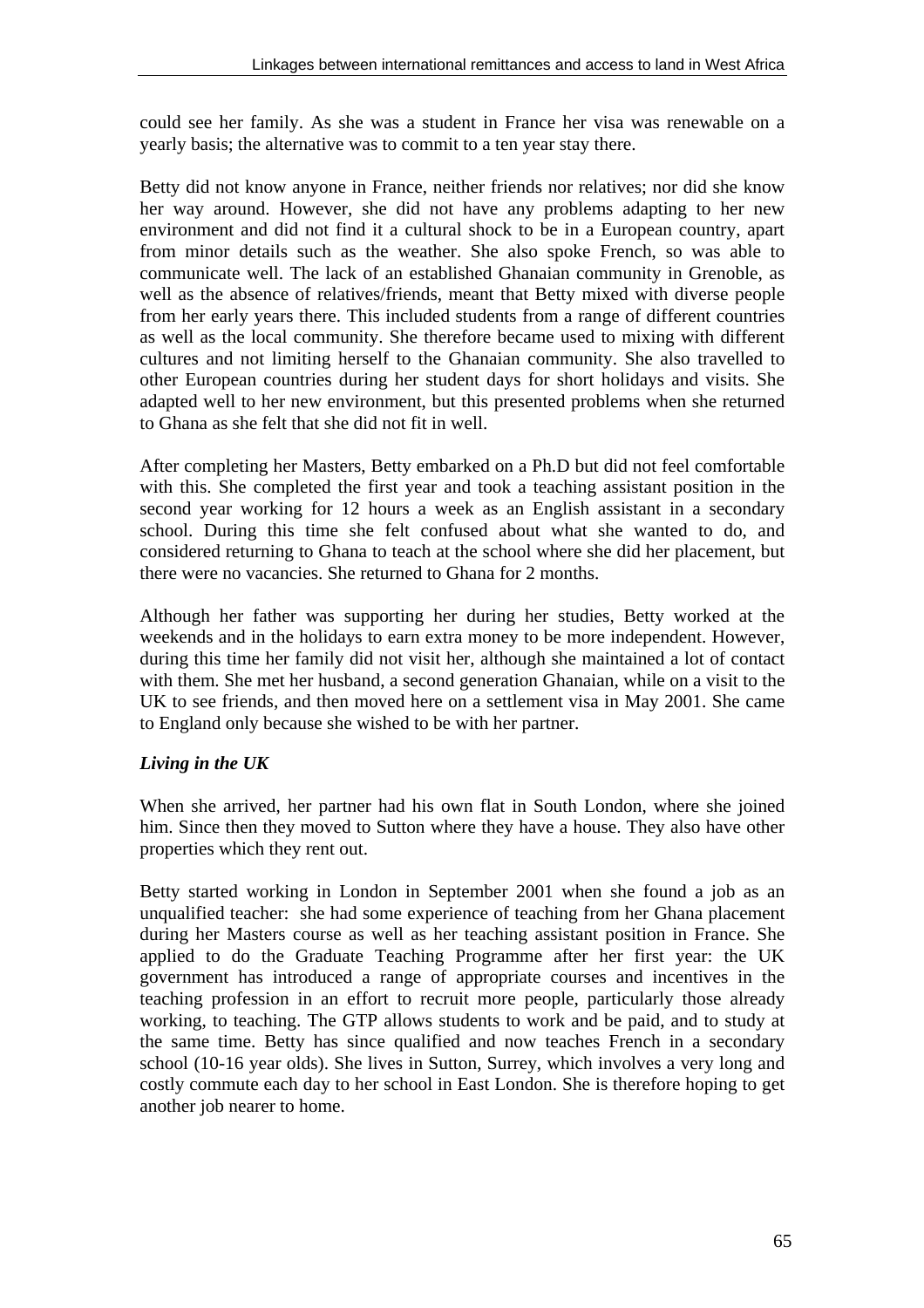She also has a half brother here doing ACCA (accountancy). Her sister married before Betty left for France and both her brothers were still at home. However, they worked for her father so did not provide money for the household.

#### *Social networks*

Betty is used to adapting to new places, especially in Europe, and living in a multicultural environment, so she does not feel the need to assert her Ghanaian identity through membership of Ghanaian focussed organizations or groups. She enjoys meeting other Ghanaian people, but does not restrict her circle to them. France is preferable to the UK as the social life there is better: she considers English people "workaholics".

Betty also belongs to an old girls' association which she, together with some friends, have only recently established. Betty contacted an old school friend here in the UK, and through her, re-established contact with ten other girls from her school. For Betty's school each year group prepares for a "speech day" when ex-students acknowledge the work of the school and the teachers, and also club together for a school project. For Betty's year this will be in seven years' time so the group has started to save now. The Association is formally registered and has three statutory officers (Chair, Secretary and Treasurer) and a Constitution. The President of the group links the year members across national borders and with the school to find out what is needed. The group in the UK meets about four times a year and effectively operates as a small NGO.

For Betty, contact with the old girls from her school was not imperative when she first arrived in the UK. However, with social background and school as common denominators, she believes the association will also operate as a social network which will help and support members in the future. This will include baby sitting for children and help with expenses if necessary

As a committed Christian, Betty does attend Church, but for her the Church provides a religious function only.

#### *Remittances and return*

Betty sends money to her father and her mother, and occasionally to her step-mother. She considered it a very important dimension of family life that children look after their parents in their old age. There is no pension system in Ghana and so it is left to the family to provide. Although there is no obligation to send money there is an expectation that working children will help out and ensure that parents do not lack for anything and are comfortable. Similarly, Betty considers it her responsibility to help her parents and that the remittance, regardless of the amount, is a reflection of that commitment.

Betty has two separate bank accounts where one has a standing order to the other each month for remittance purposes only. This way she ensures that she saves a specific amount (£50) each month which can be used to send to her parents; this money comes from her means rather than what remains after her own expenditures. Betty believes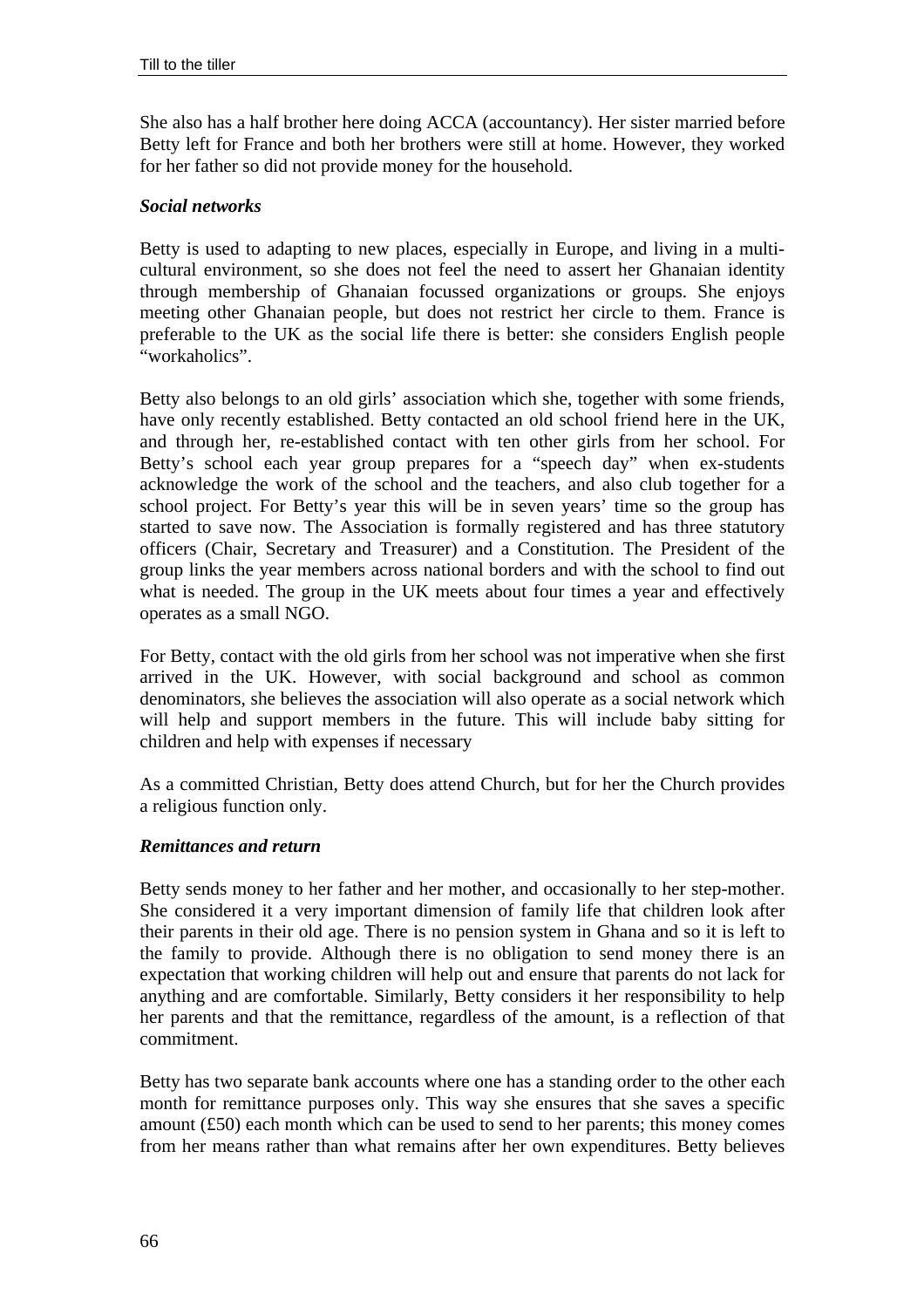that she will always save for her parents even if her own expenses increase, her income decreases or both.

The money is sent regularly every two months, regardless of the exchange rate operating at the time. The amount remitted is not based on her salary. Betty saves the same amount each month for her parents according to what she believes is enough for her parents to live on, rather than what she earns. Betty made this decision on her own without any consultation with her parents. If her parents had particular difficulties, however, she would send more. Similarly, the amount sent would not decrease if her salary decreased.

Every two months, Betty takes the money to a remittance agency in South London and transfers it to a bank in Ghana for her parents. The fee for transfer is between £3- 5 for every £100 sent. Betty is given a number which she phones through to her father and which is used for collection in Ghana. The complete transaction takes about five minutes.

Betty has not experienced problems with the transfer either in the UK or in Ghana: her parents have to access the money through specific banks but this has not caused any problems. Betty's sister in Ghana collects the money for both parents and sends on the money to her mother. Western Union was considered too expensive and time consuming, although both agencies were thought to be very reliable.

Betty does not specify what the money is to be used for although she acknowledges that it is mainly used for consumption, particularly food. Rituals are a further expense: births, marriages and funerals which usually involve the wider community in the processes, are very important and very costly. Betty's father has his own savings so Betty's money is to help improve household income and provide for extras. Her sister and brothers also send remittances.

When she visits Ghana Betty only takes small presents such as T shirts and not large items or additional amounts of money.

# *Funding through school association*

Associations are another means by which migrants contribute to Ghanaian development more widely. Betty's old girls association has only recently been established, but it is saving for the girls' "speech day" in seven years. Betty is not sure what the money will be used for, but the President of the group finds out what the school needs – e.g. computers, upgrading the library or building repairs.

Each association member pays "dues" of £5 per month, or £60 a year. The amount is based on the different salaries of each member and ensures that everyone can contribute equally and therefore feel equally valued. A bank account has been set up for the money. Some 75 percent will go to the school project, once it has been determined; ten percent goes on association support. However, money is not sent direct to the school to spend. The Association will make the purchases or organise what is needed to ensure that the money is used for the intended purpose. This way the Association contributes to the community and even beyond as pupils use their skills outside the school location.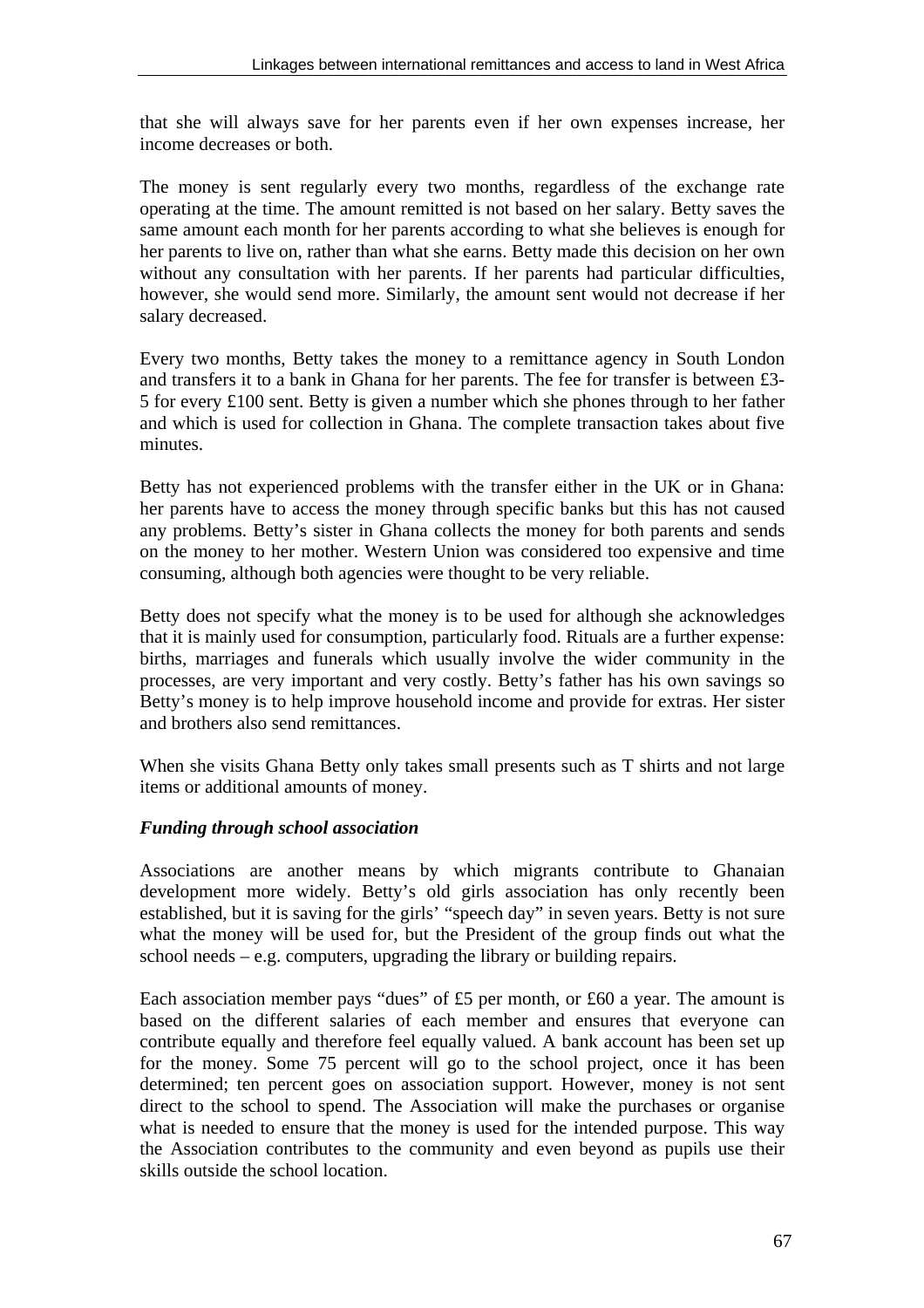Betty has not visited Ghana since coming to the UK, and her siblings have not expressed any interest in joining her here. Betty has considered other career options and would like to set up her own business: she particularly enjoys food and cooking and has thought about starting a restaurant or a juice bar. Her life is comfortable and she is happy here for the time being. While she is working she is acquiring skills, training and money that can be used when she returns to Ghana.

Betty and her partner would like to return to Ghana at some point in the future but this is not being considered at the moment. Betty would not consider returning until she and her partner have planned and set up a business there – this is preferable to moving and living in Ghana while trying to establish themselves; i.e. the return would be for specific purpose.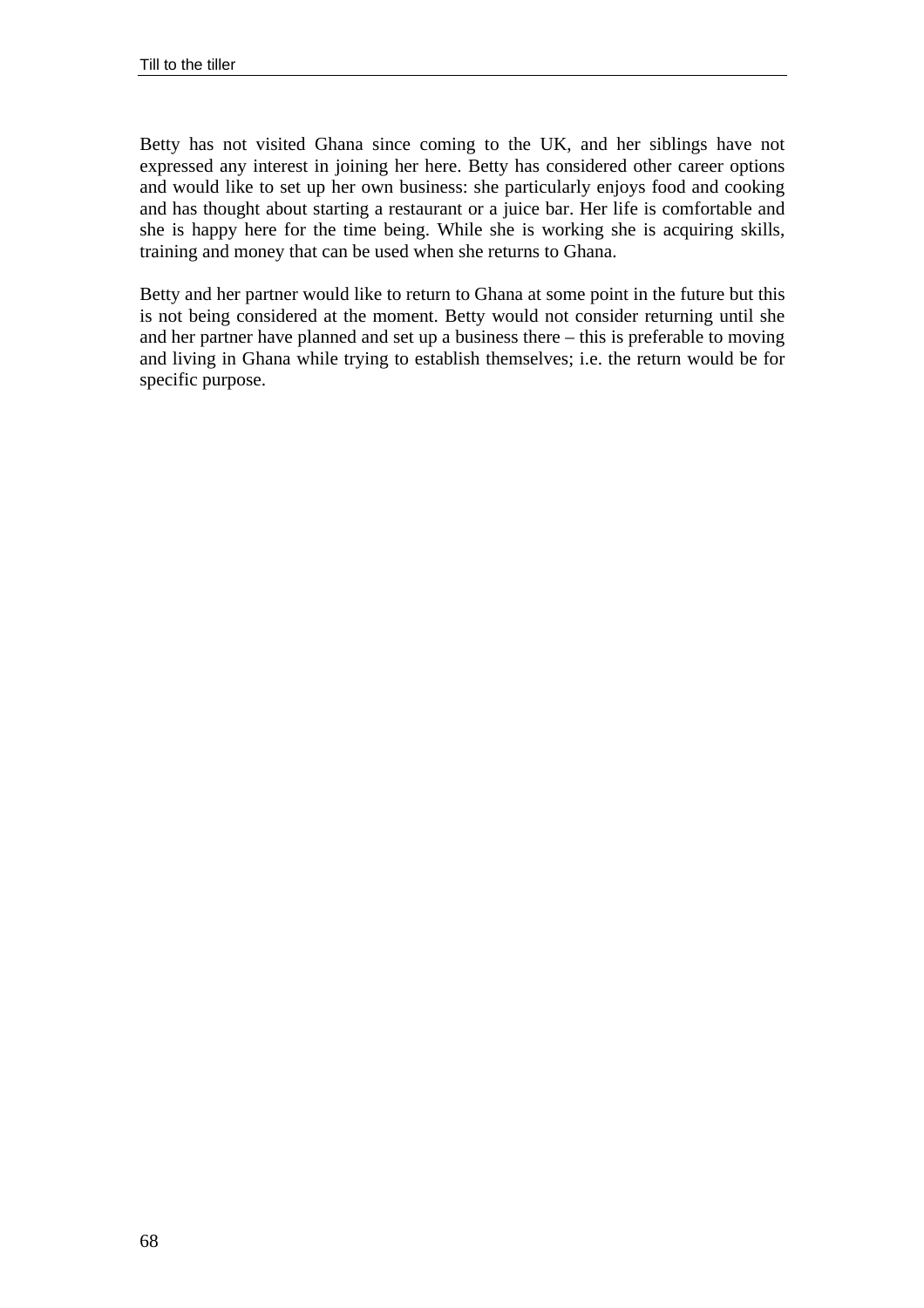#### **REFERENCES**

- Adams, R. H., 1996, *Remittances, Income Distribution, and Rural Asset Accumulation.*
- Adepoju A., 1998, *Emigration Dynamics In Sub-Saharan Africa*, in R. Appleyard (ed) Emigration Dynamics In Development Countries, Vol. 1, Sub-Saharan Africa, Aldershot, Ashgate pp.17-33.
- Adler, S., 1995, *Emigration And Development In Algeria: Doubts And Dilemmas*, in R. Rogers (ed) Guest Come To Stay: The Effect Of European Labour Migration On Sending And Receiving Boulder, West view Press pp.263-84.
- Ammassari, S., 2003, *From Nation Building To Entrepreneurship: The Impact Of Elite Return Migrants In Cote díIvoire And Ghana*, International Workshop On Migration And Poverty In West Africa, March 13-14 2003, University Of Sussex, Brighton.
- Anarfi, J.K., 2003, *Internal And International Migration In Ghana*.
- Argarwal, R., and Horowite, A.W., 2002, "Are International Remittances Altruism Or Insurance? Evidence From Guyana Using Multiple-Migrant Households", *World Development*, Vol. 30 (11), pp. 2033-2044.
- Ashley, C. & Carney, D., 1999, *Sustainable Livelihoods: Lessons From Early Experience*. DfID.
- Asiedu, A., 2003, *Some Benefits Of Migrants Returns Visit To Ghana*, International Workshop On Migration And Poverty, University Of Sussex, Brighton.
- Asiedu, A. B., 2003, *Some Benefits of Migrants Return Visits to Ghana,* International Workshop on Poverty in West Africa, University of Ghana.
- Ballard, R., 2003, "*Remittances and Economic Development*", Submitted for consideration by the House Of Commons Select Committee On International Development in the course of the inquiry into Migration and Development.
- Basok, T. 2003, "Mexican Seasonal Migration to Canada and Development: A Community-based Comparison", *International Migration*, Vol. 41 (2) pp.3-25.
- Bathily, A., 1975, "*Imperialism And Colonial Expansion In Senegal...*". Ph. D. University of Birmingham, 1975
- Bertrand, M., 1990, "*Migrations Internationales En Code díIvoire Et Investissements De Retour Au Mali*", les annales de la recherche urbaine, n° 49, 1990, pp. 89- 98.
- Black, R., King R., and Tiemoko R., 2003, *ìMigration, return and small enterprise development in Ghana: a route out of poverty?*" International Workshop on Migration and Poverty in West Africa. March 13 – 14 2003, University of Sussex.
- Bredeloup, S., 1992, "*ItinÈraire Africains De Migrants SÈnÈgalais*", Hommes et migrations n° 1160, déc. 1992, pp. 16 –22.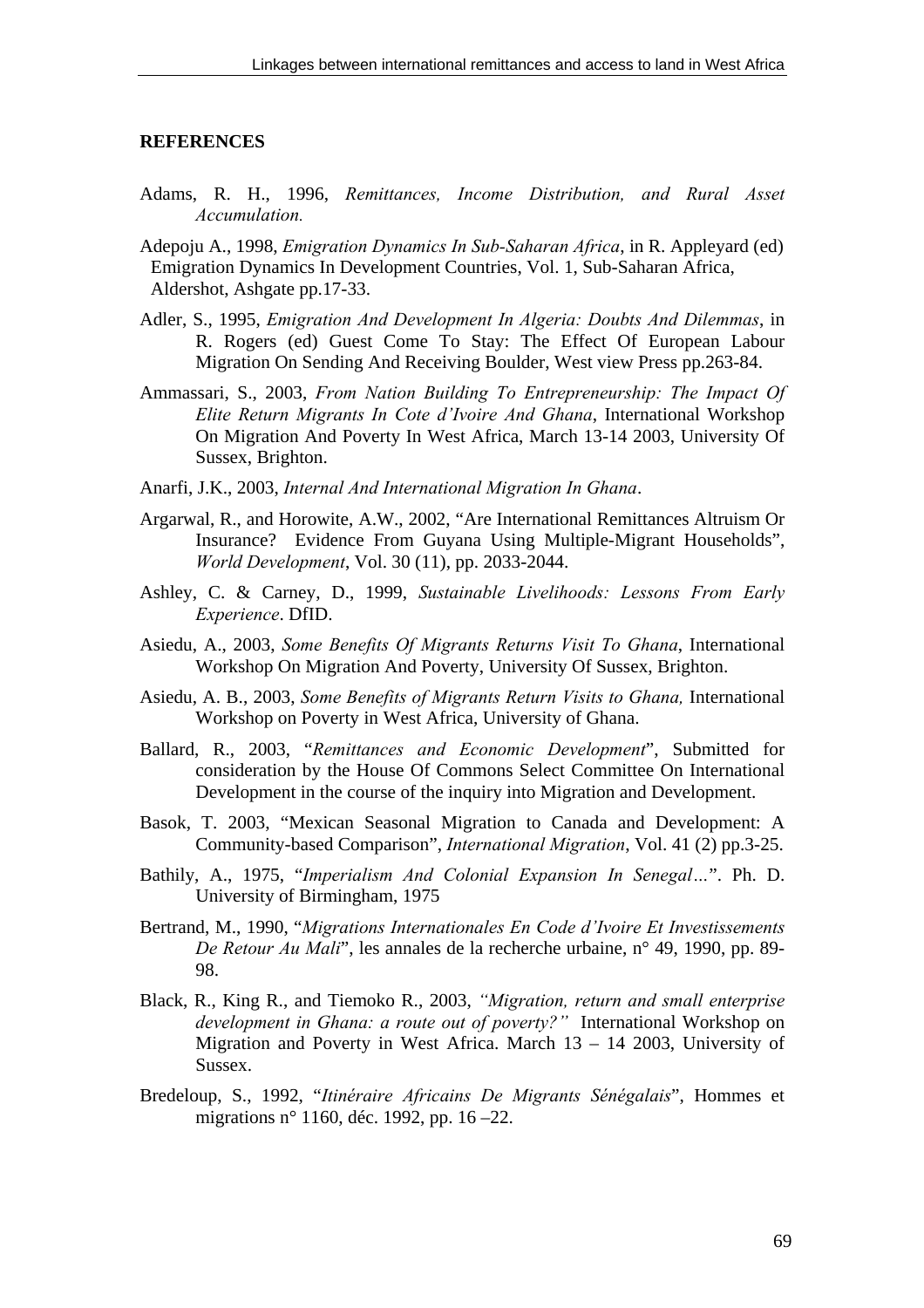- Bredeloup, S., 1995, "*StratÈgies Migratoires Des SÈnÈgalais Et Recomposition Sociale*", contribution pour le séminaire préparatoire au sommet Mondial pour le Développement Social. Royaumont, 9-11 janv 1995, 8 p.
- Carling, J., 2002, "*Cape Verde: Towards The End Of Emigration*", Migration Information Source, available at http://www.migrationinformation.org/Profiles/print.cfm?ID=68
- Carling, J., 2003, *Emigration, Return And Development In Cape Verde: The Impact Of A New Migration Regime*, Sussex Centre for Migration research, Draft.
- Carney, D., 2002, *Sustainable Livelihoods Approaches: Progress And Possibilities For Change*, DfID. Draft.
- Chambers, R., and Conway, G., 1992, *Sustainable Rural Livelihoods: Practical Concepts For The 21st Century*, IDS Discussion Paper 296, Brighton, IDS.
- Chandavarkar, A.B., 1980, "*Use of Migrantsí Remittances in Labour Exporting Countries*", Finance And Development, pp. 36-39.
- Cobbe J., 1982, "Emigration And Development In Southern Africa: With Special Reference To South Africa", *International Migration Review*, Vol.16 pp. 837- 69.
- David, R., (Ed.), 1995, *Changing Places? Women, Resource Management and Migration in the Sahel*. London SOS Sahel UK.
- De Haan, A., 1999, "Livelihood And Poverty : The Role Of Migration A Critical Review Of The Migration Literature", *Development Studies*, Vol. 36 (2) pp. 3- 47.
- De Haas, H., 2003, *Migration And Development In Southern Morocco: The Disparate Socio-Economic Impacts Of Out-Migration On The Todgha Oasis Valley*, Grafische Communicatie, Rotterdam.
- Demery, L., 1986, "Asian Labor Migration: An Empirical Assessment", in F. Arnold and N. M. Shah (eds.) *Asian Labor Migration: Pipeline To The Middle East* (Westview Press: Boulder, Colo), Pp. 17-46.
- Djiré, M., 2004, *ìReformes lÈgales et dynamiques fonciÈres. Quelques Ètudes de cas*  sur les driots d'accès à la terre et la gestion des ressources naturelles dans les *communes rurales de Sanankoroba et Dialakorobaî*, draft, London, IIED.
- Dubresson, A., 1975, "*Les Travailleurs SoninkÈ Et Toucouleurs Dans Líouest Parisien*", Cahiers de l'ORSTOM, Série Sciences Humaines, vol.XII, n°2, 1975, pp. 189-208.
- Dyamett, B., Diyamett, M., and James, J., 2001, "*The Case Of Himo And Its Region, Northern Tanzania*", London, International Institute for Environment and Development, Rural-Urban Interactions And Livelihood Strategies, Working Paper 1.
- Ebin, V., Lake, R., 1992, "*Les Pionniers De Líimmigration SÈnÈgalaise*", Hommes et Migrations n°1160, pp. 32-37.
- Eurostat Working Papers, 1999, *Push And Pull Factors Of International Migration. Country Report, Ghana.*
- FASTI, 1992*, Immigration Actrice De Developpement*, Harmattan.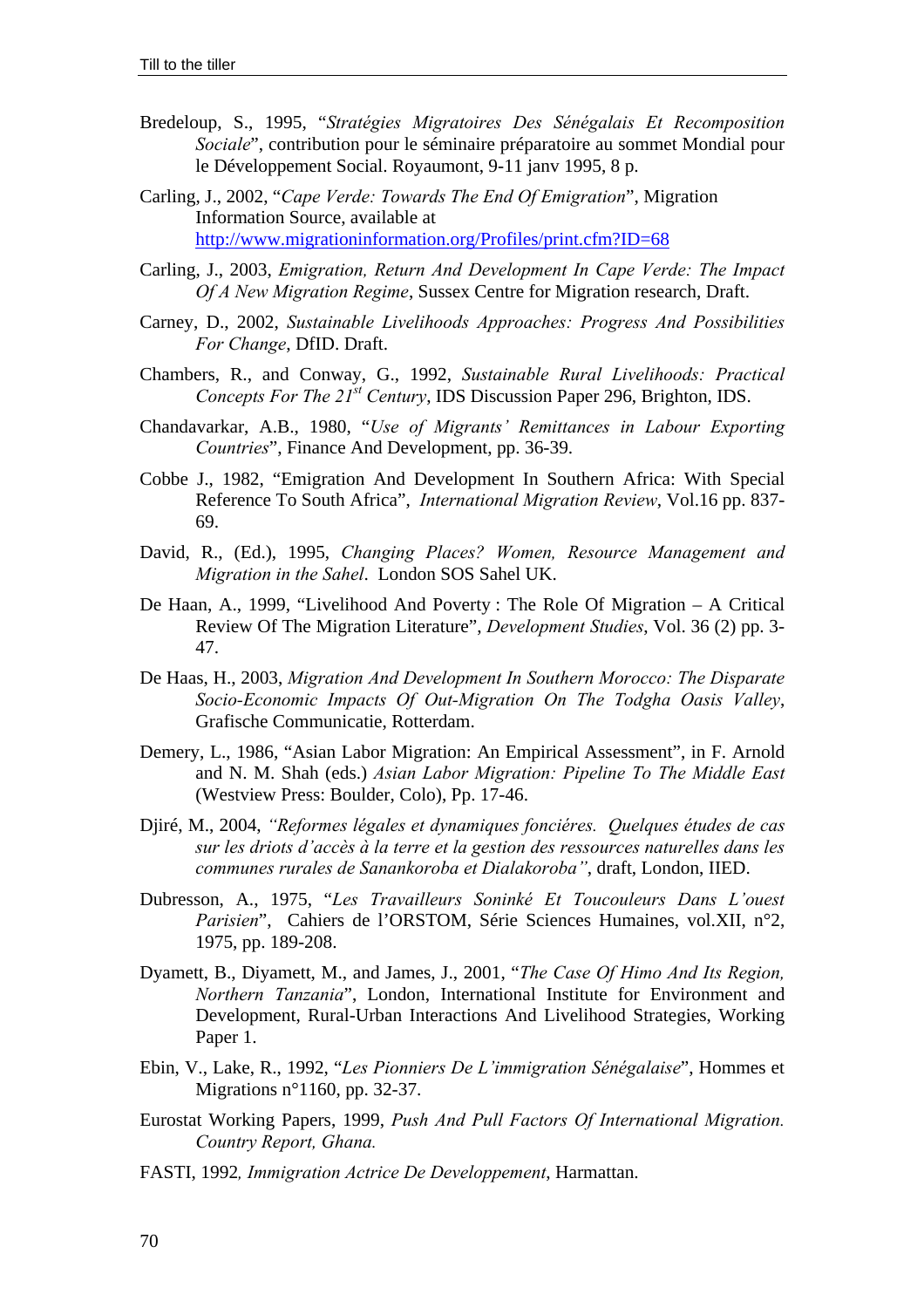- Gammeltoft, P., 2002, "Remittances And Other Financial Flows To Developing Countries", *International Migration,* Vol. 40, pp. 181-211.
- Ghana Statistical Service, 1995, *Migration Research Study In Ghana Volumes 1 And 2 Accra*, Ghana Statistical Service.
- Ghana Statistical Service, 2002, *2000 Population And Housing Census: Summary Report Of Final Results*, GSS, Accra.
- Gilani, I., Khan, M.F., and Iqbal, M., 1981, "*Labour Migration From Pakistan To The Middle East And Its Impact On The Domestic Economy*", Washington DC, World Bank.
- Glytsos, N.P., 2002 "The Role Of Migrant Remittances In Development: Evidence For Mediterranean Countries", *International Migration*, Vol. 40 (1) pp.5-26.
- Gnisci, D., Tremolieres, M., and Hussein, K., 2003, *Conflict And Forced Migration In*  West Africa, With Cote d'Ivorie Case Study: Regional Issues And Emerging *Lessons*, Brighgton, Cenre For Migration Research, University Of Sussex.
- Go, S.P., 2002, "*Remittances And International Labour Migration: Impact On The Philippines*", Paper prepared for the Metropolis Interconference Seminar On "Immigrants And Homelands," Dubrovnik, Croatia, May 9-12, 2002.
- Grillo, R., and Riccio, B., 2003, *Translocal Development: Italy-Senegal (8186),* Sussex Centre For Migration Research.
- Gundel, J., 2002, "The Migration-Development Nexus: Somalia Case Study", *International Migration*, Vol. 40 (5) pp. 255-277.
- Hermele K., 1997, "The Discourse On Migration And Development", in Hammar T, G. Brochmann, K. Tamas and T. Faist (eds) *International Migration, Immobility and Development.* Oxford Berg, pp. 133-158.
- Holmaer, R., 1992, "*L'épargne De L'exil S'investit Au Pays*", in Jeune Afrique Economie, n° 157, juillet 1992, pp.184-185.
- IIED, 1999, Land Tenure and Resource Access in West Africa: Issues and Opportunities for the Next Twenty Five Years, London, IIED.
- International Monetary Fund (IMF), 2003, *Balance of Payment Statistical Yearbook.*
- Jones, H., 2003, "*Local To Global: Livelihood Diversification From The Perspective Of A Rajasthan Village 1976/77 To 2001/02*" Development Studies Association Annual Conference 2003, University of Strathclyde. Draft.
- Kabki, M., Mazzucato, V., and Appiah, E., 2003, *ìWo Benanε A Εyε Bebreeî. The Economic Impact Of Remittances Of Holland Based Ghanaian Migrants On Rural Ashanti*, Brighton, Centre For Migration Research, University Of Sussex.
- Karafolas, S., 1998, "Migrant Remittances In Greece And Portugal: Distribution By Country Of Provenance And The Role Of The Banking Presence", *International Migration*, Vol. 36 (3) pp. 357-367.
- Lavigne Delville, P., 1991, *La Riziere Et La Valise : Irrigation, Migration Et Strategies Paysannes Dans La Vallee Du Fleuve Senegal,* Syros-Alternatives.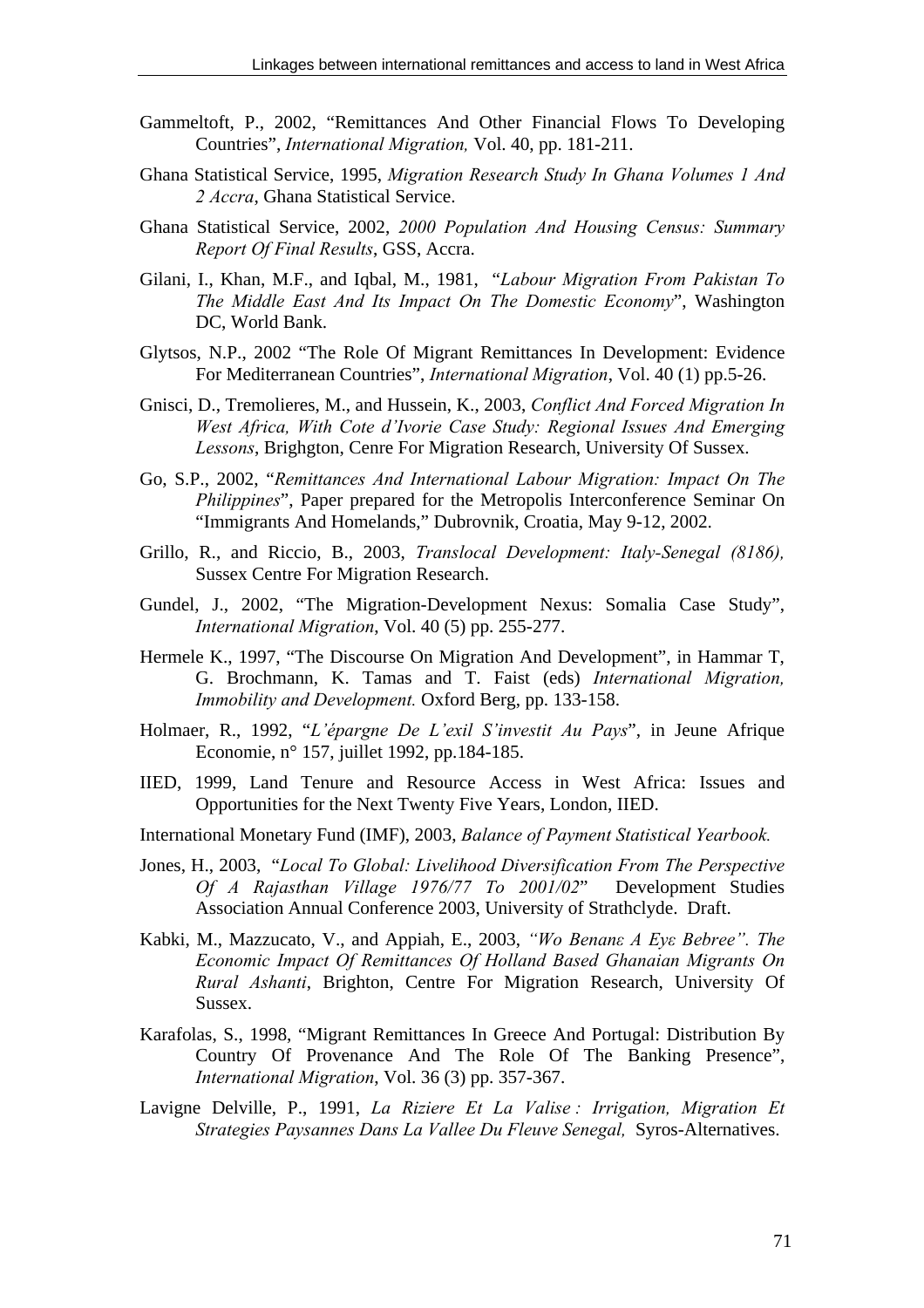- Lipton, M., 1980, "Migration From Rural Areas Of Poor Countries: The Impact On Rural Productivity And Income Distribution", *World Development*, Vol. 8 (1), pp. 1-24.
- Mahmood, R.A., 1992, "Bangladeshi Returned Migrants From The Middle East: Process, Achievement And Adjustment", in G. Guntielleke (Ed.), *The Impact Of Labour Migration On Households: A Comparative Study In Several Asian Countries,* Tokyo, United Nations, University Press.
- Manuh, T., 2003, "Efie" Or The Meaning Of "Home" Among Female And Male *Ghanaian Migrants In Toronto, Canada And Returned Migrants To Ghana In New Africa Diasporas*. Khahd Koser (eds).
- Martin, P.L. and Widgren, J., 2002, "International Migration Facing The Challenge" *Population Bulletin*, 57 CD.
- Martin, P., Martin, S., & Pastore, F., 2002, "Best Practice Options: Albania", *International Migration*, Vol. 40 (3) pp. 103-117.
- Martin, P., Martin, S., & Weil, P., 2002, "Best Practice Options: Mali", *International Migration*, Vol. 40 (3) pp.87-101
- Massey, D.S., Arango, J., Hugo, G., Kounaouci, A., Pellegrino, A., and Taylor, J.E., 1998, *World In Motion; Understanding International Migration At The End Of The Millennium*. Oxford, Clarendon Press.
- Maxwell, D., Levin, C., Armar-Klemesu, M., et al., 2000, *Urban Livelihoods And Food And Nutrition Security In Greater Accra, Ghana,* International Food Policy Research Institute (IFPRI) Research Report 112, IFPRI, Washington D.C.
- Mazzucato, V., 2000, *Transnational Networks And The Creation Of Local Economies. Economic Principles And Institutions Of Ghanaian Migrants At Home And Abroad*, Nederlandse Organisatie Voor Wetenschappelijk Onderzoek, grant number 410.13-010P.
- Mboup, M., 1994, "*Les ImmigrÈs SÈnÈgalais díItalie : Commerce Ambulant Ou Travail Industriel?*". Chronique migrations internationale, RESOMIS, n° 3, mars 1994, Dakar, pp.9-10.
- Mboup, M., 2000, *Les ÈmigrÈs, agent du changement social,* Paris, l'Harmattan, 171p.
- Nuro, E.A., 1999, *Brain Drain From Ghana: Case Of University Lecturers*, M.phil Thesis Submitted to the Department of Geography and Tourism, University of Cape Coast.
- Nyberg-Sorensen, N., Van Hear, N., & Engberg-Pedersen, P., 2002, "The Migration-Development Nexus Evidence And Policy Options State-Of-The-Art Overview", *International Migration*, Vol. 40 (5) pp.3-45.
- Nyberg-Sorensen, N., Van Hear, N., & Engberg-Pedersen, P., 2002, "The Migration-Development Nexus: Evidence And Policy Options", *International Migration* 40 (5) pp.49-57.
- Okali, D., Okpara, E., and Olawoye, J., 2001, "*The Case Of Aba And Its Region, Southeastern Nigeria*" London, International Institute for Environment and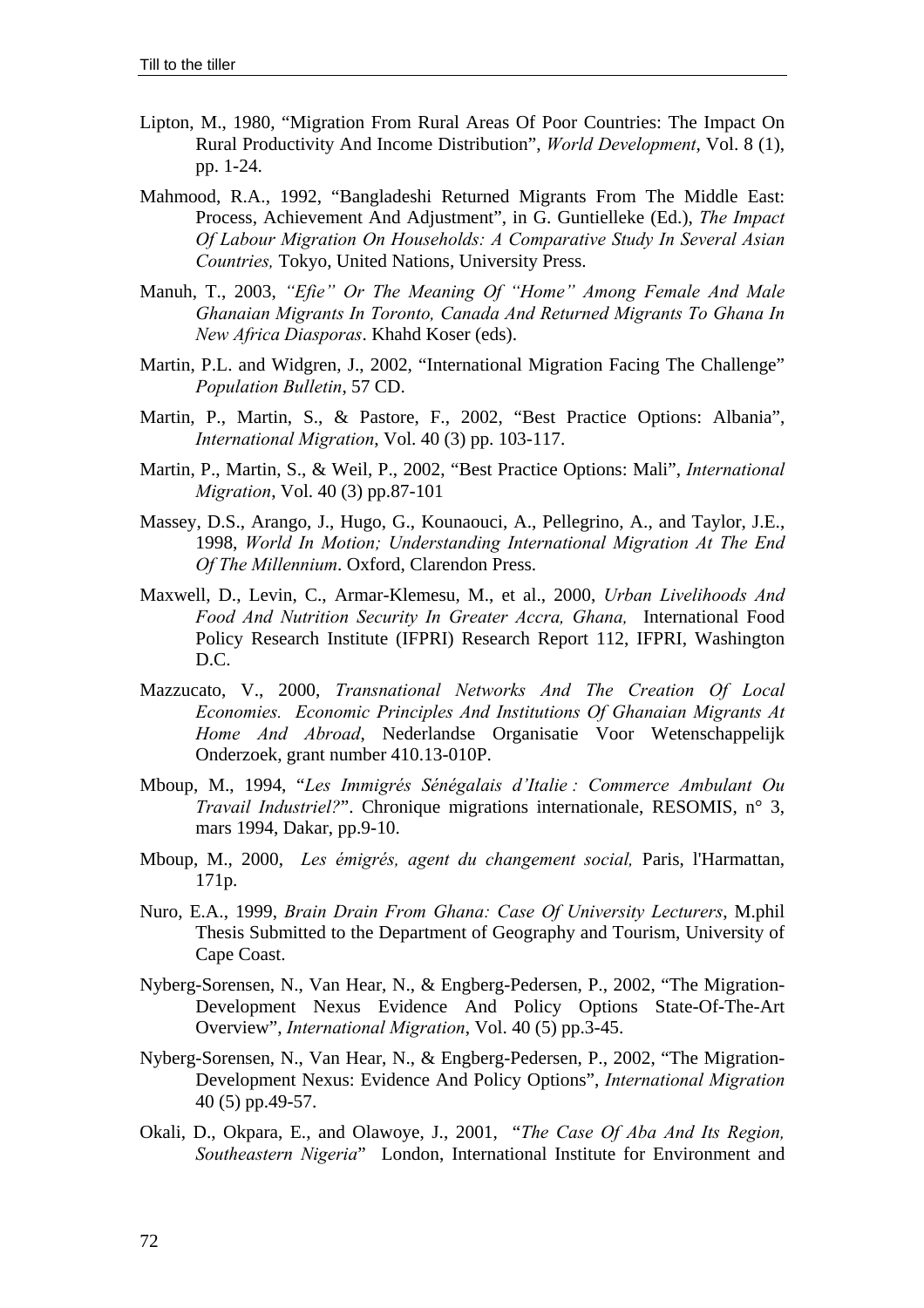Development, Rural-Urban Interactions And Livelihood Strategies, Working Paper 4.

- Osei, S.K., 1981, "*A Rural Development Planning Scheme A Case Study Of The Ashanti Akim North Water District*" unpublished B.Sc Thesis Department of Land Economy, Kumasi; June 1981.
- Ouédraogo, M., 2003, New stakeholders and the promotion of agro-silvo-pastoral activites in southern Burkina Faso : False start or inexperience?, London, IIED, Issue Paper 118.
- Plancade, J.P., 2002, "Convention d'etablissement entre la France et le Sénégal" *Rapport que Française, Senet, Commission des Affaires Etrangeres, Rapport* 298.
- Rahman, M.M., 2000, "Emigration And Development: The Case Of A Bangladeshi Village" *International Migration*, Vol. 38 (4), pp. 109-130
- Ratha, D., 2003, "Worker's remittances: An Important and Stable Source of External Development finance" in *World Bank Global Development Finance*, pp. 157- 175.
- Russell, S.S., 1986, "Remittances From International Migration: A Review In Perspective", *World Development*, Vol. 14 (6) pp. 677-696.
- Russell, S., 1992, *Migrant Remittances And Development,* "International Migration".
- Sall, B., 1996, *Societes Africaines Et Diaspora*. L'Harmattan, Paris.
- Sander, C. and Maimbo, S.M., 2003, Migrant Labour remittances in Africa; Reducing Obstacles to Developmental Contributions.
- Sander, C., 2003. Migrant Remittances to Developing Countries. A Scoping Study: Overview and Introduction to Issues for Pro-Poor Financial Services.
- Sarr, O., 1994-1995, Les processus migratoires dans la croissance urbaine des villes secondaires au Sénégal : le cas de Louga, mémoire de maîtrise, UGB, section de géographie, 140p
- Sassen, S., 2000, "*Le Travail MondialisÈ, Mais Pourquoi Emigrent-Ils?*" Le Monde Diplomatique, Novembre, pp 4-5.
- Siddiqui, T., and Chowdhury, R.A., 2001, "*Migrant Worker Remittances And Micro-Finance In Bangladesh*" Refugee and Migratory Movements Research Unit, February 2001. Draft.
- Smith, L., and Mazzucato, V., 2003, *The Influence Of Transnational Networks On Economic Activities In Accra, Ghana*, Sussex Centre for Migration Research.
- Sriskandarajah, D., 2002, "The Migration-Development Nexus: Sri Lanka Case Study", *International Migration*, Vol. 40 (5) pp.293-299.
- Stahl, C.W., and Habib, A., No date, *The Economic Consequences of Labour Emigration from South and South-East Asia: An Empirical Assessment*, University of Newcastle, Australia.
- Tacoli, C., 2002, "*Changing Rural-Urban Interaction In Sub-Saharan Africa And Their Impact On Livelihoods: A Summary*", London, International Institute For Environment And Development, Rural-urban interactions and livelihood strategies, Working Paper 7.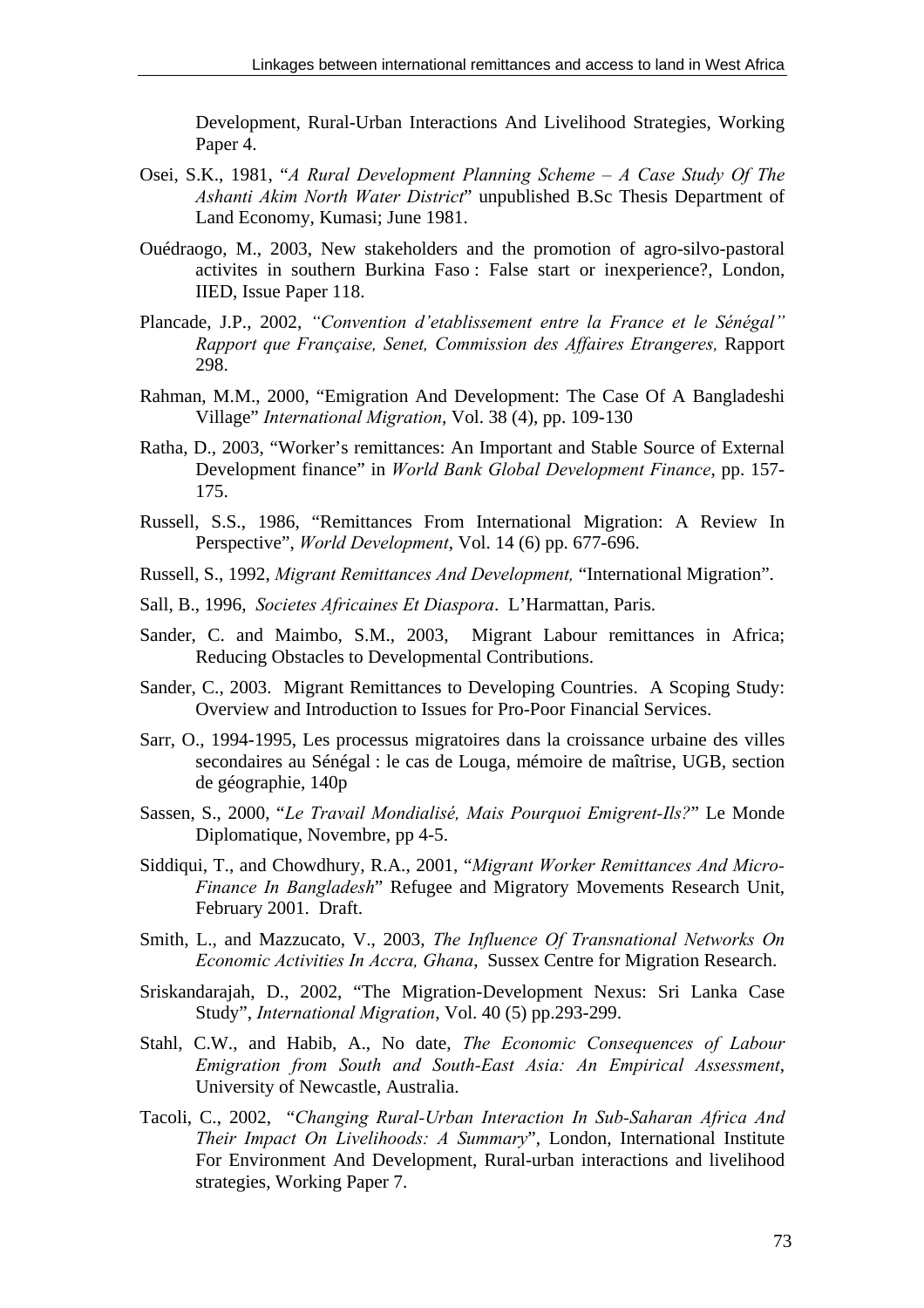- Tall, S. M., 2000, "*Les Investissements Immobiliers A Dakar Des EmigrÈs*  Sénégalais<sup>"</sup>, Thèse De Doctorat, Université Louis Pasteur De Strasbourg.
- Tall, S. M., 2003, "*Les EmigrÈs SÈnÈgalais Et Les Nouvelles Technologies De Líinformation Et De La Communiction*" Technologie, entreprise et société, document n° 7, United Nations Research Institute for social Development.
- Thomas-Hope, E.M., 1985, Return Migration And Its Implications For Caribbean Development, in Pastor R. (ed) *Migration And Development In The Caribbean. The Unexplored Connection Boulder*, West view press pp.157-77.
- Tiemoko, R., 2003, "*Migration, Return And Socio-Economic Change In West Africa: The Role Of Family*", Sussex Migration Working Paper No. 15, Sussex Centre for Migration Research.
- Timéra, M., 1996, *Les SoninkÈ En France : Díune Histoire A Líautre*, Khartala, Paris, 244p.
- Toure, M., Fadayoni, T.O., 1993, Migrations et urbanization au sud du Sahara : quels impacts sur les politiques de populations et de développement, CODESRIA, Dakar, 334 p.
- Toto, J.P., 2003, "*Imigrations Ouest-Africaines Et Tranferts Interpersonnels Transfrontaliers En Cote-díIvorie : Les Lecons Díune Economie Reele De Líombre*", Sussex Centre for Migration Research.
- Van der Geest S., 1998, 'Yebisa Wo Fie", Growing Old And Building A House In The Akan Culture Of Ghana, *Journal of Cross-cultural Gerontology* 13(4): 333-59.
- Van Dijk, R., 2000, Afrikaanse Gemeenschappen, Religie En Identiteit: Ghanese Pinksterken Ken In Den Haag. In Kessel, I'Van & N, Tellegen (eds) *Afrikanen In Nederland*, pp. 199-212 Amsterdam: K.T.
- Van Doorn, J., No Date, "*Migration, Remittances And Small Enterprise Development*"
- Van Doorn, J., No Date, "*Migration, Remittances And Development*" available at www.ilo.org/public/english/dialogue/actrav/publ/129/8\_pdf
- Van Hear, N., 2003, "*Refugee Diasporas, Remittances, Development, and Conflict*", Migration Information Source, available from http://www.migrationinformation.org/Feature/print.cfm?ID=125.
- Watkins, F., and Balogun, P., 2003, "*Urbanization And Migration In Asia*".
- Watkins, F., and Nurick, R., 2002, "*Migration In South Asia In Policy And Practice: A Regional Overview*".
- Wihtol de Wenden, C., (dir) 1994, "*Migrations Et Relations Internationales*", Etudes internationales, n° spécial, vol. XXIV, n° 1, mars 1994.
- World Bank, 2003, *Global Development Finance*.
- Yatèra, S., undated, *Immigration, dynamiques associatives et transformations socio-Èconomiques.* Sociétés Africaines et diaspora. pp 27-49.
- Zachariah, K.C., Mathew, E.T., & Irudaya Rajan, S., 2001, "Social, Economic and Demographic Consequences of Migration on Kerala", *International Migration*, Vol. 39 (2) pp.43-57.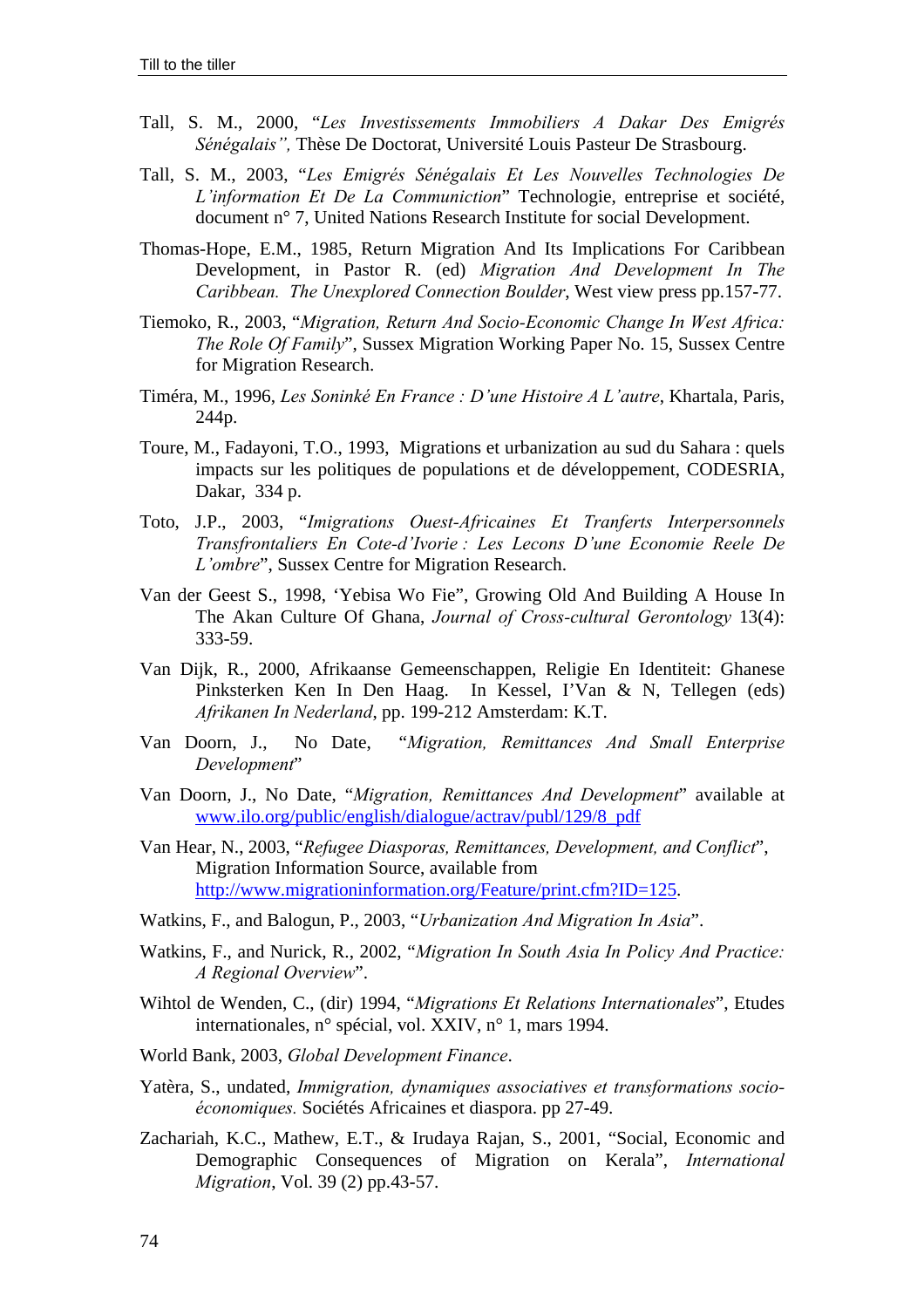# **Further information about the LSP**

The Livelihood Support Programme (LSP) works through the following sub-programmes:

# **Improving people's access to natural resources**

Access of the poor to natural assets is essential for sustainable poverty reduction. The livelihoods of rural people with limited or no access to natural resources are vulnerable because they have difficulty in obtaining food, accumulating assets, and recuperating after shocks or misfortunes.

## **Participation, Policy and Local Governance**

Local people, especially the poor, often have weak or indirect influence on policies that affect their livelihoods. Policies developed at the central level are often not responsive to local needs and may not enable access of the rural poor to needed assets and services.

## **Livelihoods diversification and enterprise development**

Diversification can assist households to insulate themselves from environmental and economic shocks, trends and seasonality  $-$  in effect, to be less vulnerable. Livelihoods diversification is complex, and strategies can include enterprise development.

## **Natural resource conflict management**

Resource conflicts are often about access to and control over natural assets that are fundamental to the livelihoods of many poor people. Therefore, the shocks caused by these conflicts can increase the vulnerability of the poor.

## **Institutional learning**

The institutional learning sub-programme has been set up to ensure that lessons learned from cross-departmental, cross-sectoral team work, and the application of sustainable livelihoods approaches, are identified, analysed and evaluated for feedback into the programme.

#### **Capacity building**

The capacity building sub-programme functions as a service-provider to the overall programme, by building a training programme that responds to the emerging needs and priorities identified through the work of the other sub-programmes.

#### **People-centred approaches in different cultural contexts**

A critical review and comparison of different recent development approaches used in different development contexts is being conducted, drawing on experience at the strategic and field levels in different sectors and regions.

#### **Mainstreaming sustainable livelihoods approaches in the field**

FAO designs resource management projects worth more than US\$1.5 billion per year. Since smallholder agriculture continues to be the main livelihood source for most of the world's poor, if some of these projects could be improved, the potential impact could be substantial.

# **Sustainable Livelihoods Referral and Response Facility**

A Referral and Response Facility has been established to respond to the increasing number of requests from within FAO for assistance on integrating sustainable livelihood and peoplecentred approaches into both new and existing programmes and activities.

> For further information on the Livelihood Support Programme, contact the programme coordinator: Email: LSP@fao.org